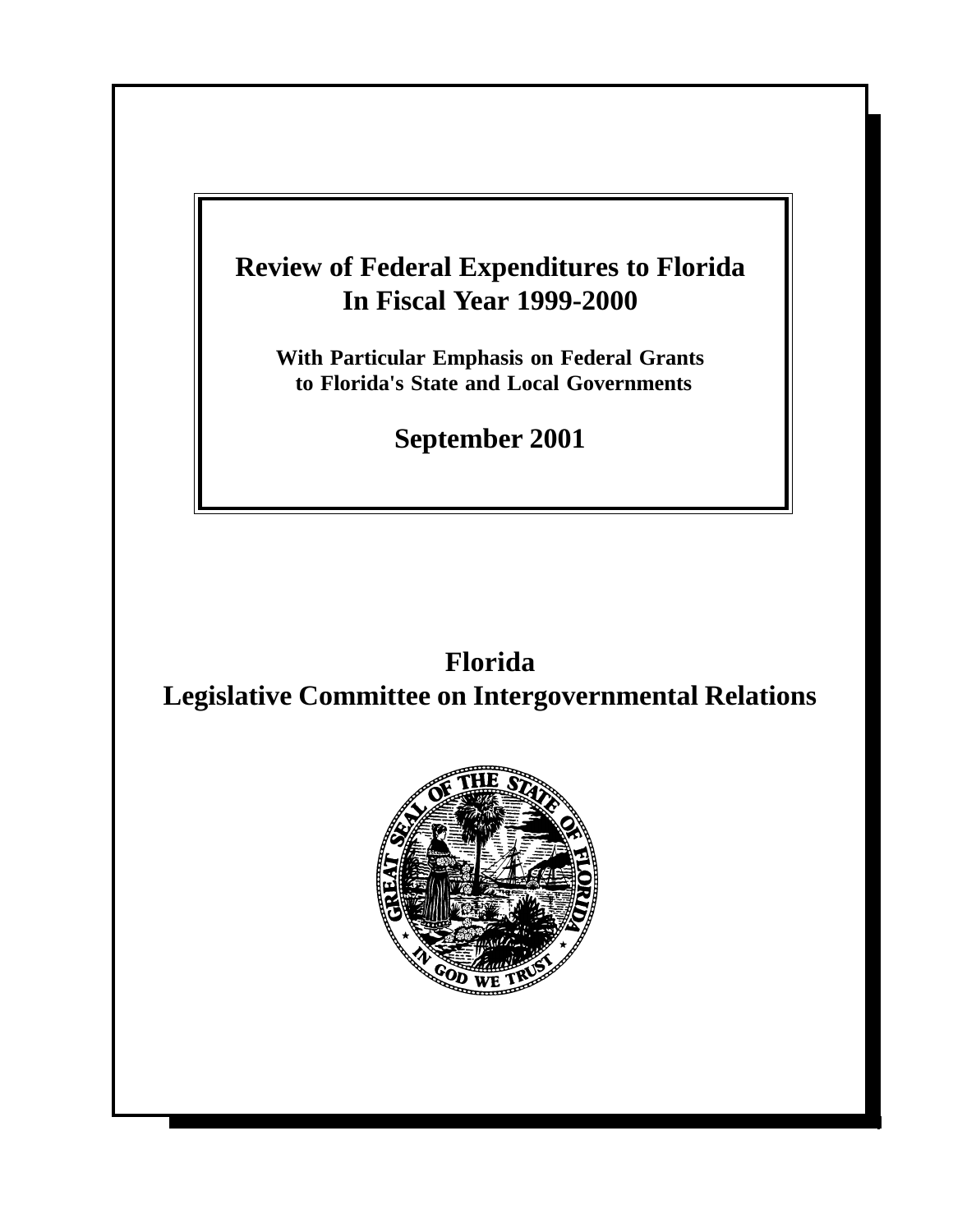# **FLORIDA LEGISLATIVE COMMITTEE ON INTERGOVERNMENTAL RELATIONS**

### **(As of September 2001)**

**LEGISLATIVE MEMBERS CITY OFFICIALS**

Rep. Mike Haridopolos, Chair Comm. Michael S. Blake Sen. Richard Mitchell, Vice-Chair Mayor Pat L.Whitesel Jasper Palmetto Rep. Loranne Ausley **COUNTY OFFICIALS** Tallahassee Comm. Paula L. Riggs Rep. Donald Brown Chaloosa County DeFuniak Springs Comm. Shannon Staub Sen. Alex Diaz de la Portilla Sarasota Miami **STATE OFFICIAL** Sen. Ron Klein Secretary Steven Siebert Delray Beach Tallahassee Rep. Sara Romeo **CITIZEN MEMBERS** Tampa Travis E. Potter Sen. Jim Sebesta Tallahassee St. Petersburg Patricia H. Harrison

Melbourne Winter Springs

Rockledge

### **WHAT IS THE LCIR?**

The Legislative Committee on Intergovernmental Relations is a legislative entity that facilitates the development of intergovernmental policies and practices. The Florida LCIR strives to improve coordination and cooperation among state agencies, local governments, and the federal government.

### **WHAT ISSUES HAVE BEEN ADDRESSED BY THE LCIR?**

The LCIR completes several projects annually, including the Local Government Financial Information Handbook (prepared with the assistance of the Florida Department of Revenue, salaries of county constitutional officers and elected school district officials, and a report on state mandates affecting municipal and county governments. In addition, the LCIR has addressed the following issues:

- o Municipal Incorporations and Annexation o State Revenue Sharing Programs
- 
- o Jail and Article V Costs o Double Taxation
- o Local Govt. Financial Emergencies o Local Government Debt
- o State, Regional, and Local Planning o Urban Infill & Infrastructure Capacity
- 
- 
- o Impact Fees o Special District Accountability
	-
	-
	-
- o Constitutional Initiatives & Referenda o Federal Funds to Florida, Federal/State Relations

If you would like additional copies of this report or if you have comments or questions pertaining to the information contained herein, please contact the LCIR at (850) 488-9627 or Suncom 278-9627. We welcome your input or suggestions. Our mailing address is:

> **Florida LCIR c/o House Office Building Tallahassee, FL 32399-1300 Homepage: http://fcn.state.fl.us/lcir**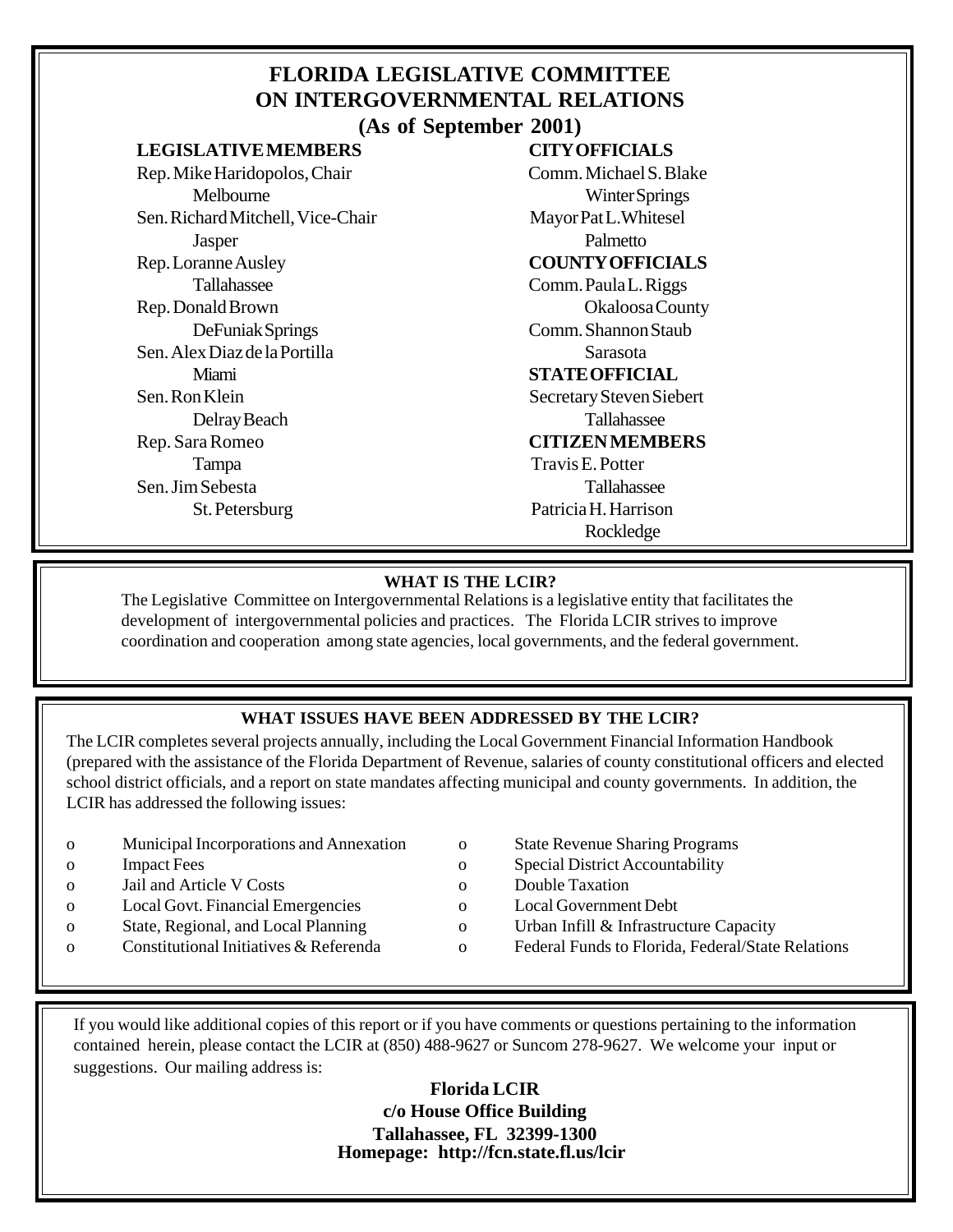### **Executive Summary**

The Florida Legislative Committee on Intergovernmental Relations (LCIR) annually reviews the state's receipt of federal funds. The purpose of this annual report is to provide the Legislature and other interested parties with a review and analysis of federal financial assistance to Florida. In particular, the report focuses on federal grants to Florida's state and local governments. Florida's low per capita ranking among the states in federal grants  $-48<sup>th</sup>$  in 2000 – is an area of particular concern to the Legislature.

This report should be useful for making statistical comparisons among states of the funding programs of various federal agencies. Additionally, the report should be instructive to decision makers working to develop consensus on priorities and strategies for increasing the state's receipt of federal grants.

This report documents two types of federal financial assistance to states in federal fiscal year 1999-2000. These types are: 1) federal direct expenditures and 2) other federal assistance.

### **Federal Direct Expenditures to Florida**

Federal direct expenditures constitute actual outlays or obligations of the federal government. These expenditures are reported by the U.S. Census Bureau in five categories: 1) direct payments for individuals for retirement and disability, 2) direct payments for individuals other than for retirement and disability, 3) grants, 4) procurement contracts, and 5) salaries & wages.

As illustrated in the figure below, federal direct expenditures to Florida totaled \$92.8 billion or \$5,805 per capita, based on the state's 2000 census count of nearly 16 million. Florida had the  $4<sup>th</sup>$  largest total of direct expenditures among the fifty states. However, on a per capita basis, Florida ranked  $23<sup>rd</sup>$  among the states.



Direct payments for individuals for retirement and disability constituted the largest category of federal direct expenditure. This category includes payments for Social Security and federal retirement and disability. Such payments totaled \$39.7 billion, or \$2,487 per capita, and accounted for 42.8 percent of total direct expenditures to the state. Florida had the  $2<sup>nd</sup>$ largest expenditure total of the fifty states and ranked  $2<sup>nd</sup>$  on a per capita basis.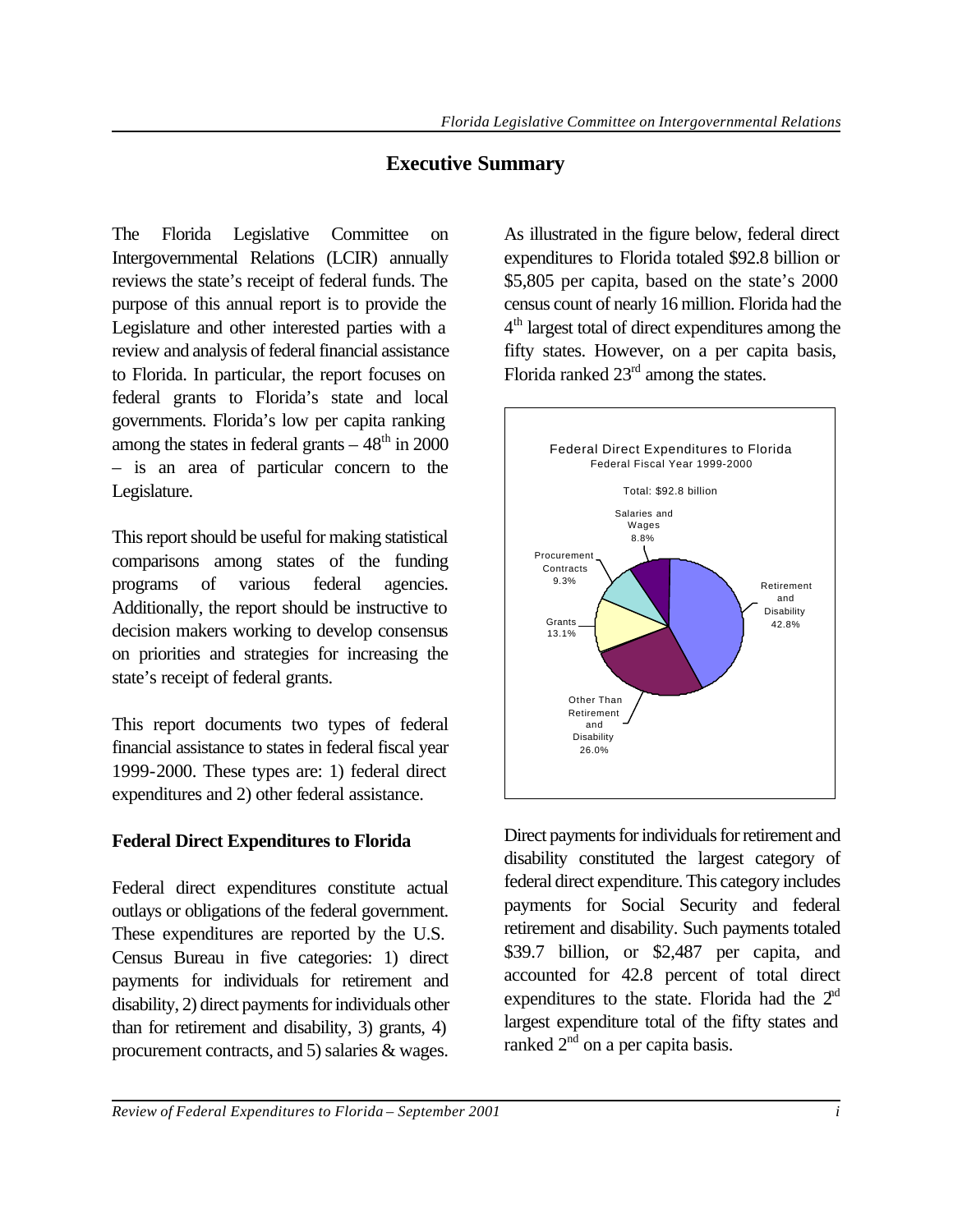Florida's large elderly population was a primary reason for the state's high per capita expenditure relative to other states. Based on Census 2000 counts, Florida's elderly population (defined as age 65 years and over) totaled 2.8 million and accounted for 8.0 percent of the nation's total elderly population of 35 million. In Florida, the elderly constituted 17.6 percent of the state's total population. Florida's proportional share (i.e., the elderly as a percentage of total population) was the highest among the fifty states.

The second largest category of federal direct expenditure was direct payments for individuals other than for retirement and disability. Examples of such expenditures include Medicare benefits and Food Stamp payments. Other direct payments totaled \$24.2 billion, or \$1,511 per capita, and accounted for 26 percent of total direct expenditures to the state. Florida had the 3<sup>rd</sup> largest expenditure total of the fifty states and ranked  $12<sup>th</sup>$  on a per capita basis.

Federal grants to Florida totaled \$12.1 billion, or \$760 per capita, and represented 13.1 percent of total direct expenditures to the state. Florida had the  $5<sup>th</sup>$  largest expenditure total of the fifty states. However, as noted previously, the state ranked  $48<sup>th</sup>$  on a per capita basis.

Procurement contracts represented the fourth largest category of federal direct expenditure. Such payments totaled \$8.6 billion, or \$538 per capita, and accounted for 9.3 percent of total direct expenditures to the state. Florida had the 5<sup>th</sup> largest expenditure total of the fifty states and ranked  $27<sup>th</sup>$  on a per capita basis.

The smallest category of federal direct expenditures to Florida was salaries and wages. Such payments totaled \$8.1 billion, or \$509 per capita, and accounted for 8.8 percent of total direct expenditures to the state. Florida had the 5<sup>th</sup> largest expenditure total of the fifty states, and the state ranked  $32<sup>nd</sup>$  on a per capita basis.

### **Other Federal Assistance to Florida**

Other federal assistance does not constitute actual expenditures or outlays but reflects the contingent liability of the federal government. Such assistance includes insurance programs as well as guaranteed and direct loan programs.

Other federal assistance totaled \$240 billion or \$15,039 per capita. Florida had the largest total of other federal assistance among the fifty states. On a per capita basis, Florida ranked  $1<sup>st</sup>$  among the states. Federal flood insurance accounted for nearly 96 percent of this type of assistance.

The total amounts of other federal assistance were:

### *Insurance Programs*

*Total: \$232 billion; Rank: 1st Per Capita: \$14,525; Rank: 1st*

### *Guaranteed Loan Programs*

*Total: \$7.5 billion; Rank: 3rd Per Capita: \$466; Rank: 26th*

### *Direct Loan Programs*

*Total: \$768 million; Rank: 12th Per Capita: \$48; Rank: 42nd*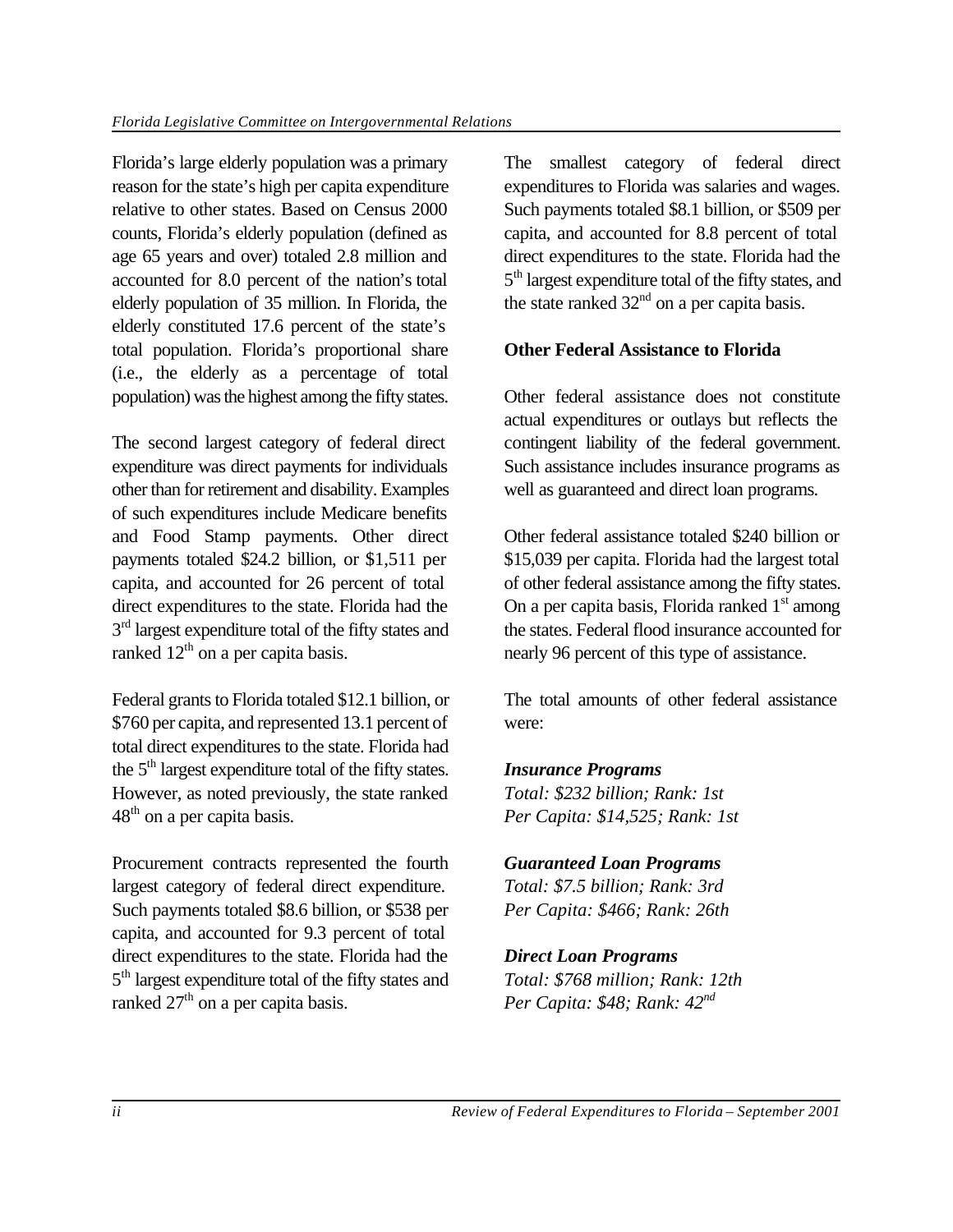### **How Florida Compares to Other States**

The U.S. Census Bureau reported that the federal direct expenditures of the fifty states totaled nearly \$1.58 trillion in federal fiscal year 1999- 2000. The same expenditures of the seven most populous states in descending order: California, Texas, New York, Florida, Illinois, Pennsylvania, and Ohio, totaled \$676 billion or 43 percent of the fifty states' total. Interestingly, the population of these seven states represented nearly 45 percent of the total population of the fifty states.

The total federal direct expenditures of the seven most populous states that year were:

- 1. California: \$176 billion
- 2. New York: \$110 billion
- 3. Texas: \$106 billion
- **4. Florida: \$93 billion**
- 5. Pennsylvania: \$74 billion
- 6. Illinois: \$60 billion
- 7. Ohio: \$57 billion.

However, as illustrated in the figure below, the states' respective rankings change when controlling for population differences. The per capita federal direct expenditures of the seven states were:

- 1. Pennsylvania: \$6,002
- 2. New York: \$5,814
- **3. Florida: \$5,805**
- 4. California: \$5,189
- 5. Texas: \$5,107
- 6. Ohio: \$5,052
- 7. Illinois: \$4,832.



### **Florida's Receipt of Federal Grants**

Federal grants continue to be important sources of revenue utilized by our nation's state and local governments to provide necessary services and infrastructure to their residents. In fiscal year 1999-2000, the federal government awarded grants totaling \$283 billion to the fifty states.

Federal grants to Florida's state and local governments totaled \$11.7 billion, or \$731 per capita. Florida had the  $5<sup>th</sup>$  largest federal grants expenditure to state and local governments of the fifty states and ranked  $48<sup>th</sup>$  on a per capita basis.

As illustrated in the figure on the following page, the grants received from five departments of federal government (i.e., Health and Human Services, Transportation, Education, Housing and Urban Development, and Agriculture) totaled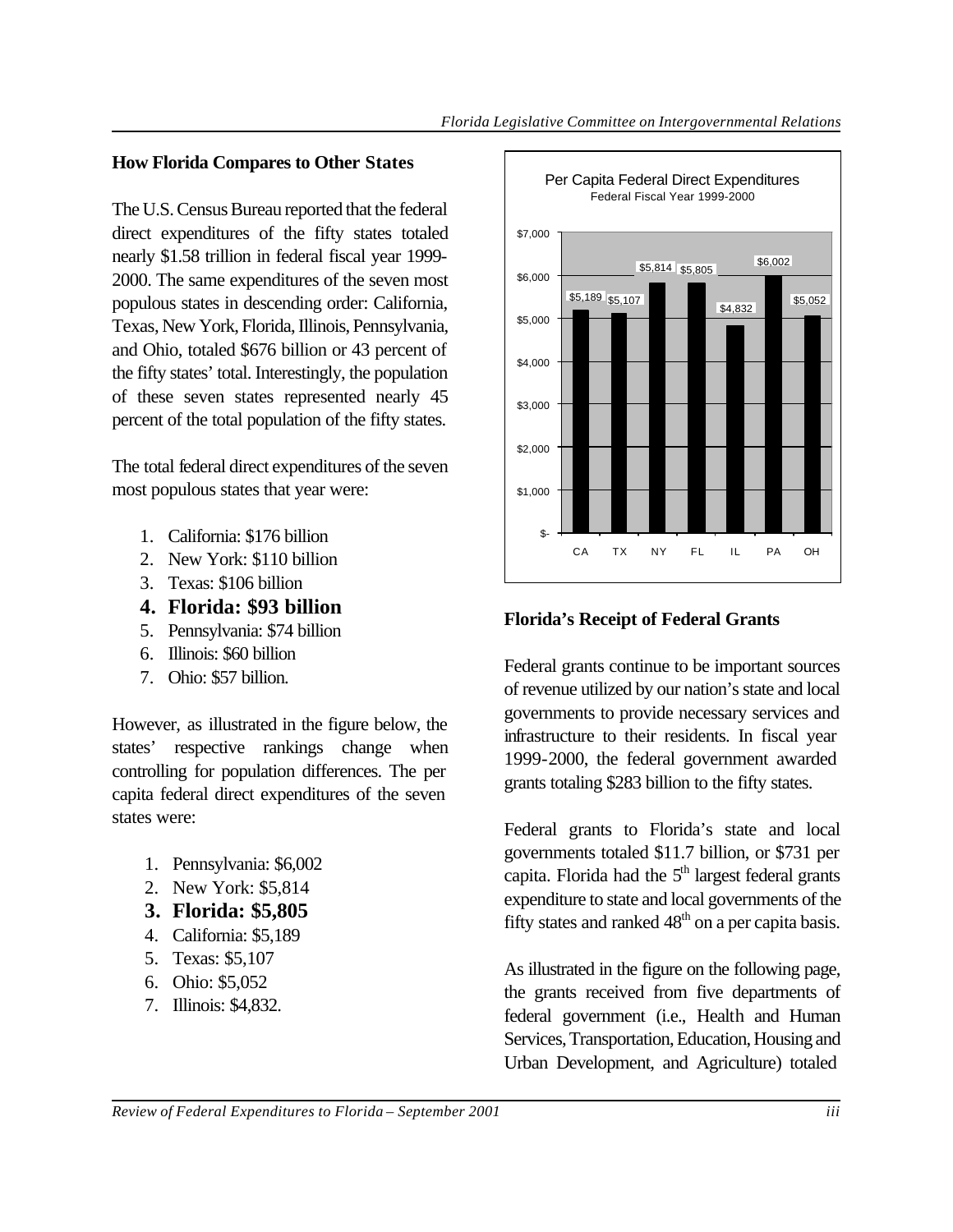\$10.9 billion and accounted for 93 percent of all grants expenditures to Florida.



A summary of the grants expenditures for those five federal departments that accounted for nearly all grant funding to Florida is listed below. Examples of the larger grant programs funded by each department are also listed.

### *Health and Human Services Grants*

*Total: \$6.37 billion; Rank: 5th Per Capita: \$399; Rank: 46th*

- Health Care Financing Administration (Medicaid)
- Temporary Assistance for Needy Families
- Health Resources and Services Administration
- Children and Family Services (Headstart)
- Foster Care and Adoption Assistance
- Child Care and Development
- Child Support Enforcement
- Substance Abuse and Mental Health Services Administration

### *Transportation Grants*

*Total: \$1.42 billion; Rank: 4th Per Capita: \$89; Rank: 48th*

- Federal Highway Administration
- Federal Transit Administration
- Federal Aviation Administration
- National Highway Traffic Safety Administration

### *Education Grants*

*Total: \$1.15 billion; Rank: 4th Per Capita: \$72; Rank: 49th*

- Education for the Disadvantaged
- Special Education
- **Student Financial Assistance**
- School Improvement Program
- Vocational and Adult Education

### *Housing & Urban Development Grants Total: \$1.12 billion; Rank: 9th Per Capita: \$70; Rank: 45th*

- Housing Certificate Program
- Community Development Block Grant
- Low Rent Housing Assistance
- Emergency Shelter and Homeless Assistance

### *Agriculture Grants*

*Total: \$828 million; Rank: 4th Per Capita: \$52; Rank: 38th*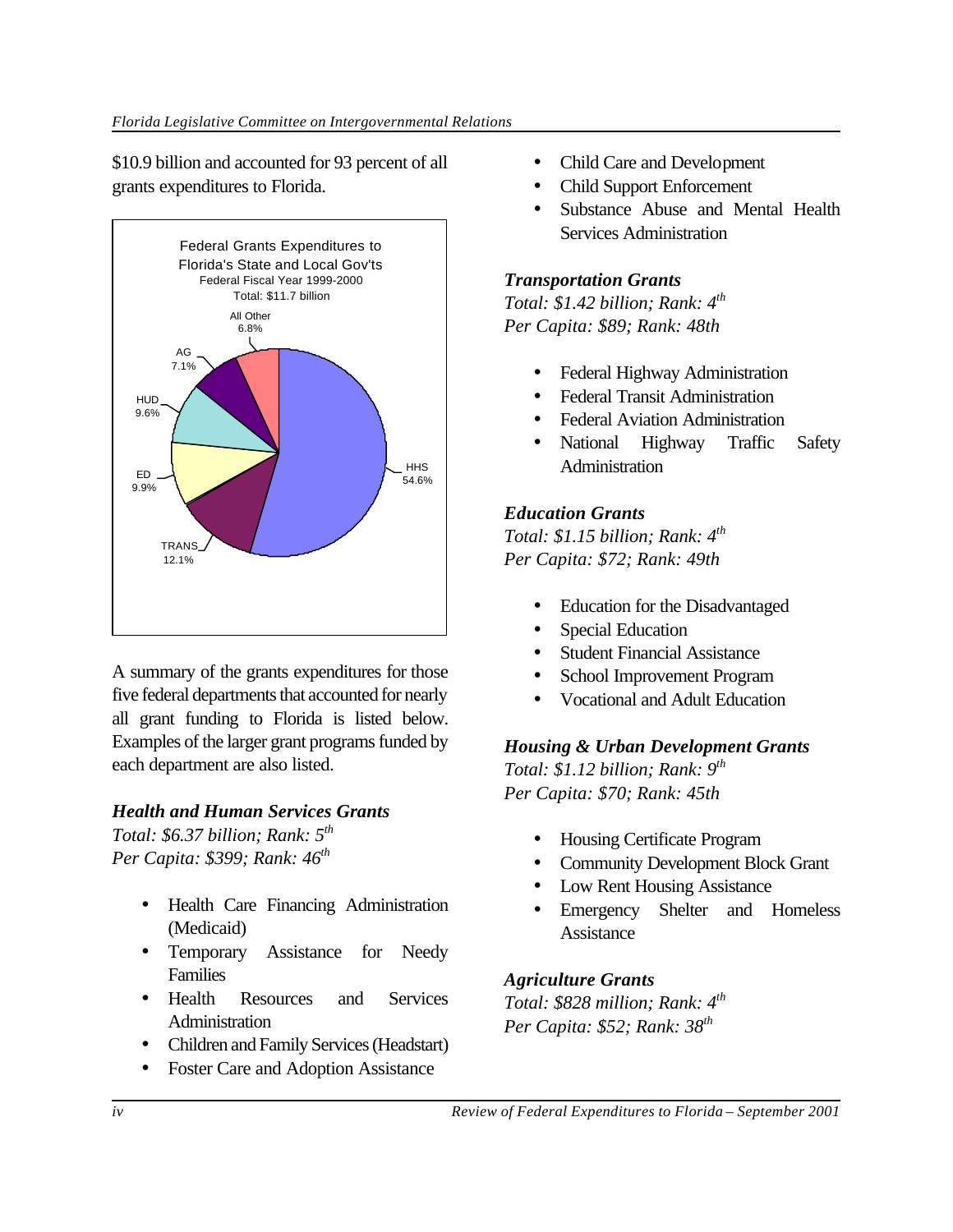- Child Nutrition Programs
- Special Supplemental Food Program (Women and Infant Children or WIC)
- Food Stamp Program
- Rural Development Activities
- Agricultural Extension Activities

### **Federal Grants to Florida in Recent Years**

This is the fifth consecutive year that the LCIR has reviewed federal aid to Florida using the U.S. Census Bureau's data. Federal grants expenditures to Florida increased significantly during this period as illustrated in the figure below.



Between 1996 and 2000, federal grants expenditures increased 38 percent from \$8.4 billion to  $$11.7$  billion – an increase in nominal terms of nearly 10 percent annually. Florida's

ranking in total grants expenditures improved from  $7<sup>h</sup>$  in 1996 to  $5<sup>h</sup>$  in 2000. Additionally, Florida's relative share of grant funding to all states increased from 3.9 percent in 1996 to 4.1 percent in 2000.

As illustrated in the figure below, Florida's per capita federal grants expenditure increased from \$586 in 1996 to \$731 in 2000. This represented an average annual increase of 6 percent. Nonetheless, Florida's per capita federal grants ranking has remained very low, either  $48<sup>th</sup>$  or  $49<sup>th</sup>$ , since 1996.



### **Conclusion**

Although this report discusses all types of federal financial assistance, the focus is on federal grants funding. Despite the state's low per capita federal grants expenditures -  $48<sup>th</sup>$  in 2000, federal funding still accounted for 25 percent of the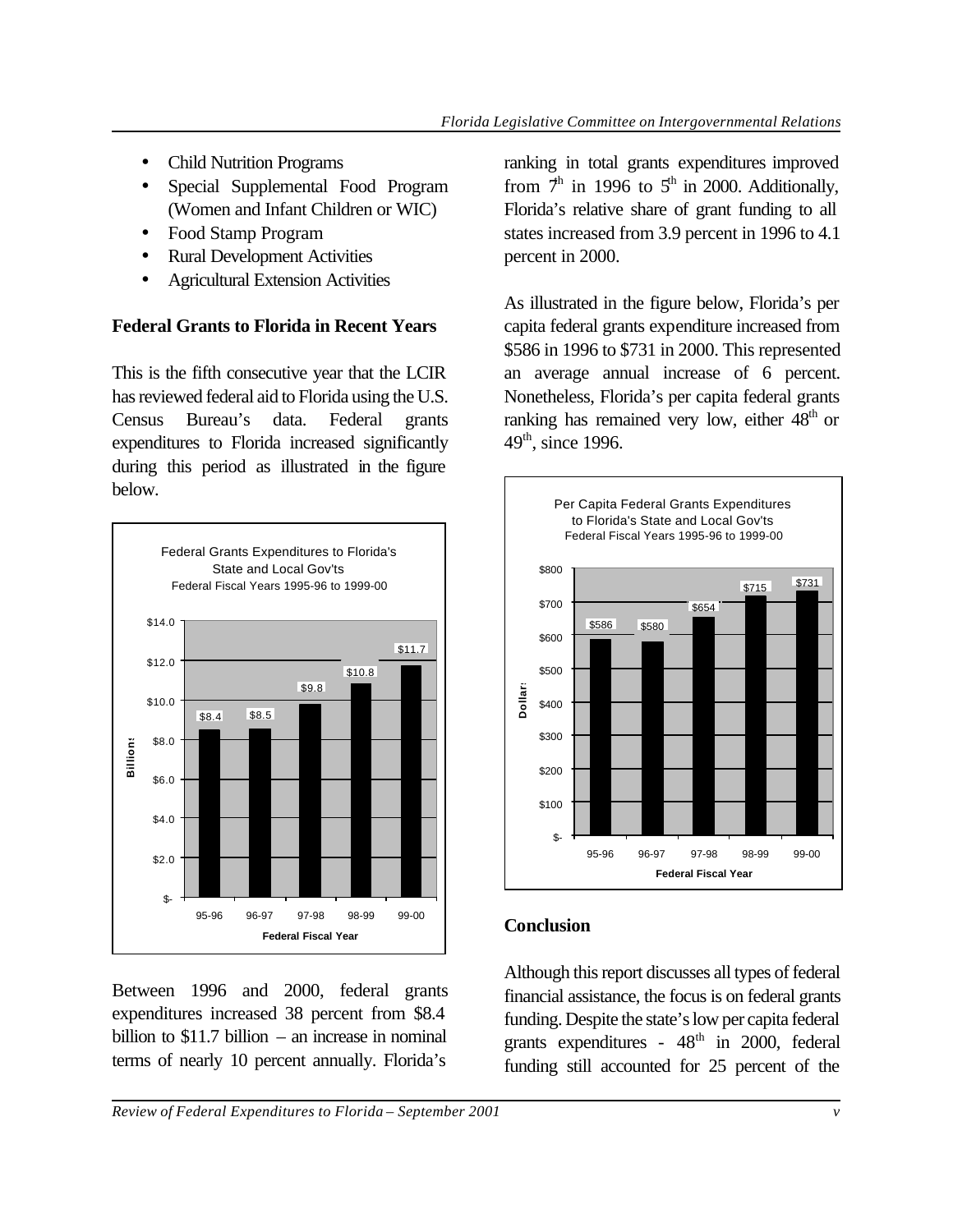state's total revenues according to the Florida Consensus Estimating Conference.

Numerous reasons likely exist for Florida's low per capita federal grants funding; however, two known reasons are of particular significance. First, many funding formulas are based on outdated population figures or other factors that do not reflect the state's rapid growth in recent decades. Congressional support to revise funding formula inequities is difficult to obtain if other states stand to lose federal funds under revised formulas that benefit Florida. Second, Florida has not aggressively pursued all federal funding options.

In 1998, the LCIR surveyed Florida's state agencies regarding the receipt of federal grants. In response to the question of why the state ranked low in the per capita receipt of many federal grants, state agencies offered a number of explanations. Such explanations included the state's failure to allocate sufficient state matching funds, federal "strings" or policy requirements serving as conditions for receipt of federal grants funding, and cutbacks in federal funding.

In this report, the LCIR utilized the per capita measure to control for population differences among states. However, such a measure does not take into consideration levels of need or utilization. In response to the LCIR survey, state agency representatives noted that per capita measurements of certain federal grants receipts, while low compared to other states, might not have reflected the fact that such funding was adequately serving the target populations.

In spite of these caveats, the data presented in this report show that Florida still lags behind other states in the receipt of federal grants. In 2000, Florida's per capita federal grants expenditure was \$277 less than the national average.

Had Florida received the same per capita expenditure that year as the national average, an additional \$4.4 billion would have been available to its state and local governments. As this report suggests, it is possible to realize improvement in federal grants funding.

### **Recommendations**

A number of recommendations have been offered by state agency officials to increase Florida's receipt of federal grants.

- Coordinate with appropriate state agency personnel to generate more in-depth analyses of the state's federal grants receipts by agency and by specific grant programs.
- Develop a comprehensive strategy to evaluate the cost-benefit issues associated with the continued participation or pursuit of federal grants funding.
- Identify federal and state policy changes needed to enhance Florida's access to federal funding streams.
- Work with Congress to change outdated or inequitable federal funding formulas by forming coalitions with other growth states, large states, and/or southern states for this purpose.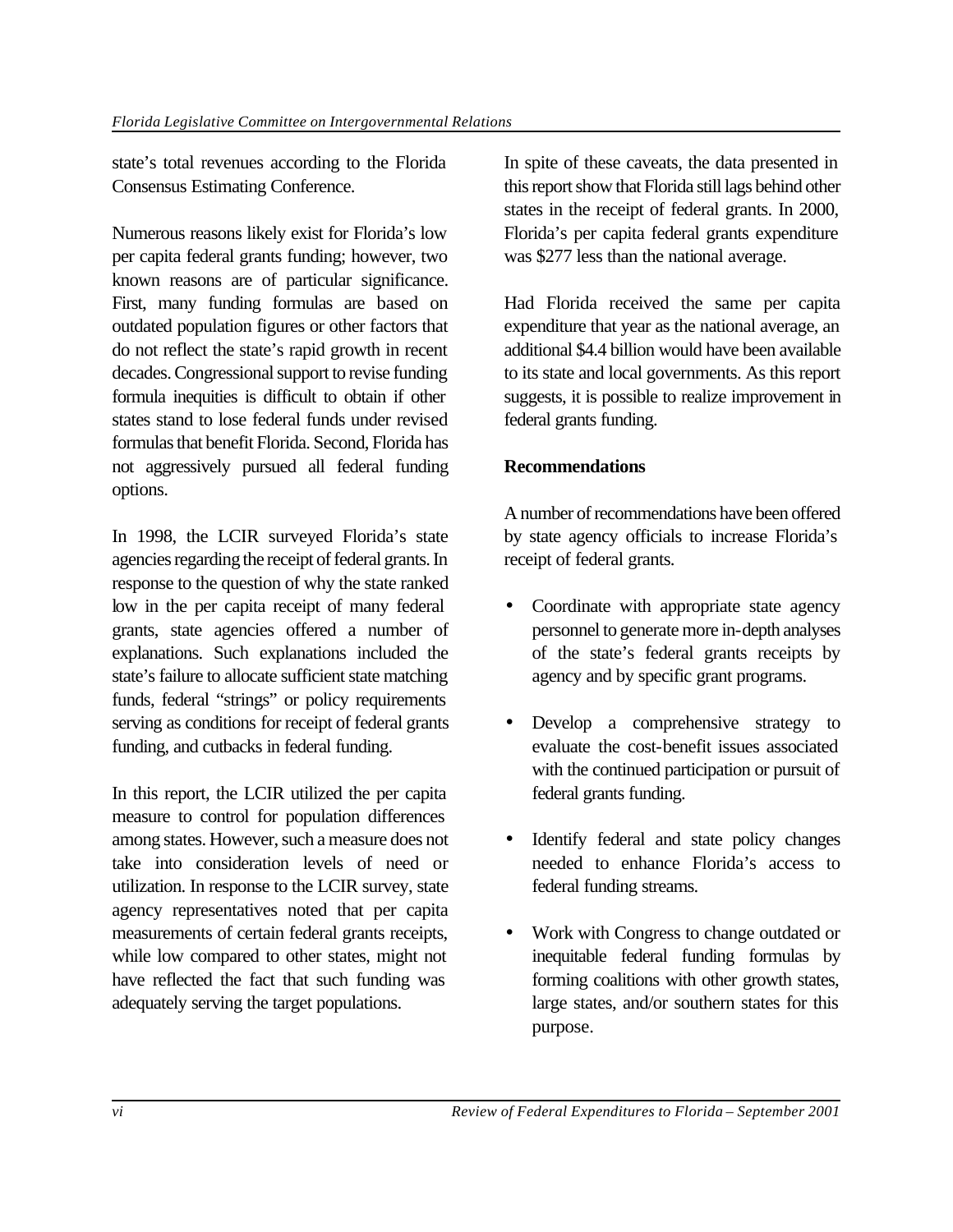- Promote the consolidation of federal funding streams to simplify access to federal funding.
- Make the processes of amending the state budget and obtaining spending authority easier.
- Increase the availability of state matching funds.
- Increase training provided at the state level for accessing federal grants funding.
- Increase communication and coordination on federal issues among state agencies, Governor's office, Florida Washington Office, Legislature, and Congressional Delegation.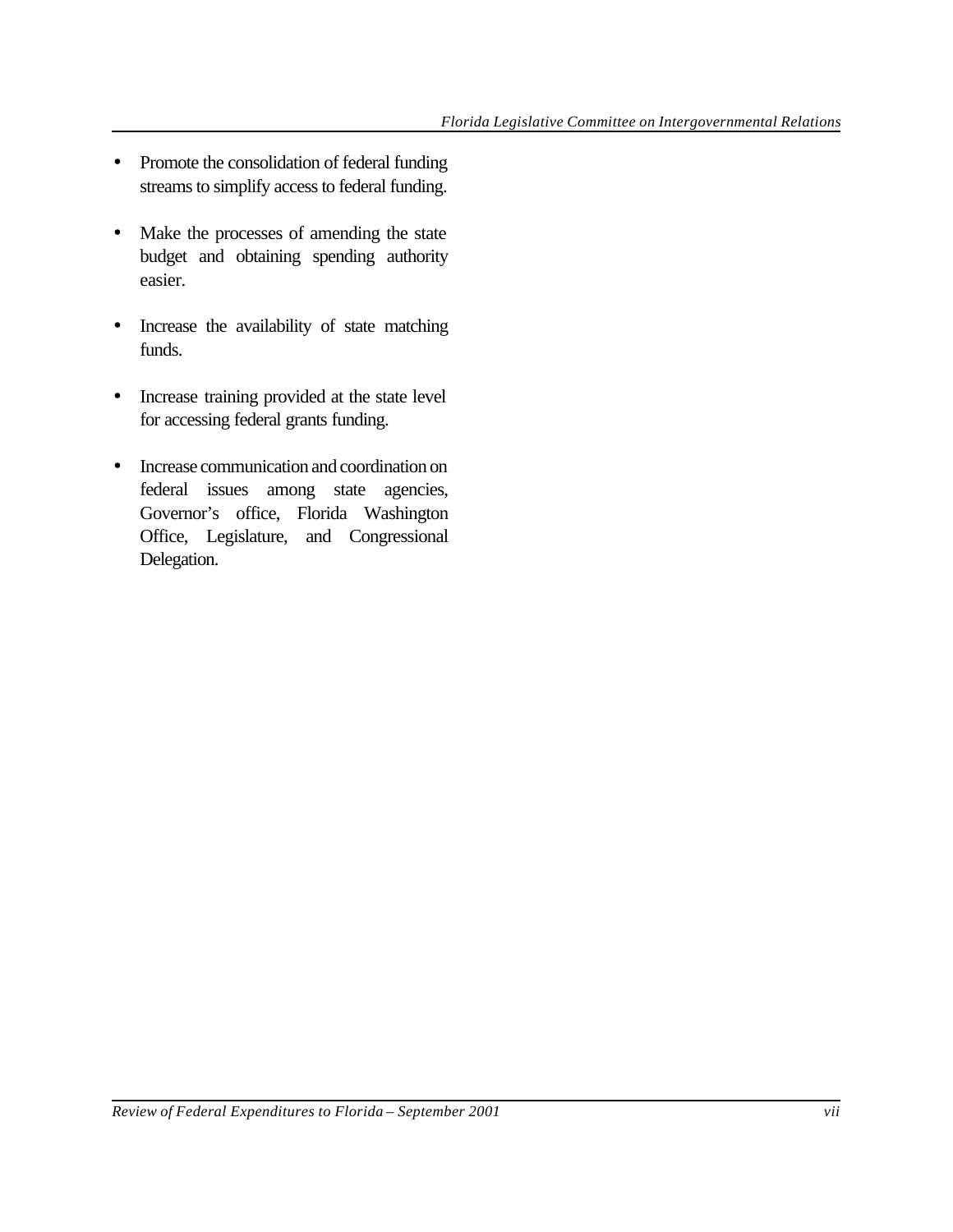This page was intentionally left blank.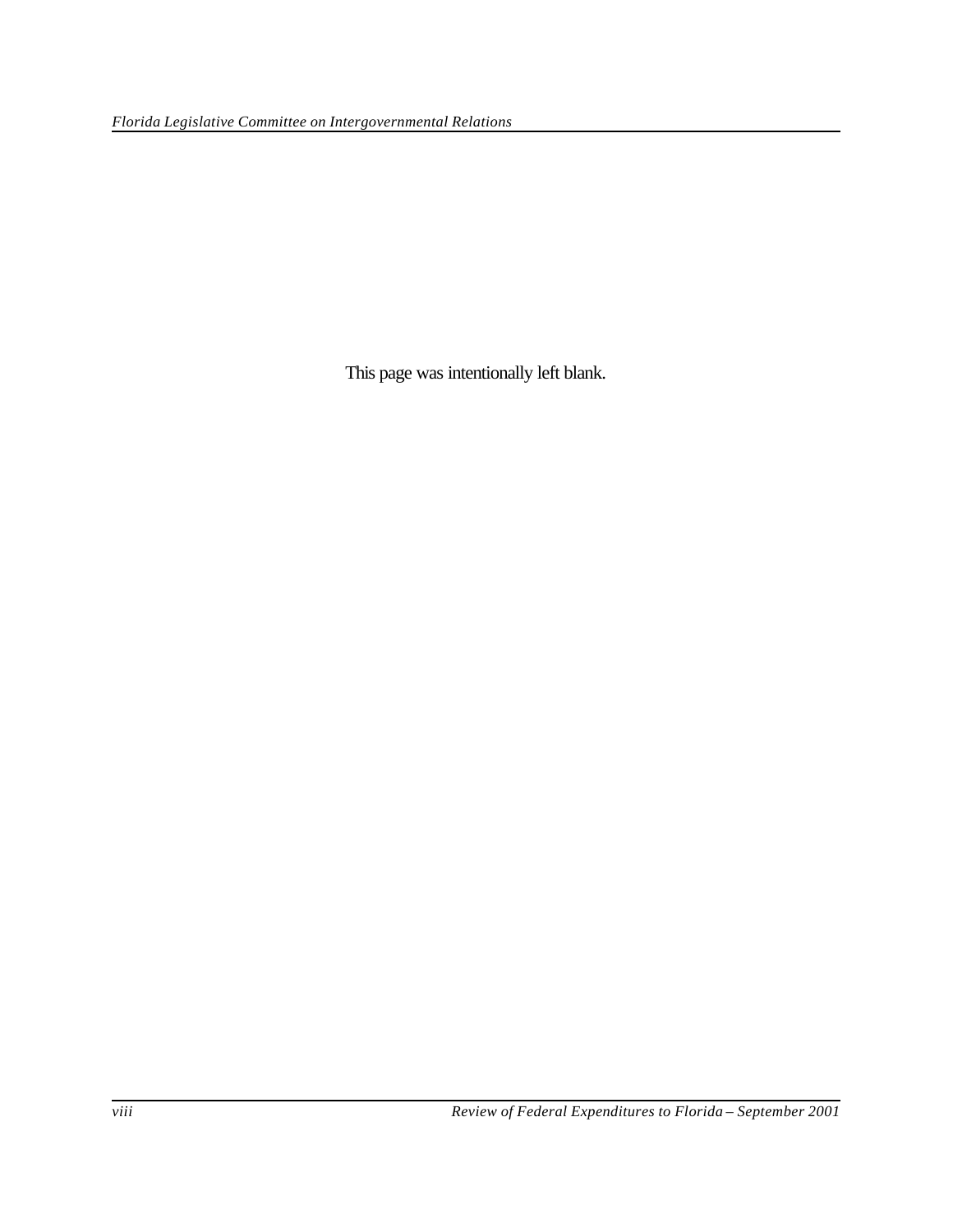### **Table of Contents**

|                                                                              | Page No. |
|------------------------------------------------------------------------------|----------|
|                                                                              |          |
|                                                                              |          |
|                                                                              |          |
|                                                                              |          |
|                                                                              |          |
|                                                                              |          |
|                                                                              |          |
| 2. Direct Payments for Individuals Other Than for Retirement and Disability5 |          |
| 3. Grants and Other Payments to State and Local Governments10                |          |
|                                                                              |          |
|                                                                              |          |
|                                                                              |          |
|                                                                              |          |
|                                                                              |          |
|                                                                              |          |
|                                                                              |          |
|                                                                              |          |
|                                                                              |          |
| B. Federal Direct Expenditures of the Nation's Most Populous States19        |          |
|                                                                              |          |
|                                                                              |          |
|                                                                              |          |
|                                                                              |          |
|                                                                              |          |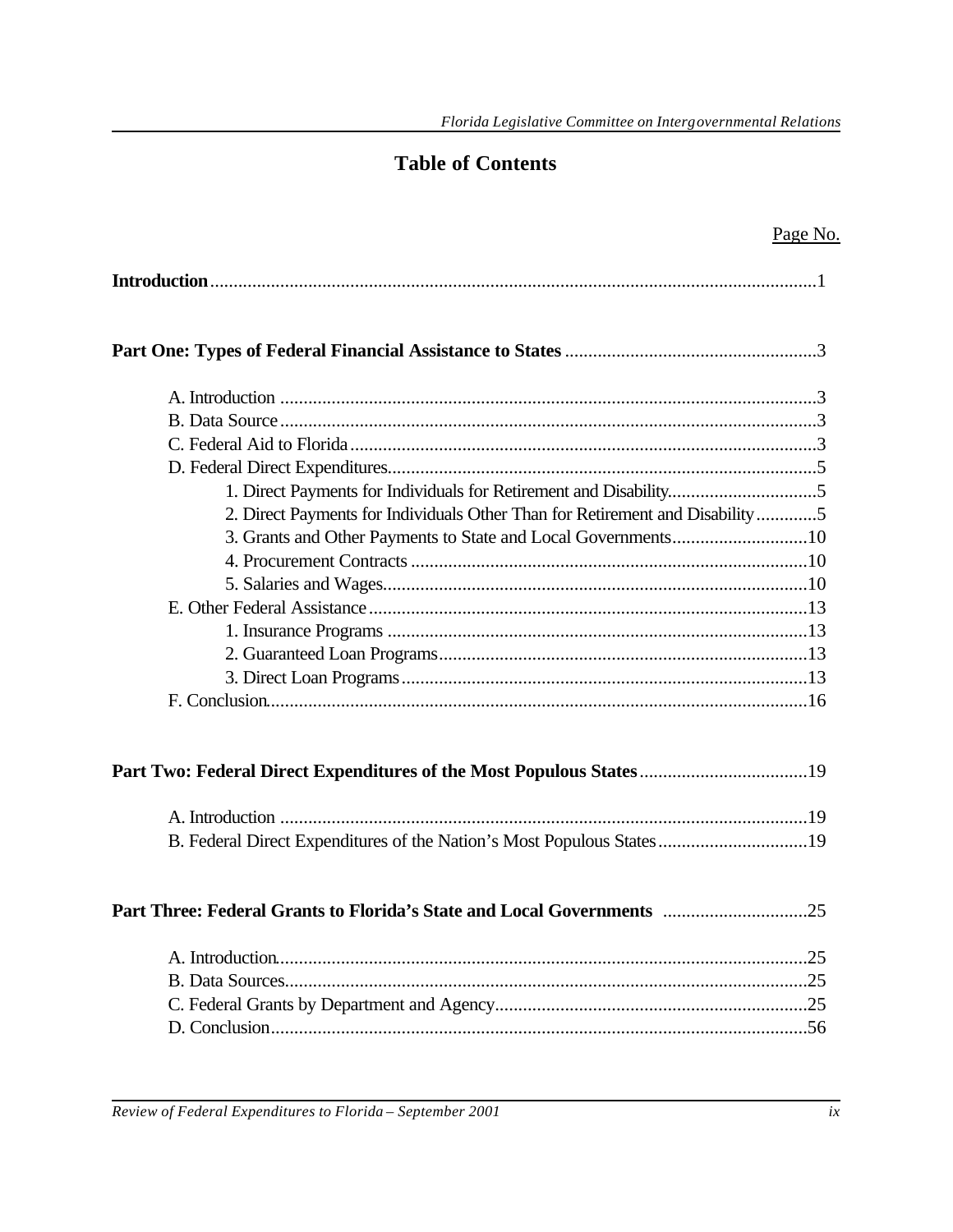**Appendix: Federal Departments and Agencies – Addresses of Websites**..............................67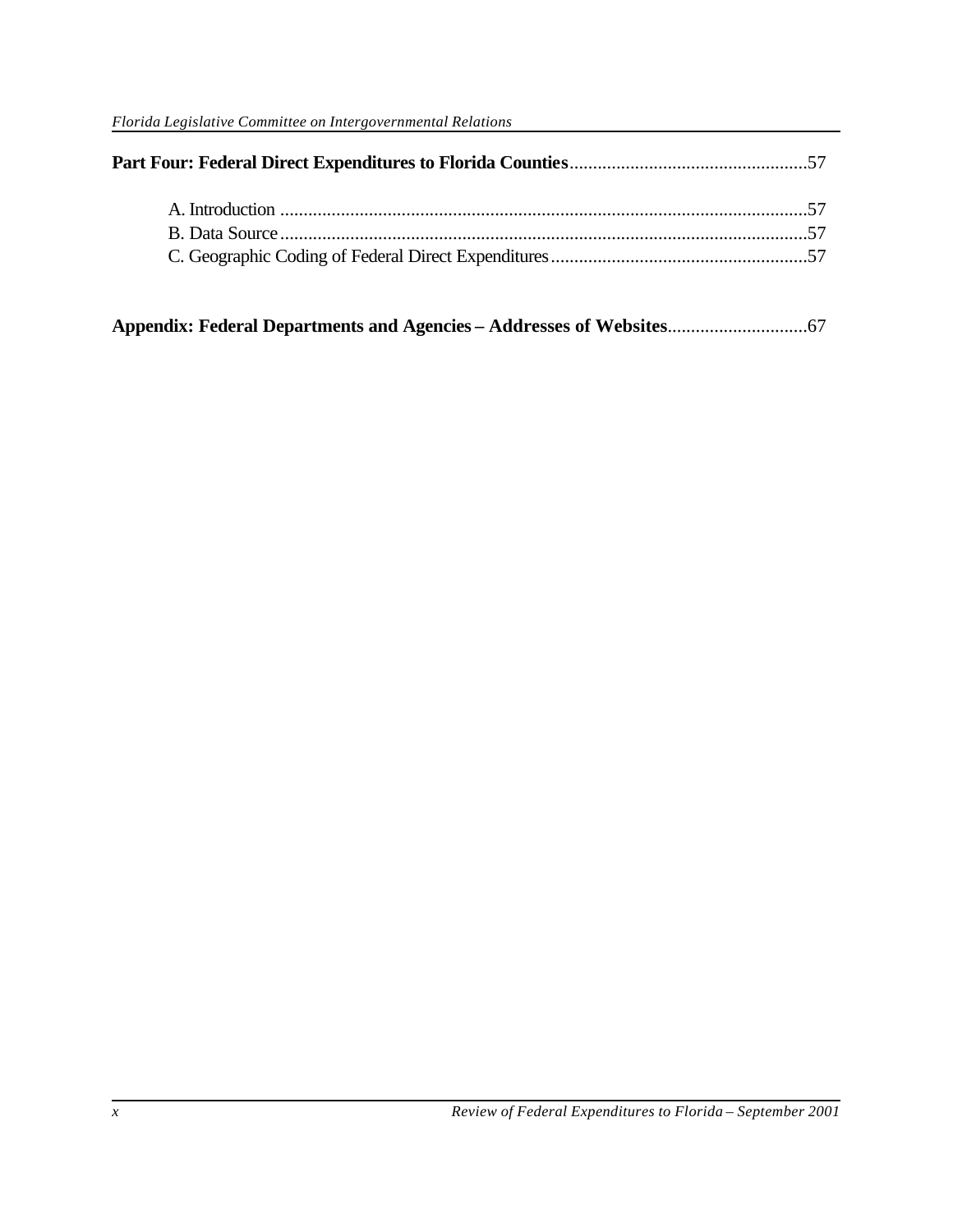### **Figures and Tables**

Page No.

| <b>Part One</b> |                                                                                                 |  |
|-----------------|-------------------------------------------------------------------------------------------------|--|
|                 |                                                                                                 |  |
|                 |                                                                                                 |  |
|                 |                                                                                                 |  |
|                 |                                                                                                 |  |
|                 | <b>Table 1-3:</b> Federal Funds to Florida – Direct Payments: Other Than Retirement/Disability9 |  |
|                 |                                                                                                 |  |
|                 |                                                                                                 |  |
|                 |                                                                                                 |  |
|                 |                                                                                                 |  |
|                 |                                                                                                 |  |

### **Part Two**

| Table 2-1: Total Federal Direct Expenditures of the Seven Most Populous States20               |  |
|------------------------------------------------------------------------------------------------|--|
|                                                                                                |  |
|                                                                                                |  |
| <b>Figure 2-3:</b> Per Capita Federal Direct Expenditures by Category – Most Populous States23 |  |

### **Part Three**

| <b>Table 3-8:</b> Federal Funds to Florida – Federal Emergency Management Agency36           |  |
|----------------------------------------------------------------------------------------------|--|
| <b>Table 3-9:</b> Federal Funds to Florida – Department of Health and Human Services38       |  |
| <b>Table 3-10:</b> Federal Funds to Florida – Department of Housing and Urban Development 40 |  |
|                                                                                              |  |
|                                                                                              |  |
|                                                                                              |  |
|                                                                                              |  |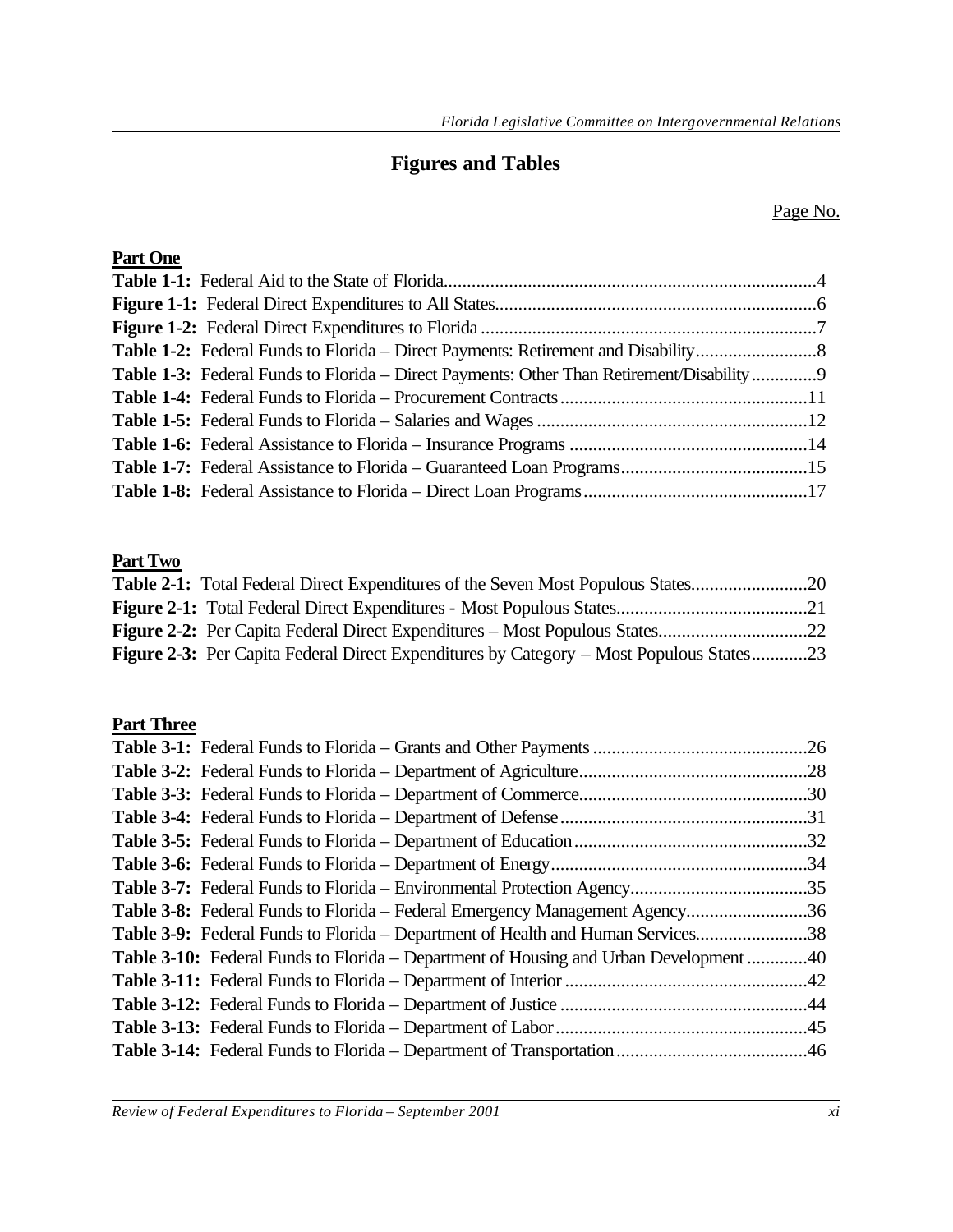### **Part Four**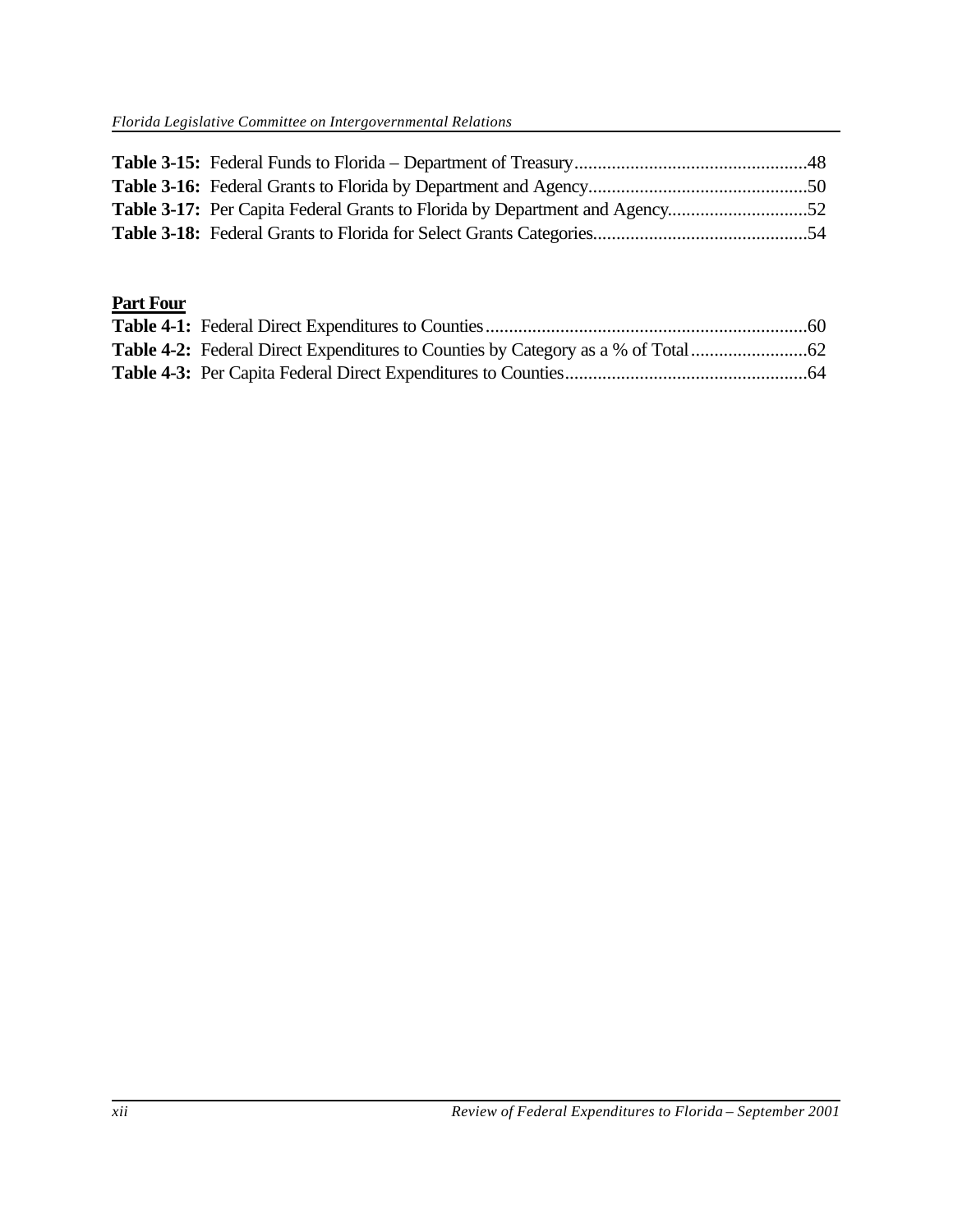## **Introduction**

The Florida Legislative Committee on Intergovernmental Relations (LCIR) annually reviews the state's receipt of federal funds. The purpose of this annual report is to provide the Legislature and other interested parties with a review and analysis of federal financial assistance to Florida. In particular, the report focuses on federal grants to Florida's state and local governments. This review is intended to be part of an ongoing strategy to improve federal-state relations generally and facilitate the development of strategies to increase the return of federal tax dollars to the state.

The LCIR reviewed and analyzed federal expenditure data for federal fiscal year 1999-2000 (i.e., Oct. 1, 1999 to Sept. 30, 2000) using data obtained from two U.S. Bureau of the Census publications: *Consolidated Federal Funds Report: Fiscal Year 2000* and *Federal Aid to States for Fiscal Year 2000*. Two types of federal financial assistance to states are documented in this report. These types are federal direct expenditures and other federal assistance.

Federal direct expenditures constitute actual outlays or obligations of the federal government. These expenditures are reported by the U.S. Census Bureau in five categories: 1) direct payments for individuals for retirement and disability, 2) direct payments for individuals other than for retirement and disability, 3) grants, 4) procurement contracts, and 5) salaries and wages. Federal direct expenditures to the state totaled \$92.8 billion or \$5,805 per capita.

It is the state's receipt of federal grants that is of particular concern to the Legislature. Federal grants to Florida's state and local governments totaled \$11.7 billion or \$731 per capita. The state had the 5<sup>th</sup> largest federal grants expenditure of the fifty states. However, on a per capita basis, Florida ranked 48<sup>th</sup> among the states in the receipt of such grants.

In 2000, the state received per capita grants funding that was \$277 less than the national average of \$1,008. Had Florida received the same per capita grants expenditure as the average for all states, an additional \$4.4 billion would have been available to its state and local governments.

Other federal assistance does not constitute actual expenditures or outlays but reflects the contingent liability of the federal government. Such assistance includes insurance programs as well as guaranteed and direct loan programs. Other federal assistance to Florida totaled \$240 billion or \$15,039 per capita.

This report is divided into four parts and includes one appendix.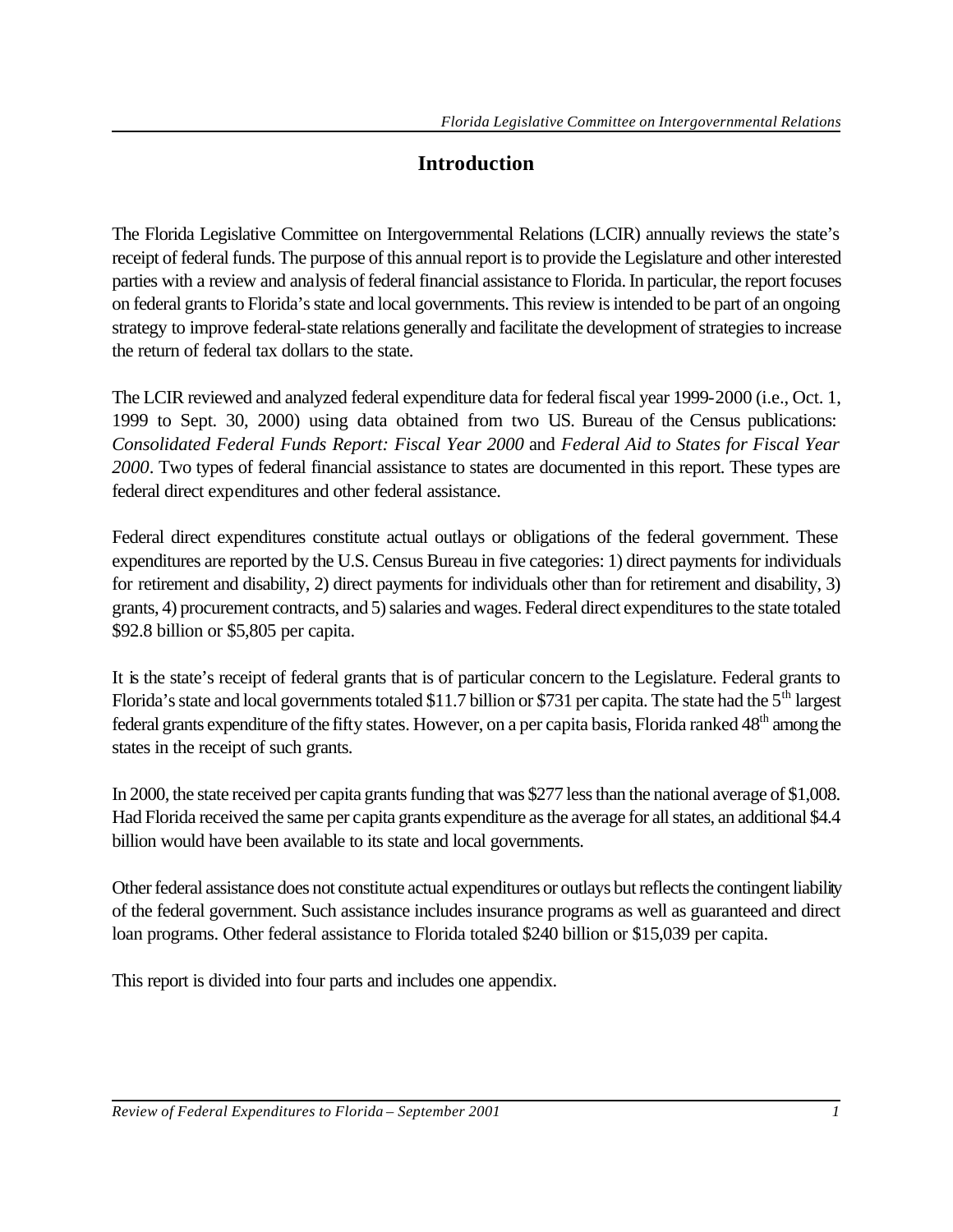**Part One** discusses the types of federal financial assistance to states by summarizing the five categories of federal direct expenditure and the three categories of other federal assistance. Dollar amounts of federal financial assistance to all states, and Florida in particular, are presented.

**Part Two** compares Florida's federal direct expenditures to those of the other six most populous states: California, Texas, New York, Illinois, Pennsylvania and Ohio.

Part Three narrows the discussion to one category of federal direct expenditures: grants and other payments to state and local governments. Detailed summaries of federal grants expenditures to Florida, by department or agency, are provided.

Part Four presents a summary of federal direct expenditures to Florida's sixty-seven counties.

The **Appendix** lists the websites of federal departments and agencies.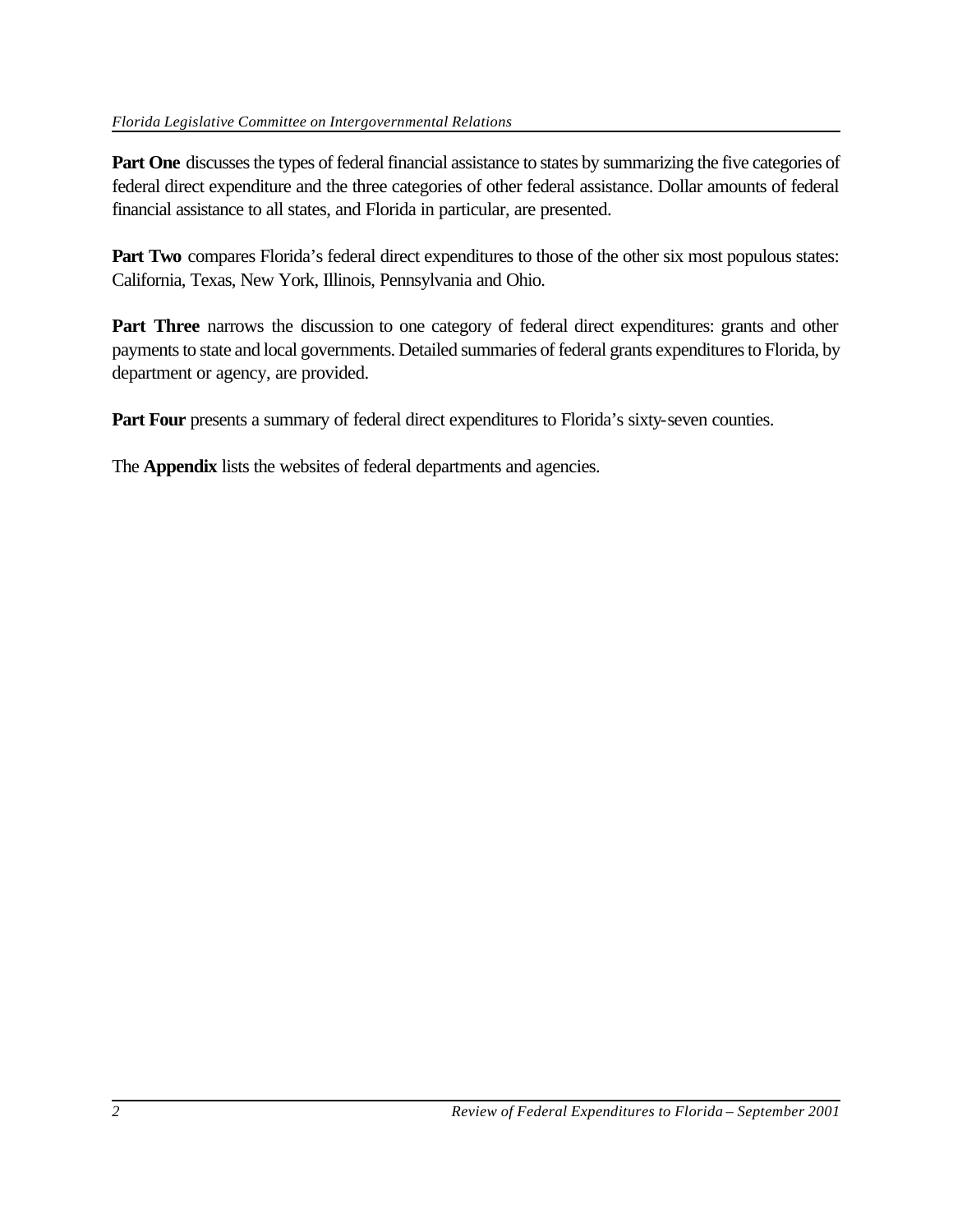### **Part One: Types of Federal Financial Assistance to States**

### **A. Introduction**

This part summarizes the five categories of direct expenditure or obligation (i.e., direct payments for individuals for retirement and disability, direct payments for individuals other than for retirement and disability, grants and other payments to state and local governments, procurement contracts, and salaries and wages).

Other types of federal assistance (i.e., insurance programs, guaranteed loan programs, and direct loan programs) are summarized as well. Reported dollar amounts for these programs generally represent the contingent liability of the federal government rather than actual expenditures.

The data should assist in the understanding of federal assistance offered to states, and Florida in particular. In addition, this information should be useful to policy makers as they assess strategies for increasing Florida's share of certain types of federal assistance, particularly grants to state and local governments.

### **B. Data Source**

The source of the data summarized in this part is the U.S. Bureau of the Census publication entitled *Consolidated Federal Funds Report: Fiscal Year 2000*. This publication presents federal government expenditures or obligations in state, county, and subcounty areas of the United States. Although the Census Bureau's report includes the relevant data for the District of Columbia and U.S. outlying areas, the focus here is on the assistance provided to the fifty states.

The financial activity of all federal government agencies is covered except for those agencies that do not submit data to any of the federal reporting systems serving as sources of information for the Census Bureau's report. As a general guide, the grants and procurement data represent obligated funds, while the direct payments and salaries and wages data represent actual expenditures. However, certain categories of federal spending such as interest on the federal government's debt and foreign aid are intentionally excluded.

### **C. Federal Aid to Florida**

The distribution of federal financial assistance to Florida in fiscal year 1999-2000 was significant. As illustrated in **Table 1-1** on page 4, federal direct expenditures to Florida totaled \$92.8 billion, or \$5,805 per capita. Other federal assistance to the state totaled \$240 billion, or \$15,039 per capita.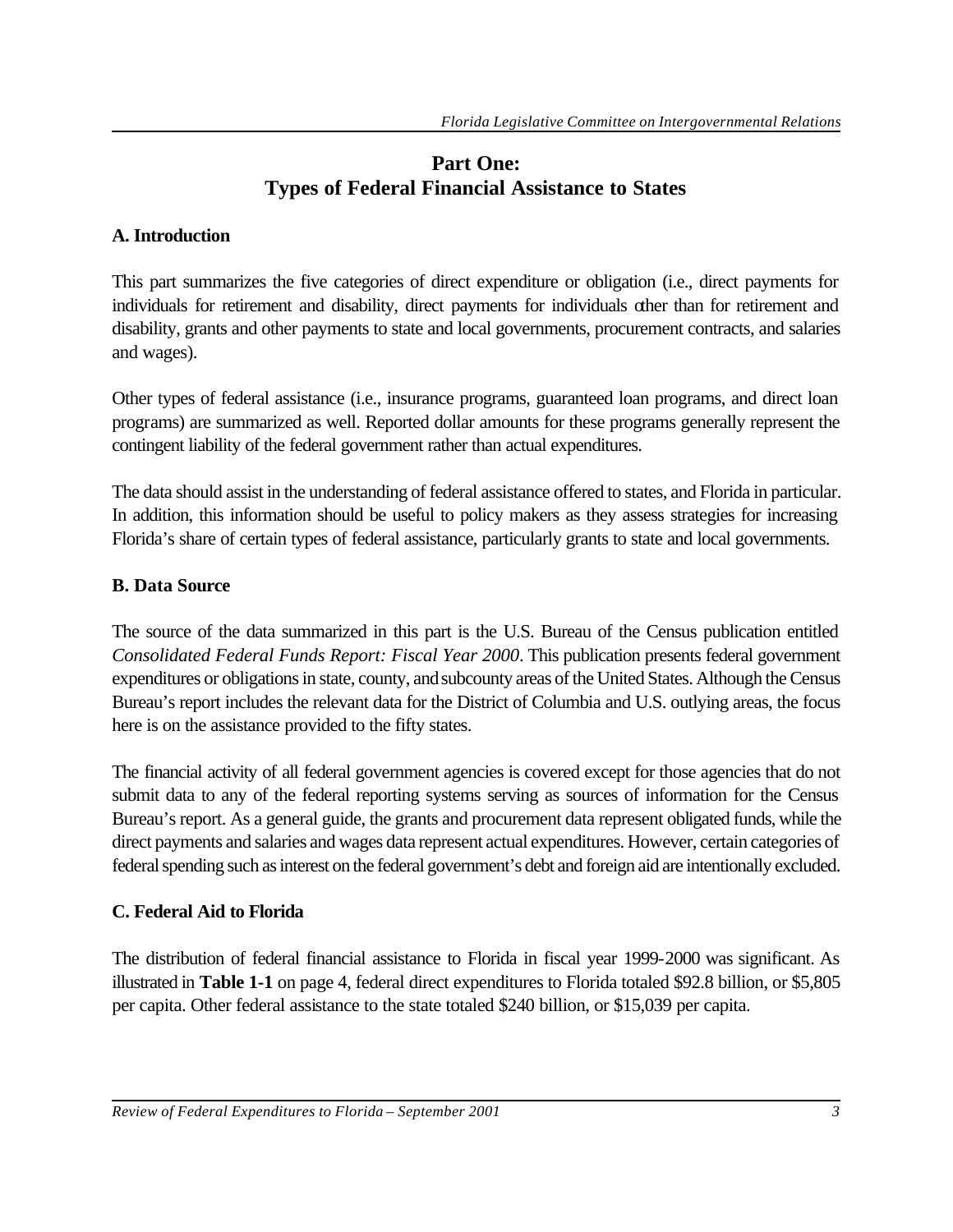# **Federal Aid to the State of Florida**

### **Federal Fiscal Year 1999-2000**

| <b>Expenditure Category</b>             |    |                              |                                 | <b>Total</b><br><b>Expenditure Ranking</b><br><b>Seven Most</b><br><b>Populous</b><br><b>All States</b><br><b>States</b> |   |                                   |           | Per Capita<br><b>Expenditure Ranking</b> |                                                |
|-----------------------------------------|----|------------------------------|---------------------------------|--------------------------------------------------------------------------------------------------------------------------|---|-----------------------------------|-----------|------------------------------------------|------------------------------------------------|
|                                         |    | Total<br><b>Expenditures</b> | $%$ of<br><b>State</b><br>Total |                                                                                                                          |   | Per Capita<br><b>Expenditures</b> |           | <b>All States</b>                        | Seven Most<br><b>Populous</b><br><b>States</b> |
| <b>Total Direct Expenditures:</b>       |    |                              |                                 |                                                                                                                          |   |                                   |           |                                          |                                                |
| Direct Payments for Individuals:        |    |                              |                                 |                                                                                                                          |   |                                   |           |                                          |                                                |
| <b>Retirement and Disability</b>        | \$ | 39,747,790,000               | 42.8%                           | 2                                                                                                                        | 2 | \$                                | 2,486.98  | 2                                        |                                                |
| Other Than Retirement and Disability    |    | 24,150,578,000               | 26.0%                           | 3                                                                                                                        | 3 |                                   | 1,511.08  | 12                                       | 2                                              |
| Grants                                  |    | 12,148,635,000               | 13.1%                           | 5                                                                                                                        | 5 |                                   | 760.13    | 48                                       | 7                                              |
| <b>Procurement Contracts</b>            |    | 8,594,347,000                | 9.3%                            | 5                                                                                                                        | 3 |                                   | 537.74    | 27                                       | 3                                              |
| Salaries and Wages                      |    | 8,135,023,000                | 8.8%                            | 5                                                                                                                        | 3 |                                   | 509.00    | 32                                       | 3                                              |
| <b>Total - Direct Expenditures</b>      | S. | 92,776,373,000               | 100.0%                          | 4                                                                                                                        | 4 | \$                                | 5,804.92  | 23                                       | 3                                              |
| <b>Other Federal Assistance:</b>        |    |                              |                                 |                                                                                                                          |   |                                   |           |                                          |                                                |
| Insurance Programs                      |    | \$232,147,671,000            | 96.6%                           |                                                                                                                          |   | \$                                | 14,525.23 |                                          |                                                |
| Guaranteed Loan Programs                |    | 7,450,040,000                | 3.1%                            | 3                                                                                                                        | 3 |                                   | 466.14    | 26                                       | 3                                              |
| Direct Loan Programs                    |    | 768,000,000                  | 0.3%                            | 12                                                                                                                       | 5 |                                   | 48.05     | 42                                       | 5                                              |
| <b>Total - Other Federal Assistance</b> |    | \$240,365,711,000            | 100.0%                          |                                                                                                                          |   | \$                                | 15,039.42 |                                          |                                                |

#### Notes:

1) The federal expenditure data contained in this report were obtained from the U.S. Census Bureau report entitled "Consolidated Federal Funds Report for Fiscal Year 2000," issued in April 2001. In the published report, the expenditure data were rounded to the nearest thousand dollars.

2) The calculation of per capita expenditures was made using Census 2000 counts that represent the resident population as of April 1, 2000, according to the U.S. Census Bureau.

3) In 2000, the seven most populous states (in descending order) were: California, Texas, New York, Florida, Illinois, Pennsylvania, and Ohio.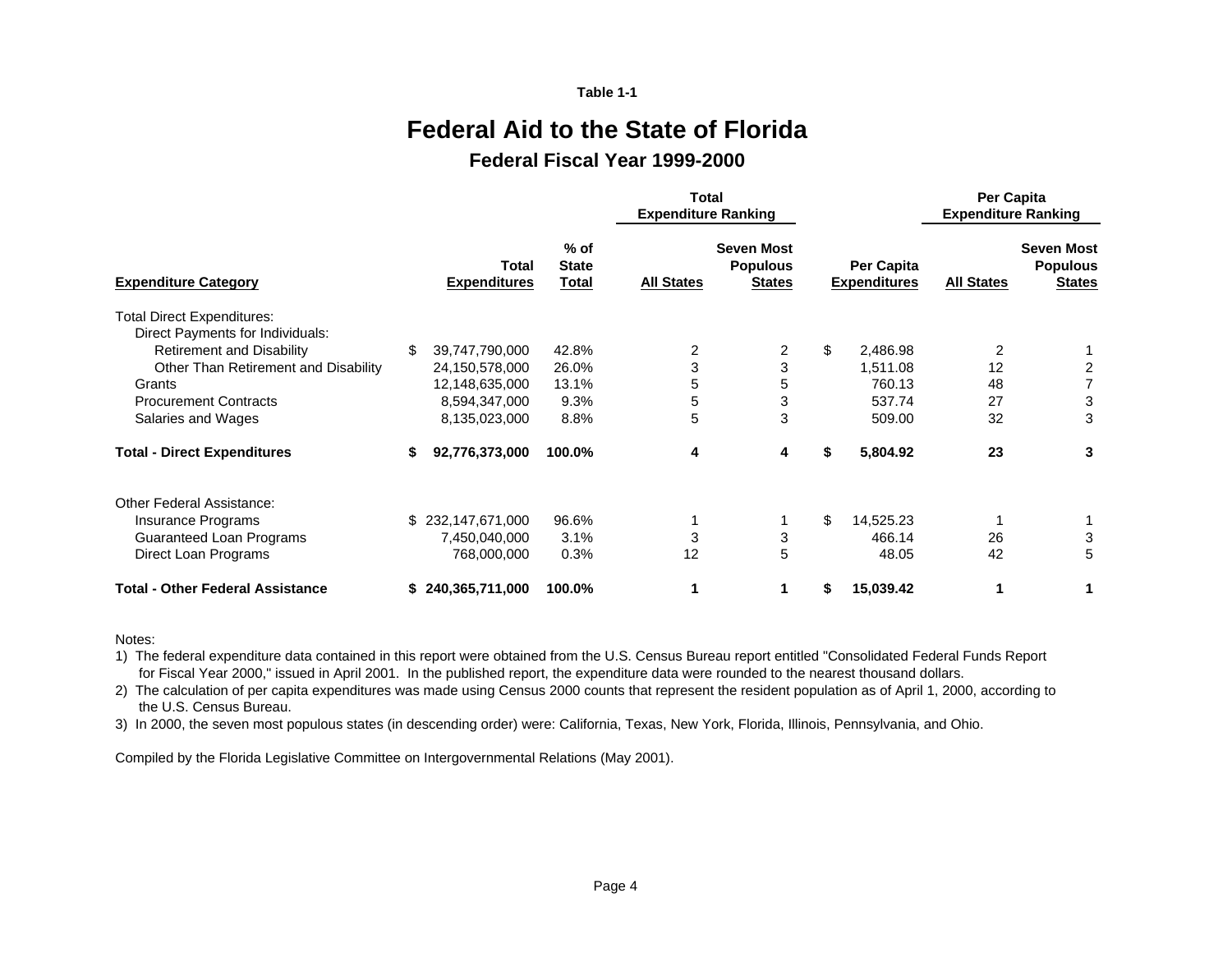### **D. Federal Direct Expenditures**

As summarized in **Figure 1-1** on page 6, federal direct expenditures to the fifty states totaled \$1.58 trillion, or \$5,608 per capita. Federal direct expenditures to Florida totaled \$92.8 billion, or \$5,805 per capita, as illustrated in **Figure 1-2** on page 7. Federal direct expenditures to Florida constituted approximately 5.9 percent of such expenditures to all states. Florida had the 4<sup>th</sup> largest expenditure of all states, and on a per capita basis, the state ranked  $23<sup>rd</sup>$  among the states in the receipt of federal direct expenditures.

### *1. Direct Payments for Individuals for Retirement and Disability*

Retirement and disability payments represented the largest category of federal direct expenditure to states. Such payments totaled \$549 billion, or \$1,955 per capita, and represented approximately 35 percent of total direct expenditures to states. In Florida, the relative contribution of retirement and disability payments was greater. Such payments totaled \$39.7 billion, or \$2,487 per capita, and accounted for 43 percent of total direct expenditures to the state. Florida had the  $2<sup>nd</sup>$  largest expenditure of all states, after California. On a per capita basis, the state ranked  $2<sup>nd</sup>$  among the states in the receipt of federal retirement and disability payments.

As illustrated in **Table 1-2** on page 8, this category includes four major classifications of payments: 1) Social Security payments, 2) federal retirement and disability payments, 3) veterans benefits, and 4) other payments. In Florida, Social Security accounted for 78 percent of total retirement and disability payments.

Florida's large elderly population was a primary reason for the state's high per capita expenditure relative to other states. Based on the results of Census 2000, Florida's elderly population (defined as age 65 years and over) totaled 2.8 million and accounted for 8.0 percent of the nation's total elderly population of 35 million. In Florida, the elderly constituted 17.6 percent of the state's total population. Florida's proportional share was the highest among the fifty states.

### *2. Direct Payments for Individuals Other Than for Retirement and Disability*

These payments represented the second largest category of federal direct expenditure to states. Such payments totaled \$360 billion, or \$1,283 per capita, and represented approximately 23 percent of total direct expenditures to states. In Florida, the relative contribution of other direct payments was greater. Such payments totaled \$24.2 billion, or \$1,511 per capita, and accounted for 26 percent of total direct expenditures to the state. Florida had the  $3<sup>rd</sup>$  largest expenditure of all states, and on a per capita basis, the state ranked  $12<sup>th</sup>$  among the states in the receipt of other direct payments.

As illustrated in **Table 1-3** on page 9, this category includes eight major classifications of payments. Medicare benefits accounted for 74 percent of other direct payments to the state.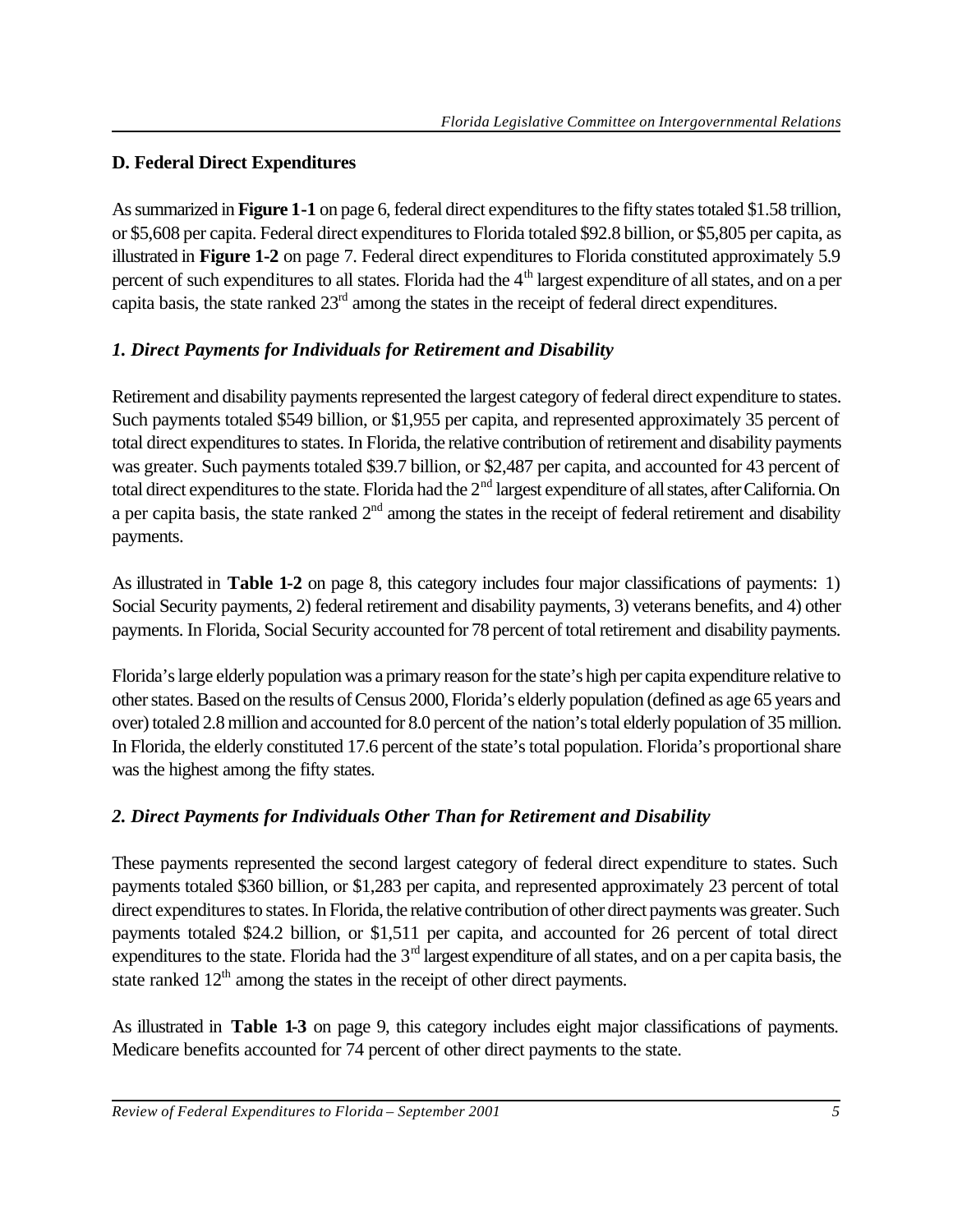### **Figure 1-1**

# **Federal Expenditures to All States Federal Fiscal Year 1999-2000**

| <b>Expenditure Type</b>                                                                                         |   | Total<br>Expenditure                                                                        | % of<br>Total                                | Per Capita<br>Expenditure             |
|-----------------------------------------------------------------------------------------------------------------|---|---------------------------------------------------------------------------------------------|----------------------------------------------|---------------------------------------|
| <b>Retirement and Disability</b><br><b>Other Direct Payments</b><br>Grants<br>Procurement<br>Salaries and Wages | S | 549,052,045,000<br>360,291,494,000<br>299,526,021,000<br>198,624,644,000<br>167,620,118,000 | 34.9% \$<br>22.9%<br>19.0%<br>12.6%<br>10.6% | 1,955<br>1,283<br>1,066<br>707<br>597 |
| Total                                                                                                           |   | \$1,575,114,322,000                                                                         | 100.0% \$                                    | 5,608                                 |



#### Notes:

- 1) Figures exclude federal expenditures to the District of Columbia and U.S. outlying areas.
- 2) The population count represents the resident population of all states as of April 1, 2000.

Compiled by the Florida Legislative Committee on Intergovernmental Relations (July 2001) based on information published in a U.S. Bureau of the Census report entitled: "Consolidated Federal Funds Report: Fiscal Year 2000" (Issued April 2001).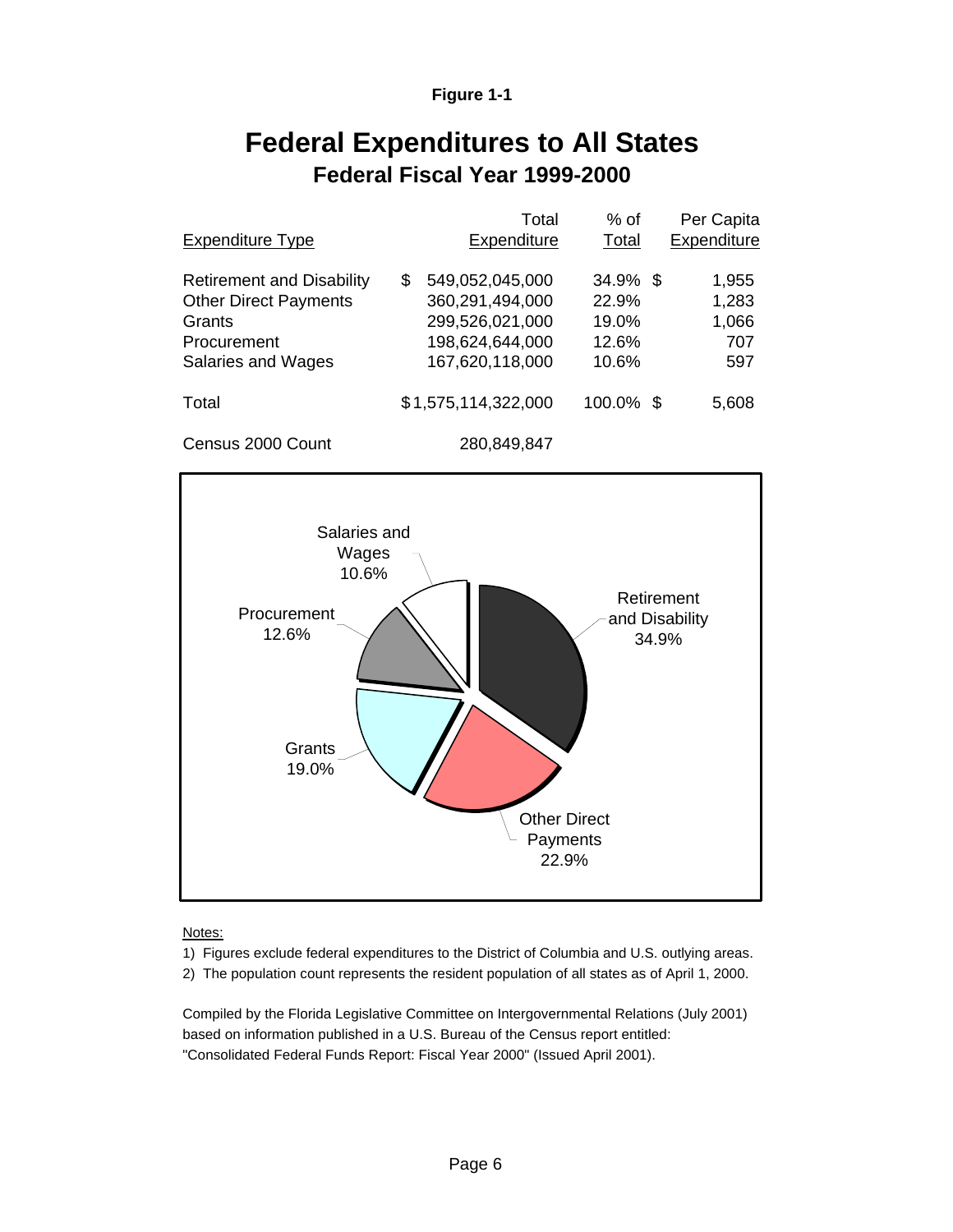### **Figure 1-2**

# **Federal Expenditures to Florida Federal Fiscal Year 1999-2000**

|                                  |     | Total              | % of      | Per Capita         |
|----------------------------------|-----|--------------------|-----------|--------------------|
| <b>Expenditure Type</b>          |     | <b>Expenditure</b> | Total     | <b>Expenditure</b> |
| <b>Retirement and Disability</b> | S   | 39,747,790,000     | 42.8% \$  | 2,487              |
| <b>Other Direct Payments</b>     |     | 24,150,578,000     | 26.0%     | 1,511              |
| Grants                           |     | 12,148,635,000     | 13.1%     | 760                |
| Procurement                      |     | 8,594,347,000      | 9.3%      | 538                |
| <b>Salaries and Wages</b>        |     | 8,135,023,000      | 8.8%      | 509                |
| Total                            | \$. | 92,776,373,000     | 100.0% \$ | 5,805              |
| Census 2000 Count                |     | 15,982,378         |           |                    |



Note: The population census count represents the resident population as of April 1, 2000.

Compiled by the Florida Legislative Committee on Intergovernmental Relations (July 2001) based on information published in a U.S. Bureau of the Census report entitled: "Consolidated Federal Funds Report: Fiscal Year 2000" (Issued April 2001).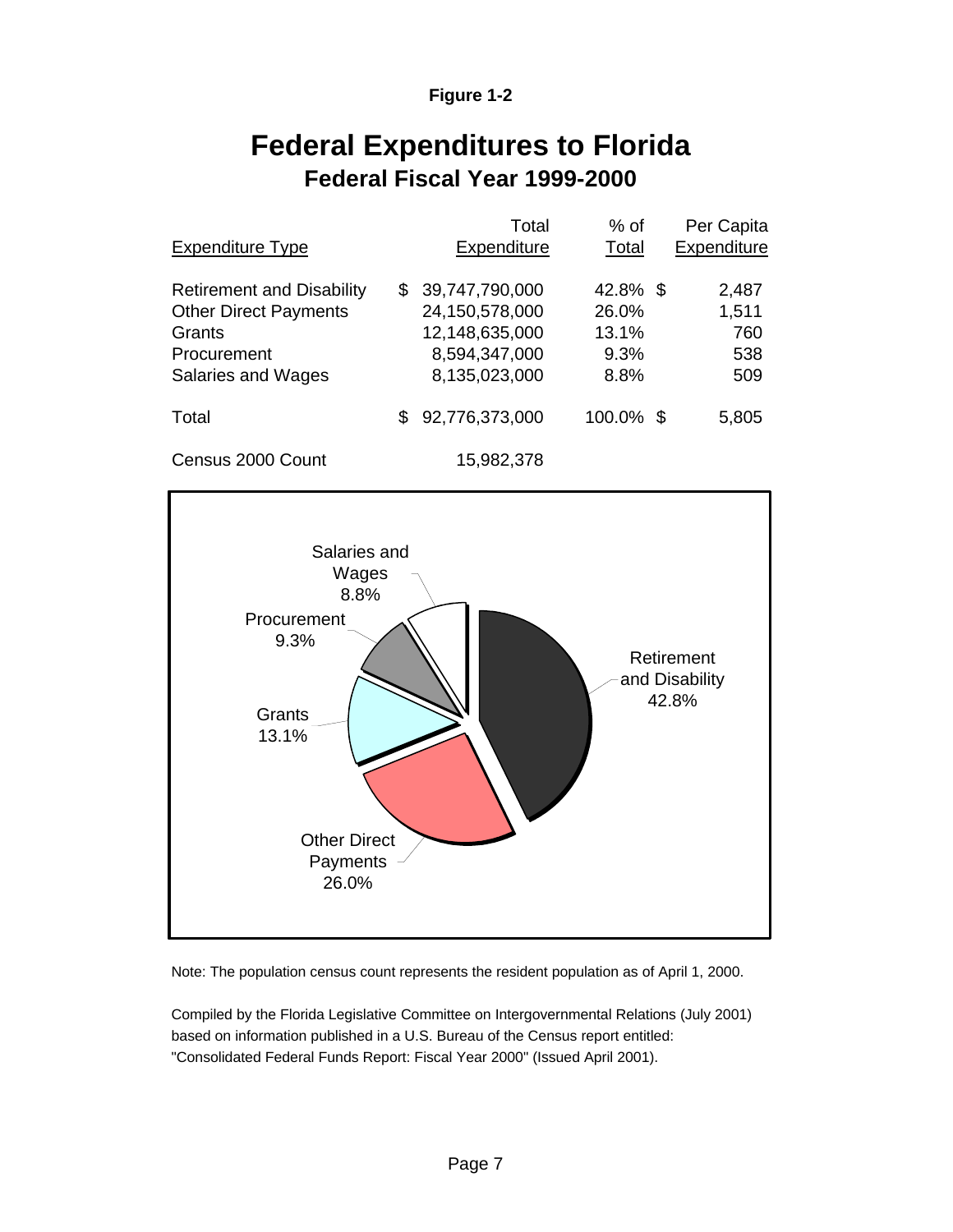# **Federal Funds to the State of Florida: Direct Payments for Individuals for Retirement and Disability**

### **Federal Fiscal Year 1999-2000**

|                                                   |     |                              |                                        | <b>Total</b><br><b>Expenditure Ranking</b> |                                                       |                                   | Per Capita<br><b>Expenditure Ranking</b> |                                                       |
|---------------------------------------------------|-----|------------------------------|----------------------------------------|--------------------------------------------|-------------------------------------------------------|-----------------------------------|------------------------------------------|-------------------------------------------------------|
| <b>Expenditure Category</b>                       |     | Total<br><b>Expenditures</b> | $%$ of<br><b>State</b><br><u>Total</u> | <b>All States</b>                          | <b>Seven Most</b><br><b>Populous</b><br><b>States</b> | Per Capita<br><b>Expenditures</b> | <b>All States</b>                        | <b>Seven Most</b><br><b>Populous</b><br><b>States</b> |
| Social Security Payments                          | \$. | 30,816,196,000               | 77.5%                                  | 3                                          | 3                                                     | \$<br>1,928.14                    | 3                                        | $\overline{c}$                                        |
| Retirement Insurance Payments                     |     | 20,192,831,000               | 50.8%                                  | $\overline{2}$                             | $\overline{c}$                                        | 1,263.44                          |                                          |                                                       |
| Survivors Insurance Payments                      |     | 4,965,952,000                | 12.5%                                  | 4                                          | 4                                                     | 310.71                            | 19                                       | 3                                                     |
| <b>Disability Insurance Payments</b>              |     | 3,574,918,000                | 9.0%                                   | 3                                          | 3                                                     | 223.68                            | 18                                       | $\overline{2}$                                        |
| Supplemental Security Income Payments             |     | 2,082,495,000                | 5.2%                                   | 3                                          | 3                                                     | 130.30                            | 14                                       | 4                                                     |
| <b>Federal Retirement and Disability Payments</b> |     | 6,605,293,000                | 16.6%                                  | $\overline{\mathbf{c}}$                    | 2                                                     | 413.29                            | 6                                        |                                                       |
| Civilian                                          |     | 3,188,420,000                | 8.0%                                   | $\overline{c}$                             | 2                                                     | 199.50                            | 14                                       |                                                       |
| Military                                          |     | 3,416,873,000                | 8.6%                                   | 2                                          | $\overline{2}$                                        | 213.79                            | 5                                        |                                                       |
| <b>Veterans Benefits</b>                          |     | 1,623,798,000                | 4.1%                                   | 3                                          | 3                                                     | 101.60                            | 12                                       |                                                       |
| Payments for Service Connected Disability         |     | 1,192,619,000                | 3.0%                                   | 3                                          | 3                                                     | 74.62                             | 11                                       |                                                       |
| <b>Other Benefit Payments</b>                     |     | 431,179,000                  | 1.1%                                   | 3                                          | 3                                                     | 26.98                             | 16                                       |                                                       |
| Other                                             |     | 702,502,000                  | 1.8%                                   | 3                                          | 3                                                     | 43.95                             | 24                                       | 4                                                     |
| <b>Total - Florida</b>                            | \$  | 39,747,790,000               | 100.0%                                 | $\mathbf{2}$                               | $\mathbf{2}$                                          | \$<br>2,486.98                    | $\mathbf{2}$                             | 1                                                     |
| <b>Total - All States</b>                         | \$  | 549,052,045,000              |                                        |                                            |                                                       | \$<br>1,954.97                    |                                          |                                                       |
| Florida as % of All States                        |     | 7.2%                         |                                        |                                            |                                                       |                                   |                                          |                                                       |

Notes:

1) The federal expenditure data contained in this report were obtained from the U.S. Census Bureau report entitled "Consolidated Federal Funds Report: Fiscal Year 2000," issued in April 2001. In the published report, the expenditure data were rounded to the nearest thousand dollars.

2) The calculation of per capita expenditures was made using Census 2000 counts that represent the resident population as of April 1, 2000, according to the U.S. Census Bureau.

3) In 2000, the seven most populous states (in descending order) were: California, Texas, New York, Florida, Illinois, Pennsylvania and Ohio.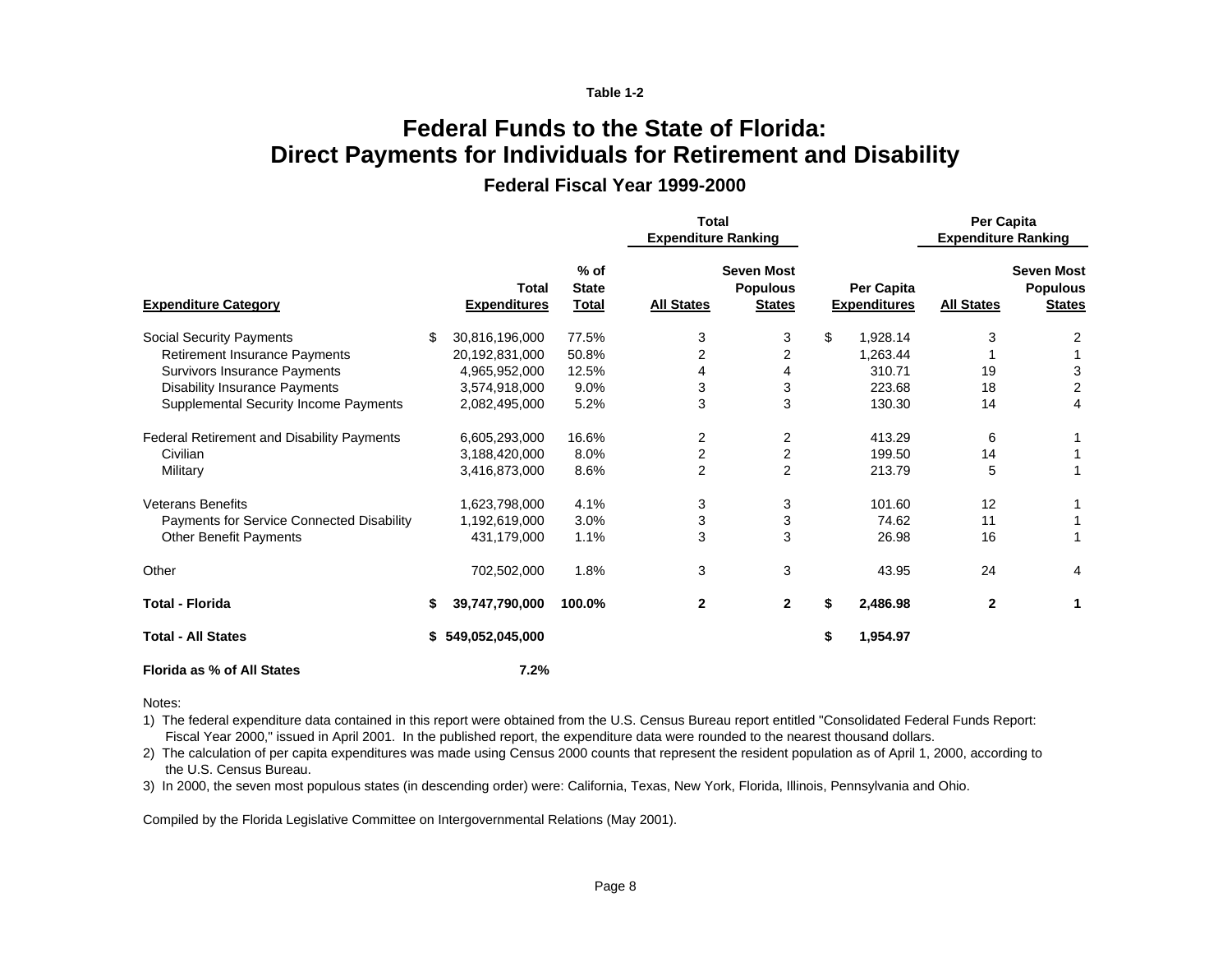## **Federal Funds to the State of Florida: Federal Fiscal Year 1999-2000 Direct Payments for Individuals Other Than for Retirement and Disability**

|                                                                                  |                                                        |                                        | <b>Total</b><br><b>Expenditure Ranking</b> |                                                       |                                    | Per Capita<br><b>Expenditure Ranking</b> |                                                       |
|----------------------------------------------------------------------------------|--------------------------------------------------------|----------------------------------------|--------------------------------------------|-------------------------------------------------------|------------------------------------|------------------------------------------|-------------------------------------------------------|
| <b>Expenditure Category</b>                                                      | <b>Total</b><br><b>Expenditures</b>                    | $%$ of<br><b>State</b><br><u>Total</u> | <b>All States</b>                          | <b>Seven Most</b><br><b>Populous</b><br><b>States</b> | Per Capita<br><b>Expenditures</b>  | <b>All States</b>                        | <b>Seven Most</b><br><b>Populous</b><br><b>States</b> |
| <b>Medicare Benefits</b><br>Hospital Insurance<br>Supplemental Medical Insurance | \$<br>17,775,363,000<br>9,708,891,000<br>8,066,472,000 | 73.6%<br>40.2%<br>33.4%                | 2<br>3<br>$\overline{2}$                   | 2<br>3<br>2                                           | \$<br>1,112.19<br>607.47<br>504.71 | 4                                        | 2<br>1                                                |
| <b>Excess Earned Income Tax Credits</b>                                          | 1,805,597,000                                          | 7.5%                                   | 3                                          | 3                                                     | 112.97                             | 12                                       | 2                                                     |
| Unemployment Compensation                                                        | 630,123,000                                            | 2.6%                                   | 11                                         | $\overline{7}$                                        | 39.43                              | 38                                       | $\overline{7}$                                        |
| <b>Food Stamp Payments</b>                                                       | 772,124,000                                            | 3.2%                                   | 5                                          | 5                                                     | 48.31                              | 27                                       | 6                                                     |
| <b>Housing Assistance</b>                                                        | 1,479,617,000                                          | 6.1%                                   | 9                                          | $\overline{7}$                                        | 92.58                              | 39                                       | 6                                                     |
| Agricultural Assistance                                                          | 175,433,000                                            | 0.7%                                   | 28                                         | 5                                                     | 10.98                              | 40                                       | 5                                                     |
| Federal Employees Life and Health Insurance                                      | 596,763,000                                            | 2.5%                                   | $\overline{7}$                             | 3                                                     | 37.34                              | 17                                       | $\overline{2}$                                        |
| Other                                                                            | 915,556,000                                            | 3.8%                                   | 4                                          | 4                                                     | 57.29                              | 18                                       | 3                                                     |
| <b>Total - Florida</b>                                                           | \$<br>24,150,578,000                                   | 100.0%                                 | 3                                          | 3                                                     | \$<br>1,511.08                     | 12                                       | $\overline{2}$                                        |
| <b>Total - All States</b>                                                        | \$360,291,494,000                                      |                                        |                                            |                                                       | \$<br>1,282.86                     |                                          |                                                       |
| Florida as % of All States                                                       | 6.7%                                                   |                                        |                                            |                                                       |                                    |                                          |                                                       |

Notes:

1) The federal expenditure data contained in this report were obtained from the U.S. Census Bureau report entitled "Consolidated Federal Funds Report: Fiscal Year 2000," issued in April 2001. In the published report, the expenditure data were rounded to the nearest thousand dollars.

2) The calculation of per capita expenditures was made using Census 2000 counts that represent the resident population as of April 1, 2000, according to the U.S. Census Bureau.

3) In 2000, the seven most populous states (in descending order) were: California, Texas, New York, Florida, Illinois, Pennsylvania and Ohio.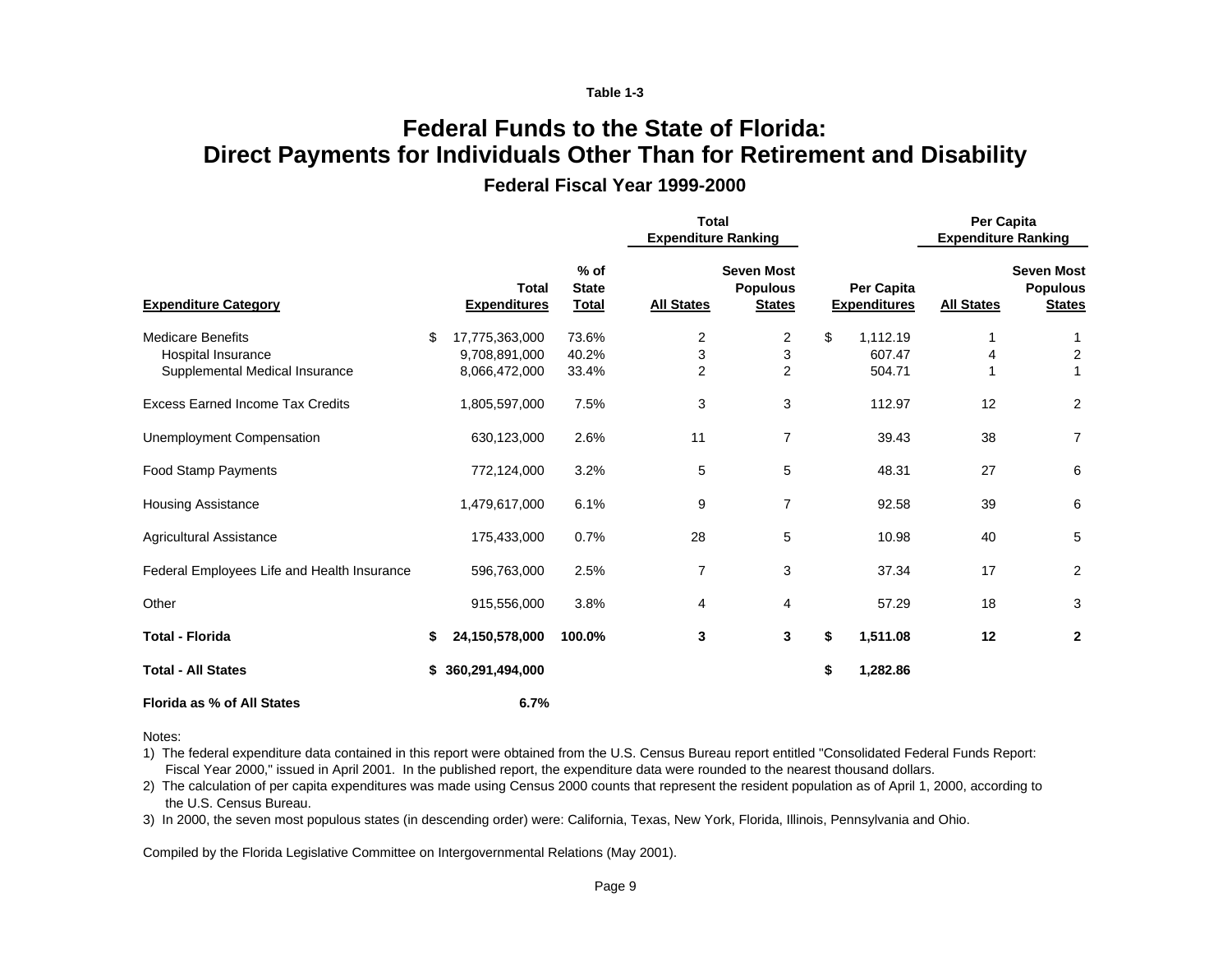### *3. Grants and Other Payments to State and Local Governments*

These payments represented the third largest category of federal direct expenditure to states. A more indepth discussion of federal grants and other payments to state and local governments is addressed in Part Three of this report.

Federal grants to states totaled \$300 billion, or \$1,066 per capita, and represented 19 percent of total direct expenditures. However, in Florida, the relative contribution of federal grants was less. Such payments totaled \$12.1 billion, or \$760 per capita, and represented 13 percent of total direct expenditures to the state. Florida had the  $5<sup>th</sup>$  largest expenditure of all states, and yet on a per capita basis, Florida ranked  $48<sup>th</sup>$ among the states in the receipt of federal grants.

### *4. Procurement Contracts*

Procurement contracts represented the fourth largest category of federal direct expenditure to states. Such payments to states totaled \$199 billion, or \$707 per capita, and represented 13 percent of total direct expenditures. In Florida, the relative contribution of federal procurement contracts was less. Such payments totaled \$8.6 billion, or \$538 per capita, and represented 9 percent of total direct expenditures to the state. Florida had the  $5<sup>th</sup>$  largest expenditure of all states, and on a per capita basis, Florida ranked  $27<sup>th</sup>$  among the states in the receipt of federal procurement contracts.

As illustrated in **Table 1-4** on page 11, this category includes two major classifications of contract awards: Department of Defense and non-defense agencies. In Florida, contracts awarded by the Department of Defense accounted for 77 percent of total procurement contracts awarded.

### *5. Salaries and Wages*

Federal salary and wage payments represented the smallest category of direct expenditure to states. Such payments to states totaled \$168 billion, or \$597 per capita, and represented 11 percent of total direct expenditures. In Florida, the relative contribution of federal salaries and wages was less. Such payments totaled \$8.1 billion, or \$509 per capita, and represented 9 percent of direct expenditures to the state. Florida had the  $5<sup>th</sup>$  largest expenditure of all states, and on a per capita basis, Florida ranked  $32<sup>nd</sup>$  among the states in the receipt of federal salary and wage payments.

As illustrated in **Table 1-5** on page 12, this category includes two major classifications of payments: Department of Defense and non-defense agencies. In Florida, payments by the non-defense agencies accounted for 59 percent of federal salary and wage payments.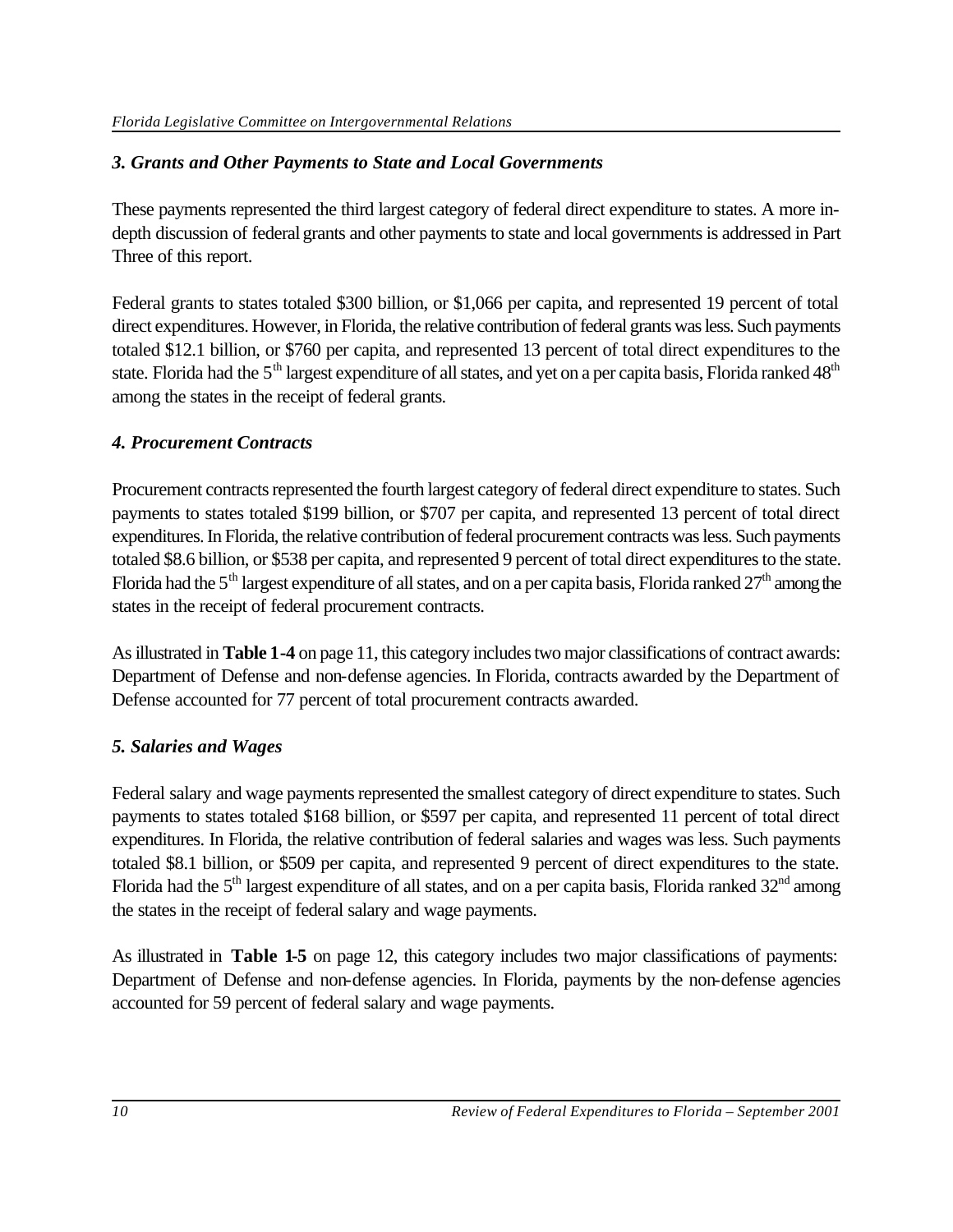# **Federal Funds to the State of Florida: Procurement Contracts**

### **Federal Fiscal Year 1999-2000**

|                             |                              |                                        | <b>Total</b><br><b>Expenditure Ranking</b>                                 |   |                                   | Per Capita<br><b>Expenditure Ranking</b> |                                                       |  |
|-----------------------------|------------------------------|----------------------------------------|----------------------------------------------------------------------------|---|-----------------------------------|------------------------------------------|-------------------------------------------------------|--|
| <b>Expenditure Category</b> | Total<br><b>Expenditures</b> | $%$ of<br><b>State</b><br><b>Total</b> | <b>Seven Most</b><br><b>Populous</b><br><b>All States</b><br><b>States</b> |   | Per Capita<br><b>Expenditures</b> | <b>All States</b>                        | <b>Seven Most</b><br><b>Populous</b><br><b>States</b> |  |
| Department of Defense       | \$<br>6,585,902,000          | 76.6%                                  | 4                                                                          | 3 | \$<br>412.07                      | 18                                       | 3                                                     |  |
| Army                        | 1,424,496,000                | 16.6%                                  | 7                                                                          | 4 | 89.13                             | 24                                       | 3                                                     |  |
| Navy                        | 1,503,705,000                | 17.5%                                  | 8                                                                          | 4 | 94.09                             | 21                                       | 5                                                     |  |
| Air Force                   | 3,297,953,000                | 38.4%                                  | 3                                                                          | 3 | 206.35                            |                                          | 3                                                     |  |
| Army Corps of Engineers     | 88,581,000                   | 1.0%                                   | 9                                                                          | 4 | 5.54                              | 36                                       | 5                                                     |  |
| <b>Other Defense</b>        | 271,167,000                  | 3.2%                                   | 14                                                                         | 6 | 16.97                             | 37                                       | 7                                                     |  |
| Nondefense Agencies         | 2,008,445,000                | 23.4%                                  | 12                                                                         | 6 | 125.67                            | 43                                       | $\overline{7}$                                        |  |
| <b>Total - Florida</b>      | \$<br>8,594,347,000          | 100.0%                                 | 5                                                                          | 3 | \$<br>537.74                      | 27                                       | 3                                                     |  |
| <b>Total - All States</b>   | \$<br>198,624,644,000        |                                        |                                                                            |   | \$<br>707.23                      |                                          |                                                       |  |
| Florida as % of All States  | 4.3%                         |                                        |                                                                            |   |                                   |                                          |                                                       |  |

Notes:

1) The federal expenditure data contained in this report were obtained from the U.S. Census Bureau report entitled "Consolidated Federal Funds Report: Fiscal Year 2000," issued in April 2001. In the published report, the expenditure data were rounded to the nearest thousand dollars.

2) The calculation of per capita expenditures was made using Census 2000 counts that represent the resident population as of April 1, 2000, according to the U.S. Census Bureau.

3) In 2000, the seven most populous states (in descending order) were: California, Texas, New York, Florida, Illinois, Pennsylvania and Ohio.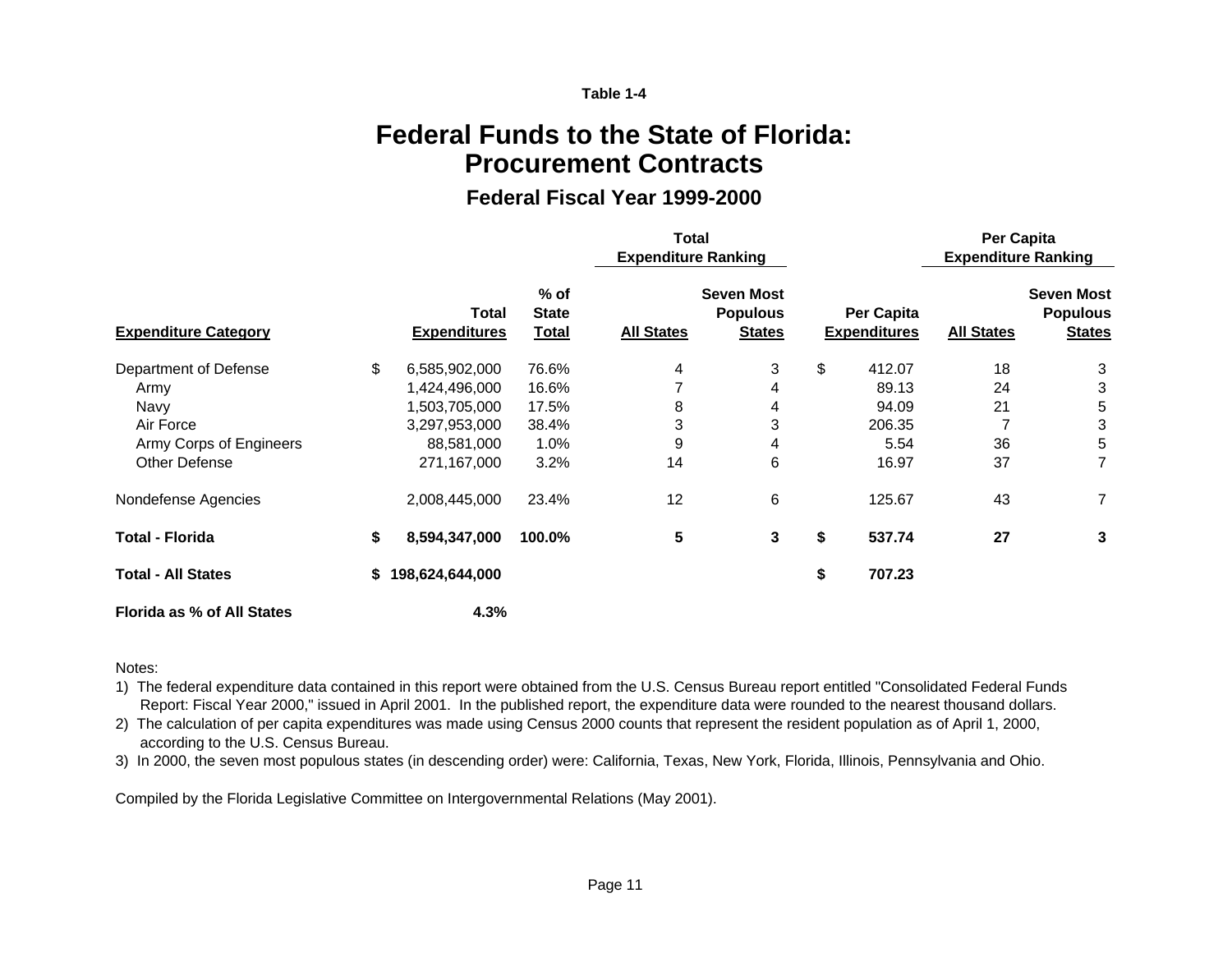# **Federal Funds to the State of Florida: Salaries and Wages**

### **Federal Fiscal Year 1999-2000**

|                             |    |                                     |                                        | <b>Total</b><br><b>Expenditure Ranking</b> |                                                       |                                   | Per Capita<br><b>Expenditure Ranking</b> |                                                       |
|-----------------------------|----|-------------------------------------|----------------------------------------|--------------------------------------------|-------------------------------------------------------|-----------------------------------|------------------------------------------|-------------------------------------------------------|
| <b>Expenditure Category</b> |    | <b>Total</b><br><b>Expenditures</b> | $%$ of<br><b>State</b><br><u>Total</u> | <b>All States</b>                          | <b>Seven Most</b><br><b>Populous</b><br><b>States</b> | Per Capita<br><b>Expenditures</b> | <b>All States</b>                        | <b>Seven Most</b><br><b>Populous</b><br><b>States</b> |
| Department of Defense       | \$ | 3,359,824,000                       | 41.3%                                  | 6                                          | 3                                                     | \$<br>210.22                      | 26                                       | 3                                                     |
| Army                        |    | 284,944,000                         | 3.5%                                   | 24                                         | 6                                                     | 17.83                             | 47                                       | 6                                                     |
| Active                      |    | 93,993,000                          | 1.2%                                   | 20                                         | 4                                                     | 5.88                              | 21                                       | 4                                                     |
| Inactive                    |    | 88,127,000                          | 1.1%                                   | 8                                          | 5                                                     | 5.51                              | 47                                       | $\,6$                                                 |
| Civilian                    |    | 102,824,000                         | 1.3%                                   | 24                                         | 6                                                     | 6.43                              | 46                                       | $\,6$                                                 |
| Navy                        |    | 1,754,287,000                       | 21.6%                                  | 3                                          | 2                                                     | 109.76                            | 11                                       | $\overline{\mathbf{c}}$                               |
| Active                      |    | 1,171,740,000                       | 14.4%                                  | 3                                          | 2                                                     | 73.31                             | 10                                       | $\overline{\mathbf{c}}$                               |
| Inactive                    |    | 31,957,000                          | 0.4%                                   | $\overline{c}$                             | 2                                                     | 2.00                              | 10                                       | $\overline{\mathbf{c}}$                               |
| Civilian                    |    | 550,590,000                         | 6.8%                                   | 5                                          | 2                                                     | 34.45                             | 12                                       | 3                                                     |
| Air Force                   |    | 1,240,146,000                       | 15.2%                                  | 3                                          | 3                                                     | 77.59                             | 23                                       | 3                                                     |
| Active                      |    | 832,790,000                         | 10.2%                                  | $\overline{\mathbf{c}}$                    | 2                                                     | 52.11                             | 22                                       | $\overline{\mathbf{c}}$                               |
| Inactive                    |    | 44,673,000                          | 0.5%                                   | 7                                          | 6                                                     | 2.80                              | 43                                       | 5                                                     |
| Civilian                    |    | 362,683,000                         | 4.5%                                   | 7                                          | 4                                                     | 22.69                             | 22                                       | 3                                                     |
| Other Defense - Civilian    |    | 80,447,000                          | 1.0%                                   | 8                                          | 5                                                     | 5.03                              | 25                                       | 5                                                     |
| Nondefense Agencies         |    | 4,775,199,000                       | 58.7%                                  | 5                                          | 4                                                     | 298.78                            | 41                                       | 6                                                     |
| <b>Total - Florida</b>      | \$ | 8,135,023,000                       | 100.0%                                 | 5                                          | 3                                                     | \$<br>509.00                      | 32                                       | 3                                                     |
| <b>Total - All States</b>   | S  | 167,620,118,000                     |                                        |                                            |                                                       | \$<br>596.83                      |                                          |                                                       |
| Florida as % of All States  |    | 4.9%                                |                                        |                                            |                                                       |                                   |                                          |                                                       |

Notes:

1) The asterisk denotes those categories in which one or more states did not have an expenditure.

2) The federal expenditure data contained in this report were obtained from the U.S. Census Bureau report entitled "Consolidated Federal Funds Report: Fiscal Year 2000," issued in April 2001. In the published report, the expenditure data were rounded to the nearest thousand dollars.

3) The calculation of per capita expenditures was made using Census 2000 counts that represent the resident population as of April 1, 2000, according to the U.S. Census Bureau.

4) In 2000, the seven most populous states (in descending order) were: California, Texas, New York, Florida, Illinois, Pennsylvania and Ohio.

5) The term "inactive military" refers to Reserve and National Guard units.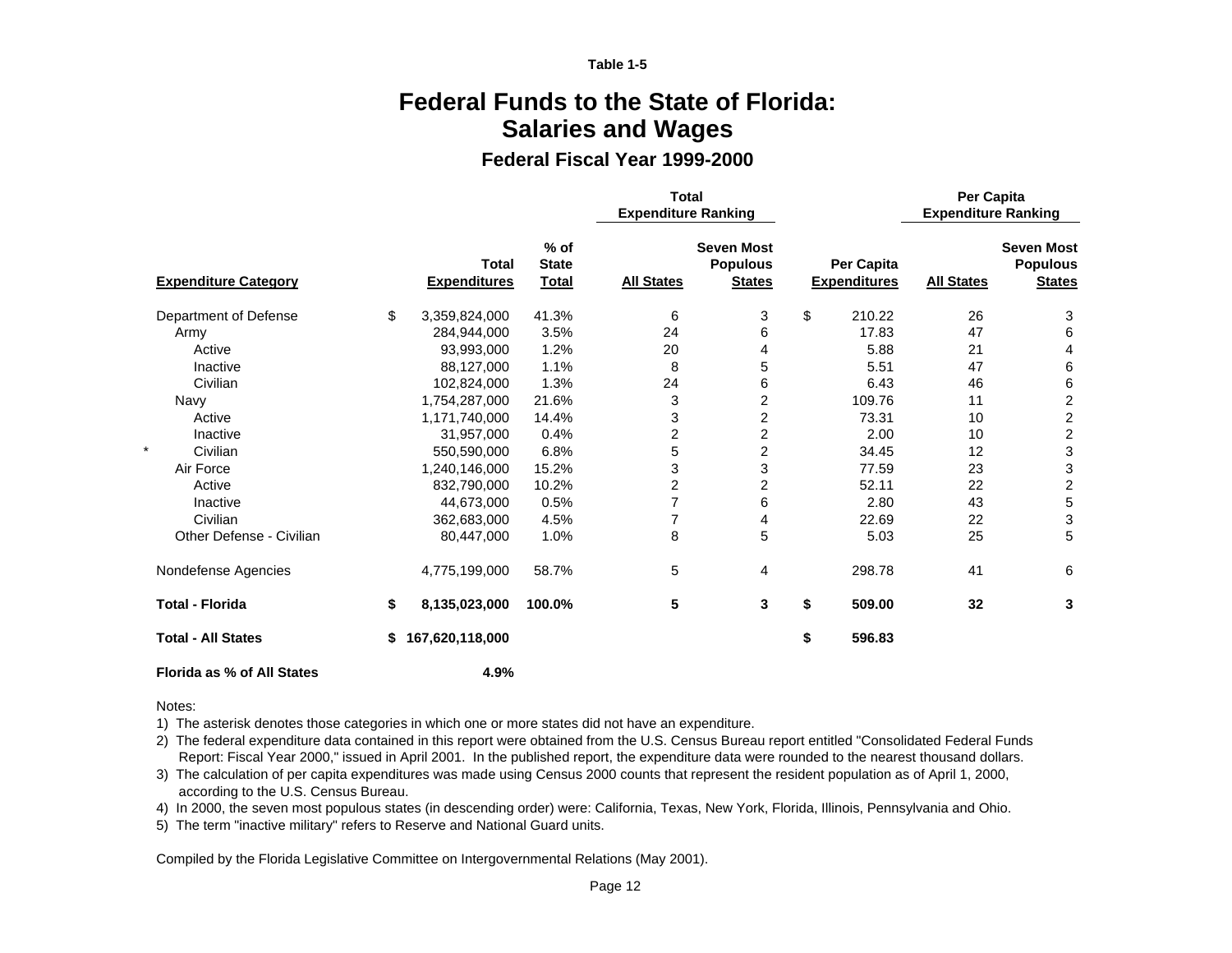### **E. Other Federal Assistance**

The three categories of other federal assistance are: 1) insurance programs, 2) guaranteed loan programs, and 3) direct loan programs. Other federal assistance to Florida totaled \$240 billion, or \$15,039 per capita. Florida had the largest volume of assistance of all states, and on a per capita basis, Florida ranked 1<sup>st</sup> among the states in the coverage of other federal assistance.

### *1. Insurance Programs*

Insurance programs represented the largest category of other federal assistance to states. Such assistance to states totaled \$582 billion, or \$2,071 per capita, and represented 78 percent of other federal assistance. In Florida, the relative contribution of federal insurance programs was greater. Such assistance totaled \$232 billion, or \$14,525 per capita, and represented 97 percent of other federal assistance to the state. Florida had the largest volume of federal insurance assistance of all states, and on a per capita basis, Florida ranked 1<sup>st</sup> among the states.

As illustrated in **Table 1-6** on page 14, this category includes five major classifications of insurance programs. Flood insurance constituted the largest classification and accounted for 99 percent of federal insurance assistance to the state.

### *2. Guaranteed Loan Programs*

The second largest category of other federal assistance to states was guaranteed loan programs. Such assistance to states totaled \$138 billion, or \$491 per capita, and represented 18 percent of other federal assistance. In Florida, the relative contribution of federal guaranteed loan programs was less. Such assistance totaled \$7.5 billion, or \$466 per capita, and represented 3 percent of other federal assistance to the state. Florida had the 3<sup>rd</sup> largest volume of guaranteed loan assistance of the states, and on a per capita basis, Florida ranked  $26<sup>th</sup>$  among the states.

As illustrated in **Table 1-7** on page 15, this category includes seven major classifications of guaranteed loan programs. Mortgage insurance for homes constituted the largest classification and accounted for 68 percent of federal guaranteed loan assistance to the state.

### *3. Direct Loan Programs*

Direct loan programs represented the smallest category of other federal assistance to states. Such assistance to states totaled \$29 billion, or \$102 per capita, and represented 4 percent of other federal assistance. In Florida, the relative contribution of federal direct loan programs was less. Such assistance totaled \$768 million, or \$48 per capita, and represented 0.3 percent of other federal assistance to the state.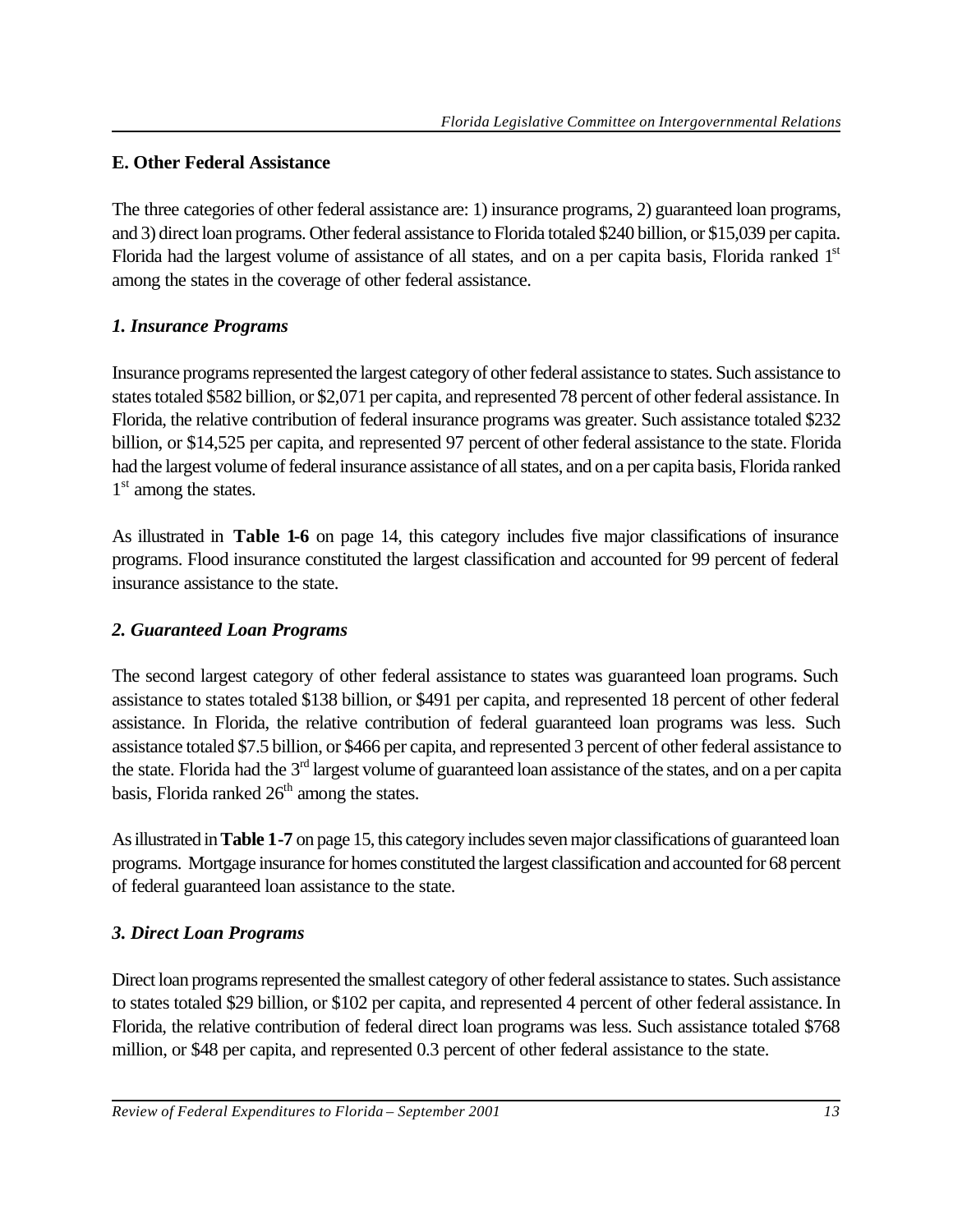## **Federal Funds to the State of Florida: Federal Fiscal Year 1999-2000 Insurance Programs - Volume of Coverage Provided**

|                                   |                                 | Total<br><b>Coverage Ranking</b>     |                   |                                                       |    |                               |                   | Per Capita<br><b>Coverage Ranking</b>                 |  |  |  |
|-----------------------------------|---------------------------------|--------------------------------------|-------------------|-------------------------------------------------------|----|-------------------------------|-------------------|-------------------------------------------------------|--|--|--|
| <b>Insurance Program Category</b> | <b>Total</b><br><b>Coverage</b> | % of<br><b>State</b><br><u>Total</u> | <b>All States</b> | <b>Seven Most</b><br><b>Populous</b><br><b>States</b> |    | Per Capita<br><b>Coverage</b> | <b>All States</b> | <b>Seven Most</b><br><b>Populous</b><br><b>States</b> |  |  |  |
| <b>Flood Insurance</b>            | 229,902,940,000<br>\$           | 99.0%                                |                   | $\mathbf{1}$                                          | \$ | 14,384.78                     |                   | 1                                                     |  |  |  |
| Crop Insurance                    | 2,046,118,000                   | 0.9%                                 | 6                 | 3                                                     |    | 128.02                        | 13                | 2                                                     |  |  |  |
| * Foreign Investment Insurance    |                                 | ٠                                    |                   | ٠                                                     |    | $\overline{\phantom{a}}$      |                   |                                                       |  |  |  |
| Life Insurance for Veterans       | 179,306,000                     | 0.1%                                 | $\overline{2}$    | 2                                                     |    | 11.22                         | 2                 | 1                                                     |  |  |  |
| ×<br>Other                        | 19,307,000                      | $< 0.1\%$                            | 3                 | 3                                                     |    | 1.21                          | 16                | $\overline{2}$                                        |  |  |  |
| <b>Total - Florida</b>            | 232,147,671,000<br>\$           | 100.0%                               | 1                 | 1                                                     | \$ | 14,525.23                     | 1                 | 1                                                     |  |  |  |
| <b>Total - All States</b>         | 581,574,778,000<br>\$           |                                      |                   |                                                       | \$ | 2,070.77                      |                   |                                                       |  |  |  |
| Florida as % of All States        | 39.9%                           |                                      |                   |                                                       |    |                               |                   |                                                       |  |  |  |

Notes:

1) The amounts reflected in this table do not represent actual federal expenditures, but instead reflect the volume of insurance coverage provided during the fiscal year.

2) The asterisk denotes those categories for which no coverage was provided to one or more states.

3) The federal coverage data contained in this report were obtained from the U.S. Census Bureau report entitled "Consolidated Federal Funds Report: Fiscal Year 2000," issued in April 2001. In the published report, the coverage data were rounded to the nearest thousand dollars.

4) The calculation of per capita coverage was made using Census 2000 counts that represent the resident population as of April 1, 2000, according to the U.S. Census Bureau.

5) In 2000, the seven most populous states (in descending order) were: California, Texas, New York, Florida, Illinois, Pennsylvania and Ohio.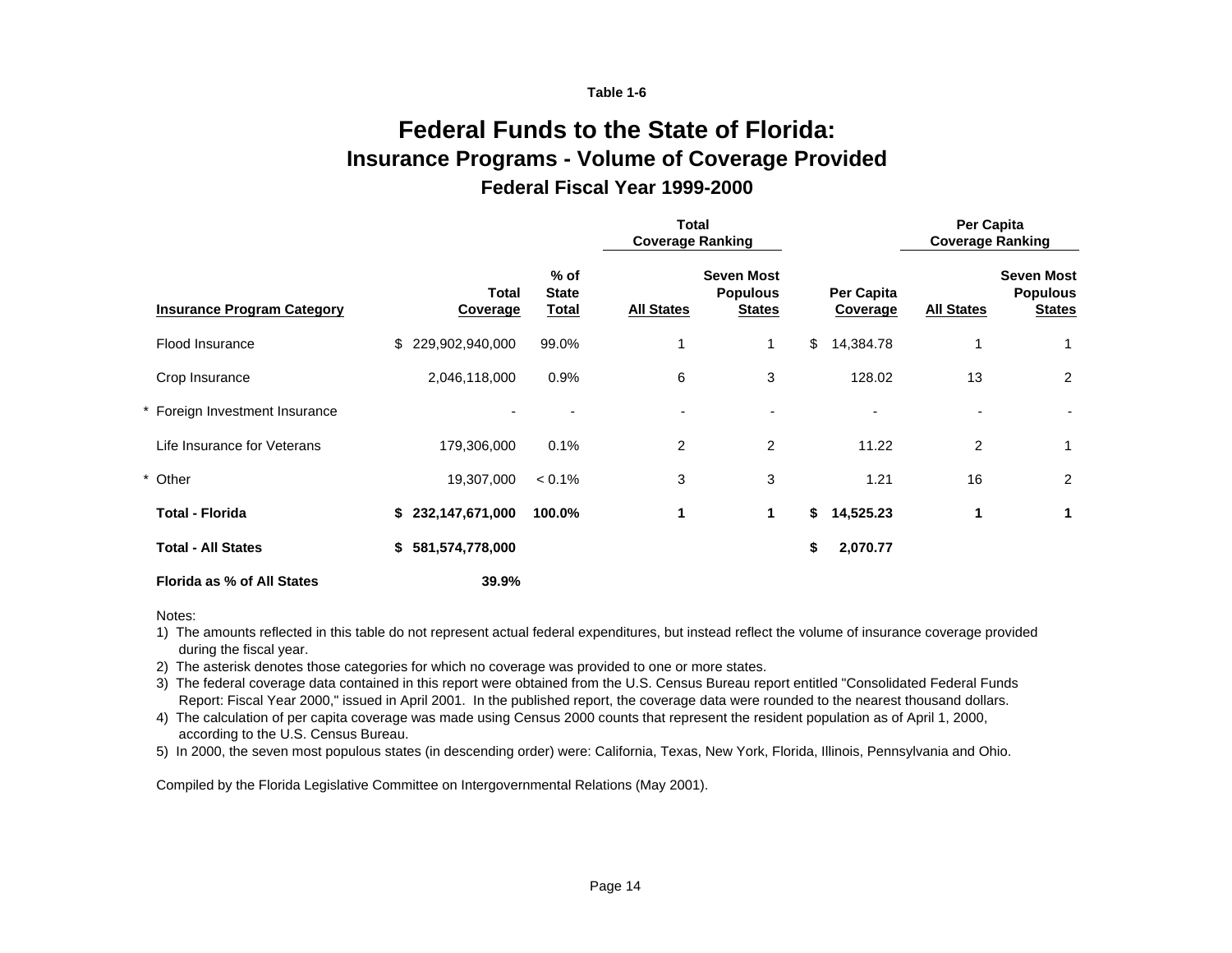# **Federal Funds to the State of Florida: Federal Fiscal Year 1999-2000 Guaranteed Loan Programs - Volume of Coverage Provided**

|                                         |                                 |                                        | <b>Total</b><br><b>Coverage Ranking</b> |                                                       |                        | Per Capita<br><b>Coverage Ranking</b> |                                                       |
|-----------------------------------------|---------------------------------|----------------------------------------|-----------------------------------------|-------------------------------------------------------|------------------------|---------------------------------------|-------------------------------------------------------|
| <b>Loan Program Category</b>            | <b>Total</b><br><b>Coverage</b> | $%$ of<br><b>State</b><br><u>Total</u> | <b>All States</b>                       | <b>Seven Most</b><br><b>Populous</b><br><b>States</b> | Per Capita<br>Coverage | <b>All States</b>                     | <b>Seven Most</b><br><b>Populous</b><br><b>States</b> |
| Mortgage Insurance for Homes            | \$<br>5,036,065,000             | 67.6%                                  | 3                                       | 3                                                     | \$<br>315.10           | 18                                    | 3                                                     |
| * Federal Family Education Loan Program | 708,634,000                     | 9.5%                                   | 8                                       | 5                                                     | 44.34                  | 29                                    | 6                                                     |
| Veterans Administration - Home Loans    | 548,983,000                     | 7.4%                                   | 3                                       | 3                                                     | 34.35                  | 14                                    |                                                       |
| Mortgage Insurance - Condominiums       | 460,457,000                     | 6.2%                                   | $\overline{\mathbf{c}}$                 | $\overline{2}$                                        | 28.81                  | 14                                    | $\mathbf{2}$                                          |
| U.S.D.A. - Guaranteed Loans             | 165,458,000                     | 2.2%                                   | 24                                      | 5                                                     | 10.35                  | 44                                    | 5                                                     |
| <b>Small Business Loans</b>             | 530,390,000                     | 7.1%                                   | 4                                       | 4                                                     | 33.19                  | 23                                    | 3                                                     |
| Other                                   | 54,000                          | $< 0.1\%$                              | 8                                       | 4                                                     | < 0.01                 | 8                                     | 4                                                     |
| <b>Total - Florida</b>                  | \$<br>7,450,040,000             | 100.0%                                 | 3                                       | 3                                                     | \$<br>466.14           | 26                                    | 3                                                     |
| <b>Total - All States</b>               | \$<br>138,031,741,000           |                                        |                                         |                                                       | \$<br>491.48           |                                       |                                                       |
| Florida as % of All States              | 5.4%                            |                                        |                                         |                                                       |                        |                                       |                                                       |

Notes:

1) The amounts reflected in this table do not represent actual federal expenditures, but instead reflect the volume of guaranteed loan coverage provided during the fiscal year.

2) The asterisk denotes those categories for which no coverage was provided to one or more states.

3) The federal coverage data contained in this report were obtained from the U.S. Census Bureau report entitled "Consolidated Federal Funds Report: Fiscal Year 2000," issued in April 2001. In the published report, the coverage data were rounded to the nearest thousand dollars.

4) The calculation of per capita coverage was made using Census 2000 counts that represent the resident population as of April 1, 2000, according to the U.S. Census Bureau.

5) In 2000, the seven most populous states (in descending order) were: California, Texas, New York, Florida, Illinois, Pennsylvania and Ohio.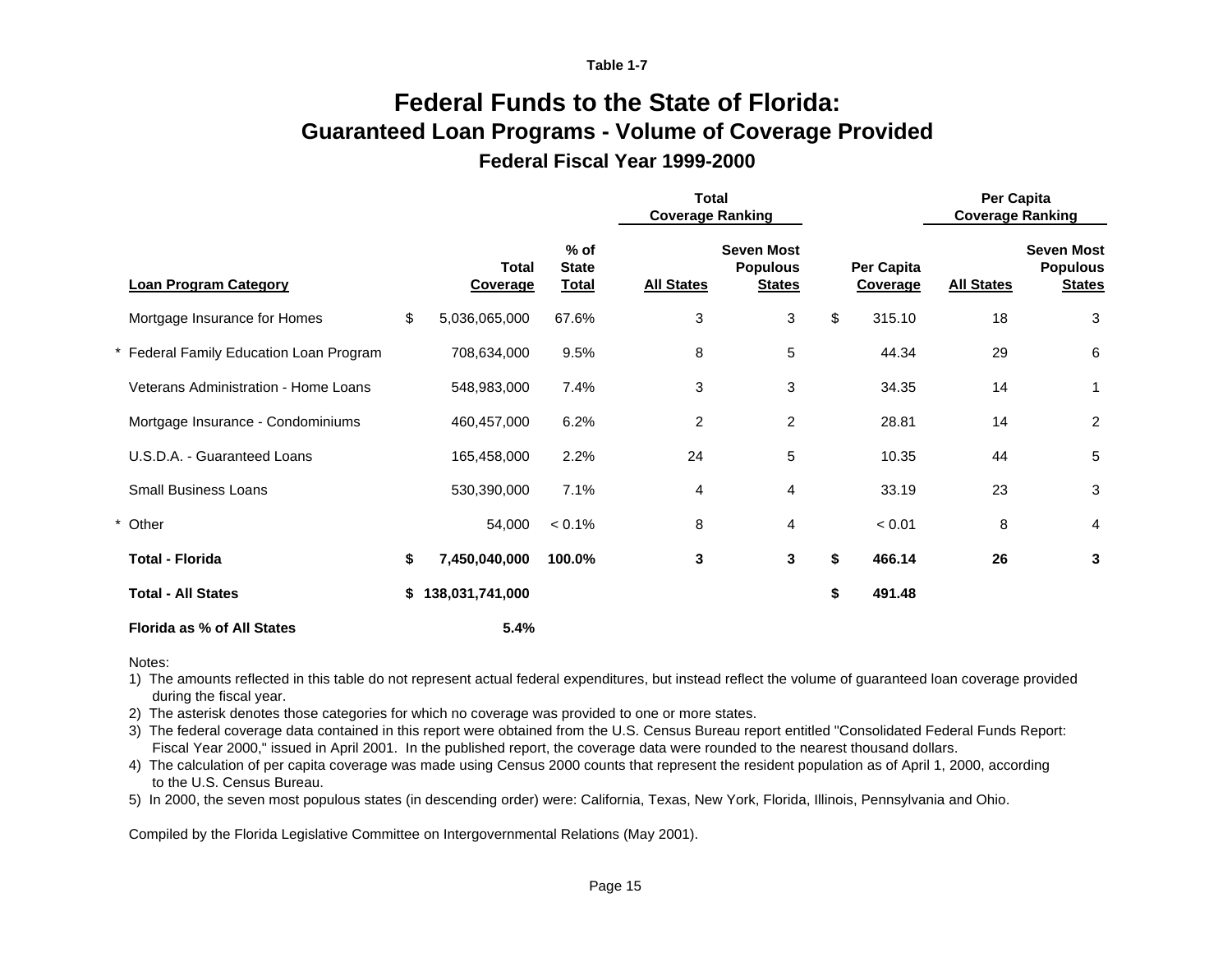Florida had the 12<sup>th</sup> largest volume of direct loan assistance of all states, and on a per capita basis, Florida ranked  $42<sup>nd</sup>$  among the states.

As illustrated in **Table 1-8** on page 17, this category includes three major classifications of direct loan programs. Federal direct student loans constituted the largest classification and accounted for 57 percent of federal direct loan assistance to the state.

### **F. Conclusion**

Federal direct expenditures to this state are of particular importance since the reported amounts represent either actual expenditures or obligations. By contrast, the reported amounts of other federal assistance reflect only the contingent liability of the federal government rather than actual expenditures.

Florida had high per capita expenditures for federal direct payments for individuals when compared to the national average. This was due primarily to the state's large retiree and elderly populations. However, in the remaining categories of federal direct expenditure (i.e., salaries and wages, procurement contracts, and grants and other payments to state and local governments), Florida had per capita expenditures that were less than the national average.

The distribution of federal financial assistance has significant impacts on the finances of state and local governments. Numerous federal policies govern the distribution of federal funding to states. Future policy changes are very likely to affect individual states quite differently. Knowing the magnitude of federal assistance to Florida should be useful to policy makers as they assess strategies for increasing the state's share of federal funding.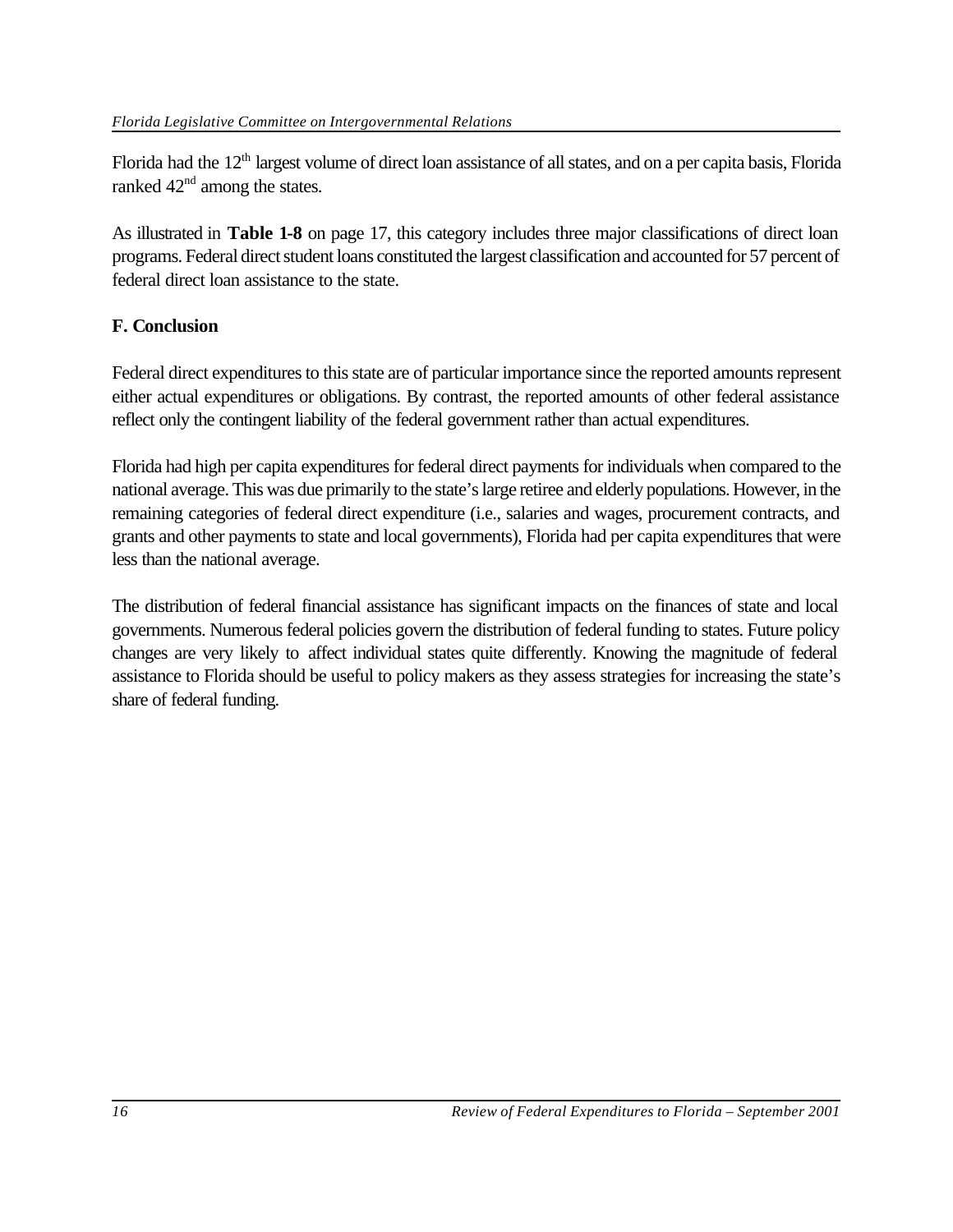# **Federal Funds to the State of Florida: Direct Loan Programs - Volume of Assistance Provided**

### **Federal Fiscal Year 1999-2000**

|                                                       |                            |                  |                                        | <b>Total</b><br><b>Assistance Ranking</b>                                  |                |                          |       | Per Capita<br><b>Assistance Ranking</b> |                                                       |  |
|-------------------------------------------------------|----------------------------|------------------|----------------------------------------|----------------------------------------------------------------------------|----------------|--------------------------|-------|-----------------------------------------|-------------------------------------------------------|--|
| <b>Loan Assistance Category</b>                       | Total<br><b>Assistance</b> |                  | $%$ of<br><b>State</b><br><b>Total</b> | <b>Seven Most</b><br><b>Populous</b><br><b>All States</b><br><b>States</b> |                | Per Capita<br>Assistance |       | <b>All States</b>                       | <b>Seven Most</b><br><b>Populous</b><br><b>States</b> |  |
| Agriculture                                           | \$                         | 272,554,000      | 35.5%                                  | 10                                                                         | 4              | \$                       | 17.05 | 35                                      | 4                                                     |  |
| $^{\star}$<br><b>Commodity Loans - Price Supports</b> |                            | 184,673,000      | 24.0%                                  | 10                                                                         | $\overline{a}$ |                          | 11.55 | 22                                      | 3                                                     |  |
| Other                                                 |                            | 87,881,000       | 11.4%                                  | 14                                                                         | 6              |                          | 5.50  | 45                                      | 5                                                     |  |
| <b>Federal Direct Student Loans</b>                   |                            | 438,899,000      | 57.1%                                  | 12                                                                         | 5              |                          | 27.46 | 35                                      | 5                                                     |  |
| k<br>Other                                            |                            | 56,546,000       | 7.4%                                   | 3                                                                          |                |                          | 3.54  | 11                                      | $\mathbf{1}$                                          |  |
| <b>Total - Florida</b>                                | \$                         | 768,000,000      | 100.0%                                 | 12                                                                         | 5              | \$                       | 48.05 | 42                                      | 5                                                     |  |
| <b>Total - All States</b>                             |                            | \$28,720,883,000 |                                        |                                                                            |                |                          |       |                                         |                                                       |  |
| Florida as % of All States                            |                            | 2.7%             |                                        |                                                                            |                |                          |       |                                         |                                                       |  |

Notes:

- 1) The amounts reflected in this table do not represent actual federal expenditures, but instead reflect the volume of direct loan assistance provided during the fiscal year.
- 2) The asterisk denotes those categories for which no assistance was provided to one or more states.
- 3) The federal assistance data contained in this report were obtained from the U.S. Census Bureau report entitled "Consolidated Federal Funds Report: Fiscal Year 2000," issued in April 2001. In the published report, the assistance data were rounded to nearest thousand dollars.
- 4) The calculation of per capita assistance was made using Census 2000 counts that represent the resident population as of April 1, 2000, according to the U.S. Census Bureau.
- 5) In 2000, the seven most populous states (in descending order) were: California, Texas, New York, Florida, Illinois, Pennsylvania and Ohio.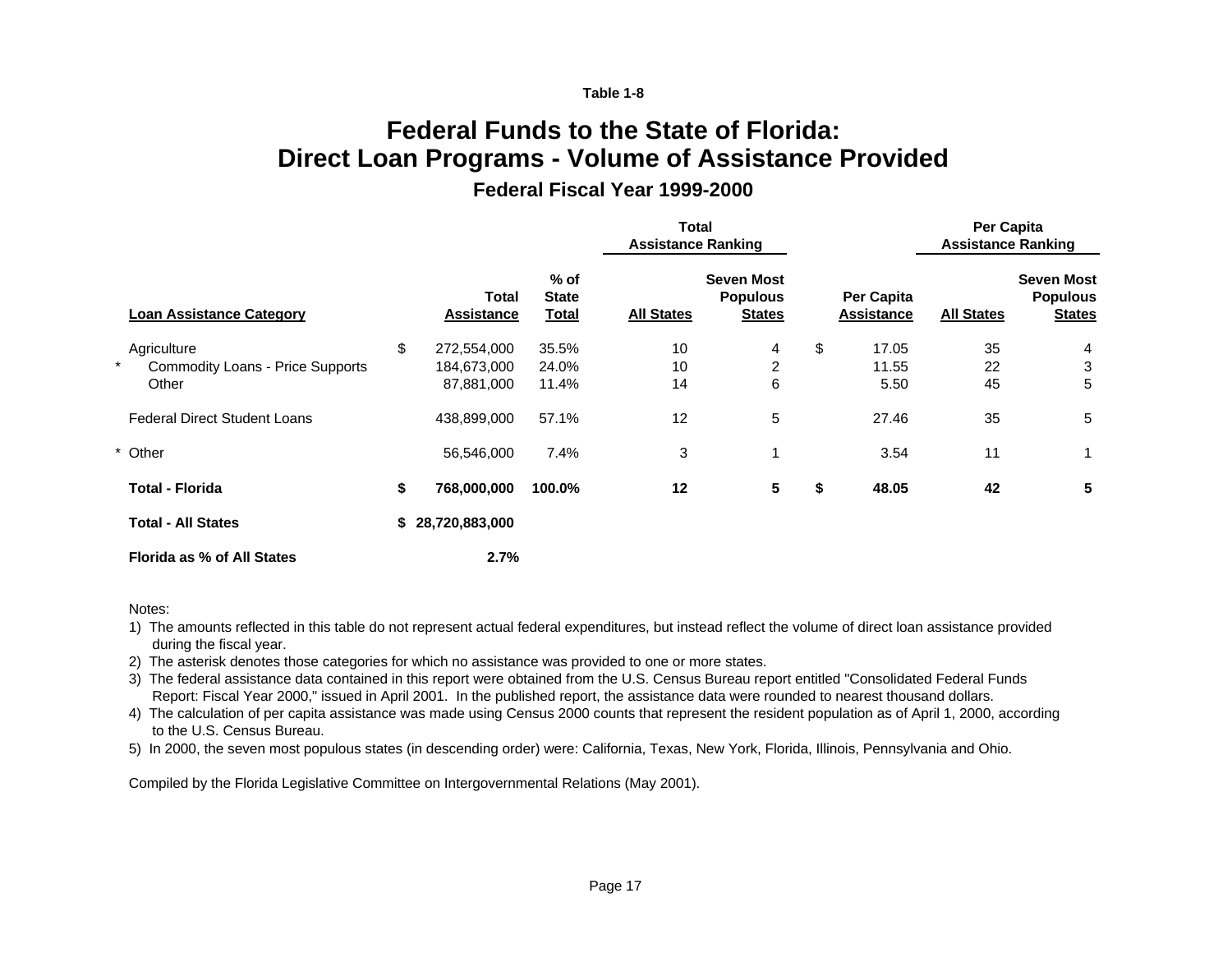This page was intentionally left blank.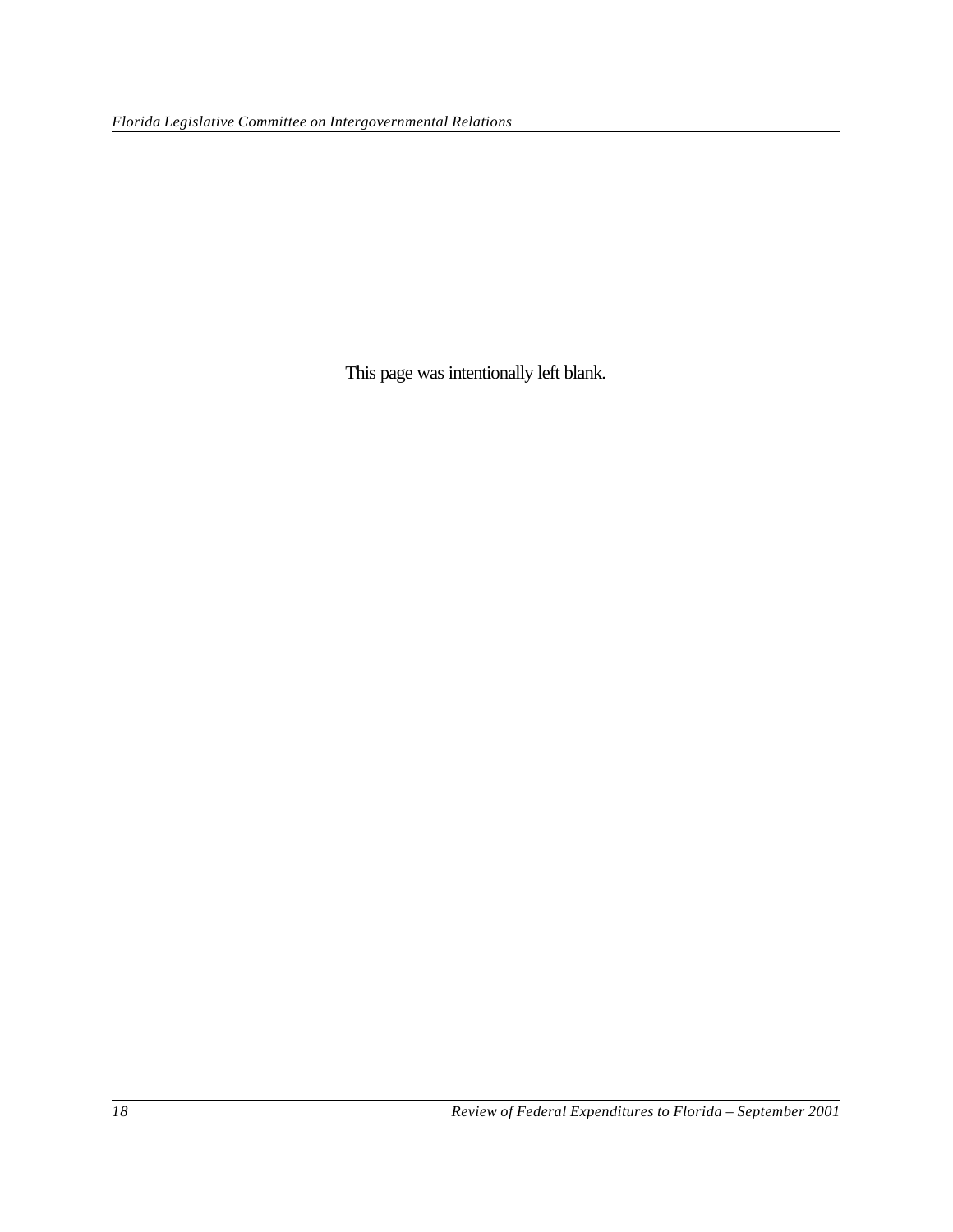### **Part Two: Federal Direct Expenditures of the Most Populous States**

### **A. Introduction**

The direct expenditures of the federal government have significant fiscal implications for all states. Economic activity in such sectors as state and local government spending, retail, banking and finance, real estate, construction, and health care inevitably increases from this infusion of fiscal resources. Future changes related to the receipt of federal funds could impact a state's economy.

The purpose of this part is to illustrate the federal direct expenditures of the seven most populous states (i.e., California, Texas, New York, Florida, Illinois, Pennsylvania and Ohio) for the 1999-2000 federal fiscal year. Several tables and charts summarize the reported expenditures for each of the five direct expenditure categories: 1) direct payments for individuals for retirement and disability, 2) direct payments for individuals other than for retirement and disability, 3) grants and other payments to state and local governments, 4) procurement contracts, and 5) salaries and wages.

### **B. Federal Direct Expenditures of the Nation's Most Populous States**

**Table 2-1** illustrates Florida's federal direct expenditures compared to the other six most populous states. The federal direct expenditures to these seven states totaled \$676 billion and represented 43 percent of the nearly \$1.6 trillion in expenditures to the fifty states. Of the seven states, Florida ranked 4<sup>th</sup> based on expenditures totaling \$93 billion. The total expenditures and respective rankings of the other states are: California, \$176 billion (1<sup>st</sup>); New York, \$110 billion (2<sup>nd</sup>); Texas, \$106 billion (3<sup>rd</sup>); Pennsylvania, \$74 billion  $(5<sup>th</sup>)$ ; Illinois, \$60 billion  $(6<sup>th</sup>)$ ; and Ohio, \$57 billion  $(7<sup>th</sup>)$ . **Figure 21** provides a graphic representation of the states' direct expenditures by category.

**Figure 2-2** illustrates the per capita federal direct expenditures for the seven states. Florida ranked 3<sup>rd</sup> based on per capita expenditures of \$5,805. The per capita expenditures and respective rankings of the other states are: Pennsylvania, \$6,002 (1<sup>st</sup>); New York, \$5,814 (2<sup>nd</sup>); California, \$5,189 (4<sup>th</sup>); Texas, \$5,107 (5<sup>th</sup>); Ohio, \$5,052 (6<sup>th</sup>); and Illinois, \$4,832 (7<sup>th</sup>).

**Figure 2-3** illustrates the per capita federal direct expenditures by category for the seven states. Florida ranked 1<sup>st</sup> in per capita rankings for retirement and disability payments although California had the largest receipt of retirement and disability payments. California received \$54 billion compared to Florida's \$40 billion. Another observation is Florida's low per capita ranking for grants. Of the seven states, Florida ranked 7<sup>th</sup> based on per capita expenditures of \$760. The per capita grants expenditures and respective rankings of the other states are: New York, \$1,663 (1<sup>st</sup>); Pennsylvania, \$1,135 (2<sup>nd</sup>); California, \$1,065  $(3<sup>rd</sup>)$ ; Ohio, \$939 (4<sup>th</sup>); Illinois, \$904 (5<sup>th</sup>); and Texas, \$880 (6<sup>th</sup>).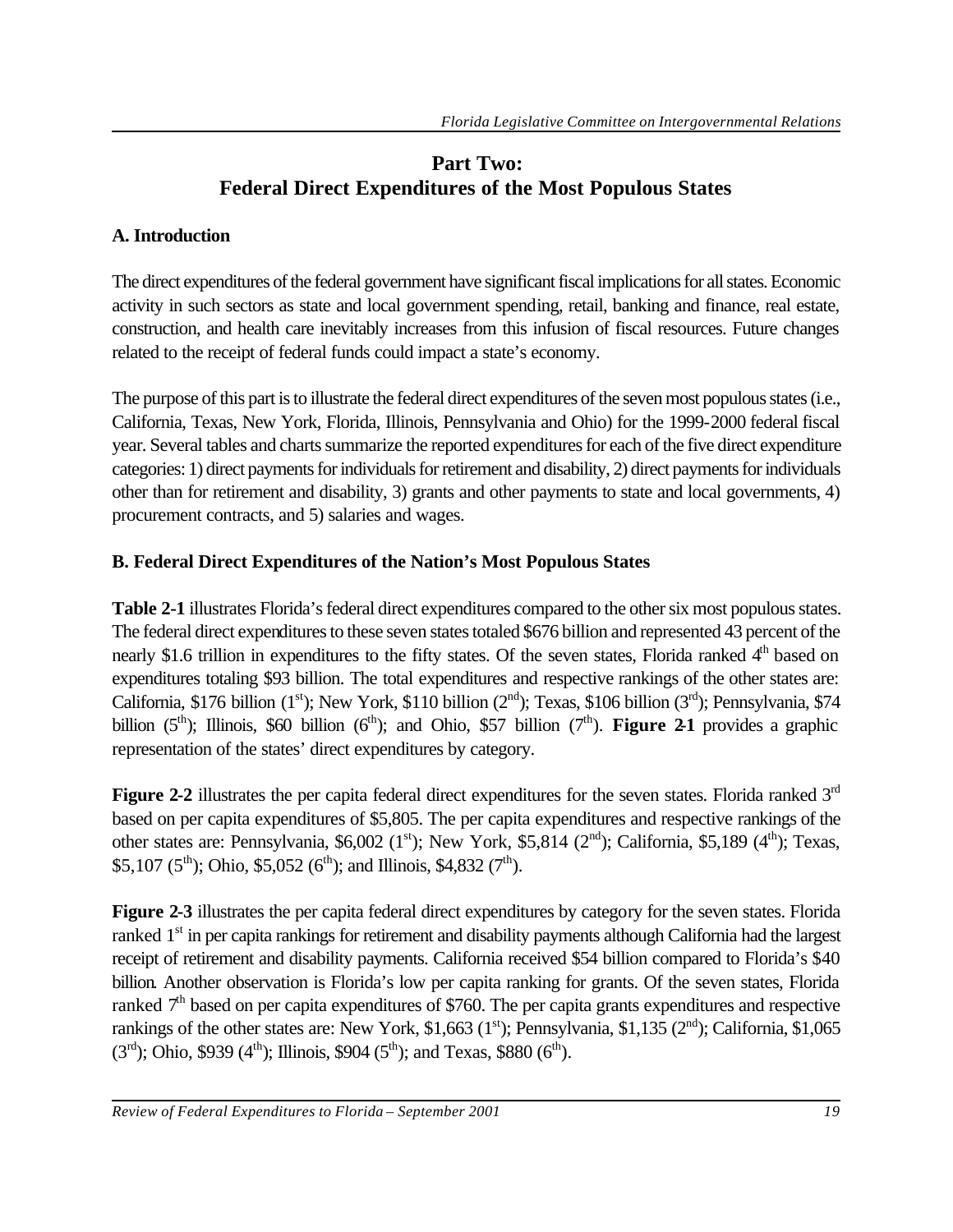#### **Table 2-1**

### **Total Federal Direct Expenditures of the Seven Most Populous States Federal Fiscal Year 1999-2000**

|              | <b>Total Expenditures by Category</b> |                 |       |                     |       |                |              |                    |       |                             |       |                     |  |  |
|--------------|---------------------------------------|-----------------|-------|---------------------|-------|----------------|--------------|--------------------|-------|-----------------------------|-------|---------------------|--|--|
|              | <b>Retirement/Disability</b>          |                 | % of  | <b>Other Direct</b> | % of  |                | % of         | <b>Procurement</b> | % of  |                             | % of  | <b>Total Direct</b> |  |  |
| <b>State</b> |                                       | <b>Payments</b> | Total | <b>Payments</b>     | Total | Grants         | <u>Total</u> | Contracts          | Total | <b>Salaries &amp; Wages</b> | Total | <b>Expenditures</b> |  |  |
| California   | \$                                    | 54.224.249.000  | 30.9% | 40.656.625.000      | 23.1% | 36.079.847.000 | 20.5%        | \$26,954,801,000   | 15.3% | \$17,835,371,000            | 10.1% | \$175,750,893,000   |  |  |
| Texas        |                                       | 33,539,230,000  | 31.5% | 23.500.198.000      | 22.1% | 18.345.664.000 | 17.2%        | 18.981.335.000     | 17.8% | 12,126,374,000              | 11.4% | 106,492,801,000     |  |  |
| New York     |                                       | 36,154,582,000  | 32.8% | 27.827.200.000      | 25.2% | 31,563,975,000 | 28.6%        | 6,908,572,000      | 6.3%  | 7,879,117,000               | 7.1%  | 110,333,446,000     |  |  |
| Florida      |                                       | 39.747.790.000  | 42.8% | 24.150.578.000      | 26.0% | 12.148.635.000 | 13.1%        | 8,594,347,000      | 9.3%  | 8.135.023.000               | 8.8%  | 92,776,373,000      |  |  |
| Illinois     |                                       | 22,171,068,000  | 36.9% | 16,401,393,000      | 27.3% | 11,227,831,000 | 18.7%        | 3,998,614,000      | 6.7%  | 6,209,573,000               | 10.3% | 60,008,479,000      |  |  |
| Pennsylvania |                                       | 28.476.624.000  | 38.6% | 19,399,510,000      | 26.3% | 13,939,967,000 | 18.9%        | 6,283,610,000      | 8.5%  | 5,615,499,000               | 7.6%  | 73,715,210,000      |  |  |
| Ohio         |                                       | 22,751,244,000  | 39.7% | 14,444,927,000      | 25.2% | 10,664,726,000 | 18.6%        | 4,867,174,000      | 8.5%  | 4,626,848,000               | 8.1%  | 57,354,919,000      |  |  |

#### **Per Capita Expenditures by Category**

|              | <b>Other Direct</b><br>Retirement/Disability |                 |  |          |  |        | <b>Total Direct</b> |   |                             |    |                     |
|--------------|----------------------------------------------|-----------------|--|----------|--|--------|---------------------|---|-----------------------------|----|---------------------|
| <b>State</b> |                                              | <b>Payments</b> |  | Payments |  | Grants | Contracts           |   | <b>Salaries &amp; Wages</b> |    | <b>Expenditures</b> |
| California   |                                              | .601            |  | .200     |  | 1,065  | 796                 | æ | 527                         | ۰D | 5,189               |
| Texas        |                                              | 0.608           |  | 1,127    |  | 880    | 910                 |   | 582                         |    | 5,107               |
| New York     |                                              | .905            |  | 1,466    |  | 1,663  | 364                 |   | 415                         |    | 5,814               |
| Florida      |                                              | 2,487           |  | 1,511    |  | 760    | 538                 |   | 509                         |    | 5,805               |
| Illinois     |                                              | .785            |  | 1,321    |  | 904    | 322                 |   | 500                         |    | 4,832               |
| Pennsylvania |                                              | 2,319           |  | 1,580    |  | 1,135  | 512                 |   | 457                         |    | 6,002               |
| Ohio         |                                              | 2,004           |  | 1,272    |  | 939    | 429                 |   | 408                         |    | 5,052               |

Notes:

1) The federal expenditure data were obtained from the U.S. Census Bureau report entitled "Consolidated Federal Funds Report for Fiscal Year 2000," issued in April 2001.

2) The calculation of per capita expenditures was made using Census 2000 counts that represent the resident population as of April 1, 2000, according to the U.S. Census Bureau.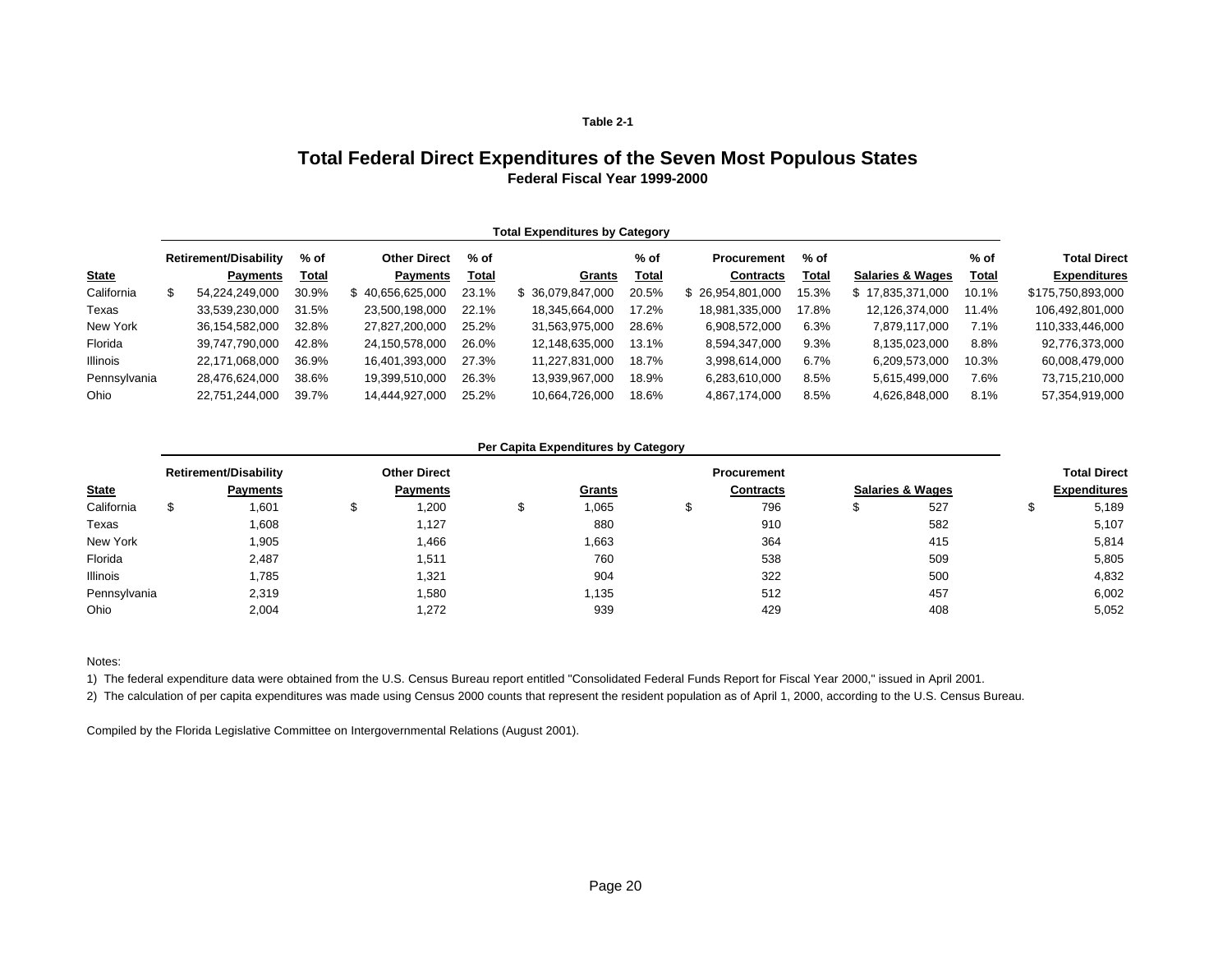# **Figure 2-1 Total Federal Direct Expenditures Federal Fiscal Year 1999-2000**

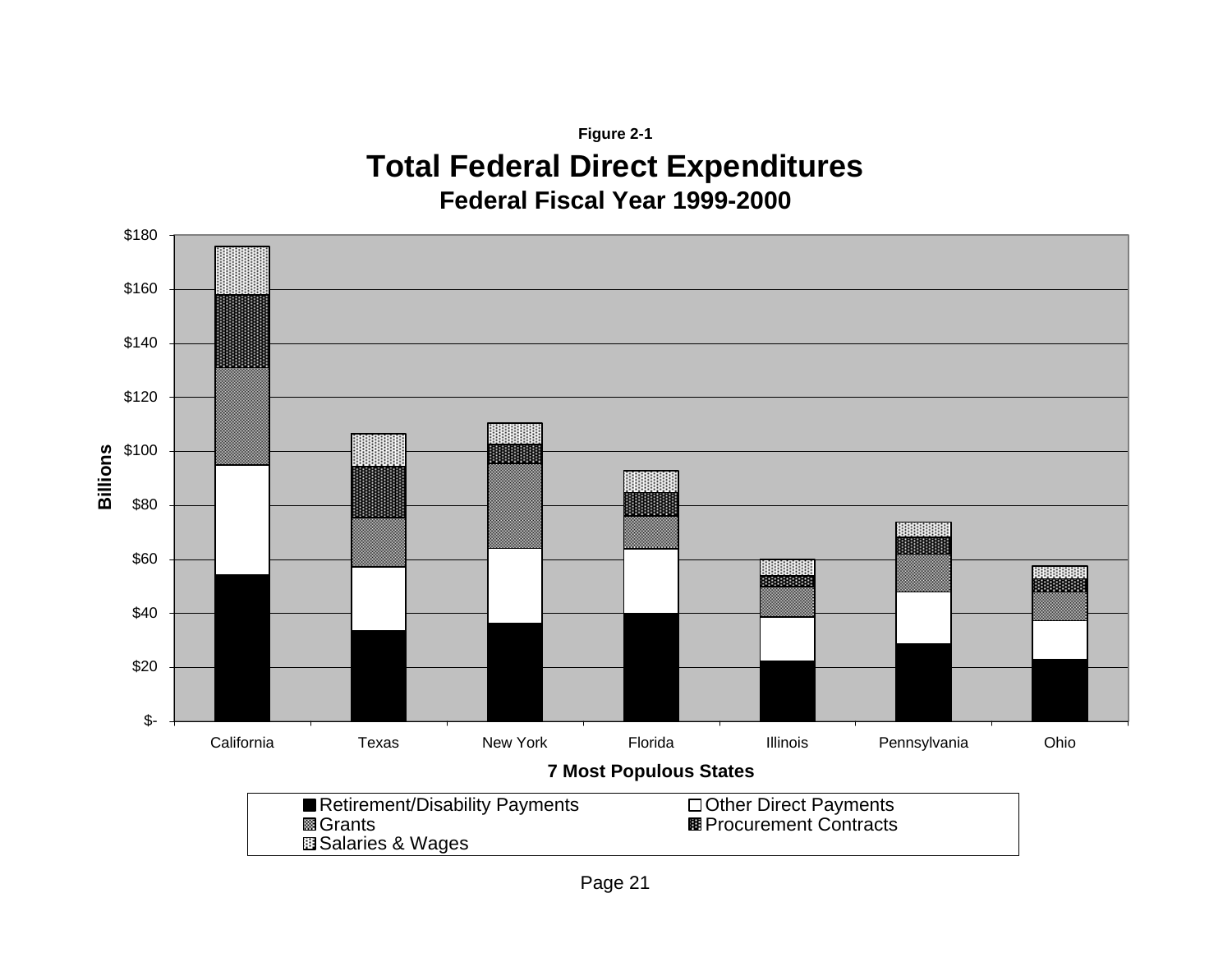

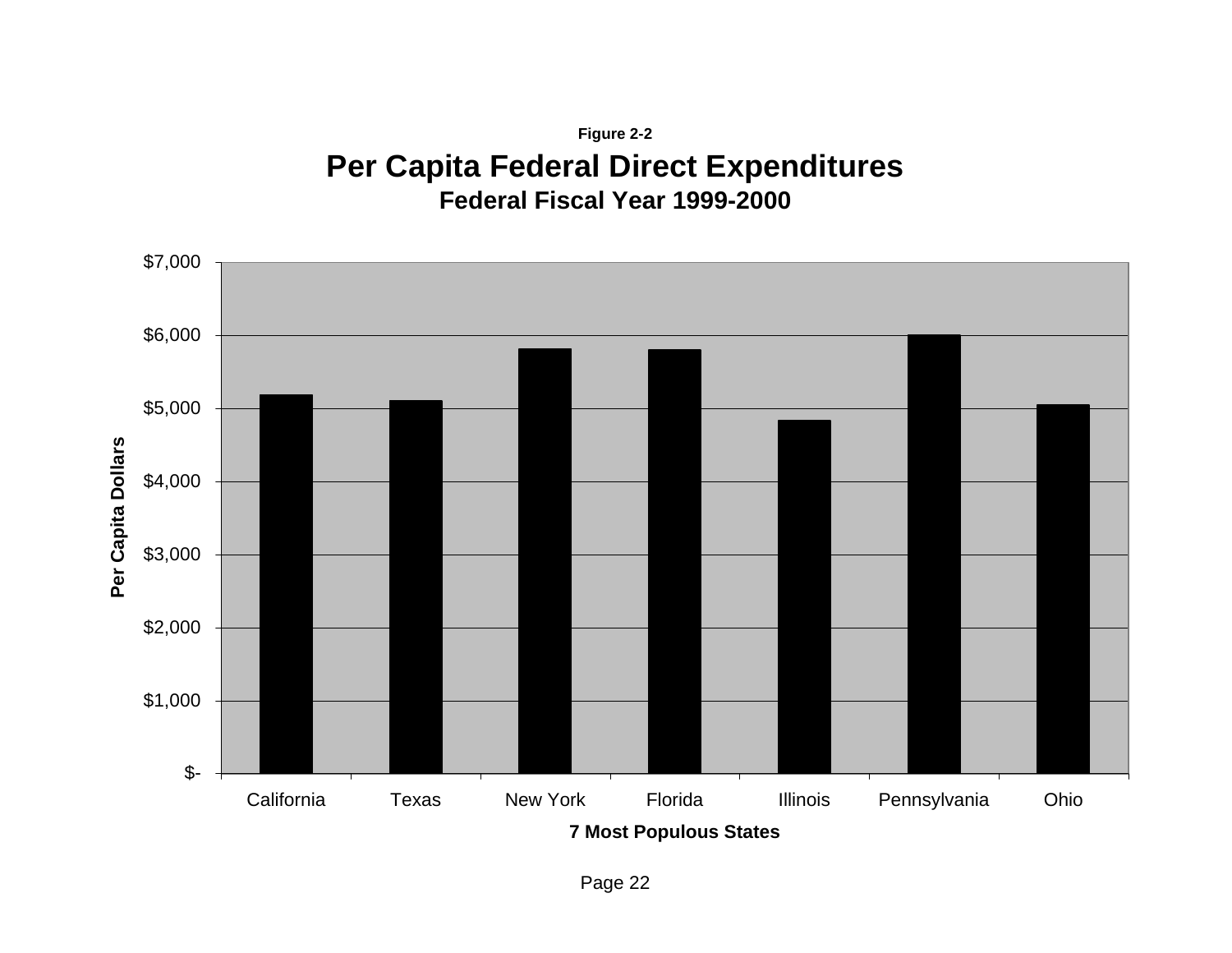# **Figure 2-3 Per Capita Federal Direct Expenditures by Category**

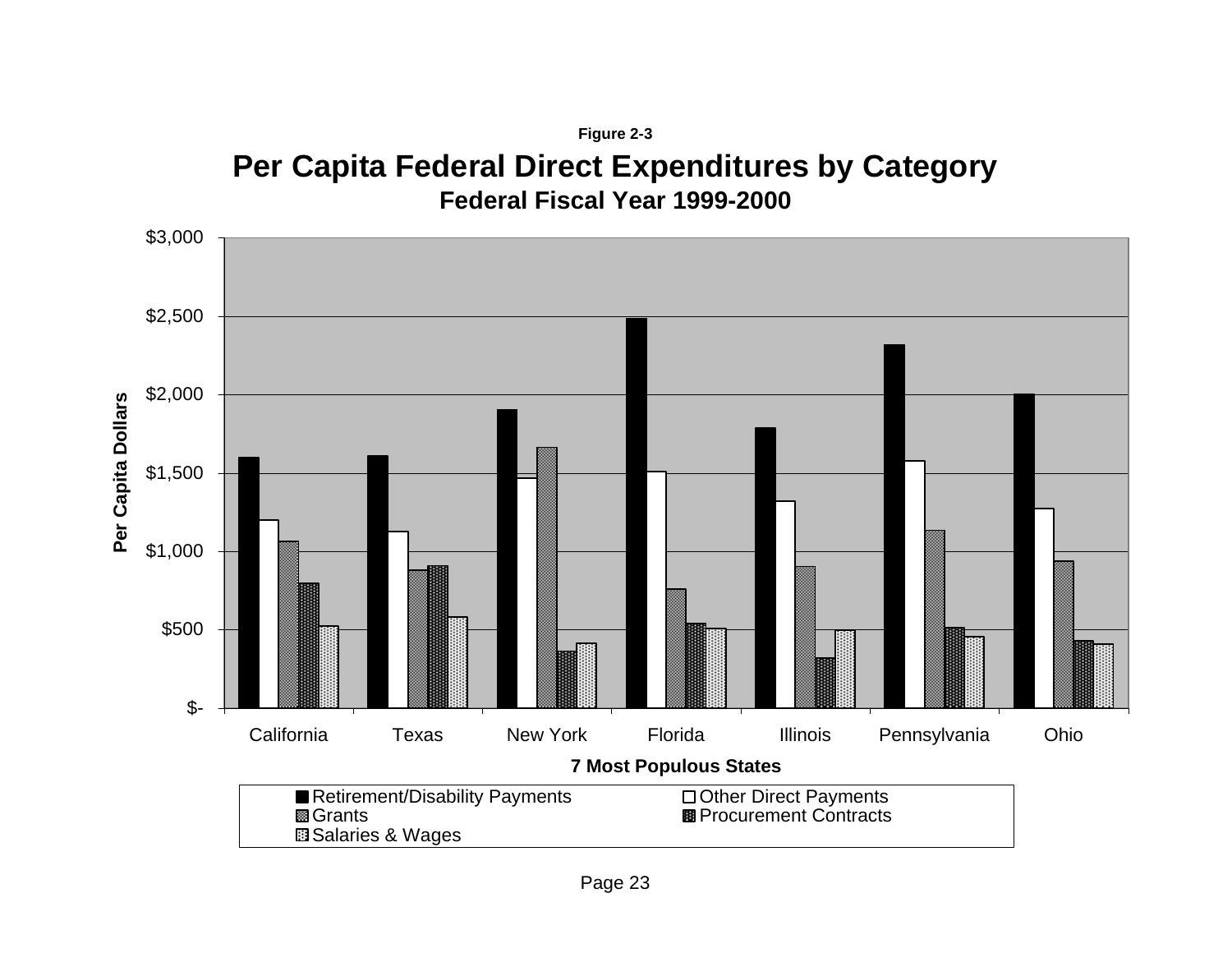This page was intentionally left blank.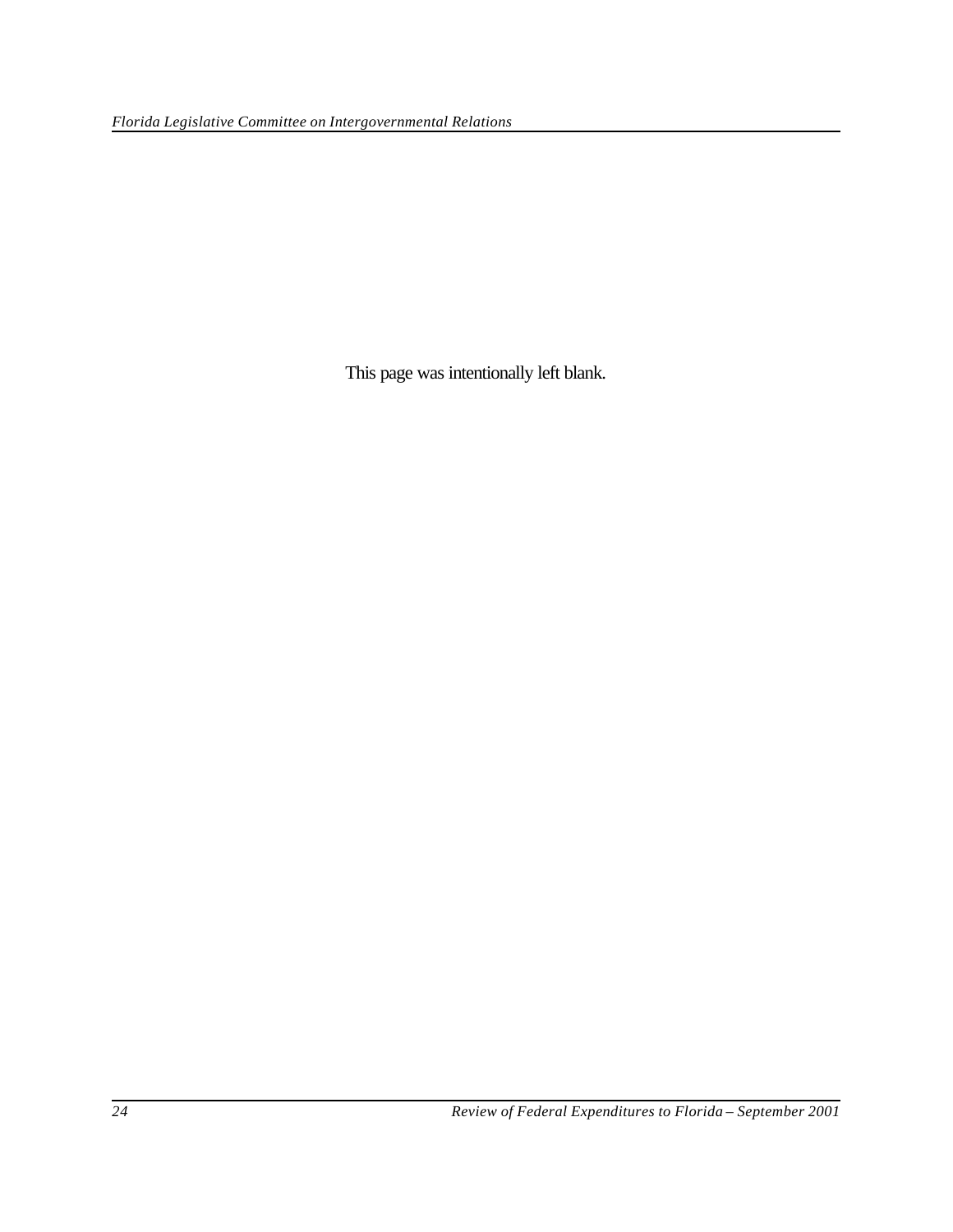## **Part Three: Federal Grants to Florida's State and Local Governments**

## **A. Introduction**

Florida's state and local governments received approximately \$11.7 billion, or \$731 per capita, in grants and other payments in federal fiscal year 1999-2000. Florida had the 5<sup>th</sup> largest federal grants expenditure of the fifty states. However, on a per capita basis, the state ranked 48<sup>th</sup> among the states and last among the seven most populous states in the receipt of such funding. A summary of federal grants and other payments to Florida that year can be found in **Table 3-1** on pages 26-27. Interestingly, grants received from five departments of federal government (i.e., Health and Human Services, Transportation, Education, Housing and Urban Development, and Agriculture) totaled \$10.9 billion and accounted for 93 percent of all grants expenditures to Florida.

## **B. Data Sources**

The data reported in this part was obtained from the U.S. Bureau of the Census publication entitled *Federal Aid to States for Fiscal Year 2000*. The Census Bureau's publication presents federal expenditures to state and local governments by state and U.S. outlying areas; however, the focus of this report is on the payments made to the fifty states, particularly Florida.

The figures cited above are less than the total of Florida's federal grants that are presented in Parts One and Two. This difference results from the use of the *Federal Aid to States* (FAS) report as the data source here as opposed to the use of the *Consolidated Federal Funds Report* (CFFR). The FAS report presents state-by-state distributions of federal expenditures for grants only to state and local governments. By contrast, federal grants reported in the CFFR generally represent obligations. Obligations are federal funds designated state-by-state and available to be "drawn down" through a variety of program requirements. Additionally, the CFFR includes payments to state and local governments as well as grants to nongovernmental recipients. Therefore, the grants total reported in this part is less than that reported in Parts One and Two.

### **C. Federal Grants by Department and Agency**

**Tables 3-2 through 3-15** provide detailed summaries of federal grants expenditures to Florida for select departments and agencies. **Tables 3-16 and 3-17** illustrate changes in federal grants expenditures between fiscal years 1995-96 and 1999-2000. **Table 3-18** summarizes changes in federal grants expenditures between fiscal years 1995-96 and 1999-2000 for nine of the largest grants categories. Supplemental information describing each federal department and agency and many of the grant programs can be obtained from their respective websites. A list of those websites can be found in **Appendix A**.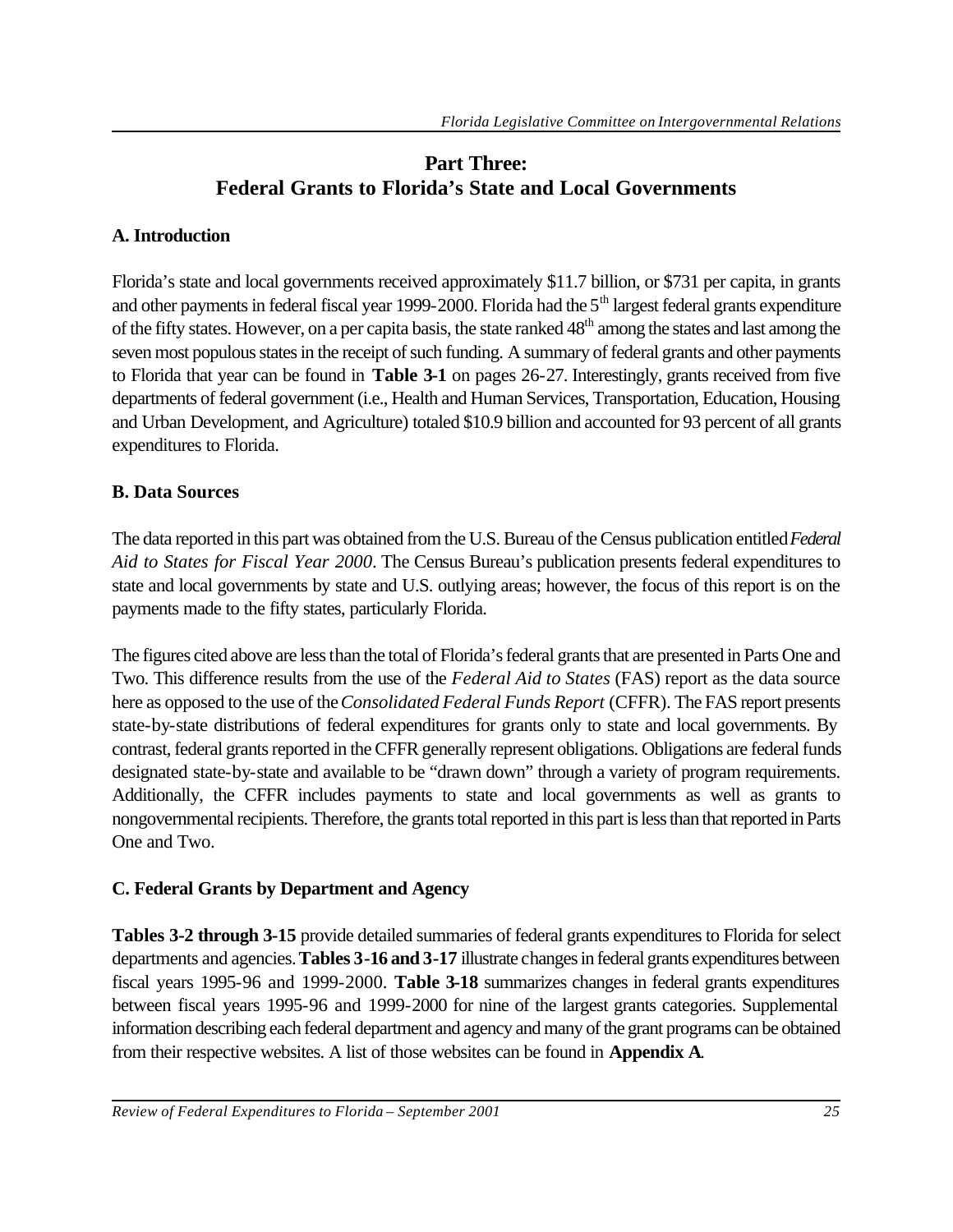# **Federal Funds to the State of Florida Grants and Other Payments to State and Local Governments Federal Fiscal Year 1999-2000**

### **By Department in Descending Order of Total Expenditures**

|                                                |    |                                     |                                        | <b>Total</b><br><b>Expenditure Ranking</b> |                                                       |                                          |        | Per Capita<br><b>Expenditure Ranking</b> |                                                       |  |
|------------------------------------------------|----|-------------------------------------|----------------------------------------|--------------------------------------------|-------------------------------------------------------|------------------------------------------|--------|------------------------------------------|-------------------------------------------------------|--|
|                                                |    |                                     |                                        |                                            |                                                       |                                          |        |                                          |                                                       |  |
| <b>Federal Department or Agency</b>            |    | <b>Total</b><br><b>Expenditures</b> | $%$ of<br><b>State</b><br><b>Total</b> | <b>All States</b>                          | <b>Seven Most</b><br><b>Populous</b><br><b>States</b> | <b>Per Capita</b><br><b>Expenditures</b> |        | <b>All States</b>                        | <b>Seven Most</b><br><b>Populous</b><br><b>States</b> |  |
| Health and Human Services                      | \$ | 6,370,651,000                       | 54.6%                                  | 5                                          | 5                                                     | \$                                       | 398.60 | 46                                       | 7                                                     |  |
| Transportation                                 |    | 1,415,456,000                       | 12.1%                                  | 4                                          | 4                                                     |                                          | 88.56  | 48                                       | 6                                                     |  |
| Education                                      |    | 1,154,177,000                       | 9.9%                                   |                                            | 4                                                     |                                          | 72.22  | 49                                       | $\overline{7}$                                        |  |
| Housing and Urban Development                  |    | 1,117,059,000                       | 9.6%                                   | 9                                          |                                                       |                                          | 69.89  | 45                                       | $\overline{7}$                                        |  |
| Agriculture                                    |    | 827,812,000                         | 7.1%                                   |                                            |                                                       |                                          | 51.80  | 38                                       | $\mathbf 5$                                           |  |
| Federal Emergency Management Agency            |    | 210,811,000                         | 1.8%                                   | 3                                          | $\overline{2}$                                        |                                          | 13.19  | 5                                        | $\boldsymbol{2}$                                      |  |
| Justice                                        |    | 192,023,000                         | 1.6%                                   | 3                                          | 3                                                     |                                          | 12.01  | 27                                       | 3                                                     |  |
| Labor                                          |    | 182,334,000                         | 1.6%                                   | $\overline{7}$                             | 6                                                     |                                          | 11.41  | 50                                       | $\overline{7}$                                        |  |
| <b>Environmental Protection Agency</b>         |    | 88,232,000                          | 0.8%                                   | 12                                         |                                                       |                                          | 5.52   | 50                                       | 7                                                     |  |
| Commerce                                       |    | 29,088,000                          | 0.2%                                   | 8                                          | 4                                                     |                                          | 1.82   | 36                                       | 4                                                     |  |
| Interior                                       |    | 20,506,000                          | 0.2%                                   | 29                                         | 6                                                     |                                          | 1.28   | 47                                       | 6                                                     |  |
| Corporation for National and Community Service |    | 15,987,000                          | 0.1%                                   | 5                                          |                                                       |                                          | 1.00   | 40                                       | 6                                                     |  |
| <b>Veterans Affairs</b>                        |    | 13,824,000                          | 0.1%                                   | 10                                         | 4                                                     |                                          | 0.86   | 33                                       | $\boldsymbol{2}$                                      |  |
| Corporation for Public Broadcasting            |    | 11,805,000                          | 0.1%                                   | 5                                          | 3                                                     |                                          | 0.74   | 33                                       | 5                                                     |  |
| Treasury                                       |    | 10,658,000                          | 0.1%                                   |                                            | 4                                                     |                                          | 0.67   | 5                                        | $\overline{c}$                                        |  |
| Institute for Museum and Library Services      |    | 7,564,000                           | 0.1%                                   |                                            | 4                                                     |                                          | 0.47   | 49                                       | $\overline{7}$                                        |  |
| Social Security Administration                 |    | 2,191,000                           | $< 0.1\%$                              | 6                                          | 6                                                     |                                          | 0.14   | 22                                       | 5                                                     |  |
| Energy                                         |    | 1,922,000                           | $< 0.1\%$                              | 35                                         | 5                                                     |                                          | 0.12   | 49                                       | 6                                                     |  |
| Neighborhood Reinvestment Corporation          |    | 1,596,000                           | $< 0.1\%$                              | 8                                          | 6                                                     |                                          | 0.10   | 29                                       | 6                                                     |  |
| <b>Equal Employment Opportunity Commission</b> |    | 1,181,000                           | $< 0.1\%$                              | 8                                          | 6                                                     |                                          | 0.07   | 28                                       | $\mathbf 5$                                           |  |
| National Foundation on the Arts and Humanities |    | 524,000                             | $< 0.1\%$                              | 33                                         |                                                       |                                          | 0.03   | 49                                       | $\overline{7}$                                        |  |
| Defense                                        |    | 171,000                             | $< 0.1\%$                              | 36                                         | 5                                                     |                                          | 0.01   | 39                                       | 4                                                     |  |
| State Justice Institute                        |    | 85,000                              | $< 0.1\%$                              | 14                                         | 4                                                     |                                          | 0.01   | 29                                       | 3                                                     |  |
| Appalachian Regional Commission                |    |                                     |                                        |                                            |                                                       |                                          |        |                                          |                                                       |  |
| Metro System Subsidies                         |    |                                     |                                        |                                            |                                                       |                                          |        |                                          |                                                       |  |
| <b>Tennessee Valley Authority</b>              |    |                                     |                                        |                                            |                                                       |                                          |        |                                          |                                                       |  |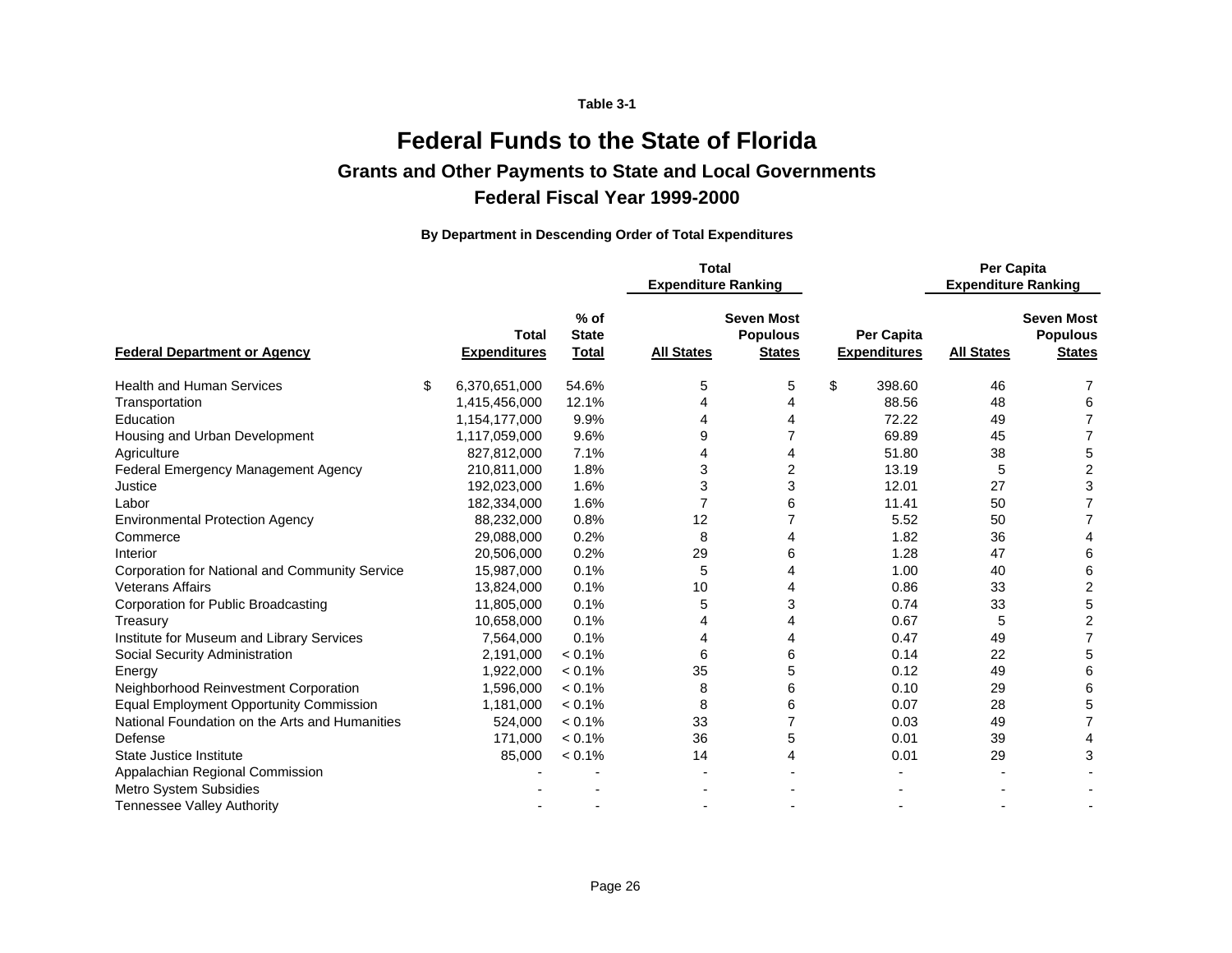**Table 3-1 continued**

## **Federal Funds to the State of Florida**

### **Grants and Other Payments to State and Local Governments**

### **Federal Fiscal Year 1999-2000**

### **By Department in Descending Order of Total Expenditures**

|                                     |                                     |                                        | <b>Total</b><br><b>Expenditure Ranking</b> |                                                       |                                          | Per Capita<br><b>Expenditure Ranking</b> |                                                       |
|-------------------------------------|-------------------------------------|----------------------------------------|--------------------------------------------|-------------------------------------------------------|------------------------------------------|------------------------------------------|-------------------------------------------------------|
| <b>Federal Department or Agency</b> | <b>Total</b><br><b>Expenditures</b> | $%$ of<br><b>State</b><br><b>Total</b> | <b>All States</b>                          | <b>Seven Most</b><br><b>Populous</b><br><b>States</b> | <b>Per Capita</b><br><b>Expenditures</b> | <b>All States</b>                        | <b>Seven Most</b><br><b>Populous</b><br><b>States</b> |
| <b>Total - Florida</b>              | 11,675,656,000<br>s.                | 100.0%                                 | 5                                          | 5                                                     | \$<br>730.53                             | 48                                       |                                                       |
| <b>Total - All States</b>           | \$283,181,240,000                   |                                        |                                            |                                                       | \$<br>1,008.30                           |                                          |                                                       |
| Florida as % of All States          | 4.1%                                |                                        |                                            |                                                       |                                          |                                          |                                                       |

Notes:

1) The federal grants expenditures data were obtained from the U.S. Census Bureau report entitled "Federal Aid to States for Fiscal Year 2000," issued in April 2001. In the published report, the grants expenditures data were rounded to the nearest thousand dollars.

2) The calculation of per capita expenditures was made using Census 2000 counts that represent the resident population as of April 1, 2000, according to the U.S. Census Bureau.

3) In 2000, the seven most populous states (in descending order) were: California, Texas, New York, Florida, Illinois, Pennsylvania and Ohio.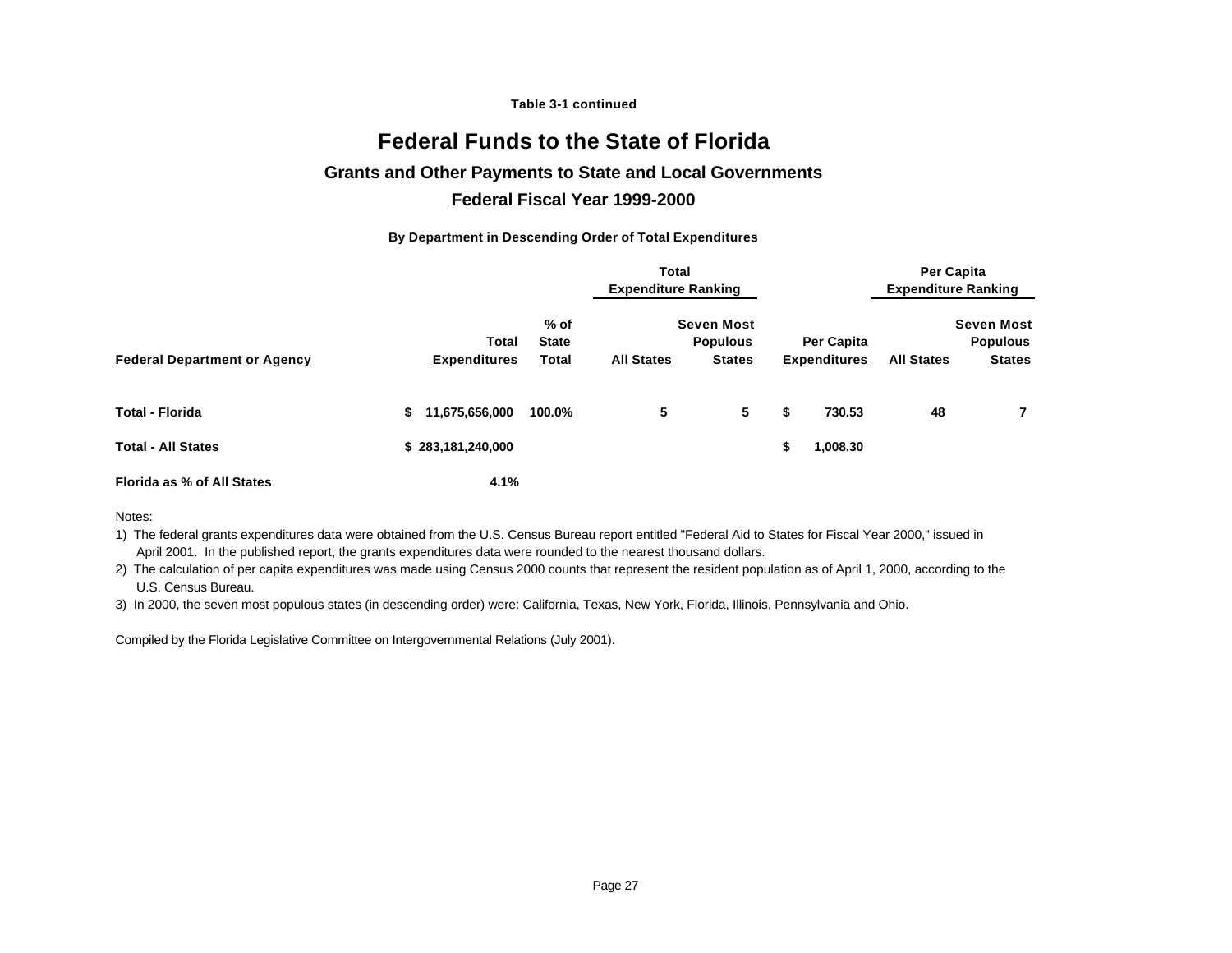# **U.S Department of Agriculture Federal Funds to the State of Florida**

### **Grants and Other Payments to State and Local Governments Federal Fiscal Year 1999-2000**

|                                              |                                     |                                        | <b>Total</b><br><b>Expenditure Ranking</b> |                                                       |                                          | Per Capita<br><b>Expenditure Ranking</b> |                                                       |  |
|----------------------------------------------|-------------------------------------|----------------------------------------|--------------------------------------------|-------------------------------------------------------|------------------------------------------|------------------------------------------|-------------------------------------------------------|--|
| <b>Program Category</b>                      | <b>Total</b><br><b>Expenditures</b> | $%$ of<br><b>State</b><br><b>Total</b> | <b>All States</b>                          | <b>Seven Most</b><br><b>Populous</b><br><b>States</b> | <b>Per Capita</b><br><b>Expenditures</b> | <b>All States</b>                        | <b>Seven Most</b><br><b>Populous</b><br><b>States</b> |  |
| <b>Agricultural Marketing Service</b>        | \$<br>19,970,000                    | 2.4%                                   | 8                                          | 5                                                     | \$<br>1.25                               | 41                                       | $\overline{7}$                                        |  |
| Cooperative State Research Education and     |                                     |                                        |                                            |                                                       |                                          |                                          |                                                       |  |
| <b>Extension Service</b>                     | 20,703,000                          | 2.5%                                   | 16                                         | 6                                                     | 1.30                                     | 49                                       | 6                                                     |  |
| <b>Extension Activities</b>                  | 8,679,000                           | 1.0%                                   | 22                                         | $\overline{7}$                                        | 0.54                                     | 47                                       | 6                                                     |  |
| <b>Research and Education Activities</b>     | 12,024,000                          | 1.5%                                   | 13                                         | 4                                                     | 0.75                                     | 49                                       | 6                                                     |  |
| * Farm Service Agency                        | 102,000                             | $< 0.1\%$                              | 8                                          | $\mathbf{1}$                                          | 0.01                                     | 18                                       | 2                                                     |  |
| Food Safety and Inspection Service           |                                     |                                        |                                            | $\blacksquare$                                        |                                          |                                          |                                                       |  |
| <b>Food and Nutrition Service</b>            | 749,265,000                         | 90.5%                                  | 4                                          | 4                                                     | 46.88                                    | 35                                       | 5                                                     |  |
| <b>Child Nutrition Programs</b>              | 483,625,000                         | 58.4%                                  | 4                                          | 4                                                     | 30.26                                    | 27                                       | 4                                                     |  |
| <b>Commodity Assistance Programs</b>         | 4,174,000                           | 0.5%                                   | 9                                          | $\overline{7}$                                        | 0.26                                     | 47                                       | $\overline{7}$                                        |  |
| Food Stamp Program                           | 77,837,000                          | 9.4%                                   | 8                                          | 7                                                     | 4.87                                     | 47                                       | $\overline{7}$                                        |  |
| Needy Family Program                         | 5,831,000                           | 0.7%                                   | 6                                          | 5                                                     | 0.36                                     | 38                                       | 6                                                     |  |
| Special Supplemental Food Program (WIC)      | 177,798,000                         | 21.5%                                  | 4                                          | 4                                                     | 11.12                                    | 32                                       | 5                                                     |  |
| <b>Forest Service</b>                        | 1,927,000                           | 0.2%                                   | 35                                         | 7                                                     | 0.12                                     | 47                                       | 7                                                     |  |
| Payments to States and Counties              | 659,000                             | 0.1%                                   | 27                                         | $\overline{4}$                                        | 0.04                                     | 34                                       | 4                                                     |  |
| Rural Community and Emergency Fire           |                                     |                                        |                                            |                                                       |                                          |                                          |                                                       |  |
| <b>Fighting Program</b>                      | 3,000                               | $< 0.1\%$                              | 19                                         | 4                                                     | < 0.01                                   | 21                                       | 4                                                     |  |
| State and Private Forestry                   | 1,208,000                           | 0.1%                                   | 24                                         | 6                                                     | 0.08                                     | 43                                       | 5                                                     |  |
| *<br><b>National Forest Service</b>          |                                     |                                        |                                            |                                                       |                                          |                                          |                                                       |  |
| Other                                        | 57,000                              | $< 0.1\%$                              | 12                                         | $\overline{2}$                                        | < 0.01                                   | 23                                       | 2                                                     |  |
| Natural Resources Conservation Service       | 1,228,000                           | 0.1%                                   | 16                                         | 5                                                     | 0.08                                     | 32                                       | 4                                                     |  |
| <b>Resource Conservation and Development</b> |                                     |                                        |                                            |                                                       |                                          |                                          |                                                       |  |
| Watershed and Flood Prevention               | 1,228,000                           | 0.1%                                   | 16                                         | 5                                                     | 0.08                                     | 32                                       | 4                                                     |  |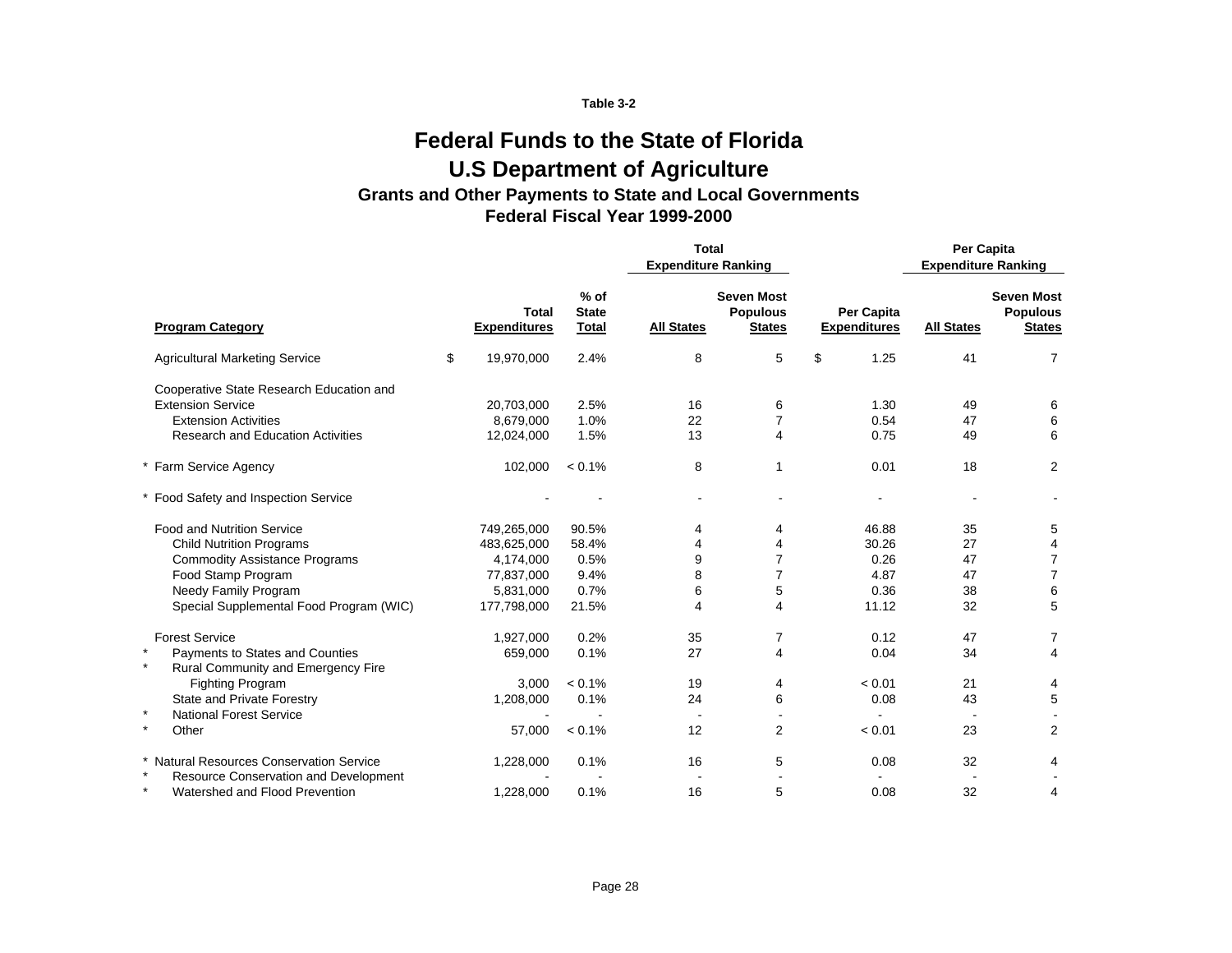**Table 3-2 continued**

# **Federal Funds to the State of Florida U.S Department of Agriculture**

### **Federal Fiscal Year 1999-2000 Grants and Other Payments to State and Local Governments**

|                                                         |                              |                                        | <b>Total</b><br><b>Expenditure Ranking</b> |                                                       |                                   |                   | Per Capita<br><b>Expenditure Ranking</b>              |  |  |  |
|---------------------------------------------------------|------------------------------|----------------------------------------|--------------------------------------------|-------------------------------------------------------|-----------------------------------|-------------------|-------------------------------------------------------|--|--|--|
| <b>Program Category</b>                                 | Total<br><b>Expenditures</b> | $%$ of<br><b>State</b><br><b>Total</b> | <b>All States</b>                          | <b>Seven Most</b><br><b>Populous</b><br><b>States</b> | Per Capita<br><b>Expenditures</b> | <b>All States</b> | <b>Seven Most</b><br><b>Populous</b><br><b>States</b> |  |  |  |
| <b>Rural Development Activities</b>                     | 34,617,000                   | 4.2%                                   | 6                                          | 3                                                     | 2.17                              | 43                | 4                                                     |  |  |  |
| $\star$<br><b>Community Facilities Grants</b>           | 164,000                      | $< 0.1\%$                              | 14                                         | 4                                                     | 0.01                              | 36                | 3                                                     |  |  |  |
| $\star$<br>Rural, Regional, and Cooperative Development |                              |                                        |                                            |                                                       |                                   |                   |                                                       |  |  |  |
| Programs                                                | 407,000                      | $< 0.1\%$                              | 27                                         | 5                                                     | 0.03                              | 44                | 6                                                     |  |  |  |
| $\star$<br>Mutual and Self-Help Housing Grants          | 2,086,000                    | 0.3%                                   |                                            |                                                       | 0.13                              | 8                 |                                                       |  |  |  |
| $\star$<br><b>Housing Preservation Grants</b>           | 51,000                       | $< 0.1\%$                              | 30                                         | 6                                                     | < 0.01                            | 41                | 6                                                     |  |  |  |
| Water Systems and Waste Disposal                        |                              |                                        |                                            |                                                       |                                   |                   |                                                       |  |  |  |
| <b>Systems Grants</b>                                   | 9,650,000                    | 1.2%                                   | 17                                         | 6                                                     | 0.60                              | 45                | 6                                                     |  |  |  |
| Rental Assistance Payments                              | 22,259,000                   | 2.7%                                   | 5                                          | 3                                                     | 1.39                              | 40                |                                                       |  |  |  |
| $\star$<br>Other                                        |                              |                                        |                                            |                                                       |                                   |                   |                                                       |  |  |  |
| <b>Total - Florida</b>                                  | \$<br>827,812,000            | 100.0%                                 | 4                                          | 4                                                     | 51.80<br>\$                       | 38                | 5                                                     |  |  |  |
| <b>Total - All States</b>                               | \$18,030,816,000             |                                        |                                            |                                                       | \$<br>64.20                       |                   |                                                       |  |  |  |
| Florida as % of All States                              | 4.6%                         |                                        |                                            |                                                       |                                   |                   |                                                       |  |  |  |

Notes:

1) The asterisk denotes those program categories in which one or more states did not receive a distribution.

2) The federal grants expenditures data were obtained from the U.S. Census Bureau report entitled "Federal Aid to States for Fiscal Year 2000," issued in April 2001. In the published report, the grants expenditures data were rounded to the nearest thousand dollars.

3) The calculation of per capita expenditures was made using Census 2000 counts that represent the resident population as of April 1, 2000, according to the U.S. Census Bureau.

4) In 2000, the seven most populous states, in descending order, were: California, Texas, New York, Florida, Illinois, Pennsylvania and Ohio.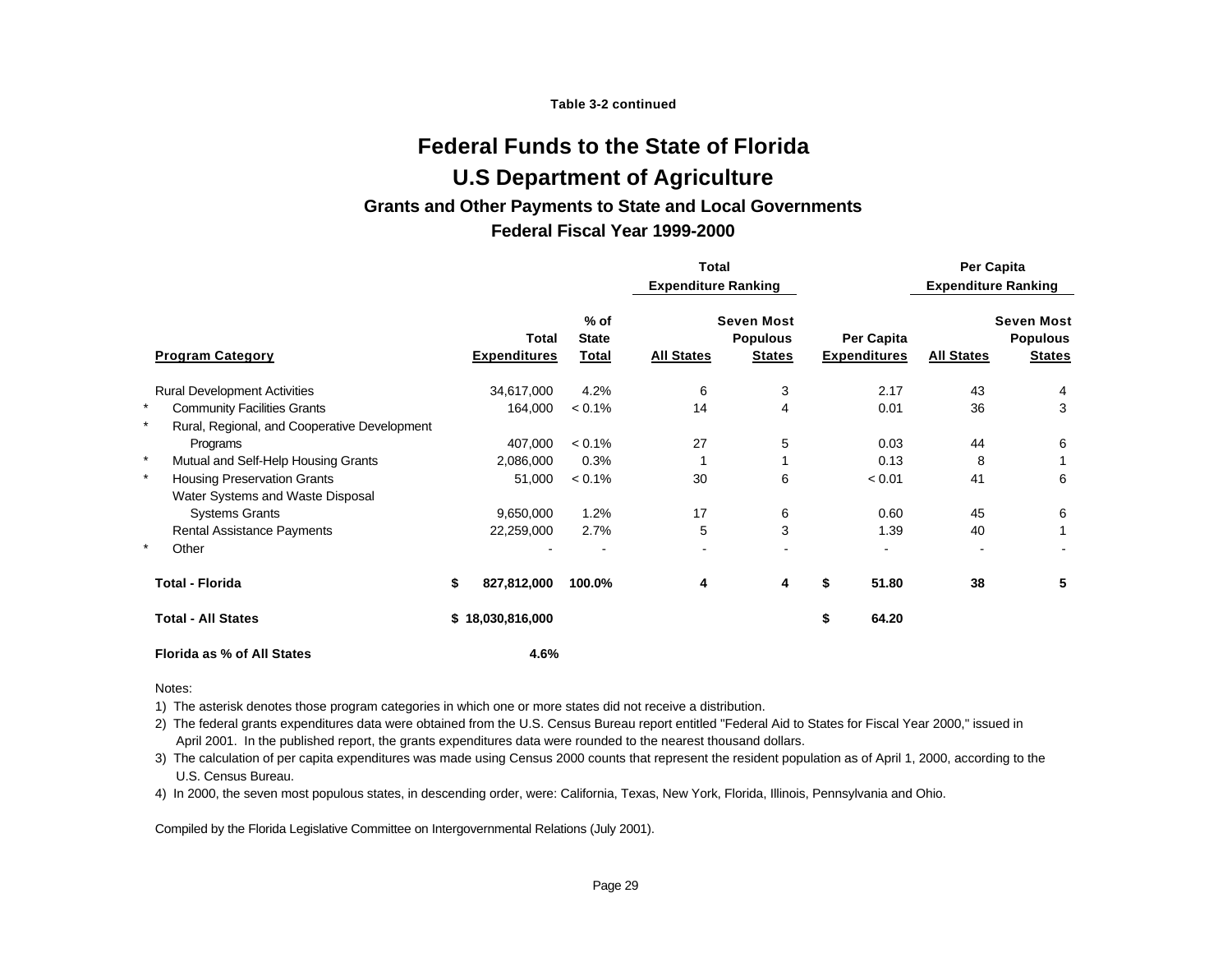## **U.S Department of Commerce Federal Funds to the State of Florida Grants and Other Payments to State and Local Governments Federal Fiscal Year 1999-2000**

|                                                                 |                              |                                        | <b>Total</b><br><b>Expenditure Ranking</b> |                                                       |                                   | Per Capita<br><b>Expenditure Ranking</b> |                                                       |  |
|-----------------------------------------------------------------|------------------------------|----------------------------------------|--------------------------------------------|-------------------------------------------------------|-----------------------------------|------------------------------------------|-------------------------------------------------------|--|
| <b>Program Category</b>                                         | Total<br><b>Expenditures</b> | $%$ of<br><b>State</b><br><b>Total</b> | <b>All States</b>                          | <b>Seven Most</b><br><b>Populous</b><br><b>States</b> | Per Capita<br><b>Expenditures</b> | <b>All States</b>                        | <b>Seven Most</b><br><b>Populous</b><br><b>States</b> |  |
| * Economic Development Administration                           | \$<br>5,216,000              | 17.9%                                  | 31                                         | $\overline{7}$                                        | \$<br>0.33                        | 49                                       | 7                                                     |  |
| * National Oceanic and Atmospheric Administration               | 22,091,000                   | 75.9%                                  | $\overline{7}$                             | $\overline{2}$                                        | 1.38                              | 20                                       | 1                                                     |  |
| * National Telecommunications and Information<br>Administration | 1,781,000                    | 6.1%                                   | 3                                          | 3                                                     | 0.11                              | 24                                       | 3                                                     |  |
| k<br>Other                                                      |                              |                                        | $\overline{\phantom{a}}$                   | $\overline{\phantom{a}}$                              | $\overline{\phantom{a}}$          |                                          |                                                       |  |
| <b>Total - Florida</b>                                          | \$<br>29,088,000             | 100.0%                                 | 8                                          | 4                                                     | \$<br>1.82                        | 36                                       | 4                                                     |  |
| <b>Total - All States</b>                                       | \$<br>816,832,000            |                                        |                                            |                                                       | \$<br>2.91                        |                                          |                                                       |  |
| Florida as % of All States                                      | 3.6%                         |                                        |                                            |                                                       |                                   |                                          |                                                       |  |

Notes:

1) The asterisk denotes those program categories in which one or more states did not receive a distribution.

2) The federal grants expenditures data were obtained from the U.S. Census Bureau report entitled "Federal Aid to States for Fiscal Year 2000," issued in April 2001. In the published report, the grants expenditures data were rounded to the nearest thousand dollars.

3) The calculation of per capita expenditures was made using Census 2000 counts that represent the resident population as of April 1, 2000, according to the U.S. Census Bureau.

4) In 2000, the seven most populous states, in descending order, were: California, Texas, New York, Florida, Illinois, Pennsylvania and Ohio.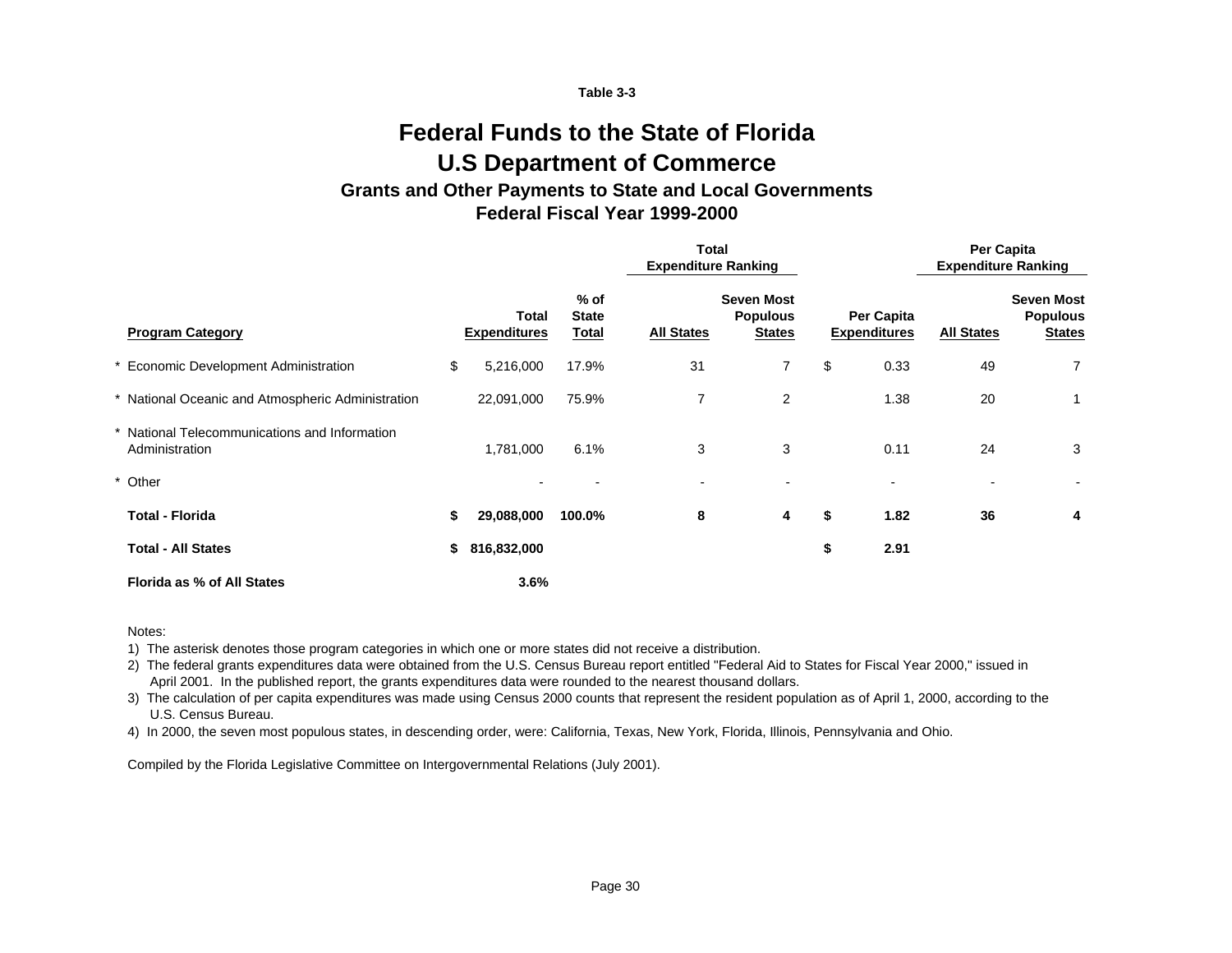# **U.S Department of Defense Federal Funds to the State of Florida**

### **Grants and Other Payments to State and Local Governments Federal Fiscal Year 1999-2000**

|                                                                          |                                     |                                      | <b>Total</b><br><b>Expenditure Ranking</b> |                                                       |                                   |                   | Per Capita                                            | <b>Expenditure Ranking</b> |
|--------------------------------------------------------------------------|-------------------------------------|--------------------------------------|--------------------------------------------|-------------------------------------------------------|-----------------------------------|-------------------|-------------------------------------------------------|----------------------------|
| <b>Program Category</b>                                                  | <b>Total</b><br><b>Expenditures</b> | % of<br><b>State</b><br><b>Total</b> | <b>All States</b>                          | <b>Seven Most</b><br><b>Populous</b><br><b>States</b> | Per Capita<br><b>Expenditures</b> | <b>All States</b> | <b>Seven Most</b><br><b>Populous</b><br><b>States</b> |                            |
| * U.S. Army Corps of Engineers - Civilian<br><b>Construction Program</b> | \$<br>12,000                        | 7.0%                                 | 30                                         | 6                                                     | \$                                | < 0.01            | 36                                                    | 6                          |
| * U.S. Army National Guard - Construction                                | 159,000                             | 93.0%                                | 32                                         | 4                                                     |                                   | 0.01              | 36                                                    | 4                          |
| <b>Total - Florida</b>                                                   | \$<br>171,000                       | 100.0%                               | 36                                         | 5                                                     | \$                                | 0.01              | 39                                                    | 4                          |
| <b>Total - All States</b>                                                | \$<br>92,725,000                    |                                      |                                            |                                                       | \$                                | 0.33              |                                                       |                            |
| Florida as % of All States                                               | 0.2%                                |                                      |                                            |                                                       |                                   |                   |                                                       |                            |

Notes:

1) The asterisk denotes those program categories in which one or more states did not receive a distribution.

2) The federal grants expenditures data were obtained from the U.S. Census Bureau report entitled "Federal Aid to States for Fiscal Year 2000," issued in April 2001. In the published report, the grants expenditures data were rounded to the nearest thousand dollars.

3) The calculation of per capita expenditures was made using Census 2000 counts that represent the resident population as of April 1, 2000, according to the U.S. Census Bureau.

4) In 2000, the seven most populous states, in descending order, were: California, Texas, New York, Florida, Illinois, Pennsylvania and Ohio.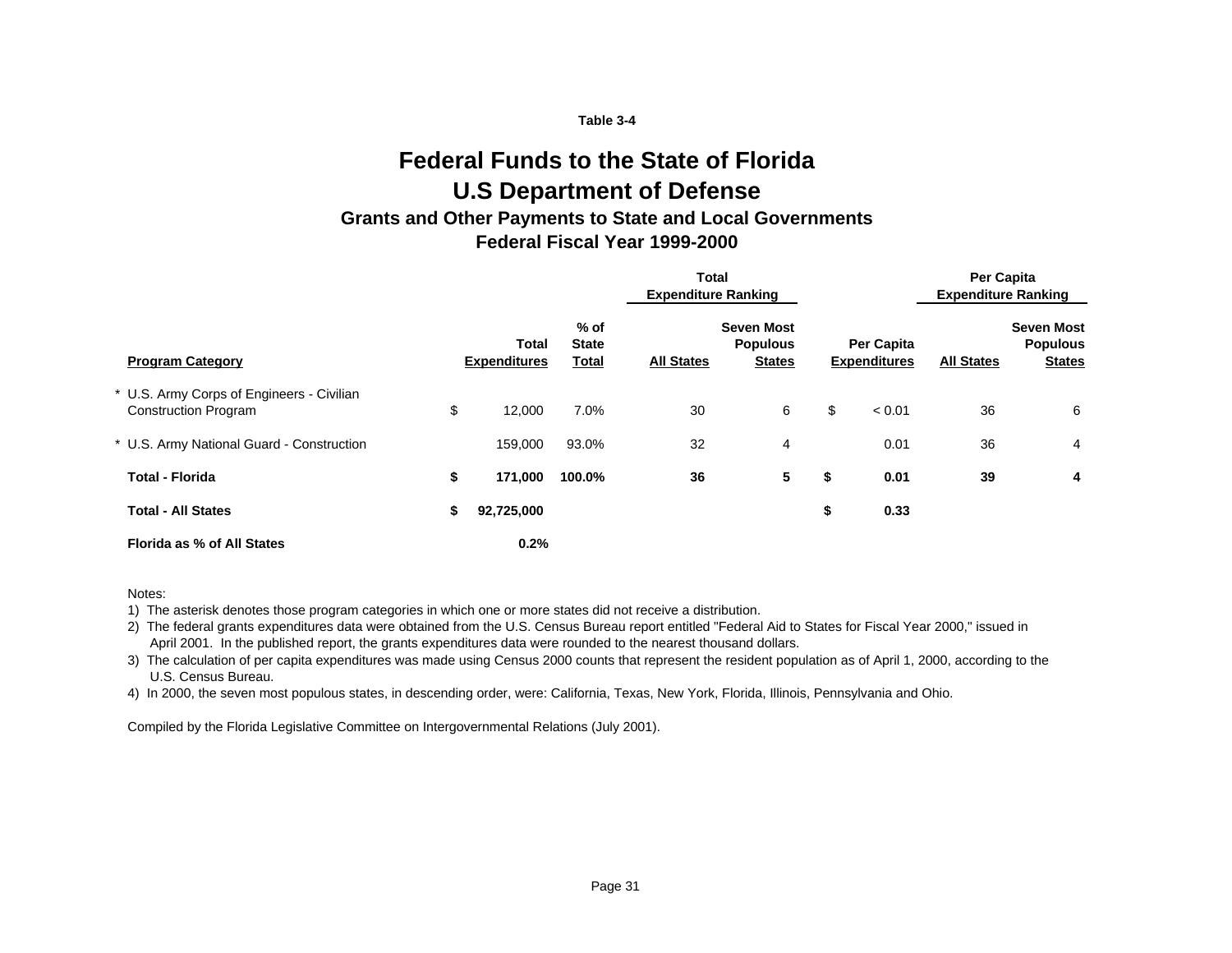# **Federal Funds to the State of Florida U.S. Department of Education**

## **Grants and Other Payments to State and Local Governments**

## **Federal Fiscal Year 1999-2000**

|                                                                                                                                                              |    |                                          |                                 | <b>Total</b><br><b>Expenditure Ranking</b> |                                                       |                                   |                        | <b>Per Capita</b><br><b>Expenditure Ranking</b> |                                                       |
|--------------------------------------------------------------------------------------------------------------------------------------------------------------|----|------------------------------------------|---------------------------------|--------------------------------------------|-------------------------------------------------------|-----------------------------------|------------------------|-------------------------------------------------|-------------------------------------------------------|
| <b>Program Category</b>                                                                                                                                      |    | <b>Total</b><br><b>Expenditures</b>      | $%$ of<br><b>State</b><br>Total | <b>All States</b>                          | <b>Seven Most</b><br><b>Populous</b><br><b>States</b> | Per Capita<br><b>Expenditures</b> |                        | <b>All States</b>                               | <b>Seven Most</b><br><b>Populous</b><br><b>States</b> |
| Office of Bilingual Education and Minority<br>Language Affairs                                                                                               | \$ | 19,818,000                               | 1.7%                            | 4                                          | 4                                                     | \$                                | 1.24                   | 20                                              | 5                                                     |
| Office of Educational Research and Improvement                                                                                                               |    | 6,539,000                                | 0.6%                            | 17                                         | 6                                                     |                                   | 0.41                   | 43                                              | $\overline{7}$                                        |
| Office of Special Education and Rehabilitative<br><b>Services</b><br>Rehabilitation Services and Disability Research<br>Special Education                    |    | 284,837,000<br>11,959,000<br>272,878,000 | 24.7%<br>1.0%<br>23.6%          | 6<br>42<br>4                               | 6<br>4                                                |                                   | 17.82<br>0.75<br>17.07 | 50<br>50<br>41                                  | 7<br>$\overline{7}$<br>3                              |
| Office of Vocational and Adult Education                                                                                                                     |    | 79,232,000                               | 6.9%                            | 4                                          | 4                                                     |                                   | 4.96                   | 30                                              | 3                                                     |
| Office of Elementary and Secondary Education<br>Education for the Disadvantaged<br><b>Education Reform</b><br>School Assistance in Federally Affected Areas: |    | 586,521,000<br>408,264,000<br>42,595,000 | 50.8%<br>35.4%<br>3.7%          | 4<br>5<br>6                                | 4<br>5<br>5                                           |                                   | 36.70<br>25.54<br>2.67 | 35<br>27<br>47                                  | $\overline{7}$<br>$\overline{7}$<br>$\overline{7}$    |
| Impact Aid<br>Indian Education<br>School Improvement Program                                                                                                 |    | 13,627,000<br>20,000<br>122,015,000      | 1.2%<br>$< 0.1\%$<br>10.6%      | 17<br>37<br>4                              | 4<br>5<br>4                                           |                                   | 0.85<br>< 0.01<br>7.63 | 34<br>39<br>33                                  | 4<br>5<br>5                                           |
| Office of Postsecondary Education<br><b>Higher Education</b><br><b>Student Financial Assistance</b>                                                          |    | 177,230,000<br>35,916,000<br>141,314,000 | 15.4%<br>3.1%<br>12.2%          | 4<br>8<br>3                                | 4<br>5<br>3                                           |                                   | 11.09<br>2.25<br>8.84  | 35<br>47<br>29                                  | 3<br>$\overline{7}$<br>3                              |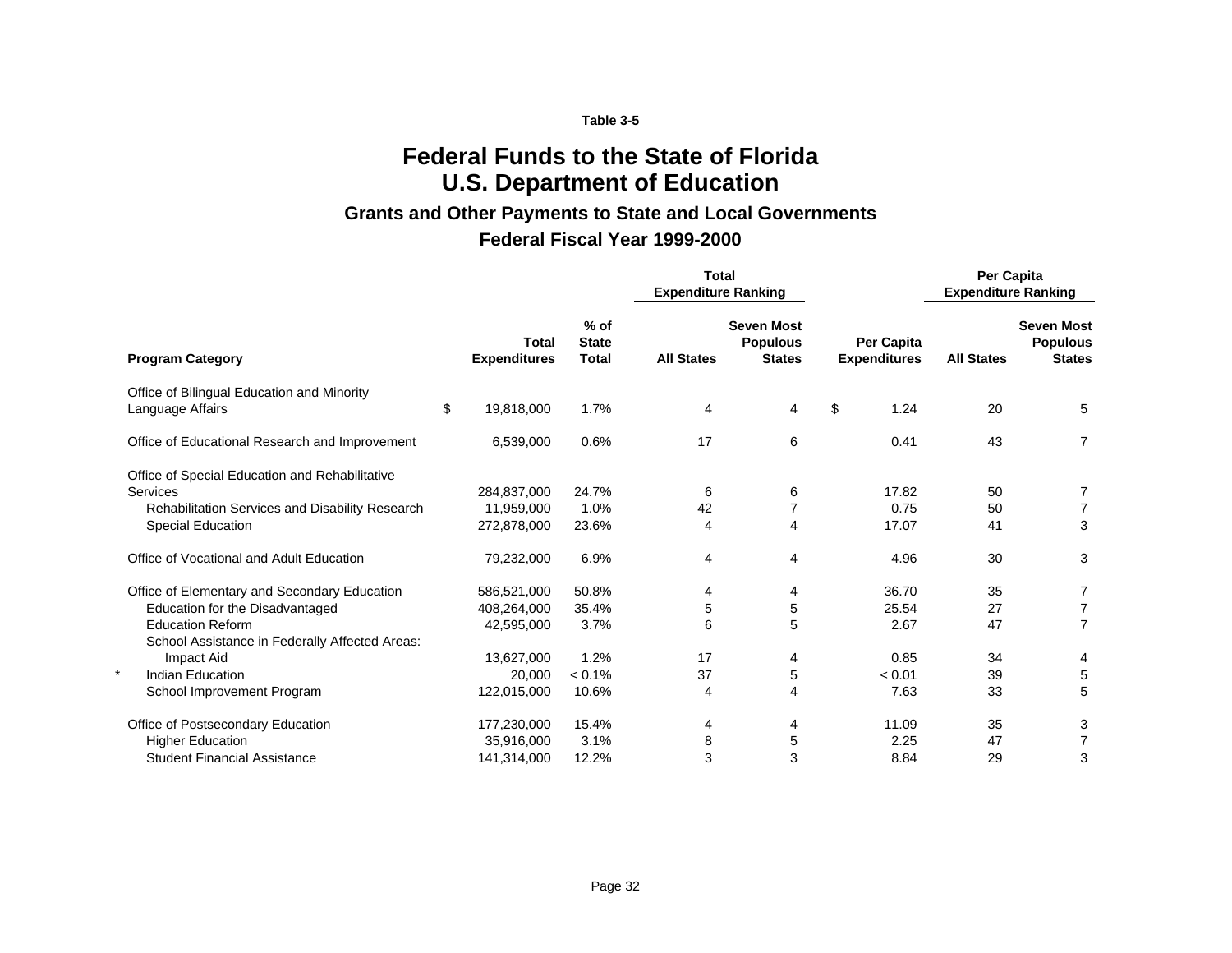**Table 3-5 continued**

# **Federal Funds to the State of Florida U.S. Department of Education**

### **Grants and Other Payments to State and Local Governments**

### **Federal Fiscal Year 1999-2000**

|                            |                              |                                        | <b>Total</b><br><b>Expenditure Ranking</b> |                                                       | Per Capita<br><b>Expenditure Ranking</b> |       |                   |                                                       |  |
|----------------------------|------------------------------|----------------------------------------|--------------------------------------------|-------------------------------------------------------|------------------------------------------|-------|-------------------|-------------------------------------------------------|--|
| <b>Program Category</b>    | Total<br><b>Expenditures</b> | $%$ of<br><b>State</b><br><b>Total</b> | <b>All States</b>                          | <b>Seven Most</b><br><b>Populous</b><br><b>States</b> | Per Capita<br><b>Expenditures</b>        |       | <b>All States</b> | <b>Seven Most</b><br><b>Populous</b><br><b>States</b> |  |
| <b>Total - Florida</b>     | 1,154,177,000<br>\$          | 100.0%                                 | 4                                          | 4                                                     | \$                                       | 72.22 | 49                | 7                                                     |  |
| <b>Total - All States</b>  | \$25,668,721,000             |                                        |                                            |                                                       | \$                                       | 91.40 |                   |                                                       |  |
| Florida as % of All States | 4.5%                         |                                        |                                            |                                                       |                                          |       |                   |                                                       |  |

Notes:

1) The asterisk denotes those program categories in which one or more states did not receive a distribution.

2) The federal grants expenditures data were obtained from the U.S. Census Bureau report entitled "Federal Aid to States for Fiscal Year 2000," issued in April 2001. In the published report, the grants expenditures data were rounded to the nearest thousand dollars.

3) The calculation of per capita expenditures was made using Census 2000 counts that represent the resident population as of April 1, 2000, according to the U.S. Census Bureau.

4) In 2000, the seven most populous states, in descending order, were: California, Texas, New York, Florida, Illinois, Pennsylvania and Ohio.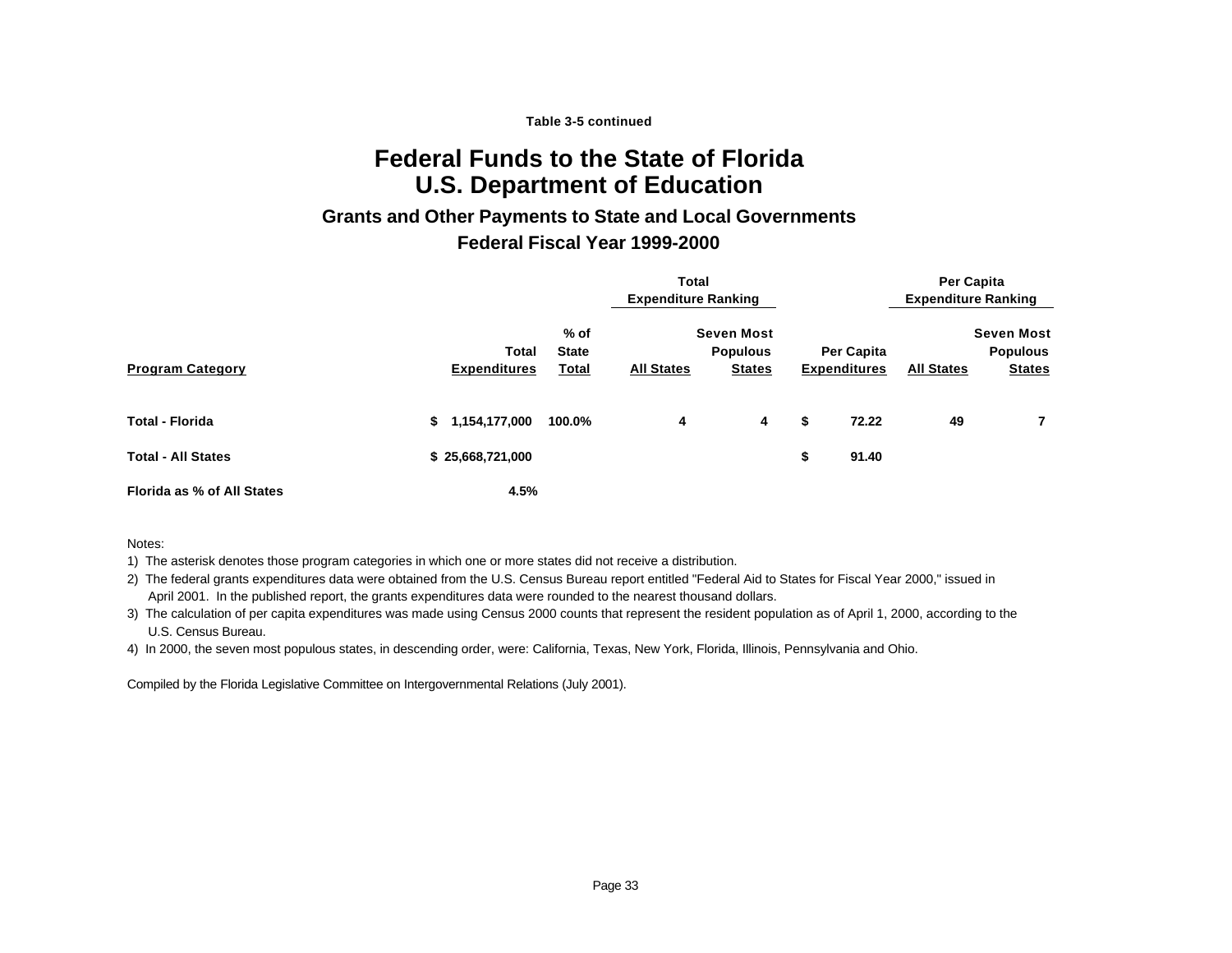## **Federal Funds to the State of Florida U.S. Department of Energy**

### **Grants and Other Payments to State and Local Governments Federal Fiscal Year 1999-2000**

|                                                                                                             |                              |                                        | <b>Total</b><br><b>Expenditure Ranking</b> |                                                       |                                   |                | Per Capita<br><b>Expenditure Ranking</b> |                                                       |
|-------------------------------------------------------------------------------------------------------------|------------------------------|----------------------------------------|--------------------------------------------|-------------------------------------------------------|-----------------------------------|----------------|------------------------------------------|-------------------------------------------------------|
| <b>Program Category</b>                                                                                     | Total<br><b>Expenditures</b> | $%$ of<br><b>State</b><br><u>Total</u> | <b>All States</b>                          | <b>Seven Most</b><br><b>Populous</b><br><b>States</b> | Per Capita<br><b>Expenditures</b> |                | <b>All States</b>                        | <b>Seven Most</b><br><b>Populous</b><br><b>States</b> |
| * Payments in Lieu of Taxes                                                                                 | \$                           |                                        |                                            | $\blacksquare$                                        | \$                                |                |                                          |                                                       |
| * Atomic Energy and Defense Activities<br>$\star$<br>Defense Environmental Restoration<br>$\ast$            | 162,000<br>150,000           | 8.4%<br>7.8%                           | 37<br>32                                   | 7                                                     |                                   | 0.01<br>0.01   | 41<br>37                                 | 6                                                     |
| Nuclear Waste Disposal<br>$\star$<br><b>Weapons Activities</b><br>$\ast$<br><b>Other Defense Activities</b> | 12,000                       | 0.6%                                   | 21                                         | 6                                                     |                                   | < 0.01         | 22                                       | 6                                                     |
| Civilian Energy Programs<br><b>Energy Conservation</b><br>$\star$                                           | 1,760,000<br>1,200,000       | 91.6%<br>62.4%                         | 30<br>26                                   | 5<br>5                                                |                                   | 0.11<br>0.08   | 48<br>45                                 | 5<br>5                                                |
| Science, Energy, and Technology Research<br>and Development<br>$\star$<br>Other                             | 553,000<br>7,000             | 28.8%<br>0.4%                          | 21<br>33                                   | 4<br>7                                                |                                   | 0.03<br>< 0.01 | 41<br>35                                 | 5<br>$\overline{7}$                                   |
| <b>Total - Florida</b>                                                                                      | \$<br>1,922,000              | 100.0%                                 | 35                                         | 5                                                     | \$                                | 0.12           | 49                                       | 6                                                     |
| <b>Total - All States</b>                                                                                   | \$<br>204,274,000            |                                        |                                            |                                                       | \$                                | 0.73           |                                          |                                                       |
| Florida as % of All States                                                                                  | 0.9%                         |                                        |                                            |                                                       |                                   |                |                                          |                                                       |

Notes:

1) The asterisk denotes those program categories in which one or more states did not receive a distribution.

2) The federal grants expenditures data were obtained from the U.S. Census Bureau report entitled "Federal Aid to States for Fiscal Year 2000," issued in April 2001. In the published report, the grants expenditures data were rounded to the nearest thousand dollars.

3) The calculation of per capita expenditures was made using Census 2000 counts that represent the resident population as of April 1, 2000, according to the U.S. Census Bureau.

4) In 2000, the seven most populous states, in descending order, were: California, Texas, New York, Florida, Illinois, Pennsylvania and Ohio.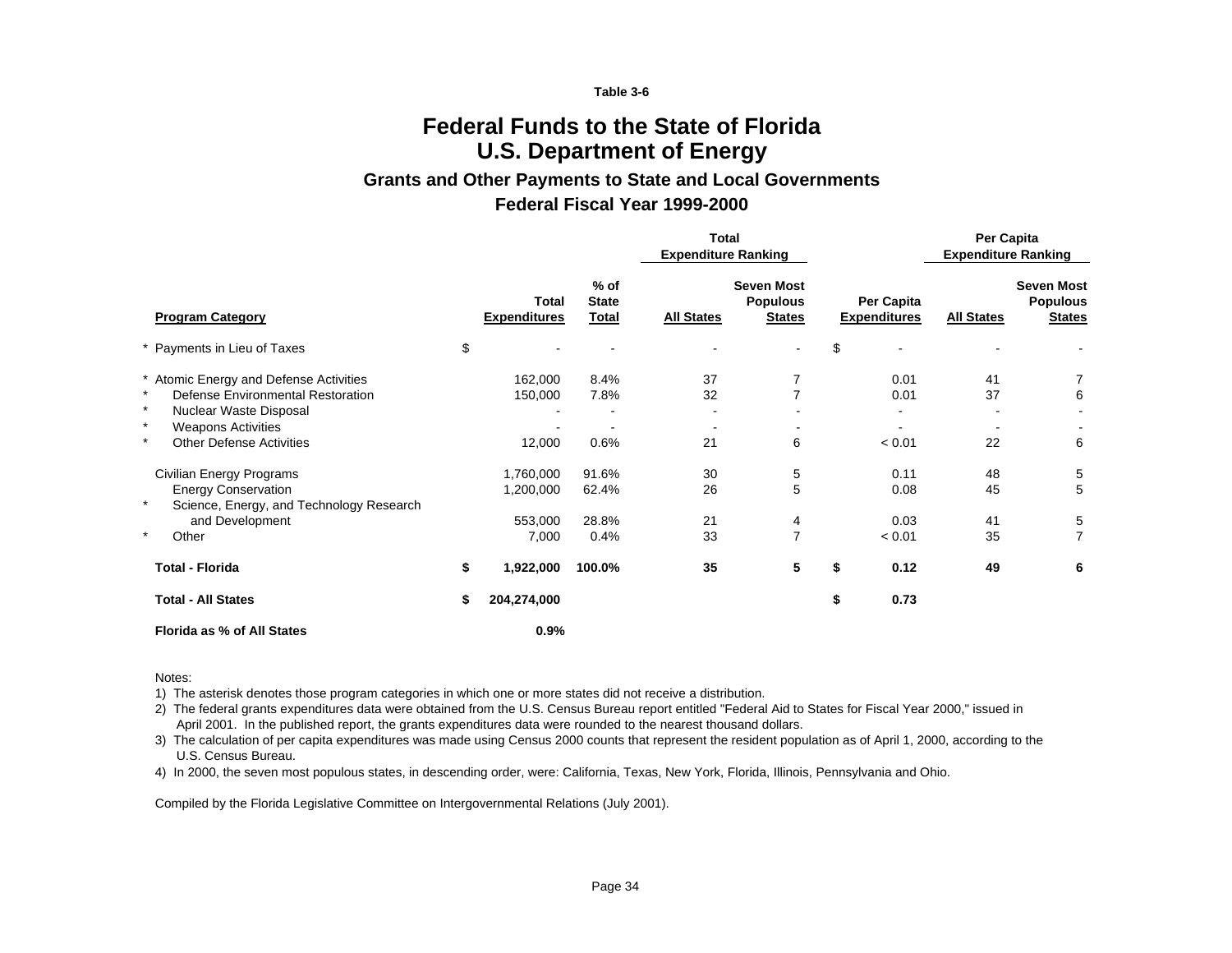## **Environmental Protection Agency Federal Funds to the State of Florida Grants and Other Payments to State and Local Governments Federal Fiscal Year 1999-2000**

| <b>Program Category</b>                                  |                                     |                                        | <b>Total</b><br><b>Expenditure Ranking</b> |                                                       | Per Capita<br><b>Expenditure Ranking</b> |                   |                                                       |
|----------------------------------------------------------|-------------------------------------|----------------------------------------|--------------------------------------------|-------------------------------------------------------|------------------------------------------|-------------------|-------------------------------------------------------|
|                                                          | <b>Total</b><br><b>Expenditures</b> | $%$ of<br><b>State</b><br><b>Total</b> | <b>All States</b>                          | <b>Seven Most</b><br><b>Populous</b><br><b>States</b> | <b>Per Capita</b><br><b>Expenditures</b> | <b>All States</b> | <b>Seven Most</b><br><b>Populous</b><br><b>States</b> |
| Hazardous Substance Response<br>(Superfund and L.U.S.T.) | \$<br>2,956,000                     | 3.4%                                   | 27                                         | $\overline{7}$                                        | \$<br>0.18                               | 49                | 7                                                     |
| Other                                                    | 85,276,000                          | 96.6%                                  | 12                                         | 7                                                     | 5.34                                     | 50                | 7                                                     |
| <b>Total - Florida</b>                                   | \$<br>88,232,000                    | 100.0%                                 | 12                                         | 7                                                     | \$<br>5.52                               | 50                | 7                                                     |
| <b>Total - All States</b>                                | \$3,529,166,000                     |                                        |                                            |                                                       | \$<br>12.57                              |                   |                                                       |
| Florida as % of All States                               | 2.5%                                |                                        |                                            |                                                       |                                          |                   |                                                       |

Notes:

- 1) The federal grants expenditures data were obtained from the U.S. Census Bureau report entitled "Federal Aid to States for Fiscal Year 2000," issued in April 2001. In the published report, the grants expenditures data were rounded to the nearest thousand dollars.
- 2) The calculation of per capita expenditures was made using Census 2000 counts that represent the resident population as of April 1, 2000, according to the U.S. Census Bureau.

3) In 2000, the seven most populous states, in descending order, were: California, Texas, New York, Florida, Illinois, Pennsylvania and Ohio.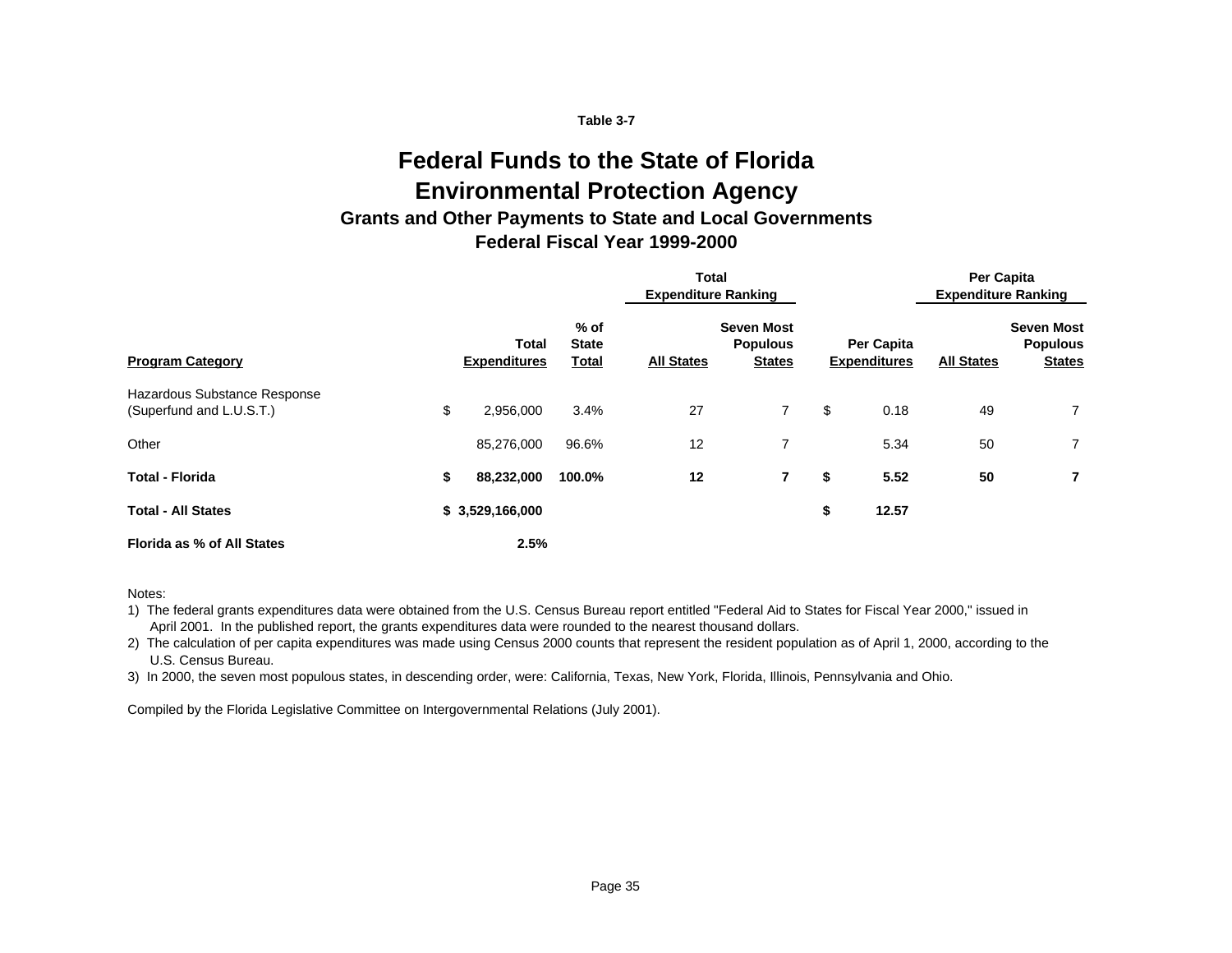## **Federal Emergency Management Agency Federal Funds to the State of Florida Grants and Other Payments to State and Local Governments Federal Fiscal Year 1999-2000**

|                                              |                              |                                        | <b>Total</b><br><b>Expenditure Ranking</b> |                                                       |                                   | Per Capita<br><b>Expenditure Ranking</b> |                                                       |
|----------------------------------------------|------------------------------|----------------------------------------|--------------------------------------------|-------------------------------------------------------|-----------------------------------|------------------------------------------|-------------------------------------------------------|
| <b>Program Category</b>                      | Total<br><b>Expenditures</b> | $%$ of<br><b>State</b><br><b>Total</b> | <b>All States</b>                          | <b>Seven Most</b><br><b>Populous</b><br><b>States</b> | Per Capita<br><b>Expenditures</b> | <b>All States</b>                        | <b>Seven Most</b><br><b>Populous</b><br><b>States</b> |
| Disaster Relief                              | \$<br>205,621,000            | 97.5%                                  | 3                                          | $\overline{\mathbf{c}}$                               | \$<br>12.87                       | 5                                        | 2                                                     |
| Emergency Management Planning and Assistance | 4,946,000                    | 2.3%                                   | 12                                         | 5                                                     | 0.31                              | 49                                       | 7                                                     |
| Other                                        | 244,000                      | 0.1%                                   | 2                                          |                                                       | 0.02                              | 28                                       | 2                                                     |
| <b>Total - Florida</b>                       | \$<br>210,811,000            | 100.0%                                 | 3                                          | $\mathbf{2}$                                          | \$<br>13.19                       | 5                                        | $\mathbf{2}$                                          |
| <b>Total - All States</b>                    | \$1,975,548,000              |                                        |                                            |                                                       | \$<br>7.03                        |                                          |                                                       |
| Florida as % of All States                   | 10.7%                        |                                        |                                            |                                                       |                                   |                                          |                                                       |

### Notes:

1) The asterisk denotes those program categories in which one or more states did not receive a distribution.

2) The federal grants expenditures data were obtained from the U.S. Census Bureau report entitled "Federal Aid to States for Fiscal Year 2000," issued in April 2001. In the published report, the grants expenditures data were rounded to the nearest thousand dollars.

3) The calculation of per capita expenditures was made using Census 2000 counts that represent the resident population as of April 1, 2000, according to the U.S. Census Bureau.

4) In 2000, the seven most populous states, in descending order, were: California, Texas, New York, Florida, Illinois, Pennsylvania and Ohio.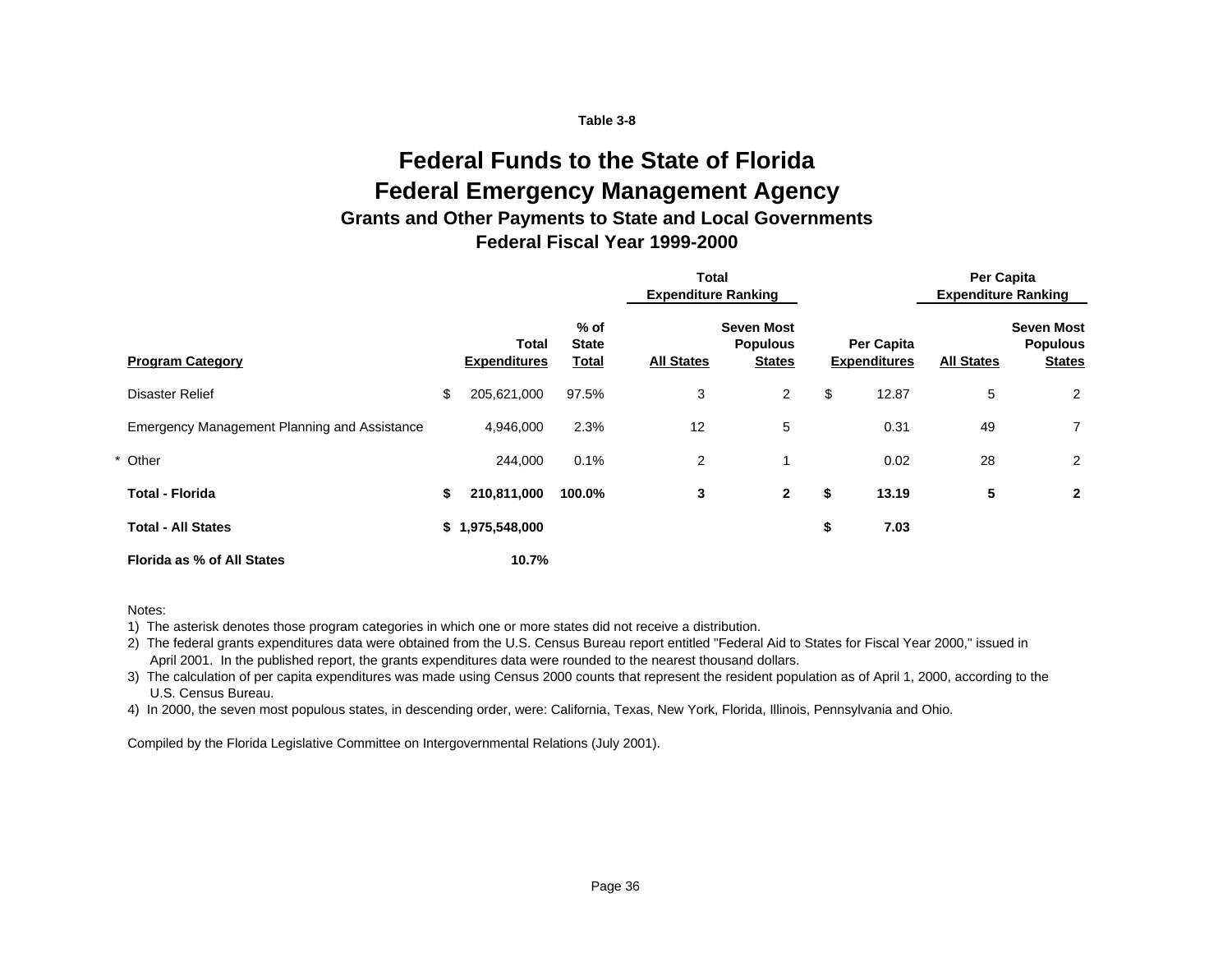This page was intentionally left blank.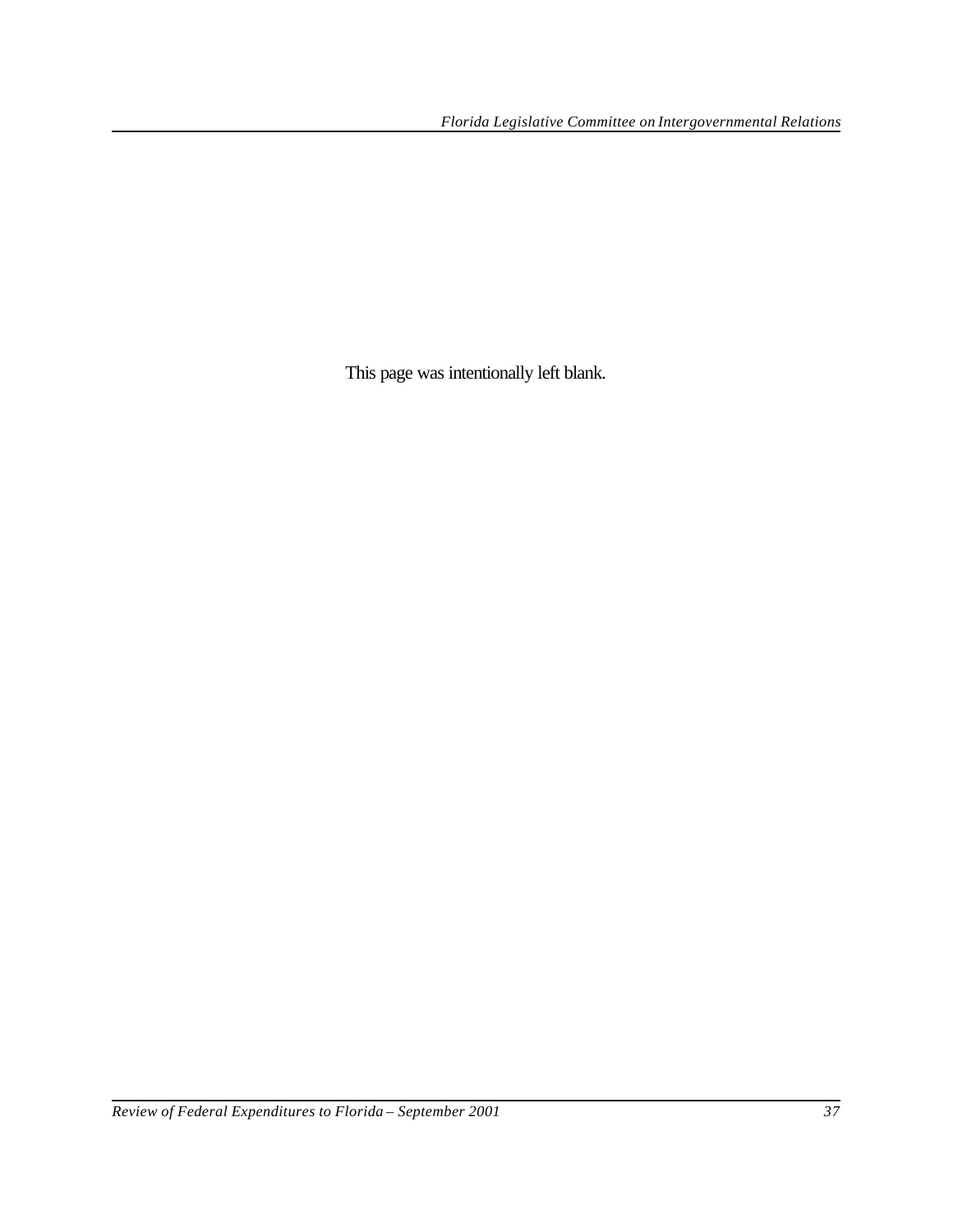# **Federal Funds to the State of Florida U.S. Department of Health and Human Services**

### **Grants and Other Payments to State and Local Governments Federal Fiscal Year 1999-2000**

|                                                              |    |                                     |                                 | Per Capita<br><b>Expenditure Ranking</b> |                                                       |    |                                          |                   |                                                       |  |
|--------------------------------------------------------------|----|-------------------------------------|---------------------------------|------------------------------------------|-------------------------------------------------------|----|------------------------------------------|-------------------|-------------------------------------------------------|--|
| <b>Program Category</b>                                      |    | <b>Total</b><br><b>Expenditures</b> | $%$ of<br><b>State</b><br>Total | <b>All States</b>                        | <b>Seven Most</b><br><b>Populous</b><br><b>States</b> |    | <b>Per Capita</b><br><b>Expenditures</b> | <b>All States</b> | <b>Seven Most</b><br><b>Populous</b><br><b>States</b> |  |
| Administration for Children and Families                     | \$ | 1,252,577,000                       | 19.7%                           | 8                                        | 7                                                     | \$ | 78.37                                    | 40                | 6                                                     |  |
| Child Care and Development                                   |    | 123,178,000                         | 1.9%                            | 6                                        | 6                                                     |    | 7.71                                     | 40                | 7                                                     |  |
| <b>Child Support Enforcement</b>                             |    | 102,209,000                         | 1.6%                            | 4                                        | 4                                                     |    | 6.40                                     | 19                | 3                                                     |  |
| Children and Family Services (Headstart)                     |    | 182,017,000                         | 2.9%                            | 8                                        | 7                                                     |    | 11.39                                    | 48                | $\overline{7}$                                        |  |
| Family Preservation and Support                              |    | 11,050,000                          | 0.2%                            | 6                                        | 5                                                     |    | 0.69                                     | 44                | 6                                                     |  |
| Foster Care and Adoption Assistance                          |    | 158,947,000                         | 2.5%                            | $\overline{7}$                           | 6                                                     |    | 9.95                                     | 32                | 6                                                     |  |
| Low Income Home Energy Assistance                            |    | 15,549,000                          | 0.2%                            | 23                                       | 7                                                     |    | 0.97                                     | 49                | $\overline{7}$                                        |  |
| Refugee and Entrant Assistance                               |    | 36,069,000                          | 0.6%                            |                                          |                                                       |    | 2.26                                     |                   | 1                                                     |  |
| Social Services Block Grant                                  |    | 70,303,000                          | 1.1%                            | 6                                        | 6                                                     |    | 4.40                                     | 45                | 6                                                     |  |
| Temporary Assistance to Needy Families (TANF)                |    | 551,809,000                         | 8.7%                            | 5                                        | 4                                                     |    | 34.53                                    | 27                | 5                                                     |  |
| $\star$<br>Other                                             |    | 1,446,000                           | 0.0%                            | 18                                       | 6                                                     |    | 0.09                                     | 36                | 6                                                     |  |
| Administration on Aging                                      |    | 47,602,000                          | 0.7%                            | 3                                        | 3                                                     |    | 2.98                                     | 20                | 3                                                     |  |
| Agency for Health Care Policy and Research                   |    | 610,000                             | $< 0.1\%$                       | 19                                       | $\overline{7}$                                        |    | 0.04                                     | 31                | $\overline{7}$                                        |  |
| Center for Disease Control and Prevention                    |    | 20,190,000                          | 0.3%                            | $\overline{7}$                           | 5                                                     |    | 1.26                                     | 50                | $\overline{7}$                                        |  |
| Health Care Financing Administration                         |    | 4,713,191,000                       | 74.0%                           | 5                                        | 5                                                     |    | 294.90                                   | 45                | $\overline{7}$                                        |  |
| <b>Health Resources and Services Administration</b>          |    | 227,760,000                         | 3.6%                            | 3                                        | 3                                                     |    | 14.25                                    | 13                | 2                                                     |  |
| Indian Health Service                                        |    | 4,907,000                           | 0.1%                            | 25                                       | 4                                                     |    | 0.31                                     | 34                | 3                                                     |  |
| Substance Abuse and Mental Health Services<br>Administration |    | 103,814,000                         | 1.6%                            | 4                                        | 4                                                     |    | 6.50                                     | 24                | 5                                                     |  |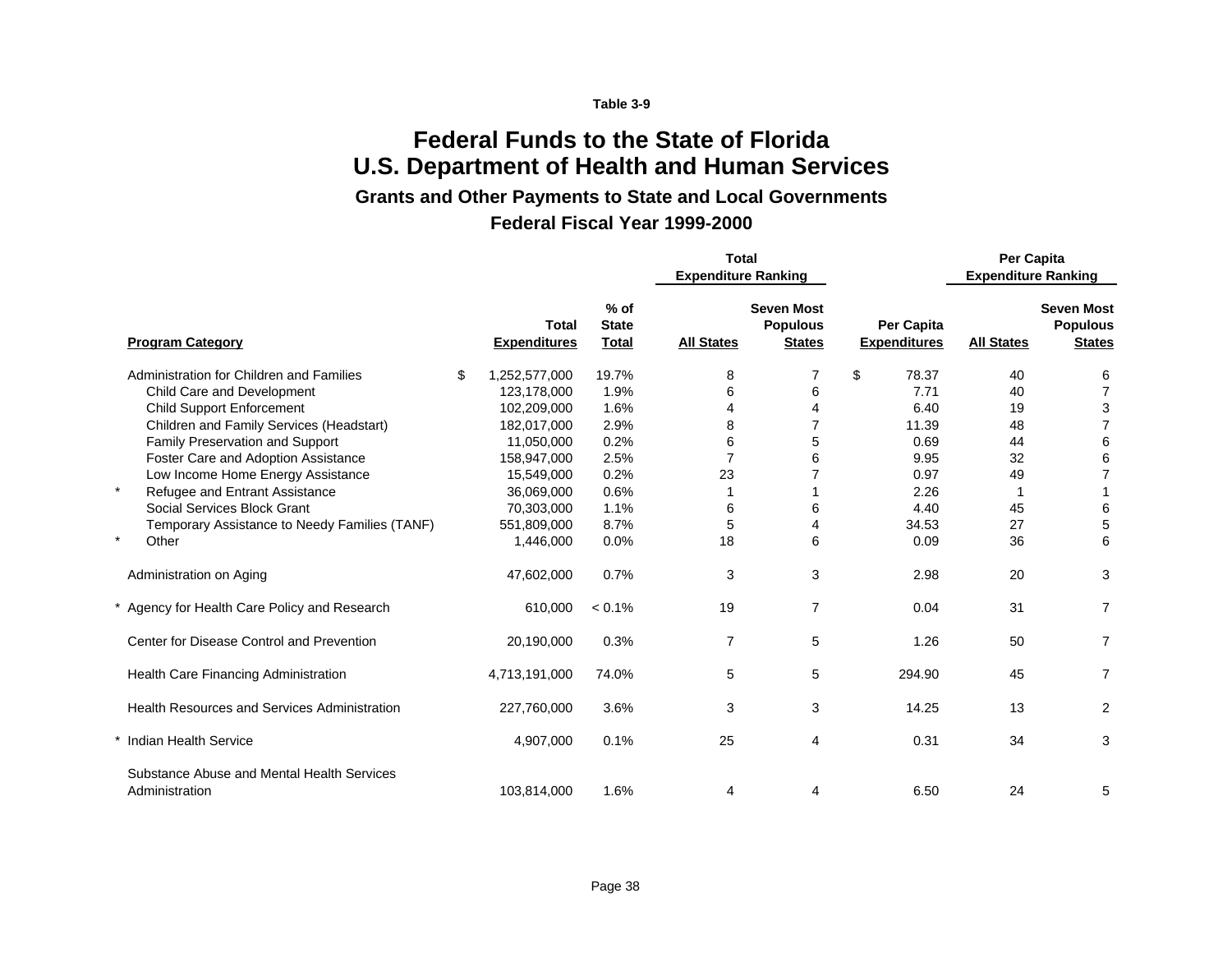**Table 3-9 continued**

# **Federal Funds to the State of Florida U.S. Department of Health and Human Services**

### **Grants and Other Payments to State and Local Governments**

### **Federal Fiscal Year 1999-2000**

|                            |                              |                                 | <b>Total</b><br><b>Expenditure Ranking</b> |                                                       |    |                                          | Per Capita<br><b>Expenditure Ranking</b> |                                                       |  |
|----------------------------|------------------------------|---------------------------------|--------------------------------------------|-------------------------------------------------------|----|------------------------------------------|------------------------------------------|-------------------------------------------------------|--|
| <b>Program Category</b>    | Total<br><b>Expenditures</b> | $%$ of<br><b>State</b><br>Total | <b>All States</b>                          | <b>Seven Most</b><br><b>Populous</b><br><b>States</b> |    | <b>Per Capita</b><br><b>Expenditures</b> | <b>All States</b>                        | <b>Seven Most</b><br><b>Populous</b><br><b>States</b> |  |
| <b>Total - Florida</b>     | \$<br>6,370,651,000          | 100.0%                          | 5                                          | 5                                                     | \$ | 398.60                                   | 46                                       | 7                                                     |  |
| <b>Total - All States</b>  | \$157,575,014,000            |                                 |                                            |                                                       | \$ | 561.06                                   |                                          |                                                       |  |
| Florida as % of All States | 4.0%                         |                                 |                                            |                                                       |    |                                          |                                          |                                                       |  |

Notes:

1) The asterisk denotes those program categories in which one or more states did not receive a distribution.

2) The federal grants expenditures data were obtained from the U.S. Census Bureau report entitled "Federal Aid to States for Fiscal Year 2000," issued in April 2001. In the published report, the grants expenditures data were rounded to the nearest thousand dollars.

3) The calculation of per capita expenditures was made using Census 2000 counts that represent the resident population as of July 1, 2000, according to the U.S. Census Bureau.

4) In 2000, the seven most populous states, in descending order, were: California, Texas, New York, Florida, Illinois, Pennsylvania and Ohio.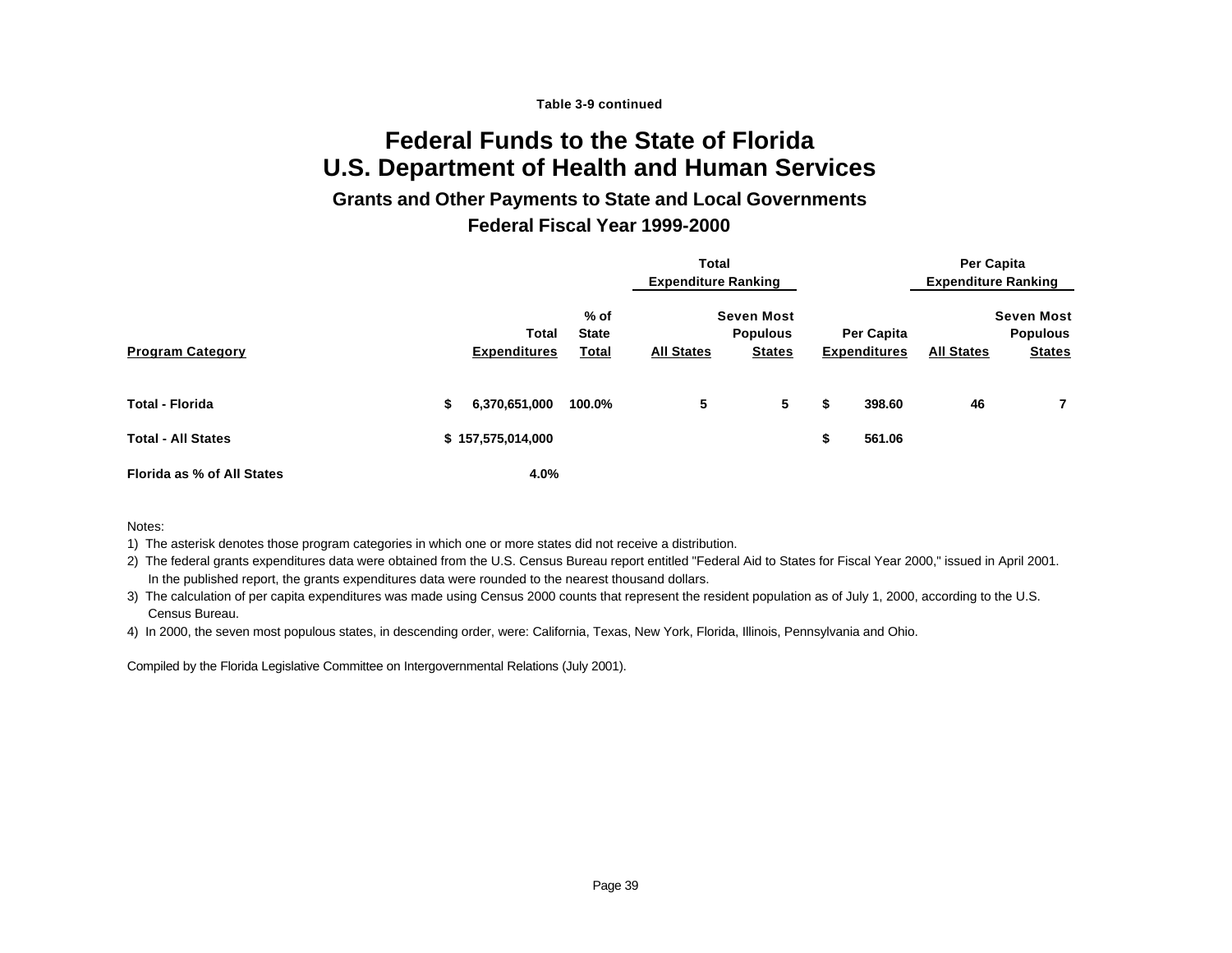# **Federal Funds to the State of Florida U.S. Department of Housing and Urban Development**

# **Grants and Other Payments to State and Local Governments**

**Federal Fiscal Year 1999-2000**

|                                                        |    |                                     |                                        | <b>Total</b><br><b>Expenditure Ranking</b> |                                                       |                                   |        | Per Capita<br><b>Expenditure Ranking</b> |                                                       |  |
|--------------------------------------------------------|----|-------------------------------------|----------------------------------------|--------------------------------------------|-------------------------------------------------------|-----------------------------------|--------|------------------------------------------|-------------------------------------------------------|--|
| <b>Program Category</b>                                |    | <b>Total</b><br><b>Expenditures</b> | $%$ of<br><b>State</b><br><b>Total</b> | <b>All States</b>                          | <b>Seven Most</b><br><b>Populous</b><br><b>States</b> | Per Capita<br><b>Expenditures</b> |        | <b>All States</b>                        | <b>Seven Most</b><br><b>Populous</b><br><b>States</b> |  |
| Fair Housing and Equal Opportunity                     | \$ | 1,047,000                           | 0.1%                                   | 8                                          | 6                                                     | \$                                | 0.07   | 31                                       | 6                                                     |  |
| Community Development and Planning                     |    | 236,046,000                         | 21.1%                                  | 7                                          | 6                                                     |                                   | 14.77  | 40                                       |                                                       |  |
| <b>Community Development Block Grant</b>               |    | 196,741,000                         | 17.6%                                  | $\overline{7}$                             | $\overline{7}$                                        |                                   | 12.31  | 41                                       | 7                                                     |  |
| $\star$<br>Urban Development Action Grant              |    |                                     |                                        |                                            |                                                       |                                   |        |                                          |                                                       |  |
| $\star$<br><b>Empowerment Zones and Other Economic</b> |    |                                     |                                        |                                            |                                                       |                                   |        |                                          |                                                       |  |
| Development                                            |    | 128,000                             | $< 0.1\%$                              | 15                                         | 6                                                     |                                   | 0.01   | 18                                       | 6                                                     |  |
| <b>Emergency Shelter and Homeless Assistance</b>       |    | 39,177,000                          | 3.5%                                   | 8                                          | $\overline{7}$                                        |                                   | 2.45   | 27                                       | 6                                                     |  |
| <b>Housing Programs</b>                                |    | 879,966,000                         | 78.8%                                  | 9                                          | $\overline{7}$                                        |                                   | 55.06  | 45                                       | 7                                                     |  |
| $\star$<br>College Housing                             |    |                                     |                                        |                                            |                                                       |                                   |        |                                          |                                                       |  |
| $\star$<br>Housing Opportunities for Persons with AIDS |    | 29,742,000                          | 2.7%                                   | 3                                          | 3                                                     |                                   | 1.86   |                                          |                                                       |  |
| $\star$<br>Native American Block Grant                 |    | 2,321,000                           | 0.2%                                   | 27                                         | 4                                                     |                                   | 0.15   | 30                                       |                                                       |  |
| $\star$<br>Housing for Special Populations             |    | 3,121,000                           | 0.3%                                   | 41                                         | 5                                                     |                                   | 0.20   | 44                                       |                                                       |  |
| <b>Public Housing Programs</b>                         |    | 778,938,000                         | 69.7%                                  | 9                                          |                                                       |                                   | 48.74  | 43                                       |                                                       |  |
| Low Rent Housing Assistance                            |    | 82,724,000                          | 7.4%                                   | 10                                         |                                                       |                                   | 5.18   | 28                                       | 5                                                     |  |
| $\star$<br>Neighborhood Revitalization                 |    | 11,115,000                          | 1.0%                                   | 12                                         | 6                                                     |                                   | 0.70   | 19                                       | 5                                                     |  |
| Drug Elimination                                       |    | 14,104,000                          | 1.3%                                   | 6                                          | 6                                                     |                                   | 0.88   | 22                                       |                                                       |  |
| Housing Certificate Program                            |    | 611,592,000                         | 54.8%                                  | 9                                          | 7                                                     |                                   | 38.27  | 41                                       | 6                                                     |  |
| Capital Programs                                       |    | 59,379,000                          | 5.3%                                   | 17                                         |                                                       |                                   | 3.72   | 44                                       |                                                       |  |
| <b>Support Services</b>                                |    | 24,000                              | $< 0.1\%$                              | 12                                         | 4                                                     |                                   | < 0.01 | 15                                       | 3                                                     |  |
| Home Ownership Assistance                              |    | 65,844,000                          | 5.9%                                   | 5                                          | 5                                                     |                                   | 4.12   | 39                                       |                                                       |  |
| $\star$<br>HOPE Program                                |    | 11,000                              | $< 0.1\%$                              | 30                                         | 7                                                     |                                   | < 0.01 | 30                                       |                                                       |  |
| Other Home Ownership Assistance                        |    | 65,833,000                          | 5.9%                                   | 5                                          | 5                                                     |                                   | 4.12   | 36                                       | 7                                                     |  |
| *<br>Other                                             |    |                                     |                                        |                                            |                                                       |                                   |        |                                          |                                                       |  |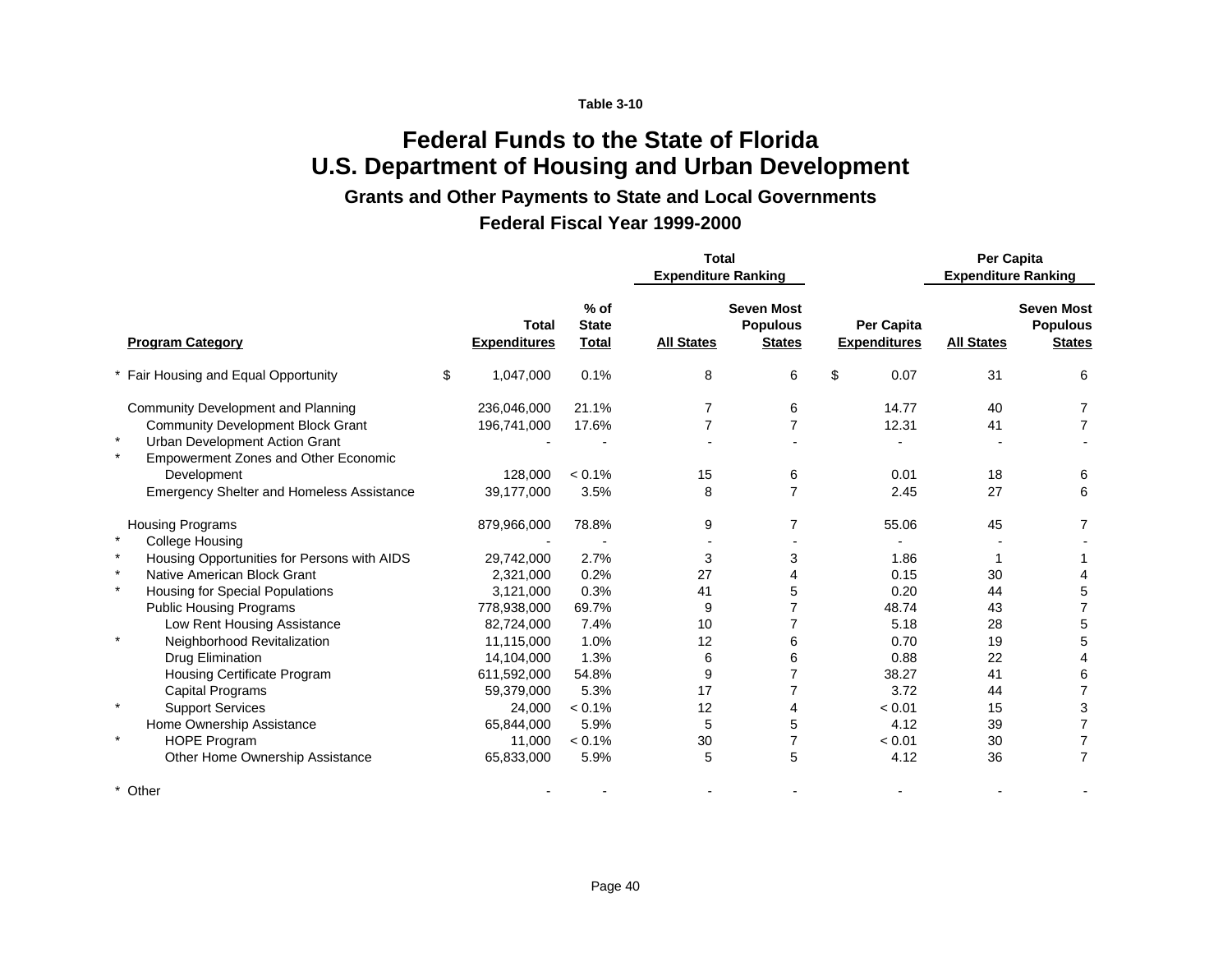**Table 3-10 continued**

# **Federal Funds to the State of Florida U.S. Department of Housing and Urban Development**

### **Grants and Other Payments to State and Local Governments**

### **Federal Fiscal Year 1999-2000**

|                            |                              |                                        | <b>Total</b><br><b>Expenditure Ranking</b> |                                                       |                                   | Per Capita<br><b>Expenditure Ranking</b> |                                                       |
|----------------------------|------------------------------|----------------------------------------|--------------------------------------------|-------------------------------------------------------|-----------------------------------|------------------------------------------|-------------------------------------------------------|
| <b>Program Category</b>    | Total<br><b>Expenditures</b> | $%$ of<br><b>State</b><br><b>Total</b> | <b>All States</b>                          | <b>Seven Most</b><br><b>Populous</b><br><b>States</b> | Per Capita<br><b>Expenditures</b> | <b>All States</b>                        | <b>Seven Most</b><br><b>Populous</b><br><b>States</b> |
| <b>Total - Florida</b>     | \$<br>1,117,059,000          | 100.0%                                 | 9                                          | $\overline{7}$                                        | \$<br>69.89                       | 45                                       | 7                                                     |
| <b>Total - All States</b>  | \$ 31,149,011,000            |                                        |                                            |                                                       | \$<br>110.91                      |                                          |                                                       |
| Florida as % of All States | 3.6%                         |                                        |                                            |                                                       |                                   |                                          |                                                       |

Notes:

1) The asterisk denotes those program categories in which one or more states did not receive a distribution.

2) The federal grants expenditures data were obtained from the U.S. Census Bureau report entitled "Federal Aid to States for Fiscal Year 2000," issued in April 2001. In the published report, the grants expenditures data were rounded to the nearest thousand dollars.

3) The calculation of per capita expenditures was made using Census 2000 counts that represent the resident population as of April 1, 2000, according to the U.S. Census Bureau.

4) In 2000, the seven most populous states, in descending order, were: California, Texas, New York, Florida, Illinois, Pennsylvania and Ohio.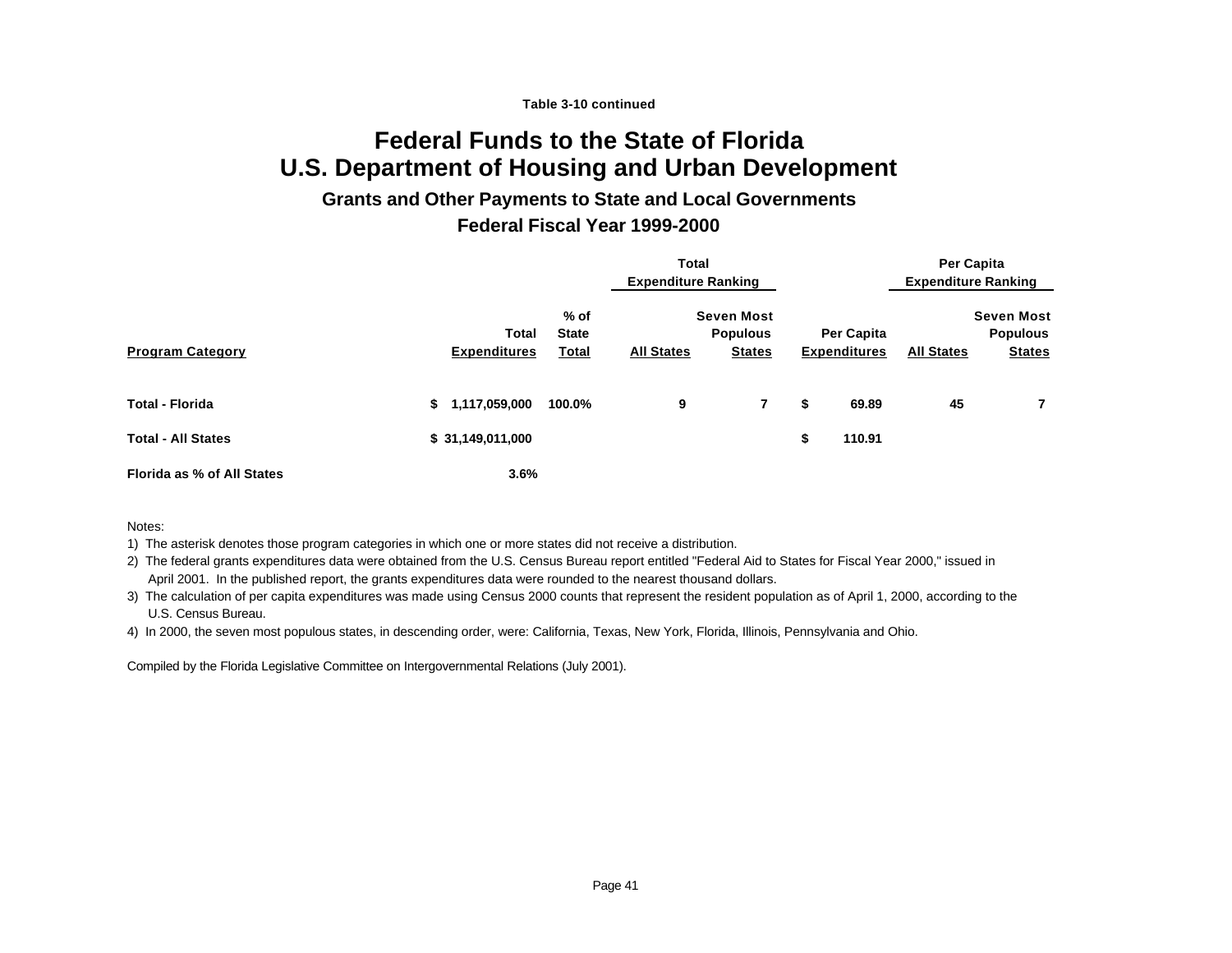# **Federal Funds to the State of Florida U.S. Department of Interior**

# **Grants and Other Payments to State and Local Governments**

## **Federal Fiscal Year 1999-2000**

|                                                                                                                                           |                                                 |                                        | <b>Total</b><br><b>Expenditure Ranking</b> |                                                       |                                   | Per Capita<br><b>Expenditure Ranking</b> |                                                       |
|-------------------------------------------------------------------------------------------------------------------------------------------|-------------------------------------------------|----------------------------------------|--------------------------------------------|-------------------------------------------------------|-----------------------------------|------------------------------------------|-------------------------------------------------------|
| <b>Program Category</b>                                                                                                                   | <b>Total</b><br><b>Expenditures</b>             | $%$ of<br><b>State</b><br><b>Total</b> | <b>All States</b>                          | <b>Seven Most</b><br><b>Populous</b><br><b>States</b> | Per Capita<br><b>Expenditures</b> | <b>All States</b>                        | <b>Seven Most</b><br><b>Populous</b><br><b>States</b> |
| <b>Bureau of Indian Affairs</b>                                                                                                           | \$<br>6,110,000                                 | 29.8%                                  | 18                                         | $\overline{\mathbf{c}}$                               | \$<br>0.38                        | 26                                       | $\overline{2}$                                        |
| Bureau of Land Management<br>$\star$<br>Payments in Lieu of Taxes<br>$\star$<br><b>Shared Revenues</b>                                    | 1,731,000<br>1,731,000                          | 8.4%<br>8.4%                           | 14<br>14<br>۰                              | 2<br>$\overline{2}$<br>$\blacksquare$                 | 0.11<br>0.11                      | 31<br>31                                 | $\boldsymbol{2}$<br>$\overline{2}$                    |
| <b>Bureau of Reclamation</b>                                                                                                              |                                                 |                                        |                                            |                                                       |                                   |                                          |                                                       |
| <b>Fish and Wildlife Service</b><br><b>Wildlife Restoration</b><br>Sport Fish Restoration<br>National Wildlife Refuge<br>$\star$<br>Other | 11,796,000<br>3,500,000<br>7,573,000<br>723,000 | 57.5%<br>17.1%<br>36.9%<br>3.5%        | 16<br>29<br>10<br>$\overline{7}$           | 5<br>6<br>$\overline{\mathbf{4}}$<br>3                | 0.74<br>0.22<br>0.47<br>0.05      | 47<br>47<br>47<br>31                     | 5<br>5<br>5<br>$\mathbf{1}$                           |
| * Minerals Management Service<br>$\star$<br>Minerals Leasing Act<br>$\star$<br>Other                                                      | 5,000<br>5,000                                  | $< 0.1\%$<br>$< 0.1\%$                 | 33<br>24<br>$\overline{\phantom{a}}$       | 6<br>3                                                | < 0.01<br>< 0.01                  | 33<br>24                                 | 6<br>3                                                |
| <b>National Park Service</b><br><b>Historic Preservation</b><br>$\star$<br>Other                                                          | 864,000<br>628,000<br>236,000                   | 4.2%<br>3.1%<br>1.2%                   | 10<br>17<br>5                              | 5<br>6<br>3                                           | 0.05<br>0.04<br>0.01              | 48<br>47<br>18                           | 5<br>4<br>3                                           |
| Office of Surface Mining, Reclamation, and<br>$\star$<br>Enforcement<br>$\star$<br>Abandoned Mine Reclamation<br>$\star$<br>Other         |                                                 |                                        |                                            |                                                       |                                   |                                          |                                                       |
| <b>Office of Territorial Affairs</b>                                                                                                      |                                                 |                                        |                                            |                                                       |                                   |                                          |                                                       |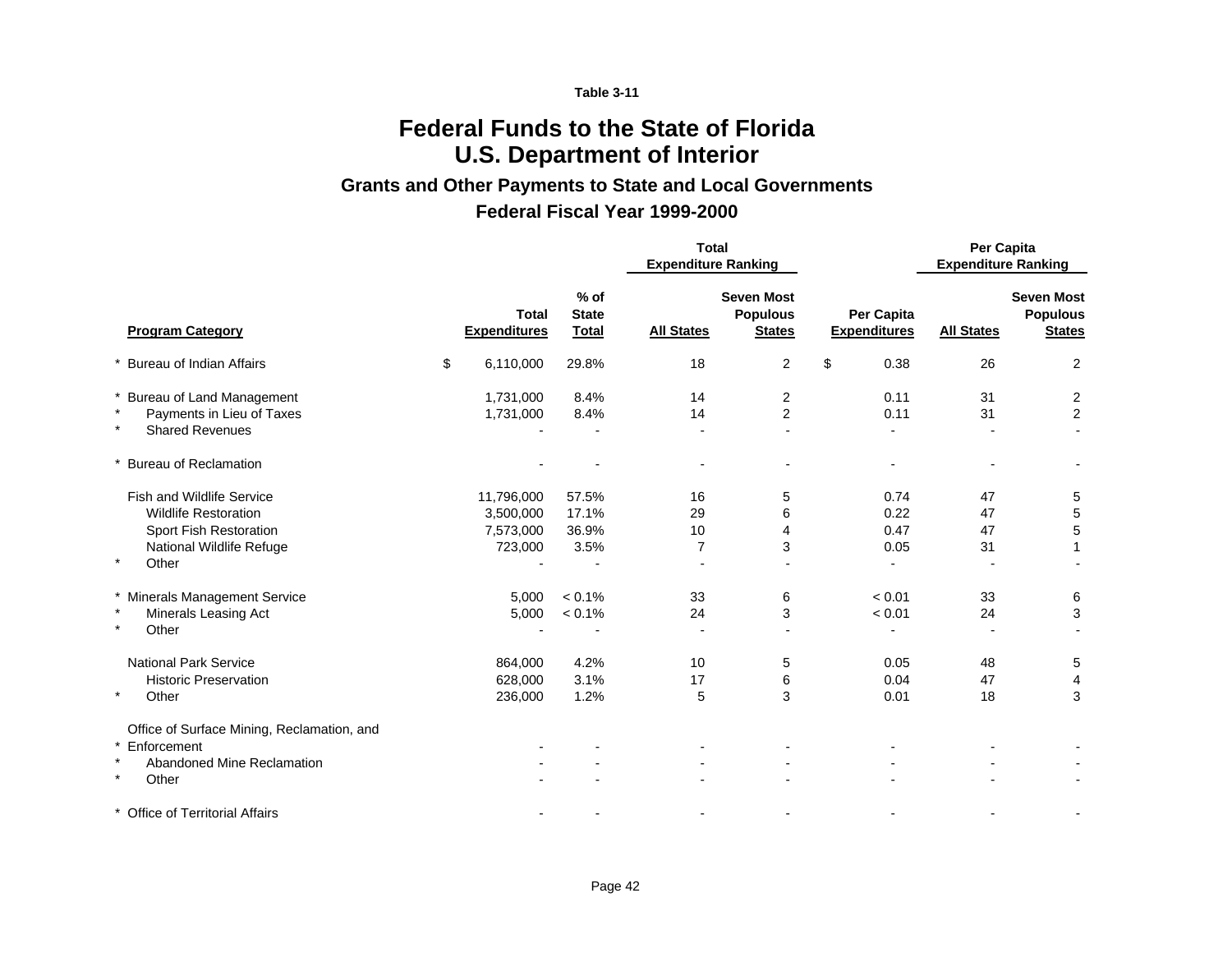**Table 3-11 continued**

# **Federal Funds to the State of Florida U.S. Department of Interior**

# **Grants and Other Payments to State and Local Governments**

## **Federal Fiscal Year 1999-2000**

|                                   |                     |                                                 | <b>Total</b><br><b>Expenditure Ranking</b> |                                                       | <b>Per Capita</b><br><b>Expenditure Ranking</b> |                   |                                                       |
|-----------------------------------|---------------------|-------------------------------------------------|--------------------------------------------|-------------------------------------------------------|-------------------------------------------------|-------------------|-------------------------------------------------------|
| <b>Program Category</b>           | <b>Expenditures</b> | $%$ of<br><b>Total</b><br><b>State</b><br>Total | <b>All States</b>                          | <b>Seven Most</b><br><b>Populous</b><br><b>States</b> | <b>Per Capita</b><br><b>Expenditures</b>        | <b>All States</b> | <b>Seven Most</b><br><b>Populous</b><br><b>States</b> |
| <b>Total - Florida</b>            | \$<br>20,506,000    | 100.0%                                          | 29                                         | 6                                                     | \$<br>1.28                                      | 47                | 6                                                     |
| <b>Total - All States</b>         | \$2,728,103,000     |                                                 |                                            |                                                       | \$<br>9.71                                      |                   |                                                       |
| <b>Florida as % of All States</b> |                     | 0.8%                                            |                                            |                                                       |                                                 |                   |                                                       |

Notes:

1) The asterisk denotes those program categories in which one or more states did not receive a distribution.

2) The federal grants expenditures data were obtained from the U.S. Census Bureau report entitled "Federal Aid to States for Fiscal Year 2000," issued in April 2001. In the published report, the grants expenditures data were rounded to the nearest thousand dollars.

3) The calculation of per capita expenditures was made using Census 2000 counts that represent the resident population as of April 1, 2000, according to the U.S. Census Bureau.

4) In 2000, the seven most populous states, in descending order, were: California, Texas, New York, Florida, Illinois, Pennsylvania and Ohio.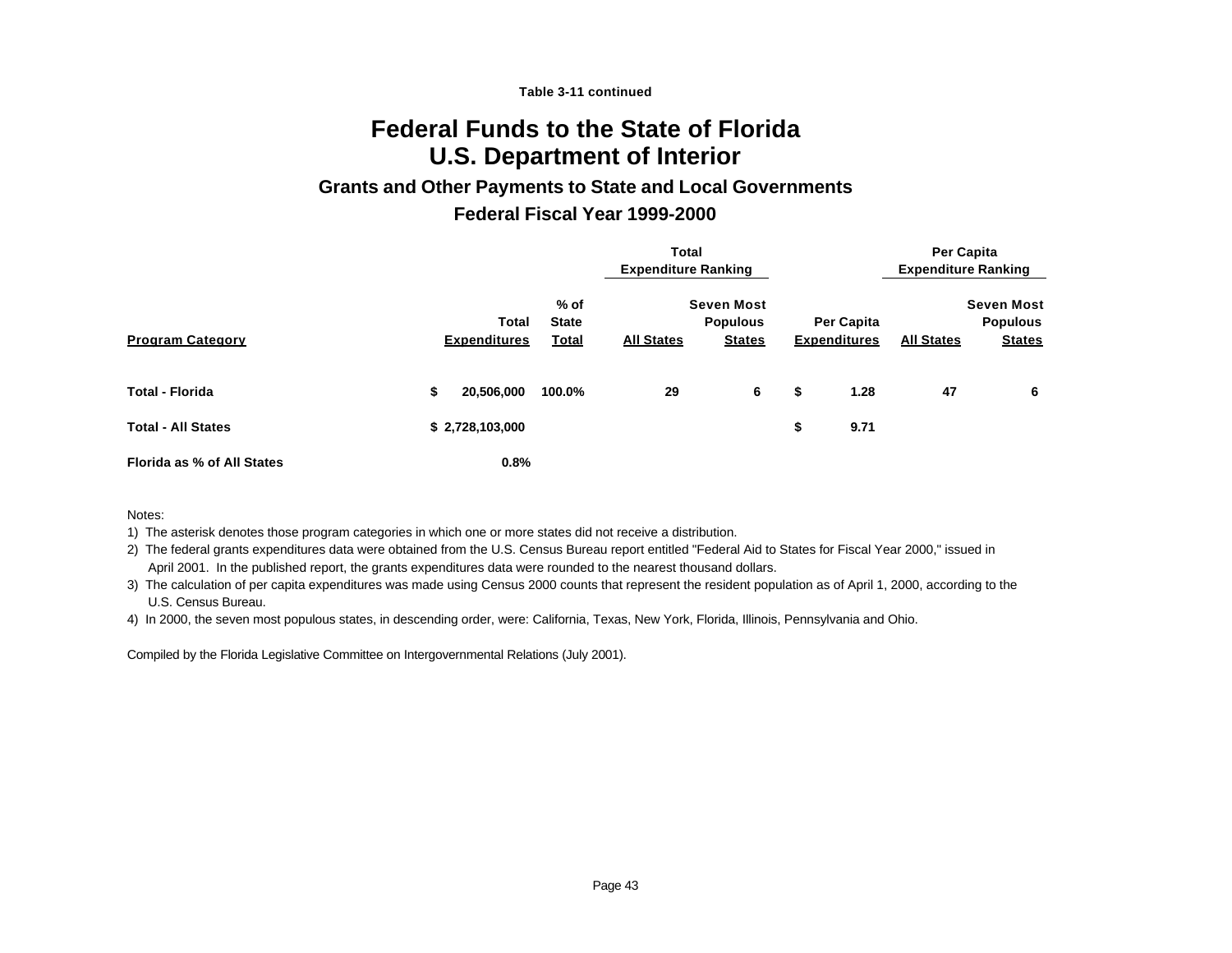## **Federal Funds to the State of Florida U.S. Department of Justice**

### **Grants and Other Payments to State and Local Governments Federal Fiscal Year 1999-2000**

|                                      |    |                                     |                                        | <b>Total</b><br><b>Expenditure Ranking</b> |                                                       |                                   |        | Per Capita<br><b>Expenditure Ranking</b> |                                                       |  |
|--------------------------------------|----|-------------------------------------|----------------------------------------|--------------------------------------------|-------------------------------------------------------|-----------------------------------|--------|------------------------------------------|-------------------------------------------------------|--|
| <b>Program Category</b>              |    | <b>Total</b><br><b>Expenditures</b> | $%$ of<br><b>State</b><br><b>Total</b> | <b>All States</b>                          | <b>Seven Most</b><br><b>Populous</b><br><b>States</b> | Per Capita<br><b>Expenditures</b> |        | <b>All States</b>                        | <b>Seven Most</b><br><b>Populous</b><br><b>States</b> |  |
| <b>Federal Prison System</b>         | \$ | 65,000                              | $< 0.1\%$                              | 14                                         | 4                                                     | \$                                | < 0.01 | 17                                       | 4                                                     |  |
| Office of Asset Forfeiture           |    | 15,744,000                          | 8.2%                                   | 4                                          | 4                                                     |                                   | 0.99   | $\overline{7}$                           | 3                                                     |  |
| Office of Justice Programs           |    | 176,214,000                         | 91.8%                                  | 3                                          | 3                                                     |                                   | 11.03  | 29                                       | 3                                                     |  |
| Violence Against Women and Children  |    | 65,777,000                          | 34.3%                                  | 3                                          | 3                                                     |                                   | 4.12   | 10                                       | $\overline{c}$                                        |  |
| Drug Law Enforcement                 |    | 21,231,000                          | 11.1%                                  | 5                                          | 5                                                     |                                   | 1.33   | 46                                       | $\overline{7}$                                        |  |
| Juvenile Programs                    |    | 18,006,000                          | 9.4%                                   | 3                                          | 3                                                     |                                   | 1.13   | 41                                       | 5                                                     |  |
| <b>Crime Victims Programs</b>        |    | 18,492,000                          | 9.6%                                   | 3                                          | 3                                                     |                                   | 1.16   | 37                                       | 5                                                     |  |
| $^\star$<br><b>Boot Camps</b>        |    | 12,637,000                          | 6.6%                                   | 5                                          | 3                                                     |                                   | 0.79   | 25                                       | 3                                                     |  |
| $\star$<br>Alien Assistance          |    | 20,806,000                          | 10.8%                                  | 3                                          | 3                                                     |                                   | 1.30   | 6                                        | $\boldsymbol{2}$                                      |  |
| $\ast$<br>Law Enforcement Assistance |    | 11,150,000                          | 5.8%                                   | 2                                          |                                                       |                                   | 0.70   |                                          |                                                       |  |
| Other                                |    | 8,115,000                           | 4.2%                                   | 10                                         | 5                                                     |                                   | 0.51   | 46                                       | $\overline{7}$                                        |  |
| <b>Total - Florida</b>               | \$ | 192,023,000                         | 100.0%                                 | 3                                          | 3                                                     | \$                                | 12.01  | 27                                       | 3                                                     |  |
| <b>Total - All States</b>            | S. | 3,444,702,000                       |                                        |                                            |                                                       | \$                                | 12.27  |                                          |                                                       |  |
| Florida as % of All States           |    | 5.6%                                |                                        |                                            |                                                       |                                   |        |                                          |                                                       |  |

Notes:

1) The asterisk denotes those program categories in which one or more states did not receive a distribution.

2) The federal grants expenditures data were obtained from the U.S. Census Bureau report entitled "Federal Aid to States for Fiscal Year 2000," issued in April 2001. In the published report, the grants expenditures data were rounded to the nearest thousand dollars.

3) The calculation of per capita expenditures was made using Census 2000 counts that represent the resident population as of April 1, 2000, according to the U.S. Census Bureau.

4) In 2000, the seven most populous states, in descending order, were: California, Texas, New York, Florida, Illinois, Pennsylvania and Ohio.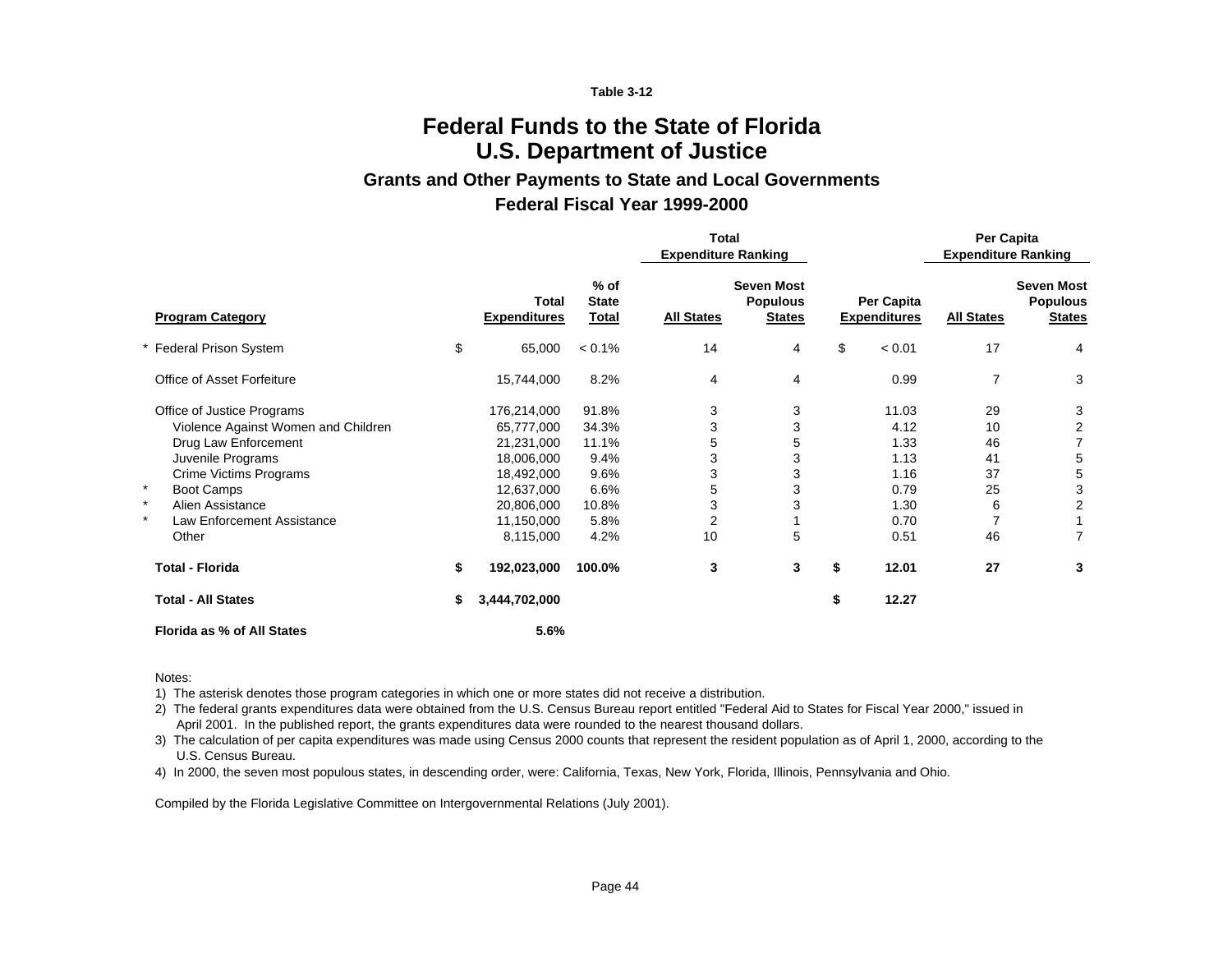# **Federal Funds to the State of Florida U.S. Department of Labor**

### **Grants and Other Payments to State and Local Governments Federal Fiscal Year 1999-2000**

|                                                                                   |                              |                                        | <b>Total</b><br><b>Expenditure Ranking</b> |                                                       |    |                                   | Per Capita<br><b>Expenditure Ranking</b> |                                                       |
|-----------------------------------------------------------------------------------|------------------------------|----------------------------------------|--------------------------------------------|-------------------------------------------------------|----|-----------------------------------|------------------------------------------|-------------------------------------------------------|
| <b>Program Category</b>                                                           | Total<br><b>Expenditures</b> | $%$ of<br><b>State</b><br><u>Total</u> | <b>All States</b>                          | <b>Seven Most</b><br><b>Populous</b><br><b>States</b> |    | Per Capita<br><b>Expenditures</b> | <b>All States</b>                        | <b>Seven Most</b><br><b>Populous</b><br><b>States</b> |
| <b>Bureau of Labor Statistics</b>                                                 | \$<br>2,639,000              | 1.4%                                   | 3                                          | 3                                                     | \$ | 0.17                              | 47                                       | 6                                                     |
| <b>Employment and Training Administration</b><br>State Unemployment Insurance and | 172,718,000                  | 94.7%                                  | 7                                          | 6                                                     |    | 10.81                             | 49                                       | 7                                                     |
| <b>Employment Service</b><br>Workforce Investment Act and Job Training            | 98,495,000                   | 54.0%                                  | 8                                          | 6                                                     |    | 6.16                              | 50                                       | $\overline{7}$                                        |
| Partnership Act<br>Other                                                          | 74,222,000                   | 40.7%                                  | 5                                          | 5                                                     |    | 4.64                              | 32                                       | 6                                                     |
| Mine Safety and Health Administration                                             | 131,000                      | 0.1%                                   | 14                                         | 5                                                     |    | 0.01                              | 36                                       | 6                                                     |
| Occupational Health and Safety Administration                                     | 857,000                      | 0.5%                                   | 29                                         | $\overline{7}$                                        |    | 0.05                              | 49                                       | 6                                                     |
| Veterans Employment and Training Administration                                   | 5,989,000                    | 3.3%                                   | 8                                          | $\overline{7}$                                        |    | 0.37                              | 46                                       | 6                                                     |
| <b>Total - Florida</b>                                                            | \$<br>182,334,000            | 100.0%                                 | 7                                          | 6                                                     | \$ | 11.41                             | 50                                       | $\overline{7}$                                        |
| <b>Total - All States</b>                                                         | \$<br>5,006,623,000          |                                        |                                            |                                                       | \$ | 17.83                             |                                          |                                                       |
| Florida as % of All States                                                        | 3.6%                         |                                        |                                            |                                                       |    |                                   |                                          |                                                       |

Notes:

1) The asterisk denotes those program categories in which one or more states did not receive a distribution.

2) The federal grants expenditures data were obtained from the U.S. Census Bureau report entitled "Federal Aid to States for Fiscal Year 2000," issued in April 2001. In the published report, the grants expenditures data were rounded to the nearest thousand dollars.

3) The calculation of per capita expenditures was made using Census 2000 counts that represent the resident population as of April 1, 2000, according to the U.S. Census Bureau.

4) In 2000, the seven most populous states, in descending order, were: California, Texas, New York, Florida, Illinois, Pennsylvania and Ohio.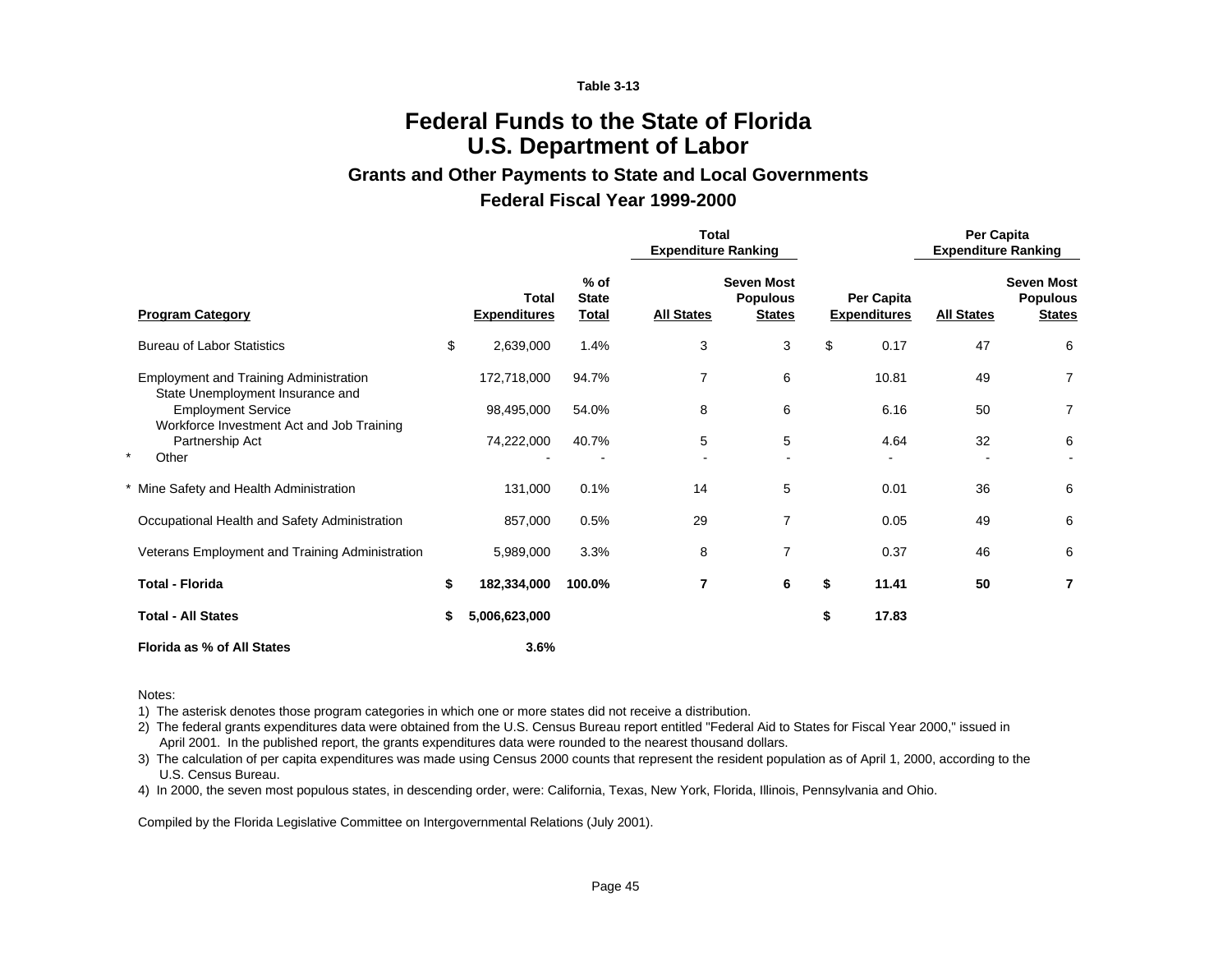# **Federal Funds to the State of Florida U.S. Department of Transportation**

## **Grants and Other Payments to State and Local Governments**

## **Federal Fiscal Year 1999-2000**

|                                                 |                              |                               | <b>Total</b><br><b>Expenditure Ranking</b> |                                                       |                                   | Per Capita<br><b>Expenditure Ranking</b> |                                                       |  |
|-------------------------------------------------|------------------------------|-------------------------------|--------------------------------------------|-------------------------------------------------------|-----------------------------------|------------------------------------------|-------------------------------------------------------|--|
| <b>Program Category</b>                         | Total<br><b>Expenditures</b> | % of<br><b>State</b><br>Total | <b>All States</b>                          | <b>Seven Most</b><br><b>Populous</b><br><b>States</b> | Per Capita<br><b>Expenditures</b> | <b>All States</b>                        | <b>Seven Most</b><br><b>Populous</b><br><b>States</b> |  |
| * Coast Guard                                   | \$                           |                               |                                            | $\blacksquare$                                        | \$<br>$\blacksquare$              |                                          |                                                       |  |
| <b>Federal Aviation Administration</b>          | 75,177,000                   | 5.3%                          | 4                                          | 4                                                     | 4.70                              | 31                                       | 3                                                     |  |
| Federal Highway Administration                  | 1,117,061,000                | 78.9%                         | 4                                          | 4                                                     | 69.89                             | 45                                       | 4                                                     |  |
| <b>Demonstration Projects</b>                   | 1,306,000                    | 0.1%                          | 17                                         | 6                                                     | 0.08                              | 28                                       | 6                                                     |  |
| $\star$<br><b>Highway-Related Safety Grants</b> | 9,000                        | $< 0.1\%$                     | 18                                         | 5                                                     | < 0.01                            | 22                                       | 5                                                     |  |
| Highway Trust Fund                              | 1,103,923,000                | 78.0%                         | 4                                          | 4                                                     | 69.07                             | 43                                       | 3                                                     |  |
| <b>Motor Carrier Safety Grants</b>              | 574,000                      | $< 0.1\%$                     | 40                                         |                                                       | 0.04                              | 50                                       | 7                                                     |  |
| Other                                           | 11,249,000                   | 0.8%                          | 20                                         | 7                                                     | 0.70                              | 36                                       | 7                                                     |  |
| * Federal Railroad Administration               | 16,000                       | $< 0.1\%$                     | 18                                         | $\overline{2}$                                        | < 0.01                            | 19                                       | 2                                                     |  |
| <b>Federal Transit Administration</b>           | 212,229,000                  | 15.0%                         | 7                                          | 6                                                     | 13.28                             | 21                                       | 6                                                     |  |
| National Highway Traffic Safety Administration  | 10,065,000                   | 0.7%                          | 4                                          | 4                                                     | 0.63                              | 40                                       | 5                                                     |  |
| Research and Special Projects Administration    | 908,000                      | 0.1%                          | 19                                         | 6                                                     | 0.06                              | 46                                       | 6                                                     |  |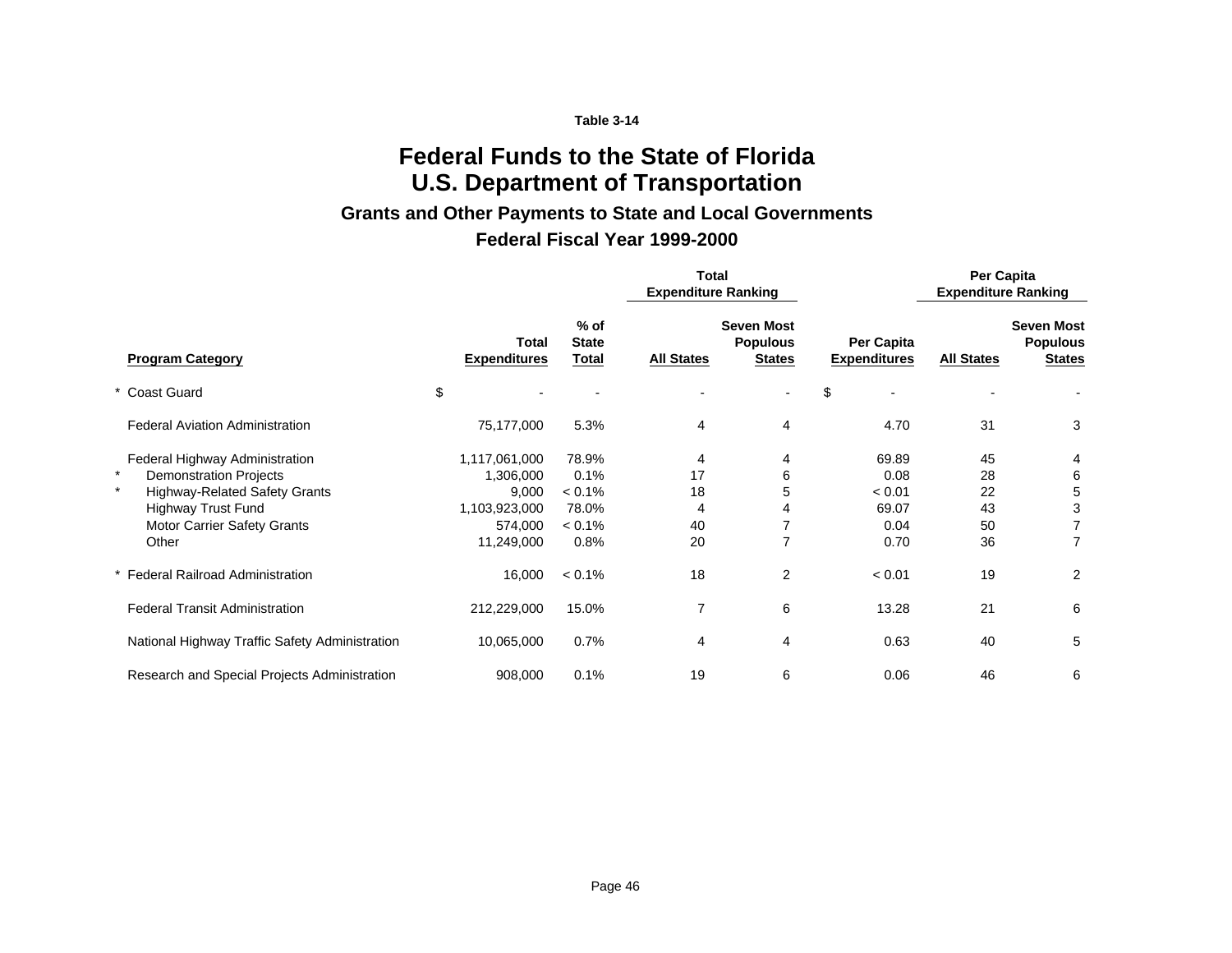**Table 3-14 continued**

# **Federal Funds to the State of Florida U.S. Department of Transportation**

### **Grants and Other Payments to State and Local Governments**

### **Federal Fiscal Year 1999-2000**

| <b>Program Category</b>    |                                     |                                 | <b>Total</b><br><b>Expenditure Ranking</b> |                                                       | Per Capita<br><b>Expenditure Ranking</b> |                   |                                                       |
|----------------------------|-------------------------------------|---------------------------------|--------------------------------------------|-------------------------------------------------------|------------------------------------------|-------------------|-------------------------------------------------------|
|                            | <b>Total</b><br><b>Expenditures</b> | $%$ of<br><b>State</b><br>Total | <b>All States</b>                          | <b>Seven Most</b><br><b>Populous</b><br><b>States</b> | <b>Per Capita</b><br><b>Expenditures</b> | <b>All States</b> | <b>Seven Most</b><br><b>Populous</b><br><b>States</b> |
| <b>Total - Florida</b>     | 1,415,456,000<br>\$                 | 100.0%                          | 4                                          | $\overline{4}$                                        | \$<br>88.56                              | 48                | 6                                                     |
| <b>Total - All States</b>  | \$31,150,083,000                    |                                 |                                            |                                                       | \$<br>110.91                             |                   |                                                       |
| Florida as % of All States | 4.5%                                |                                 |                                            |                                                       |                                          |                   |                                                       |

Notes:

1) The asterisk denotes those program categories in which one or more states did not receive a distribution.

2) The federal grants expenditures data were obtained from the U.S. Census Bureau report entitled "Federal Aid to States for Fiscal Year 2000," issued in April 2001. In the published report, the grants expenditures data were rounded to the nearest thousand dollars.

3) The calculation of per capita expenditures was made using Census 2000 counts that represent the resident population as of April 1, 2000, according to the U.S. Census Bureau.

4) In 2000, the seven most populous states, in descending order, were: California, Texas, New York, Florida, Illinois, Pennsylvania and Ohio.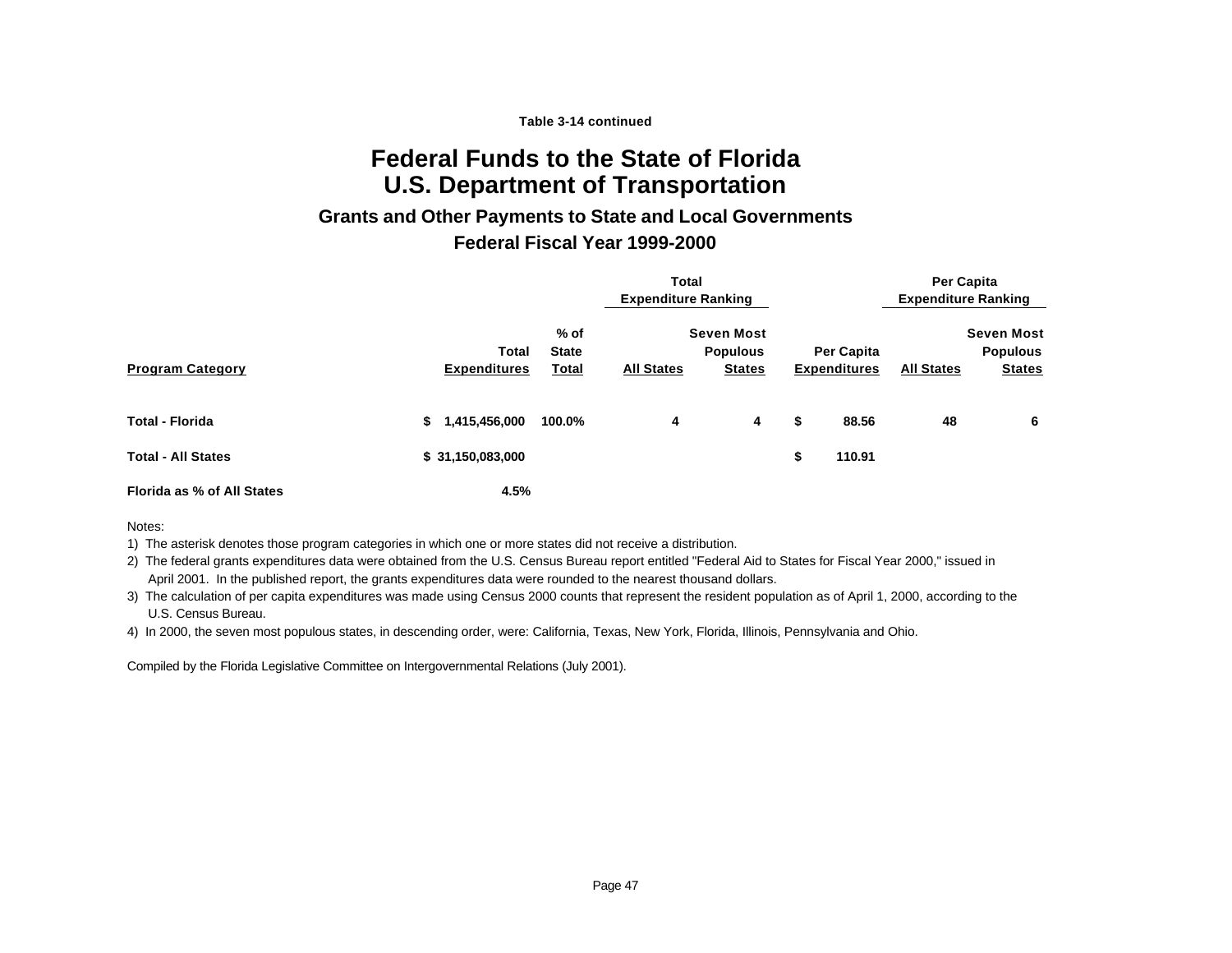# **Federal Funds to the State of Florida U.S. Department of Treasury**

### **Grants and Other Payments to State and Local Governments**

### **Federal Fiscal Year 1999-2000**

|                              |                                     |                                        | <b>Total</b><br><b>Expenditure Ranking</b> |                                                       |                                   | Per Capita<br><b>Expenditure Ranking</b> |                                                       |
|------------------------------|-------------------------------------|----------------------------------------|--------------------------------------------|-------------------------------------------------------|-----------------------------------|------------------------------------------|-------------------------------------------------------|
| <b>Program Category</b>      | <b>Total</b><br><b>Expenditures</b> | $%$ of<br><b>State</b><br><b>Total</b> | <b>All States</b>                          | <b>Seven Most</b><br><b>Populous</b><br><b>States</b> | Per Capita<br><b>Expenditures</b> | <b>All States</b>                        | <b>Seven Most</b><br><b>Populous</b><br><b>States</b> |
| * Office of Asset Forfeiture | \$<br>9,754,000                     | 91.5%                                  | 4                                          | 4                                                     | \$<br>0.61                        | 3                                        | 2                                                     |
| * Violent Crime Trust Fund   | 904,000                             | 8.5%                                   | 2                                          |                                                       | 0.06                              | 10                                       | 1                                                     |
| ¥<br>Other                   | $\overline{\phantom{0}}$            | $\overline{\phantom{0}}$               |                                            | $\blacksquare$                                        | $\overline{\phantom{0}}$          |                                          |                                                       |
| <b>Total - Florida</b>       | \$<br>10,658,000                    | 100.0%                                 | 4                                          | 4                                                     | \$<br>0.67                        | 5                                        | $\mathbf{2}$                                          |
| <b>Total - All States</b>    | \$<br>107,583,000                   |                                        |                                            |                                                       | \$<br>0.38                        |                                          |                                                       |
| Florida as % of All States   | 9.9%                                |                                        |                                            |                                                       |                                   |                                          |                                                       |

### Notes:

1) The asterisk denotes those program categories in which one or more states did not receive a distribution.

2) The federal grants expenditures data were obtained from the U.S. Census Bureau report entitled "Federal Aid to States for Fiscal Year 2000," issued in April 2001. In the published report, the grants expenditures data were rounded to the nearest thousand dollars.

3) The calculation of per capita expenditures was made using Census 2000 counts that represent the resident population as of April 1, 2000, according to the U.S. Census Bureau.

4) In 2000, the seven most populous states, in descending order, were: California, Texas, New York, Florida, Illinois, Pennsylvania and Ohio.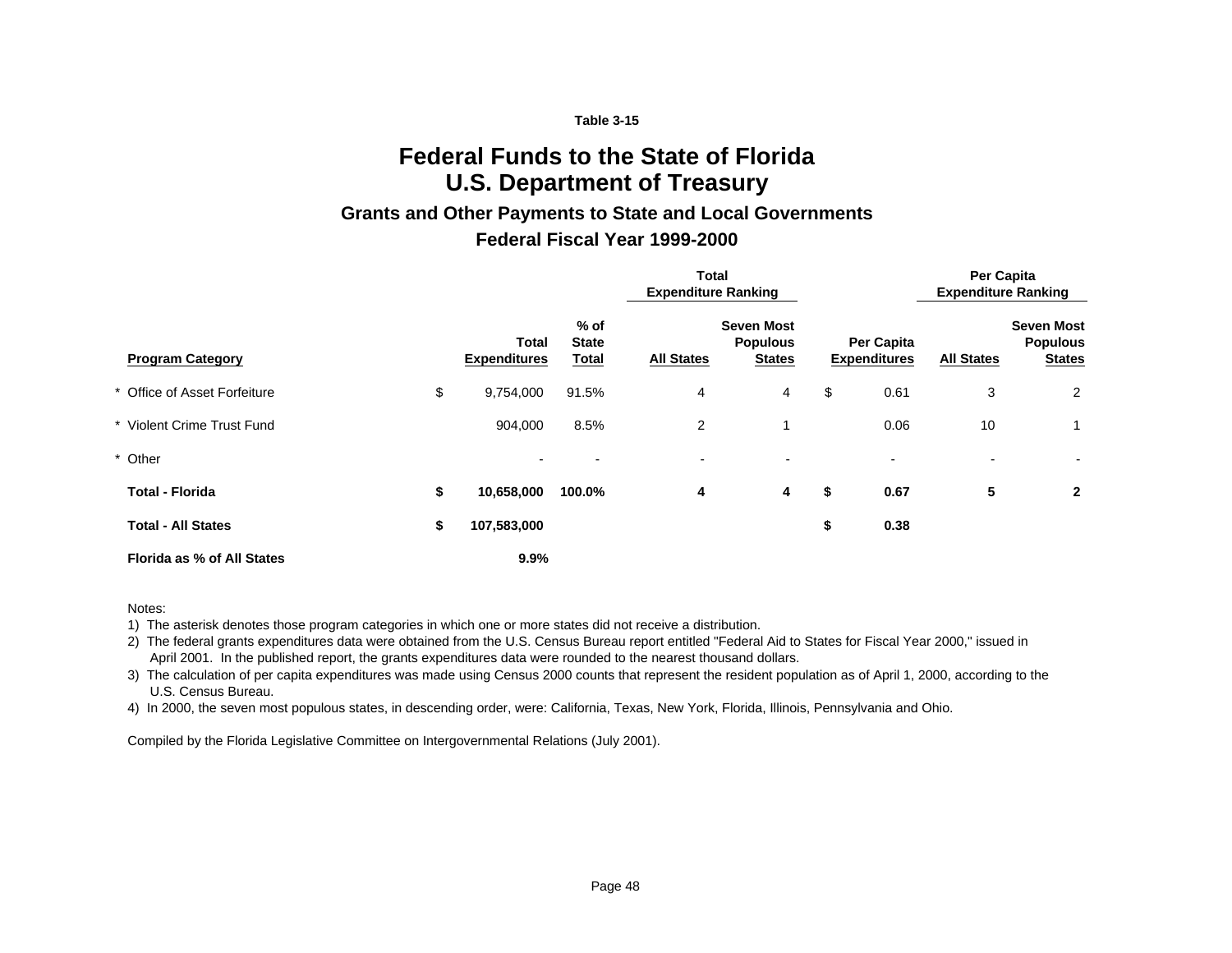This page was intentionally left blank.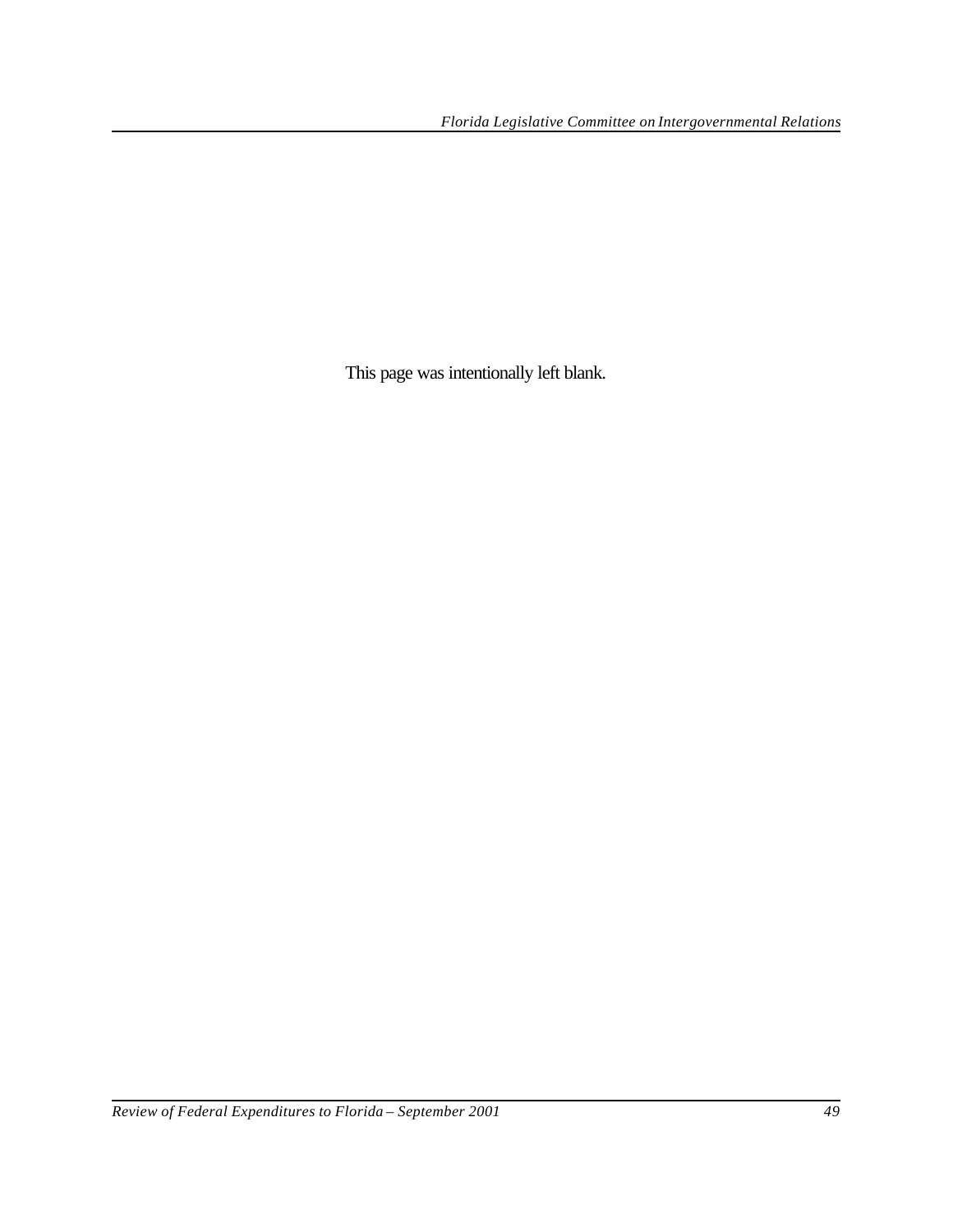## **Federal Grants Expenditures to Florida's State and Local Gov'ts by Department and Agency Federal Fiscal Years 1995-96 through 1999-2000**

|                                                | 1995-96                            | 1996-97                            |              | 1997-98                            |           | 1998-99                            |           | 1999-2000                          |              |
|------------------------------------------------|------------------------------------|------------------------------------|--------------|------------------------------------|-----------|------------------------------------|-----------|------------------------------------|--------------|
| <b>Federal Department / Agency</b>             | <b>Total</b><br><b>Expenditure</b> | <b>Total</b><br><b>Expenditure</b> | $\%$<br>Chg. | <b>Total</b><br><b>Expenditure</b> | %<br>Chg. | <b>Total</b><br><b>Expenditure</b> | %<br>Chg. | <b>Total</b><br><b>Expenditure</b> | $\%$<br>Chg. |
| Dept. of Health and Human Services             | 4,765,354,000<br>S.                | \$4,529,224,000                    | $-5.0\%$ \$  | 5,197,789,000                      | 14.8%     | \$5,825,280,000                    |           | 12.1% \$ 6,370,651,000             | 9.4%         |
| Dept. of Transportation                        | 835,953,000                        | 980,515,000                        | 17.3%        | 933,196,000                        | $-4.8%$   | 1,085,345,000                      | 16.3%     | 1,415,456,000                      | 30.4%        |
| Dept. of Housing and Urban Development         | 748,903,000                        | 809,124,000                        | 8.0%         | 973,312,000                        | 20.3%     | 1,054,629,000                      | 8.4%      | 1,117,059,000                      | 5.9%         |
| Dept. of Agriculture                           | 727,798,000                        | 793,313,000                        | 9.0%         | 829,750,000                        | 4.6%      | 869,936,000                        | 4.8%      | 827,812,000                        | $-4.8%$      |
| Dept. of Education                             | 670,655,000                        | 740,893,000                        | 10.5%        | 1,074,145,000                      | 45.0%     | 1,021,054,000                      | $-4.9%$   | 1,154,177,000                      | 13.0%        |
| Dept. of Labor                                 | 288,756,000                        | 216,366,000                        | $-25.1%$     | 259,853,000                        | 20.1%     | 265,255,000                        | 2.1%      | 182,334,000                        | $-31.3%$     |
| <b>Federal Emergency Management Agency</b>     | 137,820,000                        | 99,978,000                         | $-27.5%$     | 132,458,000                        | 32.5%     | 168,941,000                        | 27.5%     | 210,811,000                        | 24.8%        |
| Dept. of Justice                               | 117,971,000                        | 151,111,000                        | 28.1%        | 169,972,000                        | 12.5%     | 296,751,000                        | 74.6%     | 192,023,000                        | $-35.3%$     |
| <b>Environmental Protection Agency</b>         | 77,613,000                         | 77,661,000                         | 0.1%         | 71,691,000                         | $-7.7%$   | 95,128,000                         | 32.7%     | 88,232,000                         | $-7.2%$      |
| Dept. of Commerce                              | 38,660,000                         | 34,210,000                         | $-11.5%$     | 28,421,000                         | $-16.9%$  | 28,792,000                         | 1.3%      | 29,088,000                         | 1.0%         |
| Dept. of Interior                              | 14,313,000                         | 24,717,000                         | 72.7%        | 19,349,000                         | $-21.7%$  | 18,972,000                         | $-1.9%$   | 20,506,000                         | 8.1%         |
| Dept. of the Treasury                          | 6,361,000                          | 10,419,000                         | 63.8%        | 20,796,000                         | 99.6%     | 42,454,000                         | 104.1%    | 10,658,000                         | $-74.9%$     |
| Corporation for Public Broadcasting            | 2,726,000                          | 10,661,000                         | 291.1%       | 10,163,000                         | $-4.7%$   | 9,848,000                          | $-3.1%$   | 11,805,000                         | 19.9%        |
| Dept. of Defense                               | 2,041,000                          | 7,453,000                          | 265.2%       | 3,402,000                          | $-54.4%$  | 162,000                            | $-95.2%$  | 171,000                            | 5.6%         |
| Dept. of Energy                                | 1,986,000                          | 4,918,000                          | 147.6%       | 5,216,000                          | 6.1%      | 2,564,000                          | $-50.8%$  | 1,922,000                          | $-25.0%$     |
| Dept. of Veterans Affairs                      | 1,711,000                          | 9,202,000                          | 437.8%       | 9,908,000                          | 7.7%      | 12,291,000                         | 24.1%     | 13,824,000                         | 12.5%        |
| <b>Equal Employment Opportunity Commission</b> | 951,000                            | 988,000                            | 3.9%         | 1,136,000                          | 15.0%     | 893,000                            | $-21.4%$  | 1,181,000                          | 32.3%        |
| Social Security Administration                 | 915,000                            | 1,914,000                          | 109.2%       | 2,840,000                          | 48.4%     | 3,014,000                          | 6.1%      | 2,191,000                          | $-27.3%$     |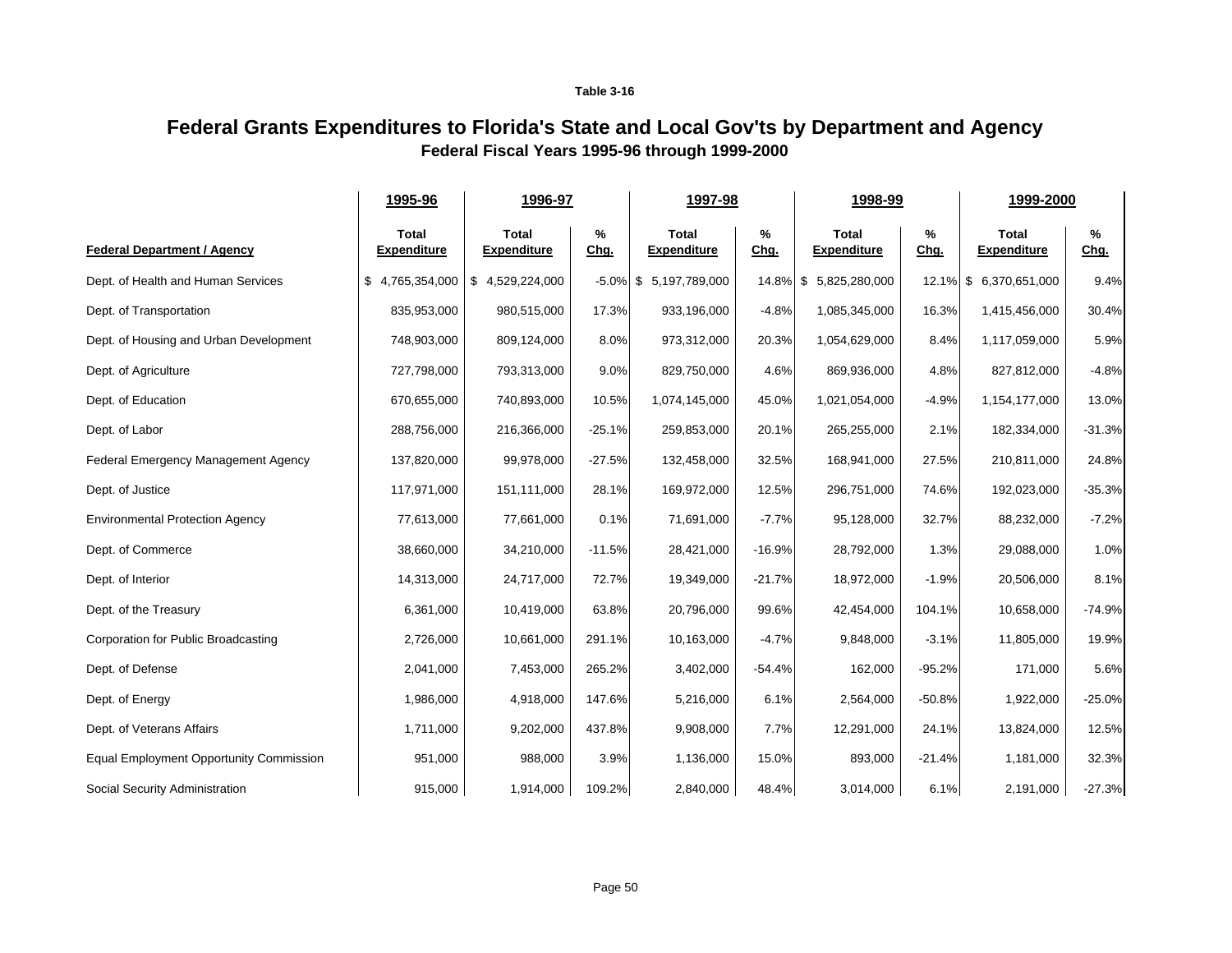#### **Table 3-16 continued**

### **Federal Grants Expenditures to Florida's State and Local Gov'ts by Department and Agency Federal Fiscal Years 1995-96 through 1999-2000**

|                                                | 1995-96                     | 1996-97                     |           | 1997-98                            |           | 1998-99                            |                          | 1999-2000                          |           |
|------------------------------------------------|-----------------------------|-----------------------------|-----------|------------------------------------|-----------|------------------------------------|--------------------------|------------------------------------|-----------|
| <b>Federal Department / Agency</b>             | Total<br><b>Expenditure</b> | Total<br><b>Expenditure</b> | %<br>Chg. | <b>Total</b><br><b>Expenditure</b> | %<br>Chg. | <b>Total</b><br><b>Expenditure</b> | %<br>Chg.                | <b>Total</b><br><b>Expenditure</b> | %<br>Chg. |
| National Foundation on the Arts and Humanities | 897,000                     | 779,000                     | $-13.2%$  | 549,000                            | $-29.5%$  | 773,000                            | 40.8%                    | 524,000                            | $-32.2%$  |
| Neighborhood Reinvestment Corporation          | 624,000                     | 808,000                     | 29.5%     | 1,029,000                          | 27.4%     | 1,982,000                          | 92.6%                    | 1,596,000                          | $-19.5%$  |
| Institute of Museum and Library Services       | 275,000                     | 133,000                     | $-51.6%$  | 8,713,000                          | 6451.1%   | 6,858,000                          | $-21.3%$                 | 7,564,000                          | 10.3%     |
| State Justice Institute                        | 134,000                     | 86,000                      | $-35.8%$  | 74,000                             | $-14.0%$  | 38,000                             | $-48.6%$                 | 85,000                             | 123.7%    |
| Corporation for National and Community Service | <b>NA</b>                   | <b>NA</b>                   |           | <b>NA</b>                          |           | <b>NA</b>                          | $\overline{\phantom{a}}$ | 15,987,000                         |           |
| <b>Total Grants Expenditures to Florida</b>    | 8,442,417,000<br>S.         | 8,504,474,000               | 0.7%      | 9,753,762,000<br>S.                |           | 14.7% \$10,810,960,000             |                          | 10.8% \$11,675,656,000             | 8.0%      |
| <b>Florida's Ranking among the States</b>      | 7th                         | 6th                         |           | 6th                                |           | 5th                                |                          | 5th                                |           |

Data Sources:

1996 Expenditures: U.S. Bureau of the Census. Federal Expenditures by State for Fiscal Year 1996. U.S. Government Printing Office, Washington, DC, 1997. 1997 Expenditures: U.S. Bureau of the Census. Federal Expenditures by State for Fiscal Year 1997. U.S. Government Printing Office, Washington, DC, 1998. 1998 Expenditures: U.S. Bureau of the Census. Federal Aid to States for Fiscal Year 1998. U.S. Government Printing Office, Washington, DC, 1999. 1999 Expenditures: U.S. Bureau of the Census. Federal Aid to States for Fiscal Year 1999. U.S. Government Printing Office, Washington, DC, 2000. 2000 Expenditures: U.S. Bureau of the Census. Federal Aid to States for Fiscal Year 2000. U.S. Government Printing Office, Washington, DC, 2001.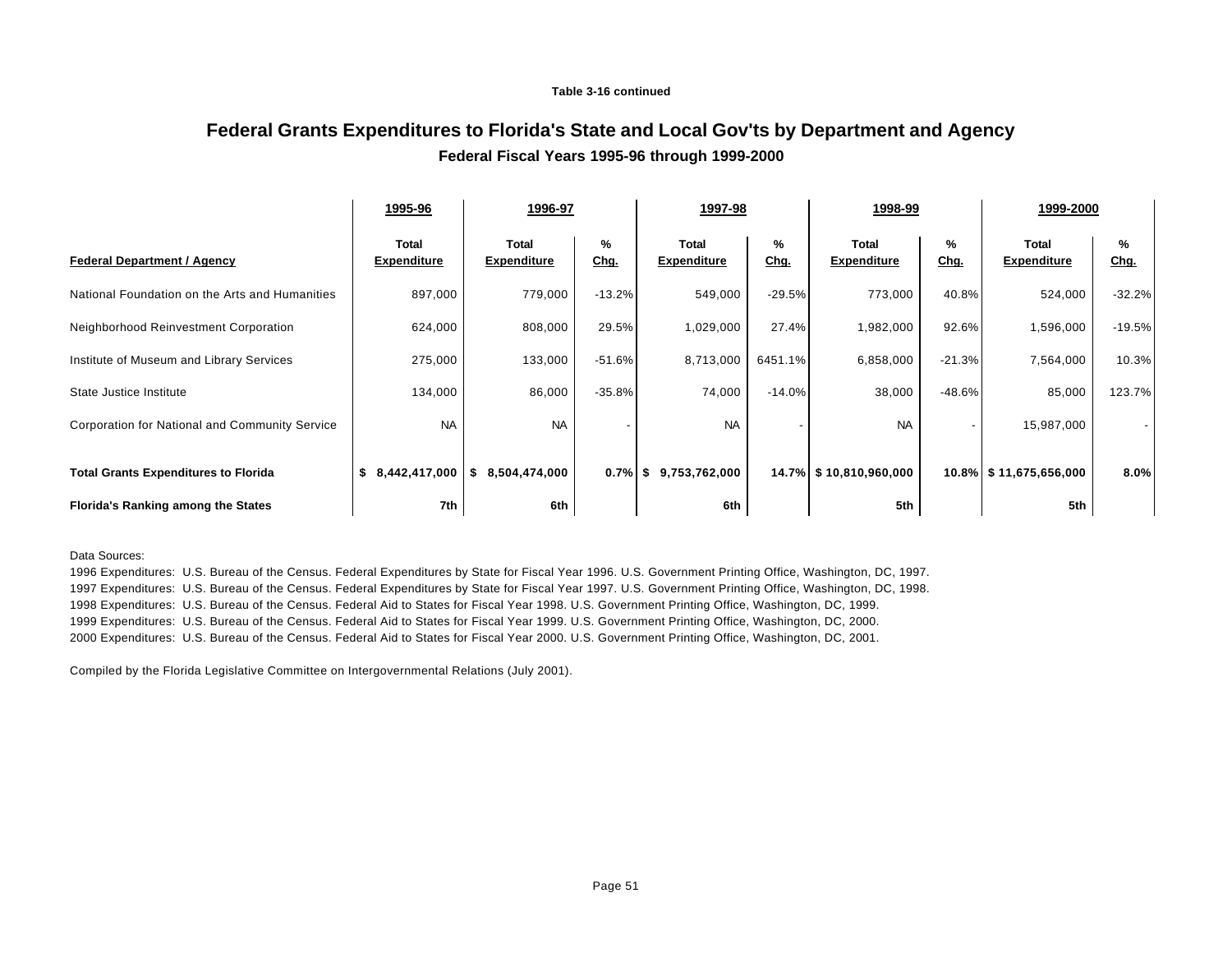## **Per Capita Federal Grants Expenditures to Florida's State and Local Gov'ts by Department and Agency Federal Fiscal Years 1995-96 through 1999-2000**

|                                            | 1995-96                                 | 1996-97                          |              | 1997-98                                 |                       | 1998-99                                 |                       | 1999-2000                        |           |  |
|--------------------------------------------|-----------------------------------------|----------------------------------|--------------|-----------------------------------------|-----------------------|-----------------------------------------|-----------------------|----------------------------------|-----------|--|
| <b>Federal Department / Agency</b>         | <b>Per Capita</b><br><b>Expenditure</b> | Per Capita<br><b>Expenditure</b> | $\%$<br>Chg. | <b>Per Capita</b><br><b>Expenditure</b> | $\frac{9}{6}$<br>Chg. | <b>Per Capita</b><br><b>Expenditure</b> | $\frac{9}{6}$<br>Chq. | Per Capita<br><b>Expenditure</b> | %<br>Chg. |  |
| Dept. of Health and Human Services         | \$<br>330.93                            | \$<br>309.08                     | $-6.6\%$ \$  | 348.47                                  | 12.7% \$              | 385.49                                  | $10.6\%$ \$           | 398.60                           | 3.4%      |  |
| Dept. of Transportation                    | 58.05                                   | 66.91                            | 15.3%        | 62.56                                   | $-6.5%$               | 71.82                                   | 14.8%                 | 88.56                            | 23.3%     |  |
| Dept. of Housing and Urban Development     | 52.01                                   | 55.22                            | 6.2%         | 65.25                                   | 18.2%                 | 69.79                                   | 7.0%                  | 69.89                            | 0.1%      |  |
| Dept. of Agriculture                       | 50.54                                   | 54.14                            | 7.1%         | 55.63                                   | 2.8%                  | 57.57                                   | 3.5%                  | 51.80                            | $-10.0%$  |  |
| Dept. of Education                         | 46.57                                   | 50.56                            | 8.6%         | 72.01                                   | 42.4%                 | 67.57                                   | $-6.2%$               | 72.22                            | 6.9%      |  |
| Dept. of Labor                             | 20.05                                   | 14.77                            | $-26.3%$     | 17.42                                   | 17.9%                 | 17.55                                   | 0.7%                  | 11.41                            | $-35.0%$  |  |
| <b>Federal Emergency Management Agency</b> | 9.57                                    | 6.82                             | $-28.7%$     | 8.88                                    | 30.2%                 | 11.18                                   | 25.9%                 | 13.19                            | 18.0%     |  |
| Dept. of Justice                           | 8.19                                    | 10.31                            | 25.9%        | 11.40                                   | 10.6%                 | 19.64                                   | 72.3%                 | 12.01                            | $-38.8%$  |  |
| <b>Environmental Protection Agency</b>     | 5.39                                    | 5.30                             | $-1.7%$      | 4.81                                    | $-9.2%$               | 6.30                                    | 31.0%                 | 5.52                             | $-12.4%$  |  |
| Dept. of Commerce                          | 2.68                                    | 2.33                             | $-13.1%$     | 1.91                                    | $-18.0%$              | 1.91                                    | 0.0%                  | 1.82                             | $-4.7%$   |  |
| Dept. of Interior                          | 0.99                                    | 1.69                             | 70.7%        | 1.30                                    | $-23.1%$              | 1.26                                    | $-3.1%$               | 1.28                             | 1.6%      |  |
| Dept. of the Treasury                      | 0.44                                    | 0.71                             | 61.4%        | 1.39                                    | 95.8%                 | 2.81                                    | 102.2%                | 0.67                             | $-76.2%$  |  |
| Corporation for Public Broadcasting        | 0.19                                    | 0.73                             | 284.2%       | 0.68                                    | $-6.8%$               | 0.65                                    | $-4.4%$               | 0.74                             | 13.8%     |  |
| Dept. of Defense                           | 0.14                                    | 0.51                             | 264.3%       | 0.23                                    | $-54.9%$              | 0.01                                    | $-95.7%$              | 0.01                             | 0.0%      |  |
| Dept. of Energy                            | 0.14                                    | 0.34                             | 142.9%       | 0.35                                    | 2.9%                  | 0.17                                    | $-51.4%$              | 0.12                             | $-29.4%$  |  |
| Dept. of Veterans Affairs                  | 0.12                                    | 0.63                             | 425.0%       | 0.66                                    | 4.8%                  | 0.81                                    | 22.7%                 | 0.86                             | 6.2%      |  |
|                                            |                                         |                                  |              |                                         |                       |                                         |                       |                                  |           |  |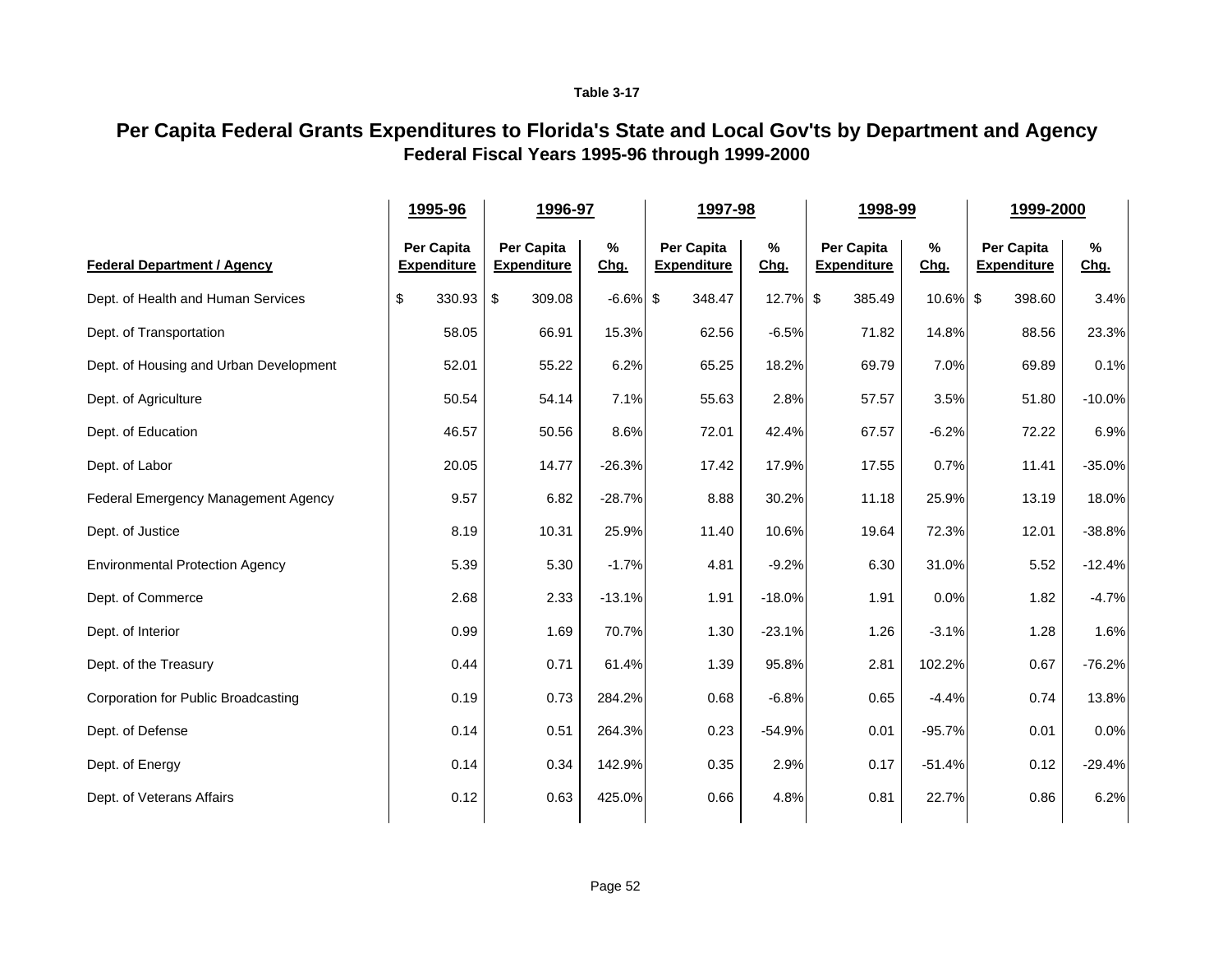### **Table 3-17 continued**

## **Per Capita Federal Grants Expenditures to Florida's State and Local Gov'ts by Department and Agency Federal Fiscal Years 1995-96 through 1999-2000**

|                                                | 1995-96                          | 1996-97                          |             | 1997-98                          |                       | 1998-99                          |            | 1999-2000                        |           |
|------------------------------------------------|----------------------------------|----------------------------------|-------------|----------------------------------|-----------------------|----------------------------------|------------|----------------------------------|-----------|
| <b>Federal Department / Agency</b>             | Per Capita<br><b>Expenditure</b> | Per Capita<br><b>Expenditure</b> | %<br>Chg.   | Per Capita<br><b>Expenditure</b> | $\frac{9}{6}$<br>Chg. | Per Capita<br><b>Expenditure</b> | %<br>Chg.  | Per Capita<br><b>Expenditure</b> | %<br>Chg. |
| Equal Employment Opportunity Commission        | 0.07                             | 0.07                             | 0.0%        | 0.08                             | 14.3%                 | 0.06                             | $-25.0%$   | 0.07                             | 16.7%     |
| Social Security Administration                 | 0.06                             | 0.13                             | 116.7%      | 0.19                             | 46.2%                 | 0.20                             | 5.3%       | 0.14                             | $-30.0%$  |
| National Foundation on the Arts and Humanities | 0.06                             | 0.05                             | $-16.7%$    | 0.04                             | $-20.0%$              | 0.05                             | 25.0%      | 0.03                             | $-40.0%$  |
| Neighborhood Reinvestment Corporation          | 0.04                             | 0.06                             | 50.0%       | 0.07                             | 16.7%                 | 0.13                             | 85.7%      | 0.10                             | $-23.1%$  |
| Institute of Museum and Library Services       | 0.02                             | 0.01                             | $-50.0%$    | 0.58                             | 5700.0%               | 0.45                             | $-22.4%$   | 0.47                             | 4.4%      |
| State Justice Institute                        | 0.01                             | 0.01                             | 0.0%        | 0.01                             | 0.0%                  | 0.01                             | 0.0%       | 0.01                             | 0.0%      |
| Corporation for National and Community Service | <b>NA</b>                        | <b>NA</b>                        |             | <b>NA</b>                        |                       | <b>NA</b>                        |            | 1.00                             |           |
| Per Capita Grants Expenditures to Florida      | \$<br>586.22                     | \$<br>580.35                     | $-1.0\%$ \$ | 653.91                           | $12.7%$ \$            | 715.42                           | $9.4\%$ \$ | 730.53                           | 2.1%      |
| <b>Florida's Ranking among the States</b>      | 48th                             | 49th                             |             | 48th                             |                       | 48th                             |            | 48th                             |           |

Data Sources:

1996 Expenditures: U.S. Bureau of the Census. Federal Expenditures by State for Fiscal Year 1996. U.S. Government Printing Office, Washington, DC, 1997.

1997 Expenditures: U.S. Bureau of the Census. Federal Expenditures by State for Fiscal Year 1997. U.S. Government Printing Office, Washington, DC, 1998.

1998 Expenditures: U.S. Bureau of the Census. Federal Aid to States for Fiscal Year 1998. U.S. Government Printing Office, Washington, DC, 1999.

1999 Expenditures: U.S. Bureau of the Census. Federal Aid to States for Fiscal Year 1999. U.S. Government Printing Office, Washington, DC, 2000.

2000 Expenditures: U.S. Bureau of the Census. Federal Aid to States for Fiscal Year 2000. U.S. Government Printing Office, Washington, DC, 2001.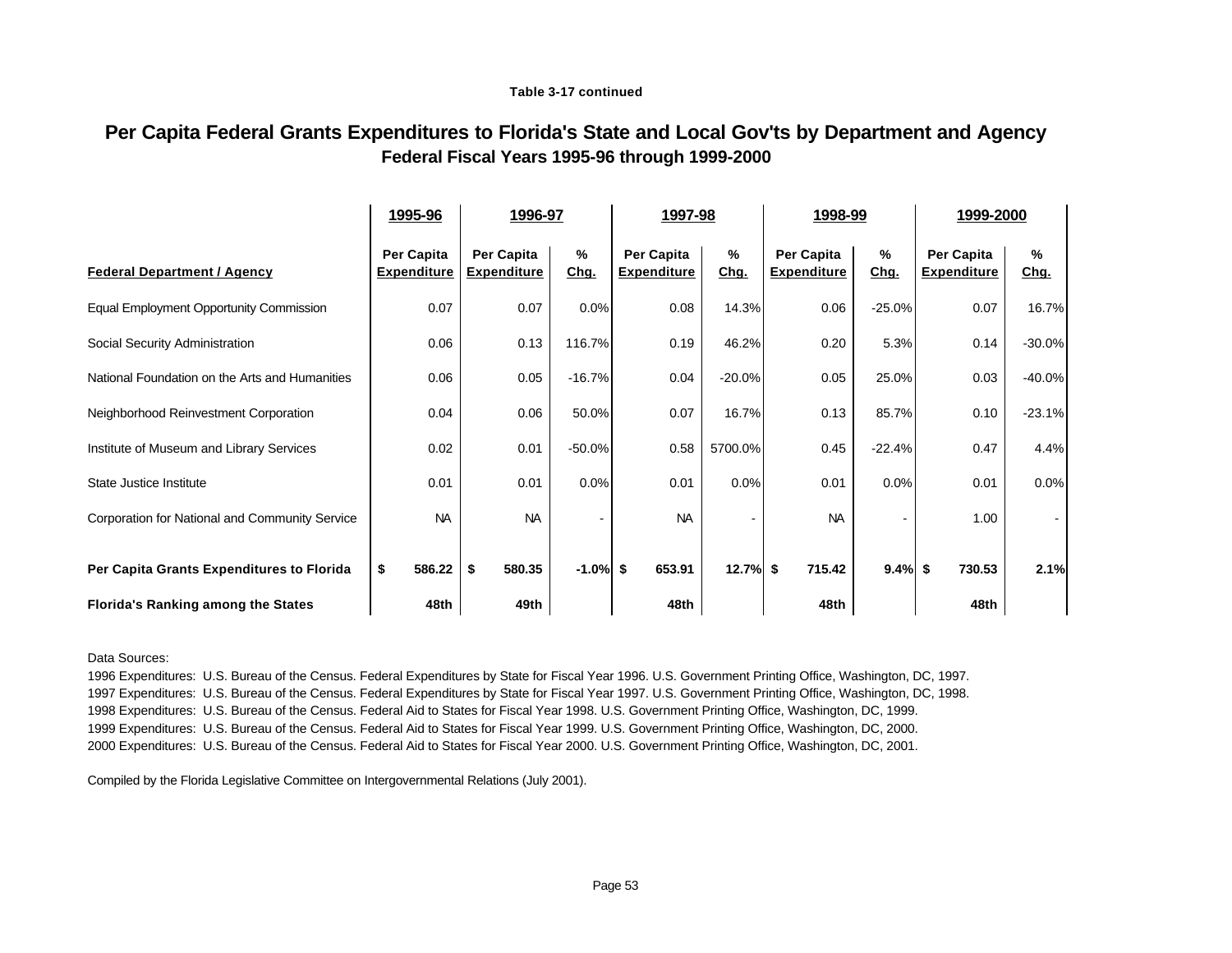### **Federal Grants Expenditures to Florida's State and Local Gov'ts for Select Grants Categories Federal Fiscal Years 1995-96 through 1999-2000**

|                                                                              |    | 1995-96                     |    | 1996-97                     |              | 1997-98 |                             |              | 1998-99 |                             |              | 1999-2000                   |           |
|------------------------------------------------------------------------------|----|-----------------------------|----|-----------------------------|--------------|---------|-----------------------------|--------------|---------|-----------------------------|--------------|-----------------------------|-----------|
| <b>Federal Department / Grants Category</b>                                  |    | Total<br><b>Expenditure</b> |    | Total<br><b>Expenditure</b> | %<br>Chg.    |         | Total<br><b>Expenditure</b> | %<br>Chg.    |         | Total<br><b>Expenditure</b> | %<br>Chg.    | Total<br><b>Expenditure</b> | %<br>Chg. |
| <b>Dept. of Agriculture</b><br><b>Food and Nutrition Service</b>             | \$ | 687,831,000                 | \$ | 717,314,000                 | $4.3\%$ \$   |         | 752,965,000                 | 5.0%         | \$      | 792,249,000                 | 5.2%         | 749,265,000                 | $-5.4%$   |
| <b>Dept. of Education</b><br>Office of Elementary and Secondary Education    | \$ | 353,707,000                 | \$ | 375,822,000                 | $6.3\%$ \$   |         | 499,693,000                 | 33.0% \$     |         | 434,601,000                 | $-13.0\%$ \$ | 586,521,000                 | 35.0%     |
| Office of Special Education and Rehabilitative<br><b>Services</b>            | \$ | 253,565,000                 | \$ | 270,987,000                 | $6.9\%$ \$   |         | 417,252,000                 | 54.0% \$     |         | 402,852,000                 | $-3.5\%$ \$  | 284,837,000                 | $-29.3%$  |
| Dept. of Health and Human Services<br>Health Care Financing Administration   | \$ | 3,382,113,000               |    | \$3,536,257,000             |              |         | 4.6% \$ 3,706,871,000       |              |         | 4.8% \$4,024,883,000        |              | 8.6% \$4,713,191,000        | 17.1%     |
| Administration for Children and Families                                     |    | \$1,206,924,000             | \$ | 815,973,000                 |              |         | $-32.4\%$ \$ 1,272,178,000  |              |         | 55.9% \$1,382,578,000       | 8.7%         | 1,252,577,000               | $-9.4%$   |
| Dept. of Housing and Urban Development<br>Community Development and Planning | \$ | 193,063,000                 | \$ | 188,108,000                 | $-2.6\%$ \$  |         | 214,342,000                 | 13.9% \$     |         | 207,421,000                 | $-3.2\%$ \$  | 236,046,000                 | 13.8%     |
| Dept. of Labor<br><b>Employment and Training Administration</b>              | \$ | 287,569,000                 | \$ | 215,051,000                 | $-25.2\%$ \$ |         | 258,523,000                 | $20.2\%$ \$  |         | 260,507,000                 | 0.8%         | 172,718,000                 | $-33.7%$  |
| <b>Dept. of Transportation</b><br>Federal Highway Administration             | \$ | 614.447.000                 | \$ | 748.498.000                 | 21.8% \$     |         | 719.647.000                 | $-3.9%$      | - \$    | 787.467.000                 | 9.4%         | 1.117.061.000               | 41.9%     |
| <b>Federal Transit Administration</b>                                        | \$ | 139,880,000                 | \$ | 154,438,000                 | 10.4% \$     |         | 134,129,000                 | $-13.2\%$ \$ |         | 211,601,000                 | 57.8%        | 212,229,000                 | 0.3%      |
| <b>Total of Select Grants Categories</b>                                     |    | \$7,119,099,000             |    | \$7,022,448,000             |              |         | $-1.4\%$ \$ 7,975,600,000   |              |         | 13.6% \$ 8,504,159,000      |              | $6.6\%$ \$ 9,324,445,000    | 9.6%      |
| <b>Total of All Grants</b>                                                   |    | \$8,442,417,000             |    | \$8,504,474,000             |              |         | $0.7\%$ \$ 9,753,762,000    |              |         | 14.7% \$10,810,960,000      |              | 10.8% \$11,675,656,000      | 8.0%      |
| Select Grants as % of All Grants                                             |    | 84.3%                       |    | 82.6%                       |              |         | 81.8%                       |              |         | 78.7%                       |              | 79.9%                       |           |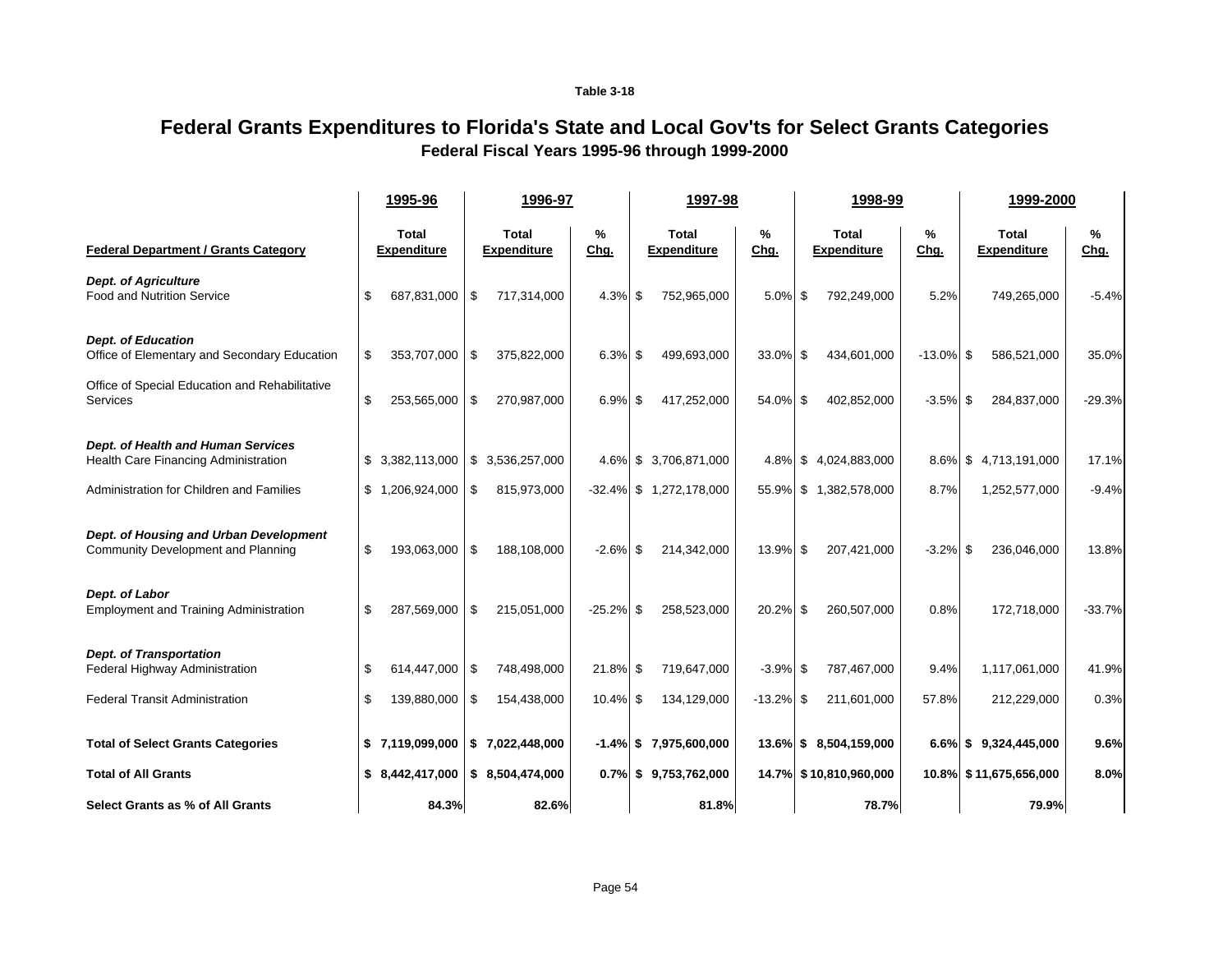#### **Table 3-18 continued\**

### **Federal Grants Expenditures to Florida's State and Local Gov'ts for Select Grants Categories Federal Fiscal Years 1995-96 through 1999-2000**

|                                             | 1995-96            | 1996-97            |      | 1997-98     |      | 1998-99            |      | 1999-2000          |      |
|---------------------------------------------|--------------------|--------------------|------|-------------|------|--------------------|------|--------------------|------|
| <b>Federal Department / Grants Category</b> | Total              | Total              | %    | Total       | %    | Total              | %    | Total              | %    |
|                                             | <b>Expenditure</b> | <b>Expenditure</b> | Chg. | Expenditure | Chg. | <b>Expenditure</b> | Chg. | <b>Expenditure</b> | Chg. |

Data Sources:

1996 Expenditures: U.S. Bureau of the Census. Federal Expenditures by State for Fiscal Year 1996. U.S. Government Printing Office, Washington, DC, 1997.

1997 Expenditures: U.S. Bureau of the Census. Federal Expenditures by State for Fiscal Year 1997. U.S. Government Printing Office, Washington, DC, 1998.

1998 Expenditures: U.S. Bureau of the Census. Federal Aid to States for Fiscal Year 1998. U.S. Government Printing Office, Washington, DC, 1999.

1999 Expenditures: U.S. Bureau of the Census. Federal Aid to States for Fiscal Year 1999. U.S. Government Printing Office, Washington, DC, 2000.

2000 Expenditures: U.S. Bureau of the Census. Federal Aid to States for Fiscal Year 2000. U.S. Government Printing Office, Washington, DC, 2001.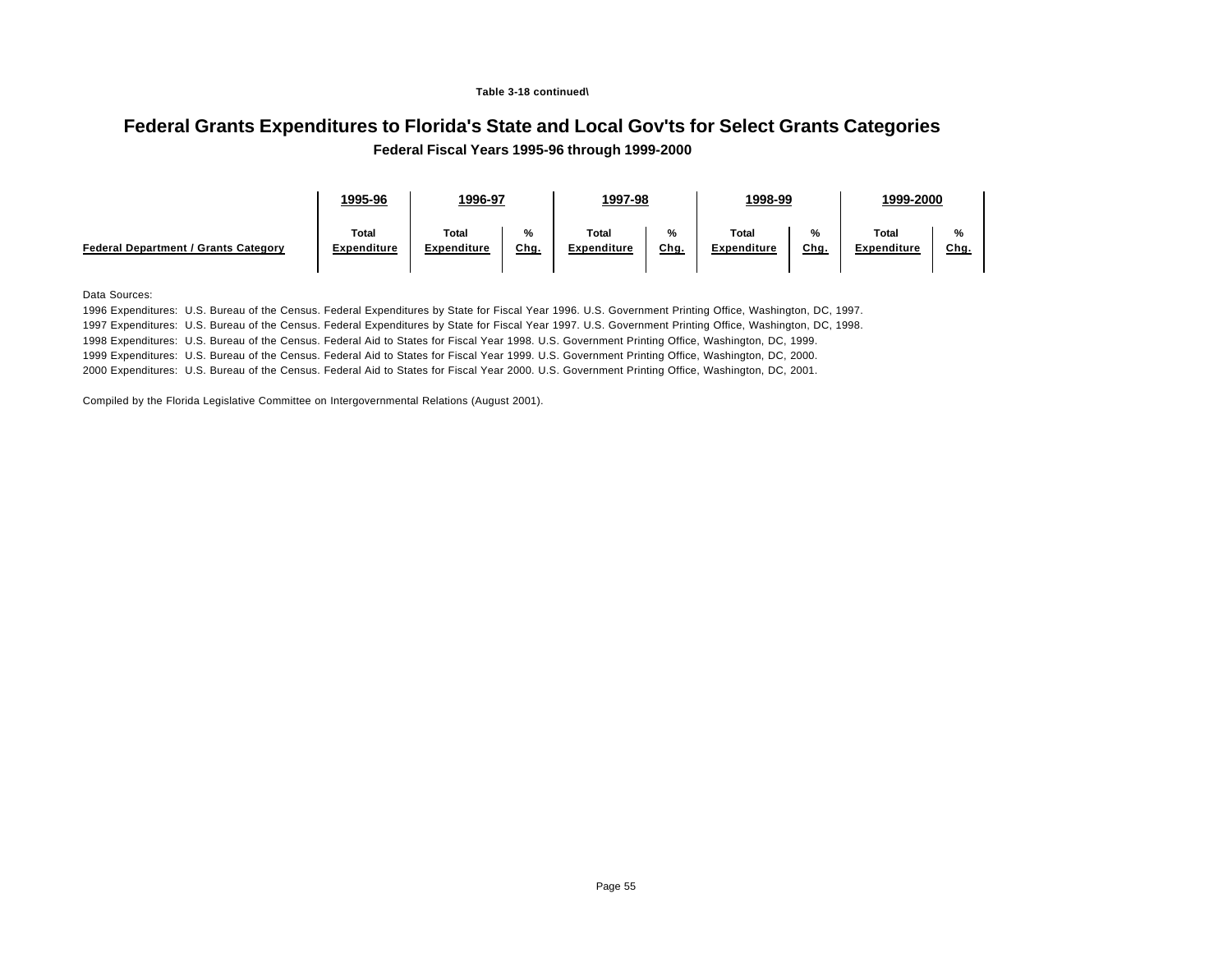### **D. Conclusion**

Florida's state and local governments received \$11.7 billion, or \$731 per capita, in grants and other payments. Florida had the 5<sup>th</sup> largest grants expenditure of the fifty states. However, on a per capita basis, Florida ranked 48<sup>th</sup> among the states in the receipt of federal grants funding.

Because the federal government aggregates expenditures of hundreds of separate grant programs into broad program categories for reporting purposes, it is difficult to determine why the state ranks so low, on a per capita basis, relative to other states in many program categories. Certainly, this aggregation of expenditure data masks differences among individual grant programs. A high per capita ranking in a particular program may be offset to some degree by a low per capita ranking in another program.

This report utilizes a per capita measure to control for population differences among states. However, this measure does not take into consideration levels of need or utilization. For example, a state may perceive a need for certain grants, but it may be unable to receive monies due to the program's eligibility requirements. Conversely, a state may be fully qualified to participate in a particular federal grant but may choose not to participate, or participate fully, due to the requirements or conditions associated with the receipt of funds.

According to past statements made by representatives of several state agencies, per capita measurements of certain federal grants receipts, while low compared to other states, may not capture the fact that for Florida the amounts are adequately serving their target populations. Additionally, some grant funding formulas incorporate variables other than the population at large; therefore, the use of a per capita measure for comparisons among states may not be appropriate.

Florida's per capita expenditures for select grants may be lower than for most other states because of the state's unique demographic composition, which features large retiree and elderly populations. However, when funding is compared in terms of actual dollar figures, or per target population figures, the state may actually rank much higher nationally.

In spite of the caveats mentioned above, the data presented in this part suggest that it is possible for Florida to realize significant improvement in the acquisition of federal grants. Therefore, elected federal, state, and local officials should consider the development of a comprehensive strategy in the evaluation and acquisition of federal grants and identify federal and state policy changes to enhance the state's access to federal grants funding.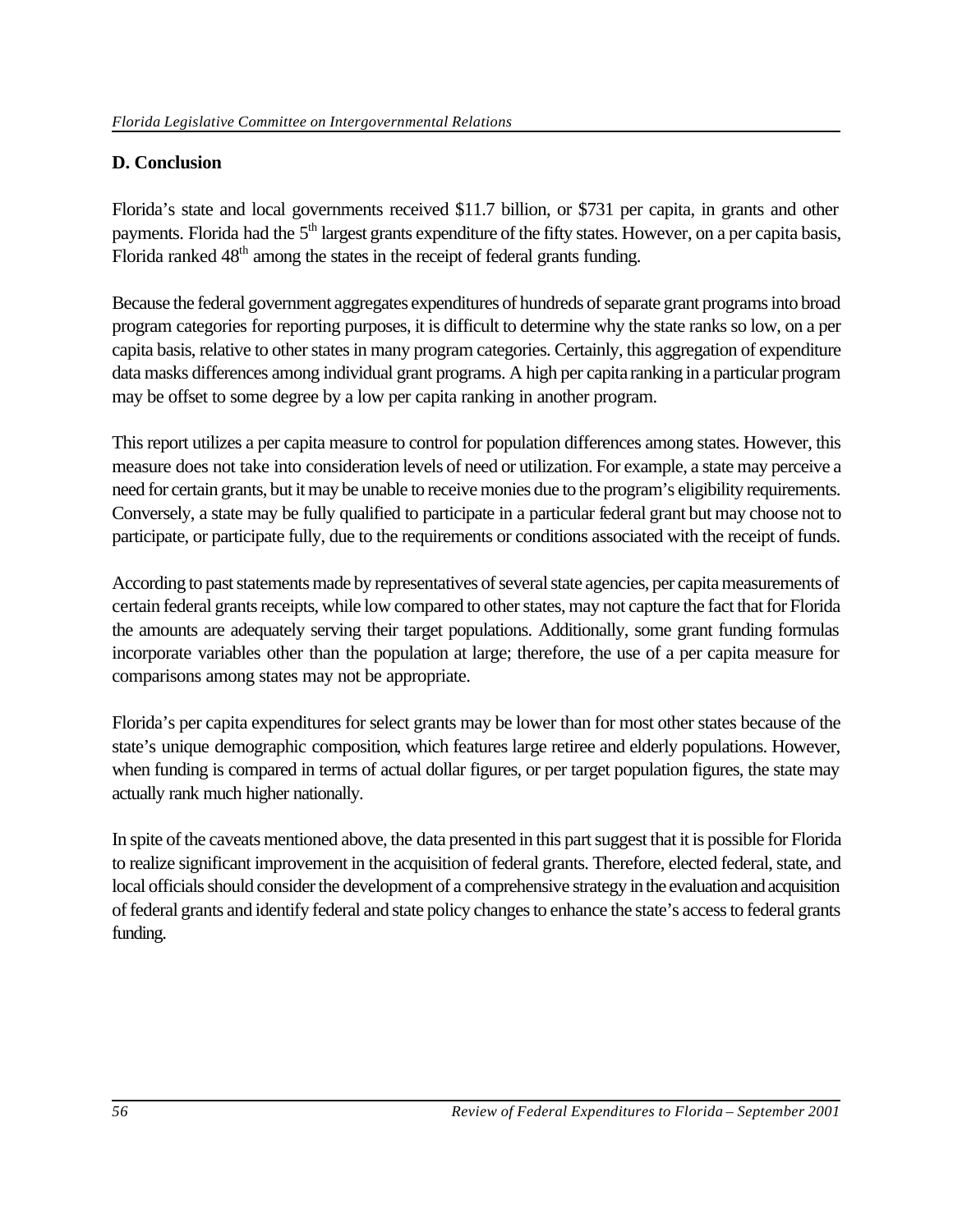## **Part Four: Federal Direct Expenditures to Florida Counties**

### **A. Introduction**

Federal funding can significantly impact the finances of local governments. The purpose of this part is to illustrate how the previously mentioned \$92.8 billion in federal direct expenditures (i.e., direct payments for individuals for retirement and disability, 2) direct payments for individuals other than for retirement and disability, 3) grants, 4) procurement contracts, and 5) salaries and wages) to Florida in federal fiscal year 1999-2000 was distributed among the state's sixty-seven counties. Other types of federal assistance such as direct loans, guaranteed loans, and insurance programs are not addressed here.

Past changes in criteria for the receipt of federal direct expenditures have had unequal impacts on local economies. Likewise, future changes in criteria are likely to affect individual counties quite differently. This information should be useful to policy makers as they assess the impact of future changes in federal funding on Florida's local governments.

## **B. Data Source**

The source of the data summarized in this part is the U.S. Bureau of the Census publication entitled *Consolidated Federal Funds Report: Fiscal Year 2000*. This publication summarizes federal government expenditures or obligations to states, counties, and subcounty areas. However, the focus in this part is on those reported expenditures to Florida's sixty-seven counties.

### **C. Geographic Coding of Federal Direct Expenditures**

The basis for the geographic coding of federal direct expenditures to counties varies depending on the data sources; however, the following general guidelines apply. For salaries and wages, the distribution is based on the place of employment. The distribution of procurement contract awards is based on the place of performance. For retirement and disability payments as well as other direct payments, the distribution is based on the recipient's location.

The distribution of grants is based on the location of the initial recipient. For grants that are ultimately distributed to other counties, the reader should note that some dollar amounts appear in Leon County's total. This reflects the coding of some grants to state government, even when payments are subsequently passed through to local jurisdictions, or the financial impact of the grant award is statewide. Most large volume grants involve a direct federal-to-state transfer of aid, which the state government subsequently redistributes.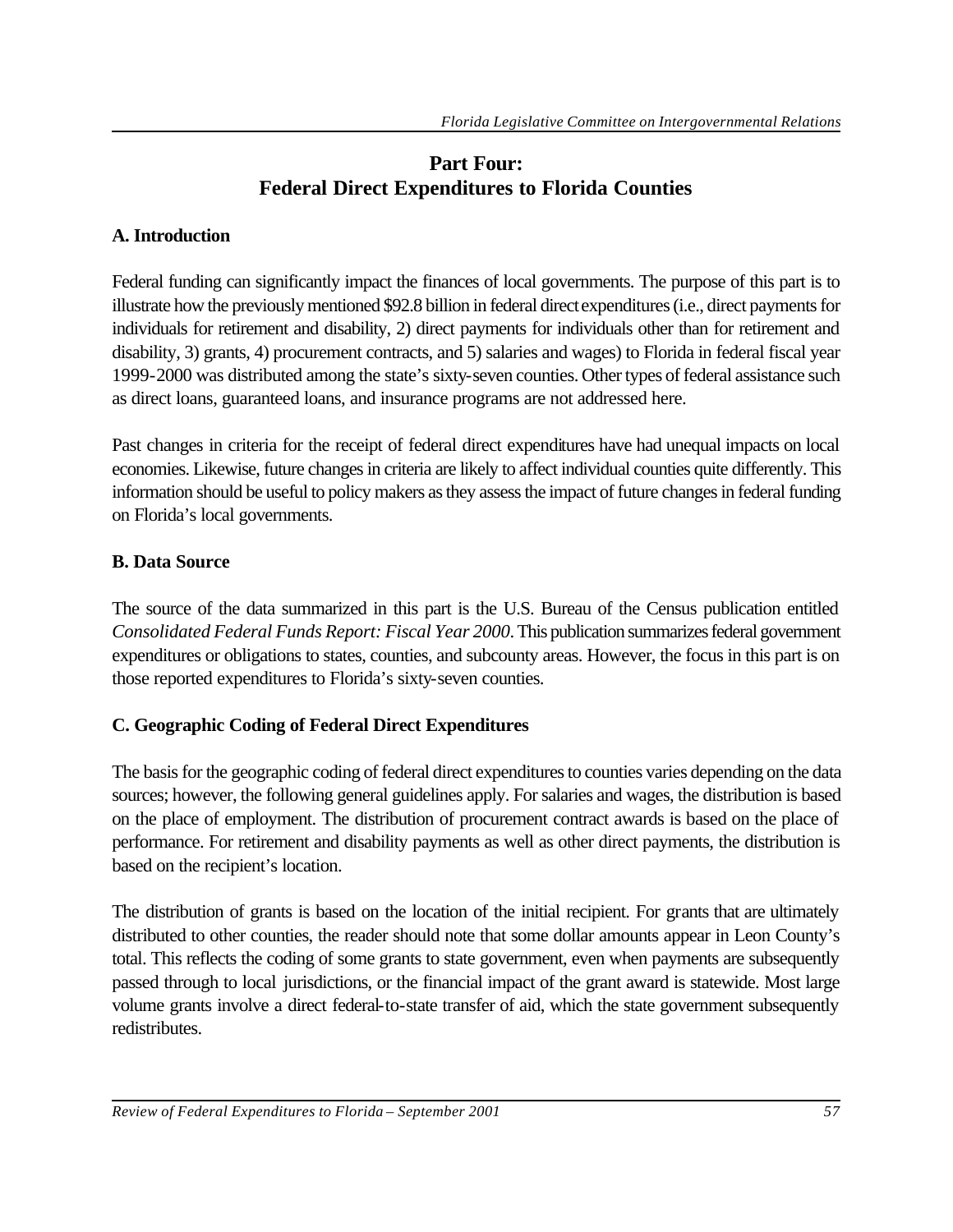Many federal grants involve a direct payment to state government that is then responsible for program administration. Such examples include those grants that are 'passed-through' to local governments. Another example includes those grants, such as for highway construction, in which the financial impact is spread over all areas of the state. A third example includes those grants or assistance programs that the state government administers but for which the ultimate beneficiaries are found throughout the state.

**Table 4-1** on pages 60-61 provides a county-by-county listing of the total expenditures for each direct expenditure category. **Table 4-2** on pages 62-63 provides a county-by-county listing of the federal direct expenditures by category as a percentage of total direct expenditures. **Table 4-3** on pages 64-65 provides a county-by-county listing of per capita expenditures for each direct expenditure category.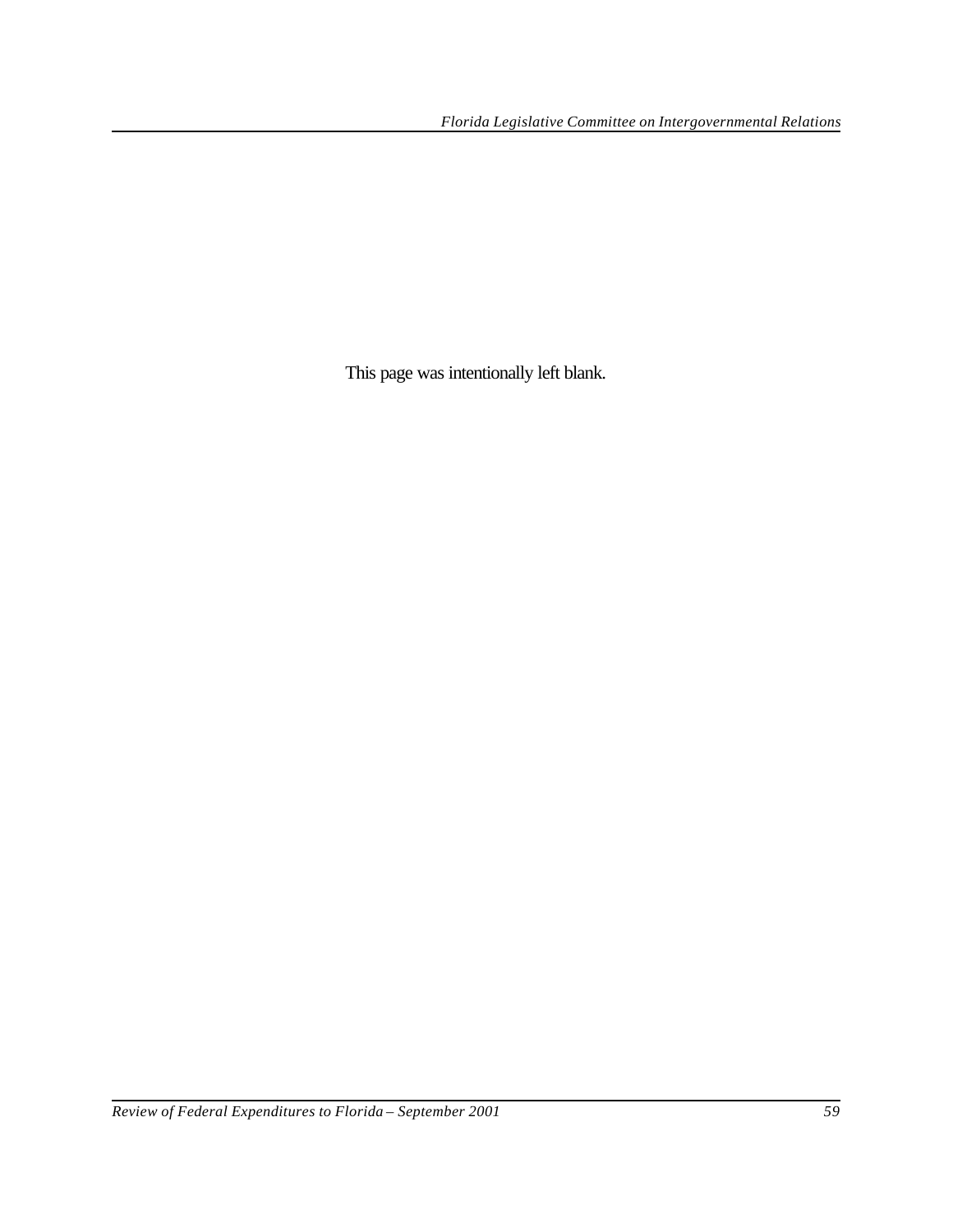| Table 4-1                                              |                         |                     |                   |                    |                   |                 |  |  |  |
|--------------------------------------------------------|-------------------------|---------------------|-------------------|--------------------|-------------------|-----------------|--|--|--|
| <b>Federal Direct Expenditures to Florida Counties</b> |                         |                     |                   |                    |                   |                 |  |  |  |
| Federal Fiscal Year 1999-2000                          |                         |                     |                   |                    |                   |                 |  |  |  |
|                                                        | <b>Retirement &amp;</b> | <b>Other Direct</b> |                   |                    | Salaries &        |                 |  |  |  |
| <b>County</b>                                          | <b>Disability</b>       | <b>Payments</b>     | Grants            | <b>Procurement</b> | Wages             | Total           |  |  |  |
| Alachua                                                | \$<br>391,729,000       | \$<br>224,303,000   | \$<br>314,460,000 | \$<br>34,535,000   | \$<br>148,496,000 | \$1,113,523,000 |  |  |  |
| <b>Baker</b>                                           | 43,795,000              | 16,947,000          | 14,187,000        | 1,156,000          | 2,770,000         | 78,855,000      |  |  |  |
| Bay                                                    | 464,953,000             | 284,220,000         | 81,110,000        | 163,008,000        | 263,730,000       | 1,257,021,000   |  |  |  |
| <b>Bradford</b>                                        | 53,070,000              | 24,847,000          | 19,596,000        | 1,940,000          | 7,432,000         | 106,885,000     |  |  |  |
| <b>Brevard</b>                                         | 1,651,967,000           | 536,720,000         | 167,758,000       | 1,574,184,000      | 362,886,000       | 4,293,515,000   |  |  |  |
| <b>Broward</b>                                         | 3,254,649,000           | 2,390,099,000       | 544,863,000       | 200,075,000        | 412,939,000       | 6,802,625,000   |  |  |  |
| Calhoun                                                | 26,416,000              | 15,411,000          | 14,502,000        | 505,000            | 1,046,000         | 57,880,000      |  |  |  |
| Charlotte                                              | 542,440,000             | 235,078,000         | 19,308,000        | 4,262,000          | 15,090,000        | 816,178,000     |  |  |  |
| Citrus                                                 | 453,493,000             | 184,848,000         | 24,294,000        | 5,701,000          | 11,073,000        | 679,409,000     |  |  |  |
| Clay                                                   | 379,388,000             | 79,909,000          | 28,009,000        | 16,163,000         | 18,889,000        | 522,358,000     |  |  |  |
| Collier                                                | 636,927,000             | 239,152,000         | 67,602,000        | 17,700,000         | 34,573,000        | 995,954,000     |  |  |  |
| Columbia                                               | 141,421,000             | 54,185,000          | 43,958,000        | 3,586,000          | 43,665,000        | 286,815,000     |  |  |  |
| <b>DeSoto</b>                                          | 63,358,000              | 42,942,000          | 18,755,000        | 778,000            | 2,883,000         | 128,716,000     |  |  |  |
| <b>Dixie</b>                                           | 41,949,000              | 13,633,000          | 8,992,000         | 261,000            | 1,028,000         | 65,863,000      |  |  |  |
| Duval                                                  | 1,690,453,000           | 928,043,000         | 588,537,000       | 529,967,000        | 1,413,378,000     | 5,150,378,000   |  |  |  |
| Escambia                                               | 925,164,000             | 316,495,000         | 257,937,000       | 128,499,000        | 591,552,000       | 2,219,647,000   |  |  |  |
| Flagler                                                | 199,233,000             | 50,444,000          | 16,286,000        | 1,532,000          | 6,044,000         | 273,539,000     |  |  |  |
| Franklin                                               | 27,152,000              | 14,804,000          | 13,788,000        | 629,000            | 1,383,000         | 57,756,000      |  |  |  |
| Gadsden                                                | 93,006,000              | 57,559,000          | 79,013,000        | 3,057,000          | 6,803,000         | 239,438,000     |  |  |  |
| Gilchrist                                              | 30,083,000              | 10,927,000          | 13,642,000        | 340,000            | 1,295,000         | 56,287,000      |  |  |  |
| Glades                                                 | 14,671,000              | 6,603,000           | 3,171,000         | 1,058,000          | 632,000           | 26,135,000      |  |  |  |
| Gulf                                                   | 39,289,000              | 20,264,000          | 11,374,000        | 198,000            | 818,000           | 71,943,000      |  |  |  |
| Hamilton                                               | 27,206,000              | 12,303,000          | 19,264,000        | 397,000            | 1,506,000         | 60,676,000      |  |  |  |
| Hardee                                                 | 42,961,000              | 26,967,000          | 21,492,000        | 621,000            | 2,641,000         | 94,682,000      |  |  |  |
| Hendry                                                 | 50,232,000              | 43,835,000          | 24,274,000        | 3,639,000          | 4,567,000         | 126,547,000     |  |  |  |
| Hernando                                               | 552,559,000             | 243,580,000         | 35,119,000        | 5,018,000          | 16,015,000        | 852,291,000     |  |  |  |
| Highlands                                              | 322,175,000             | 150,898,000         | 35,880,000        | 7,843,000          | 13,956,000        | 530,752,000     |  |  |  |
| Hillsborough                                           | 2,058,830,000           | 1,000,037,000       | 703,713,000       | 544,630,000        | 736,382,000       | 5,043,592,000   |  |  |  |
| Holmes                                                 | 50,975,000              | 25,482,000          | 41,101,000        | (1, 150, 000)      | 2,938,000         | 119,346,000     |  |  |  |
| <b>Indian River</b>                                    | 414,943,000             | 197,377,000         | 31,426,000        | 13,942,000         | 19,803,000        | 677,491,000     |  |  |  |
| Jackson                                                | 112,385,000             | 75,279,000          | 73,256,000        | 1,847,000          | 31,030,000        | 293,797,000     |  |  |  |
| Jefferson                                              | 28,905,000              | 17,523,000          | 22,180,000        | 2,683,000          | 1,601,000         | 72,892,000      |  |  |  |
| Lafayette                                              | 10,129,000              | 4,692,000           | 5,859,000         | (189,000)          | 711,000           | 21,202,000      |  |  |  |
| Lake                                                   | 817,863,000             | 301,734,000         | 60,754,000        | 28,659,000         | 26,649,000        | 1,235,659,000   |  |  |  |
| Lee                                                    | 1,328,547,000           | 575,245,000         | 122,608,000       | 38,026,000         | 103,042,000       | 2,167,468,000   |  |  |  |
| Leon                                                   | 401,258,000             | 236,834,000         | 2,155,781,000     | 34,757,000         | 100,067,000       | 2,928,697,000   |  |  |  |
|                                                        | 94,494,000              | 35,880,000          | 19,913,000        | 1,068,000          | 4,395,000         | 155,750,000     |  |  |  |
| _evy<br>Liberty                                        | 12,514,000              | 5,078,000           | 6,939,000         | 521,000            | 1,645,000         | 26,697,000      |  |  |  |
|                                                        |                         |                     | 33,958,000        | 524,000            | 2,265,000         |                 |  |  |  |
| Madison                                                | 42,838,000              | 23,103,000          |                   |                    |                   | 102,688,000     |  |  |  |
| Manatee                                                | 727,892,000             | 324,374,000         | 78,954,000        | 17,990,000         | 63,458,000        | 1,212,668,000   |  |  |  |
| Marion                                                 | 876,695,000             | 330,093,000         | 119,328,000       | 31,651,000         | 36,010,000        | 1,393,777,000   |  |  |  |
| Martin                                                 | 441,570,000             | 191,014,000         | 28,123,000        | 14,429,000         | 15,121,000        | 690,257,000     |  |  |  |
| Miami-Dade                                             | 3,551,096,000           | 3,630,359,000       | 3,038,407,000     | 315,406,000        | 1,100,583,000     | 11,635,851,000  |  |  |  |
| Monroe                                                 | 177,231,000             | 93,639,000          | 37,743,000        | 28,989,000         | 87,808,000        | 425,410,000     |  |  |  |
| Nassau                                                 | 137,124,000             | 40,689,000          | 39,526,000        | 5,620,000          | 58,121,000        | 281,080,000     |  |  |  |
| Okaloosa                                               | 682,761,000             | 128,577,000         | 64,760,000        | 517,898,000        | 749,512,000       | 2,143,508,000   |  |  |  |
| Okeechobee                                             | 87,104,000              | 54,517,000          | 21,294,000        | 2,108,000          | 3,622,000         | 168,645,000     |  |  |  |
| Orange                                                 | 1,632,073,000           | 755,029,000         | 445,289,000       | 1,973,970,000      | 388,476,000       | 5,194,837,000   |  |  |  |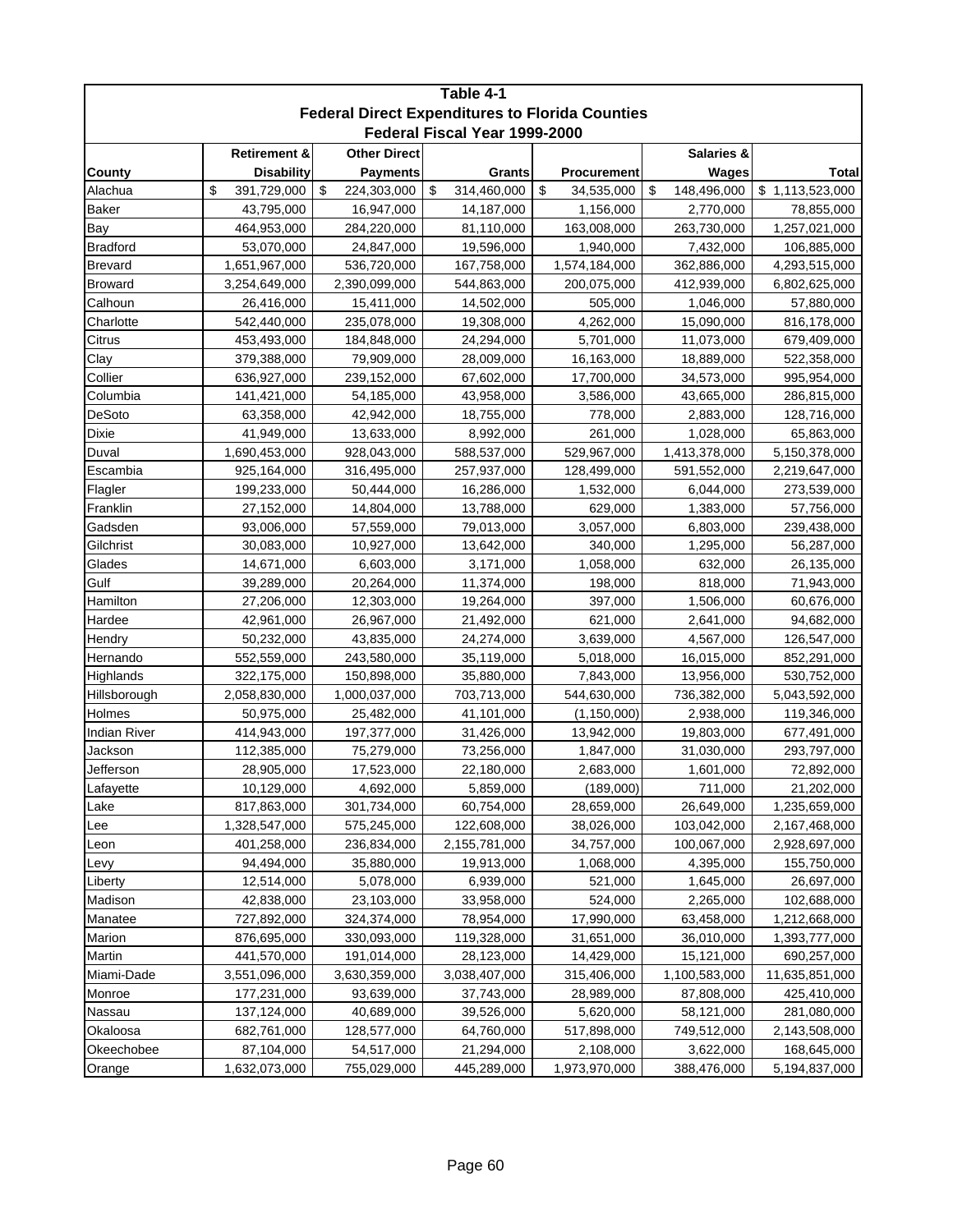| <b>Table 4-1 continued</b>                             |                         |                     |                  |                     |                 |                  |  |  |
|--------------------------------------------------------|-------------------------|---------------------|------------------|---------------------|-----------------|------------------|--|--|
| <b>Federal Direct Expenditures to Florida Counties</b> |                         |                     |                  |                     |                 |                  |  |  |
| Federal Fiscal Year 1999-2000                          |                         |                     |                  |                     |                 |                  |  |  |
|                                                        | <b>Retirement &amp;</b> | <b>Other Direct</b> |                  |                     | Salaries &      |                  |  |  |
| County                                                 | <b>Disability</b>       | <b>Payments</b>     | <b>Grants</b>    | Procurement         | Wages           | <b>Total</b>     |  |  |
| Osceola                                                | 291,542,000             | 142,205,000         | 33,851,000       | 20,818,000          | 15,875,000      | 504,291,000      |  |  |
| Palm Beach                                             | 3,061,140,000           | 1,758,006,000       | 466,004,000      | 1,316,067,000       | 313,695,000     | 6,914,912,000    |  |  |
| Pasco                                                  | 973,938,000             | 601,764,000         | 93,662,000       | 11,466,000          | 41,093,000      | 1,721,923,000    |  |  |
| Pinellas                                               | 2,936,132,000           | 1,582,168,000       | 366,692,000      | 617,800,000         | 347,683,000     | 5,850,475,000    |  |  |
| Polk                                                   | 1,216,544,000           | 491,708,000         | 233,194,000      | 18,751,000          | 77,163,000      | 2,037,360,000    |  |  |
| Putnam                                                 | 194,035,000             | 96,137,000          | 75,710,000       | 2,435,000           | 7,459,000       | 375,776,000      |  |  |
| Saint Johns                                            | 323,392,000             | 116,939,000         | 79,154,000       | 24,036,000          | 24,994,000      | 568,515,000      |  |  |
| Saint Lucie                                            | 619,155,000             | 271,048,000         | 81,745,000       | 8,952,000           | 29,304,000      | 1,010,204,000    |  |  |
| Santa Rosa                                             | 335,720,000             | 80,922,000          | 37,465,000       | 50,685,000          | 69,270,000      | 574,062,000      |  |  |
| Sarasota                                               | 1,330,325,000           | 594,738,000         | 87,441,000       | 32,224,000          | 49,850,000      | 2,094,578,000    |  |  |
| Seminole                                               | 673,580,000             | 244,426,000         | 137,762,000      | 38,769,000          | 89,145,000      | 1,183,682,000    |  |  |
| Sumter                                                 | 132,951,000             | 52,205,000          | 57,519,000       | 9,141,000           | 47,302,000      | 299,118,000      |  |  |
| Suwannee                                               | 99,373,000              | 40,886,000          | 23,088,000       | 1,155,000           | 6,559,000       | 171,061,000      |  |  |
| Taylor                                                 | 44,155,000              | 23,879,000          | 18,274,000       | 28,502,000          | 1,996,000       | 116,806,000      |  |  |
| Union                                                  | 18,298,000              | 8,035,000           | 13,853,000       | 283,000             | 1,043,000       | 41,512,000       |  |  |
| Volusia                                                | 1,356,876,000           | 595,936,000         | 186,533,000      | 115,069,000         | 77,828,000      | 2,332,242,000    |  |  |
| Wakulla                                                | 38,619,000              | 13,911,000          | 11,355,000       | 1,343,000           | 3,599,000       | 68,827,000       |  |  |
| Walton                                                 | 101,030,000             | 36,838,000          | 34,320,000       | 16,030,000          | 8,084,000       | 196,302,000      |  |  |
| Washington                                             | 54,349,000              | 27,773,000          | 29,107,000       | 788,000             | 2,750,000       | 114,767,000      |  |  |
| <b>State Undistributed</b>                             | 99,670,000              | 3,099,483,000       | 443,826,000      |                     |                 | 3,642,980,000    |  |  |
| <b>Totals</b>                                          | \$39,747,790,000        | \$24,150,578,000    | \$12,148,635,000 | \$<br>8,594,347,000 | \$8,135,023,000 | \$92,776,373,000 |  |  |

Notes:

1) Negative dollar amounts reflect deobligations of financial assistance that had been previously awarded.

2) The figures reported as "state undistributed" reflect data that were reported without specific county geographic designations.

Compiled by the Florida Legislative Committee on Intergovernmental Relations (August 2001) based on information published in the U.S. Census Bureau report entitled "Consolidated Federal Funds Report: Fiscal Year 2000" (Issued April 2001).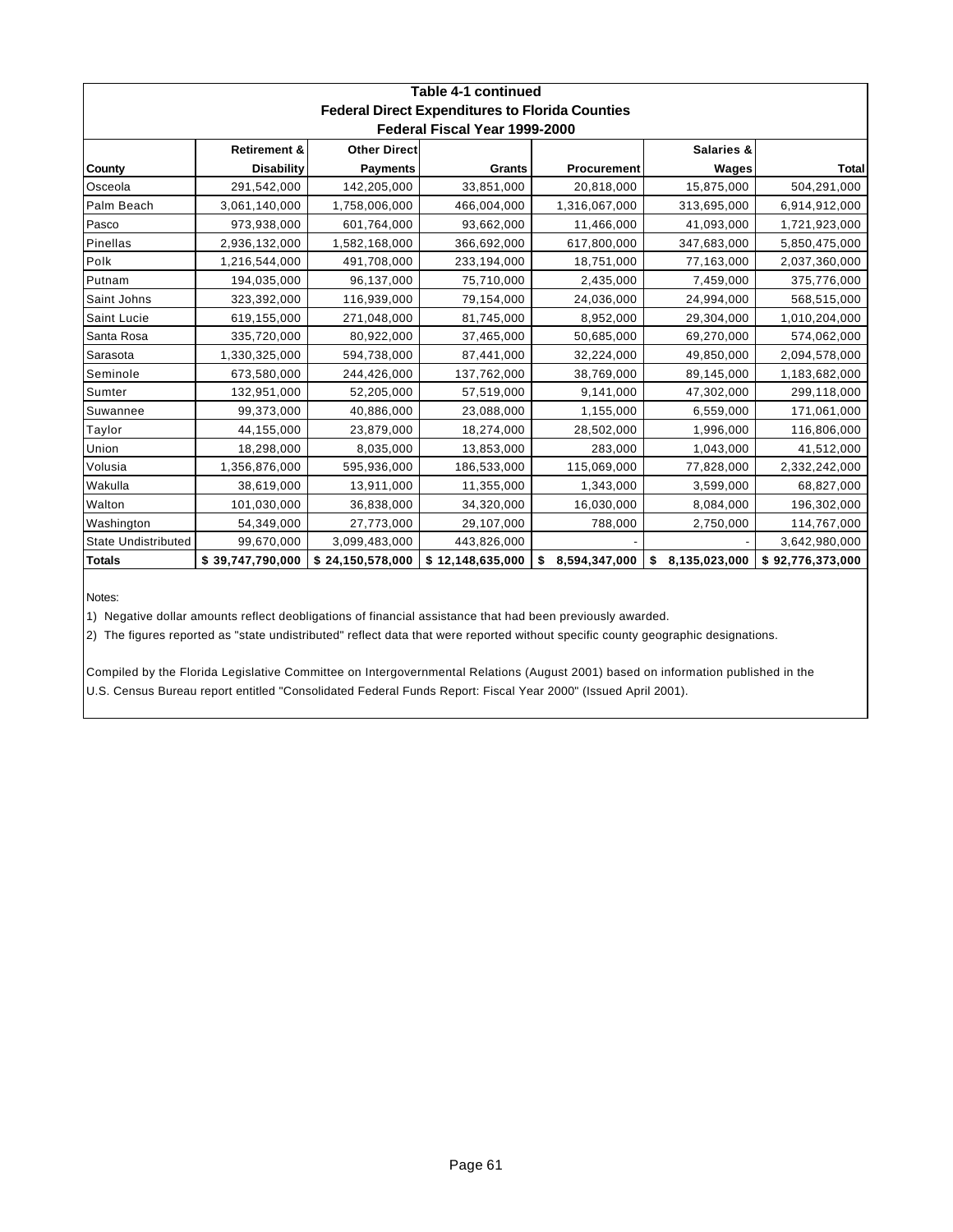| Table 4-2                                                                            |                         |                     |                               |                    |            |  |  |  |
|--------------------------------------------------------------------------------------|-------------------------|---------------------|-------------------------------|--------------------|------------|--|--|--|
| Federal Direct Expenditures by Category as a Percentage of Total Direct Expenditures |                         |                     |                               |                    |            |  |  |  |
| <b>Florida Counties</b>                                                              |                         |                     |                               |                    |            |  |  |  |
|                                                                                      |                         |                     | Federal Fiscal Year 1999-2000 |                    |            |  |  |  |
|                                                                                      | <b>Retirement &amp;</b> | <b>Other Direct</b> |                               |                    | Salaries & |  |  |  |
| <b>County</b>                                                                        | <b>Disability</b>       | <b>Payments</b>     | <b>Grants</b>                 | <b>Procurement</b> | Wages      |  |  |  |
| Alachua                                                                              | 35.2%                   | 20.1%               | 28.2%                         | 3.1%               | 13.3%      |  |  |  |
| <b>Baker</b>                                                                         | 55.5%                   | 21.5%               | 18.0%                         | 1.5%               | 3.5%       |  |  |  |
| Bay                                                                                  | 37.0%                   | 22.6%               | 6.5%                          | 13.0%              | 21.0%      |  |  |  |
| <b>Bradford</b>                                                                      | 49.7%                   | 23.2%               | 18.3%                         | 1.8%               | 7.0%       |  |  |  |
| <b>Brevard</b>                                                                       | 38.5%                   | 12.5%               | 3.9%                          | 36.7%              | 8.5%       |  |  |  |
| <b>Broward</b>                                                                       | 47.8%                   | 35.1%               | 8.0%                          | 2.9%               | 6.1%       |  |  |  |
| Calhoun                                                                              | 45.6%                   | 26.6%               | 25.1%                         | 0.9%               | 1.8%       |  |  |  |
| Charlotte                                                                            | 66.5%                   | 28.8%               | 2.4%                          | 0.5%               | 1.8%       |  |  |  |
| Citrus                                                                               | 66.7%                   | 27.2%               | 3.6%                          | 0.8%               | 1.6%       |  |  |  |
| Clay                                                                                 | 72.6%                   | 15.3%               | 5.4%                          | 3.1%               | 3.6%       |  |  |  |
| Collier                                                                              | 64.0%                   | 24.0%               | 6.8%                          | 1.8%               | 3.5%       |  |  |  |
| Columbia                                                                             | 49.3%                   | 18.9%               | 15.3%                         | 1.3%               | 15.2%      |  |  |  |
| DeSoto                                                                               | 49.2%                   | 33.4%               | 14.6%                         | 0.6%               | 2.2%       |  |  |  |
| <b>Dixie</b>                                                                         | 63.7%                   | 20.7%               | 13.7%                         | 0.4%               | 1.6%       |  |  |  |
| Duval                                                                                | 32.8%                   | 18.0%               | 11.4%                         | 10.3%              | 27.4%      |  |  |  |
| Escambia                                                                             | 41.7%                   | 14.3%               | 11.6%                         | 5.8%               | 26.7%      |  |  |  |
| Flagler                                                                              | 72.8%                   | 18.4%               | 6.0%                          | 0.6%               | 2.2%       |  |  |  |
| Franklin                                                                             | 47.0%                   | 25.6%               | 23.9%                         | 1.1%               | 2.4%       |  |  |  |
| Gadsden                                                                              | 38.8%                   | 24.0%               | 33.0%                         | 1.3%               | 2.8%       |  |  |  |
| Gilchrist                                                                            | 53.4%                   | 19.4%               | 24.2%                         | 0.6%               | 2.3%       |  |  |  |
| Glades                                                                               | 56.1%                   | 25.3%               | 12.1%                         | 4.0%               | 2.4%       |  |  |  |
| Gulf                                                                                 | 54.6%                   | 28.2%               | 15.8%                         | 0.3%               | 1.1%       |  |  |  |
| Hamilton                                                                             | 44.8%                   | 20.3%               | 31.7%                         | 0.7%               | 2.5%       |  |  |  |
| Hardee                                                                               | 45.4%                   | 28.5%               | 22.7%                         | 0.7%               | 2.8%       |  |  |  |
| Hendry                                                                               | 39.7%                   | 34.6%               | 19.2%                         | 2.9%               | 3.6%       |  |  |  |
| Hernando                                                                             | 64.8%                   | 28.6%               | 4.1%                          | 0.6%               | 1.9%       |  |  |  |
| Highlands                                                                            | 60.7%                   | 28.4%               | 6.8%                          | 1.5%               | 2.6%       |  |  |  |
| Hillsborough                                                                         | 40.8%                   | 19.8%               | 14.0%                         | 10.8%              | 14.6%      |  |  |  |
| Holmes                                                                               | 42.7%                   | 21.4%               | 34.4%                         | $-1.0%$            | 2.5%       |  |  |  |
| <b>Indian River</b>                                                                  | 61.2%                   | 29.1%               | 4.6%                          | 2.1%               | 2.9%       |  |  |  |
| Jackson                                                                              | 38.3%                   | 25.6%               | 24.9%                         | 0.6%               | 10.6%      |  |  |  |
| Jefferson                                                                            | 39.7%                   | 24.0%               | 30.4%                         | 3.7%               | 2.2%       |  |  |  |
| Lafayette                                                                            | 47.8%                   | 22.1%               | 27.6%                         | $-0.9%$            | 3.4%       |  |  |  |
| Lake                                                                                 | 66.2%                   | 24.4%               | 4.9%                          | 2.3%               | 2.2%       |  |  |  |
| Lee                                                                                  | 61.3%                   | 26.5%               | 5.7%                          | 1.8%               | 4.8%       |  |  |  |
| Leon                                                                                 | 13.7%                   | 8.1%                | 73.6%                         | 1.2%               | 3.4%       |  |  |  |
| Levy                                                                                 | 60.7%                   | 23.0%               | 12.8%                         | 0.7%               | 2.8%       |  |  |  |
| Liberty                                                                              | 46.9%                   | 19.0%               | 26.0%                         | 2.0%               | 6.2%       |  |  |  |
| Madison                                                                              | 41.7%                   | 22.5%               | 33.1%                         | 0.5%               | 2.2%       |  |  |  |
| Manatee                                                                              | 60.0%                   | 26.7%               | 6.5%                          | 1.5%               | 5.2%       |  |  |  |
| Marion                                                                               | 62.9%                   | 23.7%               | 8.6%                          | 2.3%               | 2.6%       |  |  |  |
| Martin                                                                               | 64.0%                   | 27.7%               | 4.1%                          | 2.1%               | 2.2%       |  |  |  |
| Miami-Dade                                                                           | 30.5%                   | 31.2%               | 26.1%                         | 2.7%               | 9.5%       |  |  |  |
| Monroe                                                                               | 41.7%                   | 22.0%               | 8.9%                          | 6.8%               | 20.6%      |  |  |  |
| Nassau                                                                               | 48.8%                   | 14.5%               | 14.1%                         | 2.0%               | 20.7%      |  |  |  |
| Okaloosa                                                                             | 31.9%                   | 6.0%                | 3.0%                          | 24.2%              | 35.0%      |  |  |  |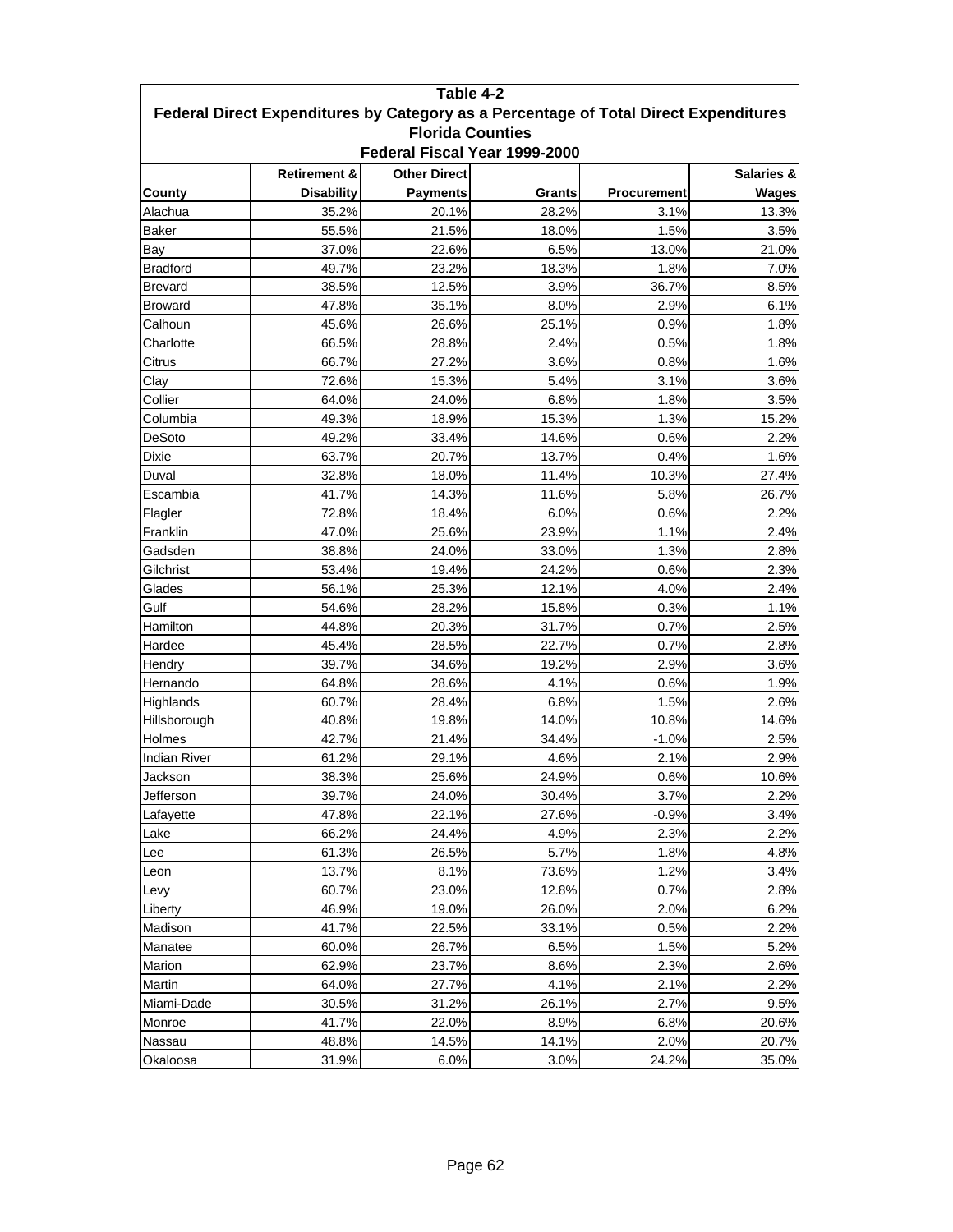| Table 4-2 continued                                                                  |                         |                     |        |             |            |  |  |  |
|--------------------------------------------------------------------------------------|-------------------------|---------------------|--------|-------------|------------|--|--|--|
| Federal Direct Expenditures by Category as a Percentage of Total Direct Expenditures |                         |                     |        |             |            |  |  |  |
| <b>Florida Counties</b>                                                              |                         |                     |        |             |            |  |  |  |
| Federal Fiscal Year 1999-2000                                                        |                         |                     |        |             |            |  |  |  |
|                                                                                      | <b>Retirement &amp;</b> | <b>Other Direct</b> |        |             | Salaries & |  |  |  |
| County                                                                               | <b>Disability</b>       | <b>Payments</b>     | Grants | Procurement | Wages      |  |  |  |
| Okeechobee                                                                           | 51.6%                   | 32.3%               | 12.6%  | 1.2%        | 2.1%       |  |  |  |
| Orange                                                                               | 31.4%                   | 14.5%               | 8.6%   | 38.0%       | 7.5%       |  |  |  |
| Osceola                                                                              | 57.8%                   | 28.2%               | 6.7%   | 4.1%        | 3.1%       |  |  |  |
| Palm Beach                                                                           | 44.3%                   | 25.4%               | 6.7%   | 19.0%       | 4.5%       |  |  |  |
| Pasco                                                                                | 56.6%                   | 34.9%               | 5.4%   | 0.7%        | 2.4%       |  |  |  |
| Pinellas                                                                             | 50.2%                   | 27.0%               | 6.3%   | 10.6%       | 5.9%       |  |  |  |
| Polk                                                                                 | 59.7%                   | 24.1%               | 11.4%  | 0.9%        | 3.8%       |  |  |  |
| Putnam                                                                               | 51.6%                   | 25.6%               | 20.1%  | 0.6%        | 2.0%       |  |  |  |
| Saint Johns                                                                          | 56.9%                   | 20.6%               | 13.9%  | 4.2%        | 4.4%       |  |  |  |
| Saint Lucie                                                                          | 61.3%                   | 26.8%               | 8.1%   | 0.9%        | 2.9%       |  |  |  |
| Santa Rosa                                                                           | 58.5%                   | 14.1%               | 6.5%   | 8.8%        | 12.1%      |  |  |  |
| Sarasota                                                                             | 63.5%                   | 28.4%               | 4.2%   | 1.5%        | 2.4%       |  |  |  |
| Seminole                                                                             | 56.9%                   | 20.6%               | 11.6%  | 3.3%        | 7.5%       |  |  |  |
| Sumter                                                                               | 44.4%                   | 17.5%               | 19.2%  | 3.1%        | 15.8%      |  |  |  |
| Suwannee                                                                             | 58.1%                   | 23.9%               | 13.5%  | 0.7%        | 3.8%       |  |  |  |
| Taylor                                                                               | 37.8%                   | 20.4%               | 15.6%  | 24.4%       | 1.7%       |  |  |  |
| Union                                                                                | 44.1%                   | 19.4%               | 33.4%  | 0.7%        | 2.5%       |  |  |  |
| Volusia                                                                              | 58.2%                   | 25.6%               | 8.0%   | 4.9%        | 3.3%       |  |  |  |
| Wakulla                                                                              | 56.1%                   | 20.2%               | 16.5%  | 2.0%        | 5.2%       |  |  |  |
| Walton                                                                               | 51.5%                   | 18.8%               | 17.5%  | 8.2%        | 4.1%       |  |  |  |
| Washington                                                                           | 47.4%                   | 24.2%               | 25.4%  | 0.7%        | 2.4%       |  |  |  |

Note: Negative percentages are representative of negative dollar amounts that reflect deobligations of financial assistance previously awarded.

Compiled by the Florida Legislative Committee on Intergovernmental Relations (August 2001) based on information published in the U.S. Census Bureau report entitled "Consolidated Federal Funds Report: Fiscal Year 2000" (Issued April 2001).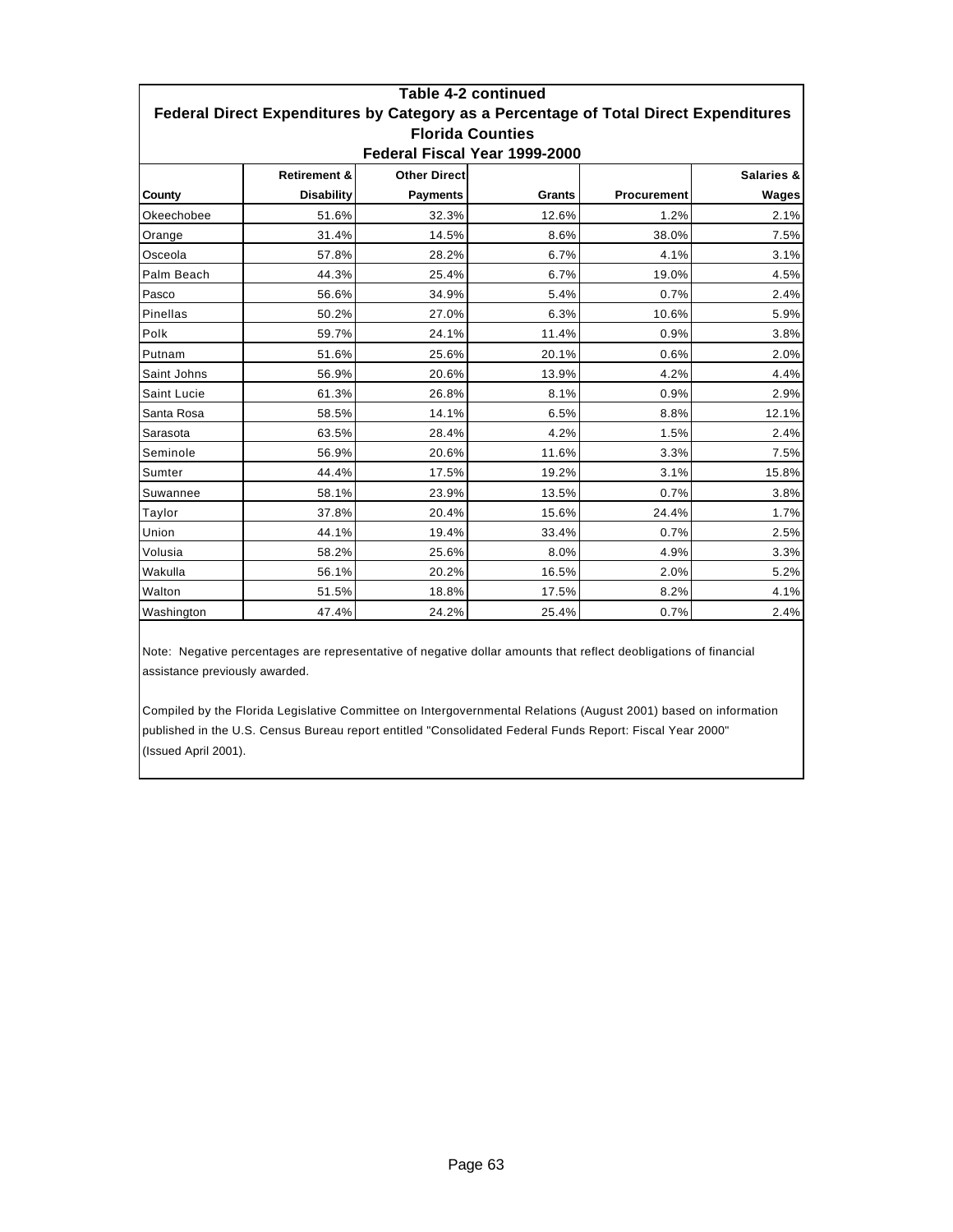| Table 4-3                                                                                   |    |                         |                     |             |    |             |              |             |  |
|---------------------------------------------------------------------------------------------|----|-------------------------|---------------------|-------------|----|-------------|--------------|-------------|--|
| Per Capita Federal Direct Expenditures to Florida Counties<br>Federal Fiscal Year 1999-2000 |    |                         |                     |             |    |             |              |             |  |
|                                                                                             |    | <b>Retirement &amp;</b> | <b>Other Direct</b> |             |    |             | Salaries &   |             |  |
| <b>County</b>                                                                               |    | <b>Disability</b>       | <b>Payments</b>     | Grants      |    | Procurement | Wages        | Total       |  |
| Alachua                                                                                     | \$ | 1,797                   | \$<br>1,029         | \$<br>1,443 | \$ | 158         | \$<br>681    | \$<br>5,109 |  |
| Baker                                                                                       |    | 1,968                   | 761                 | 637         |    | 52          | 124          | 3,543       |  |
| Bay                                                                                         |    | 3,137                   | 1,918               | 547         |    | 1,100       | 1,779        | 8,481       |  |
| <b>Bradford</b>                                                                             |    | 2,034                   | 952                 | 751         |    | 74          | 285          | 4,097       |  |
| <b>Brevard</b>                                                                              |    | 3,469                   | 1,127               | 352         |    | 3,306       | 762          | 9,016       |  |
| <b>Broward</b>                                                                              |    | 2,005                   | 1,473               | 336         |    | 123         | 254          | 4,191       |  |
| Calhoun                                                                                     |    | 2,029                   | 1,184               | 1,114       |    | 39          | 80           | 4,446       |  |
| Charlotte                                                                                   |    | 3,830                   | 1,660               | 136         |    | 30          | 107          | 5,763       |  |
| Citrus                                                                                      |    | 3,840                   | 1,565               | 206         |    | 48          | 94           | 5,754       |  |
| Clay                                                                                        |    | 2,694                   | 567                 | 199         |    | 115         | 134          | 3,710       |  |
| Collier                                                                                     |    | 2,534                   | 951                 | 269         |    | 70          | 138          | 3,962       |  |
| Columbia                                                                                    |    | 2,502                   | 959                 | 778         |    | 63          | 773          | 5,075       |  |
| DeSoto                                                                                      |    | 1,967                   | 1,333               | 582         |    | 24          | 90           | 3,996       |  |
| Dixie                                                                                       |    | 3,034                   | 986                 | 650         |    | 19          | 74           | 4,763       |  |
| Duval                                                                                       |    | 2,170                   | 1,192               | 756         |    | 680         | 1,815        | 6,613       |  |
| Escambia                                                                                    |    | 3,142                   |                     |             |    |             |              |             |  |
|                                                                                             |    |                         | 1,075               | 876         |    | 436<br>31   | 2,009<br>121 | 7,539       |  |
| Flagler                                                                                     |    | 3,998                   | 1,012               | 327         |    |             |              | 5,489       |  |
| Franklin                                                                                    |    | 2,456                   | 1,339               | 1,247       |    | 57          | 125          | 5,223       |  |
| Gadsden                                                                                     |    | 2,063                   | 1,277               | 1,752       |    | 68          | 151          | 5,311       |  |
| Gilchrist                                                                                   |    | 2,084                   | 757                 | 945         |    | 24          | 90           | 3,899       |  |
| Glades                                                                                      |    | 1,387                   | 624                 | 300         |    | 100         | 60           | 2,471       |  |
| Gulf                                                                                        |    | 2,947                   | 1,520               | 853         |    | 15          | 61           | 5,396       |  |
| Hamilton                                                                                    |    | 2,041                   | 923                 | 1,445       |    | 30          | 113          | 4,553       |  |
| Hardee                                                                                      |    | 1,595                   | 1,001               | 798         |    | 23          | 98           | 3,515       |  |
| Hendry                                                                                      |    | 1,387                   | 1,211               | 670         |    | 100         | 126          | 3,495       |  |
| Hernando                                                                                    |    | 4,224                   | 1,862               | 268         |    | 38          | 122          | 6,516       |  |
| Highlands                                                                                   |    | 3,688                   | 1,727               | 411         |    | 90          | 160          | 6,075       |  |
| Hillsborough                                                                                |    | 2,061                   | 1,001               | 704         |    | 545         | 737          | 5,049       |  |
| Holmes                                                                                      |    | 2,746                   | 1,373               | 2,214       |    | (62)        | 158          | 6,429       |  |
| <b>Indian River</b>                                                                         |    | 3,674                   | 1,748               | 278         |    | 123         | 175          | 5,998       |  |
| Jackson                                                                                     |    | 2,404                   | 1,610               | 1,567       |    | 40          | 664          | 6,284       |  |
| Jefferson                                                                                   |    | 2,240                   | 1,358               | 1,719       |    | 208         | 124          | 5,650       |  |
| Lafayette                                                                                   |    | 1,442                   | 668                 | 834         |    | (27)        | 101          | 3,019       |  |
| Lake                                                                                        |    | 3,885                   | 1,433               | 289         |    | 136         | 127          | 5,869       |  |
| Lee                                                                                         |    | 3,013                   | 1,305               | 278         |    | 86          | 234          | 4,916       |  |
| Leon                                                                                        |    | 1,676                   | 989                 | 9,003       |    | 145         | 418          | 12,231      |  |
| Levy                                                                                        |    | 2,743                   | 1,042               | 578         |    | 31          | 128          | 4,521       |  |
| Liberty                                                                                     |    | 1,782                   | 723                 | 988         |    | 74          | 234          | 3,802       |  |
| Madison                                                                                     |    | 2,287                   | 1,233               | 1,813       |    | 28          | 121          | 5,482       |  |
| Manatee                                                                                     |    | 2,757                   | 1,229               | 299         |    | 68          | 240          | 4,593       |  |
| Marion                                                                                      |    | 3,386                   | 1,275               | 461         |    | 122         | 139          | 5,383       |  |
| Martin                                                                                      |    | 3,484                   | 1,507               | 222         |    | 114         | 119          | 5,447       |  |
| Miami-Dade                                                                                  |    | 1,576                   | 1,611               | 1,348       |    | 140         | 488          | 5,164       |  |
| Monroe                                                                                      |    | 2,227                   | 1,177               | 474         |    | 364         | 1,103        | 5,345       |  |
| Nassau                                                                                      |    | 2,378                   | 706                 | 685         |    | 97          | 1,008        | 4,875       |  |
| Okaloosa                                                                                    |    | 4,005                   | 754                 | 380         |    | 3,038       | 4,396        | 12,572      |  |
| Okeechobee                                                                                  |    | 2,426                   | 1,518               | 593         |    | 59          | 101          | 4,696       |  |
| Orange                                                                                      |    | 1,821                   | 842                 | 497         |    | 2,202       | 433          | 5,796       |  |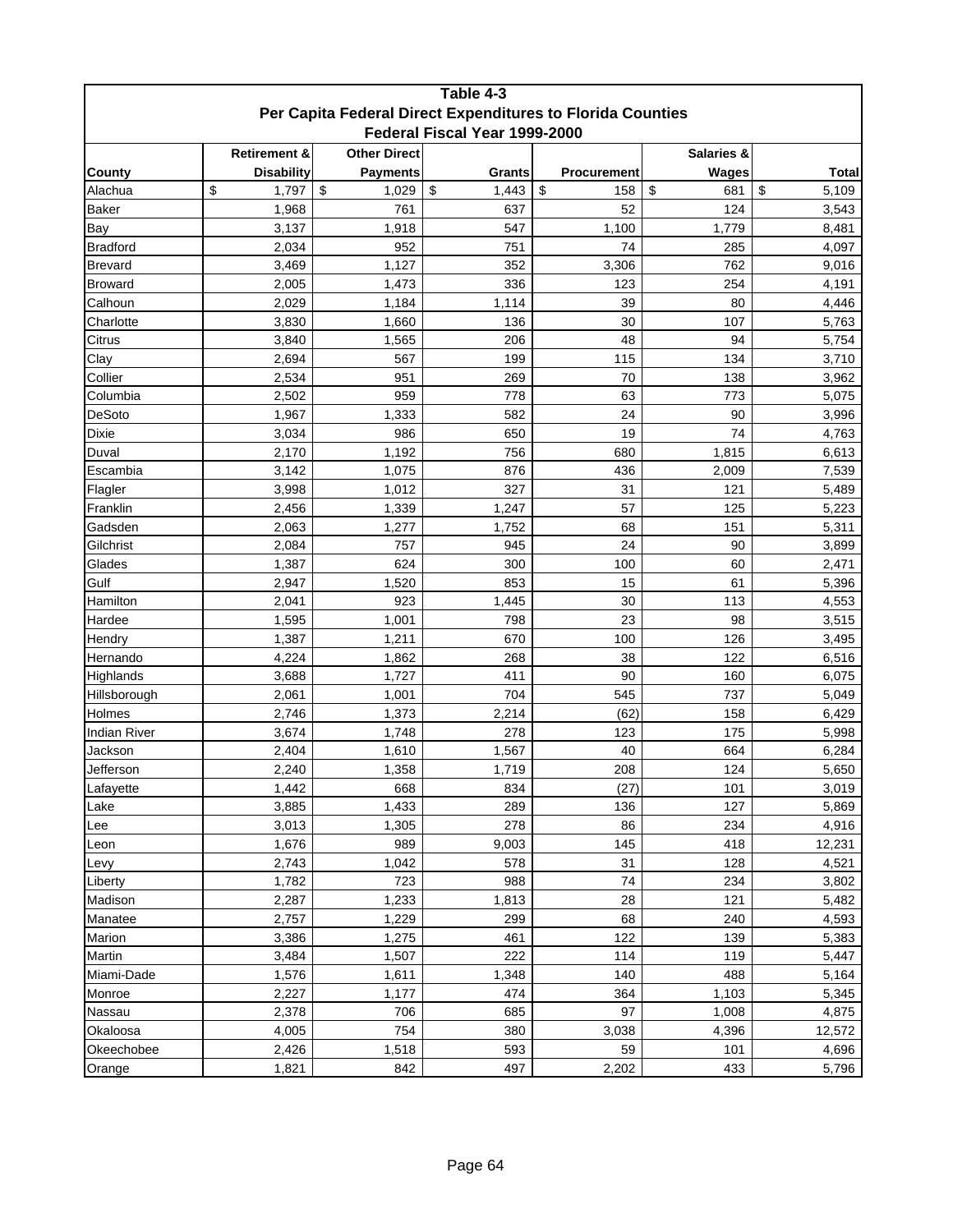| Table 4-3 continued                                        |                                                              |                 |               |                    |           |             |  |  |  |
|------------------------------------------------------------|--------------------------------------------------------------|-----------------|---------------|--------------------|-----------|-------------|--|--|--|
| Per Capita Federal Direct Expenditures to Florida Counties |                                                              |                 |               |                    |           |             |  |  |  |
| Federal Fiscal Year 1999-2000                              |                                                              |                 |               |                    |           |             |  |  |  |
|                                                            | Salaries &<br><b>Retirement &amp;</b><br><b>Other Direct</b> |                 |               |                    |           |             |  |  |  |
| <b>County</b>                                              | <b>Disability</b>                                            | <b>Payments</b> | <b>Grants</b> | <b>Procurement</b> | Wages     | Total       |  |  |  |
| Osceola                                                    | 1,690                                                        | 824             | 196           | 121                | 92        | 2,924       |  |  |  |
| Palm Beach                                                 | 2,706                                                        | 1,554           | 412           | 1,163              | 277       | 6,113       |  |  |  |
| Pasco                                                      | 2,825                                                        | 1,745           | 272           | 33                 | 119       | 4,994       |  |  |  |
| Pinellas                                                   | 3,186                                                        | 1,717           | 398           | 670                | 377       | 6,349       |  |  |  |
| Polk                                                       | 2,514                                                        | 1,016           | 482           | 39                 | 159       | 4,210       |  |  |  |
| Putnam                                                     | 2,755                                                        | 1,365           | 1,075         | 35                 | 106       | 5,336       |  |  |  |
| Saint Johns                                                | 2,626                                                        | 950             | 643           | 195                | 203       | 4,617       |  |  |  |
| Saint Lucie                                                | 3,213                                                        | 1,407           | 424           | 46                 | 152       | 5,243       |  |  |  |
| Santa Rosa                                                 | 2,851                                                        | 687             | 318           | 430                | 588       | 4,876       |  |  |  |
| Sarasota                                                   | 4,081                                                        | 1,825           | 268           | 99                 | 153       | 6,426       |  |  |  |
| Seminole                                                   | 1,844                                                        | 669             | 377           | 106                | 244       | 3,241       |  |  |  |
| Sumter                                                     | 2,492                                                        | 979             | 1,078         | 171                | 887       | 5,607       |  |  |  |
| Suwannee                                                   | 2,852                                                        | 1,173           | 663           | 33                 | 188       | 4,909       |  |  |  |
| Taylor                                                     | 2,293                                                        | 1,240           | 949           | 1,480              | 104       | 6,066       |  |  |  |
| Union                                                      | 1,361                                                        | 598             | 1,031         | 21                 | 78        | 3,088       |  |  |  |
| Volusia                                                    | 3,061                                                        | 1,344           | 421           | 260                | 176       | 5,261       |  |  |  |
| Wakulla                                                    | 1,689                                                        | 608             | 497           | 59                 | 157       | 3,010       |  |  |  |
| Walton                                                     | 2,488                                                        | 907             | 845           | 395                | 199       | 4,835       |  |  |  |
| Washington                                                 | 2,591                                                        | 1,324           | 1,388         | 38                 | 131       | 5,472       |  |  |  |
| <b>Totals</b>                                              | \$<br>2,481                                                  | \$<br>1,317     | \$<br>732     | \$<br>538          | \$<br>509 | \$<br>5,577 |  |  |  |

Note: Negative dollar amounts reflect deobligations of financial assistance that had been previously awarded.

Compiled by the Florida Legislative Committee on Intergovernmental Relations (August 2001) based on information published in the U.S. Census Bureau report entitled "Consolidated Federal Funds Report: Fiscal Year 2000" (Issued April 2001).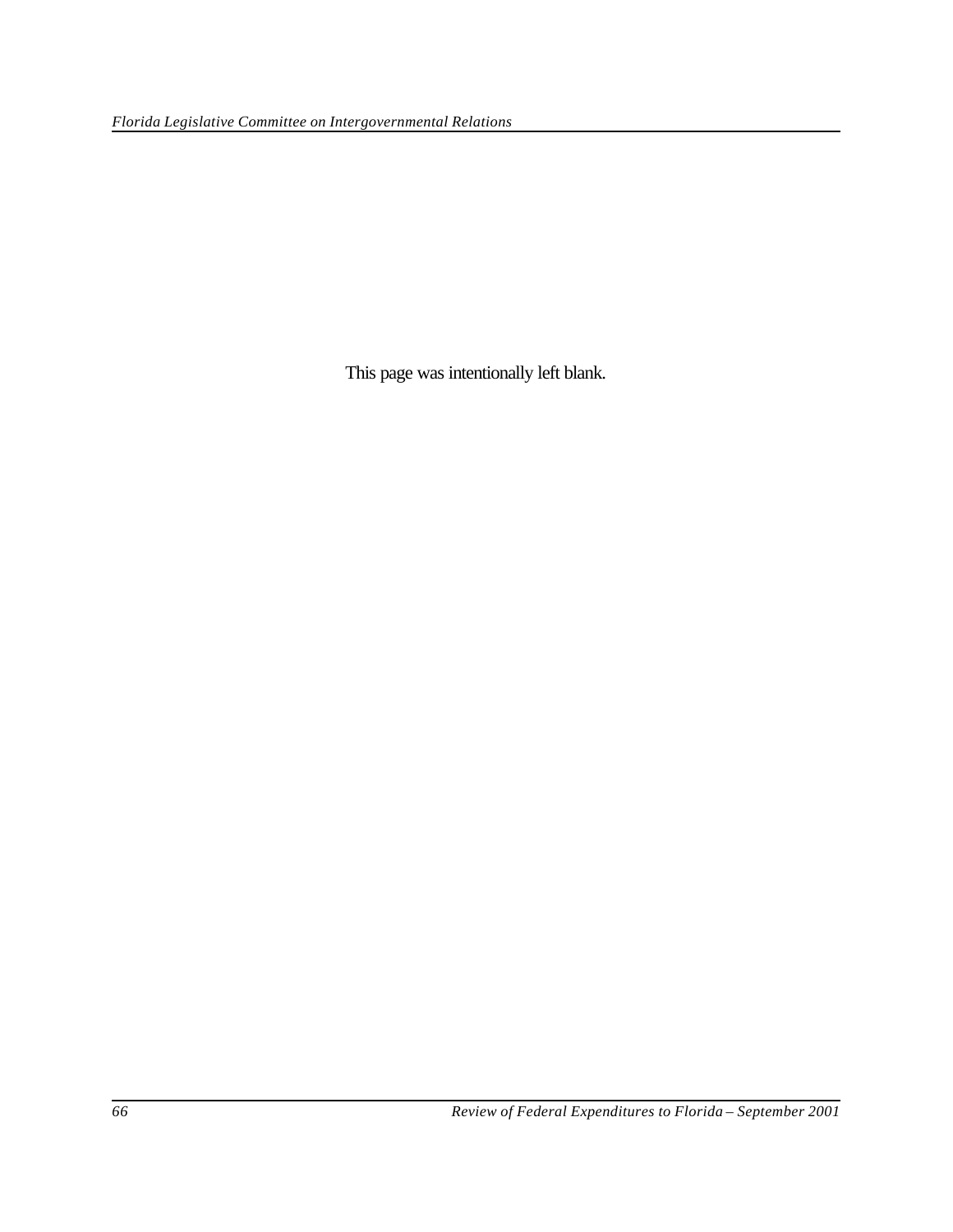# **Appendix:**

## **Federal Departments and Agencies Addresses of Websites**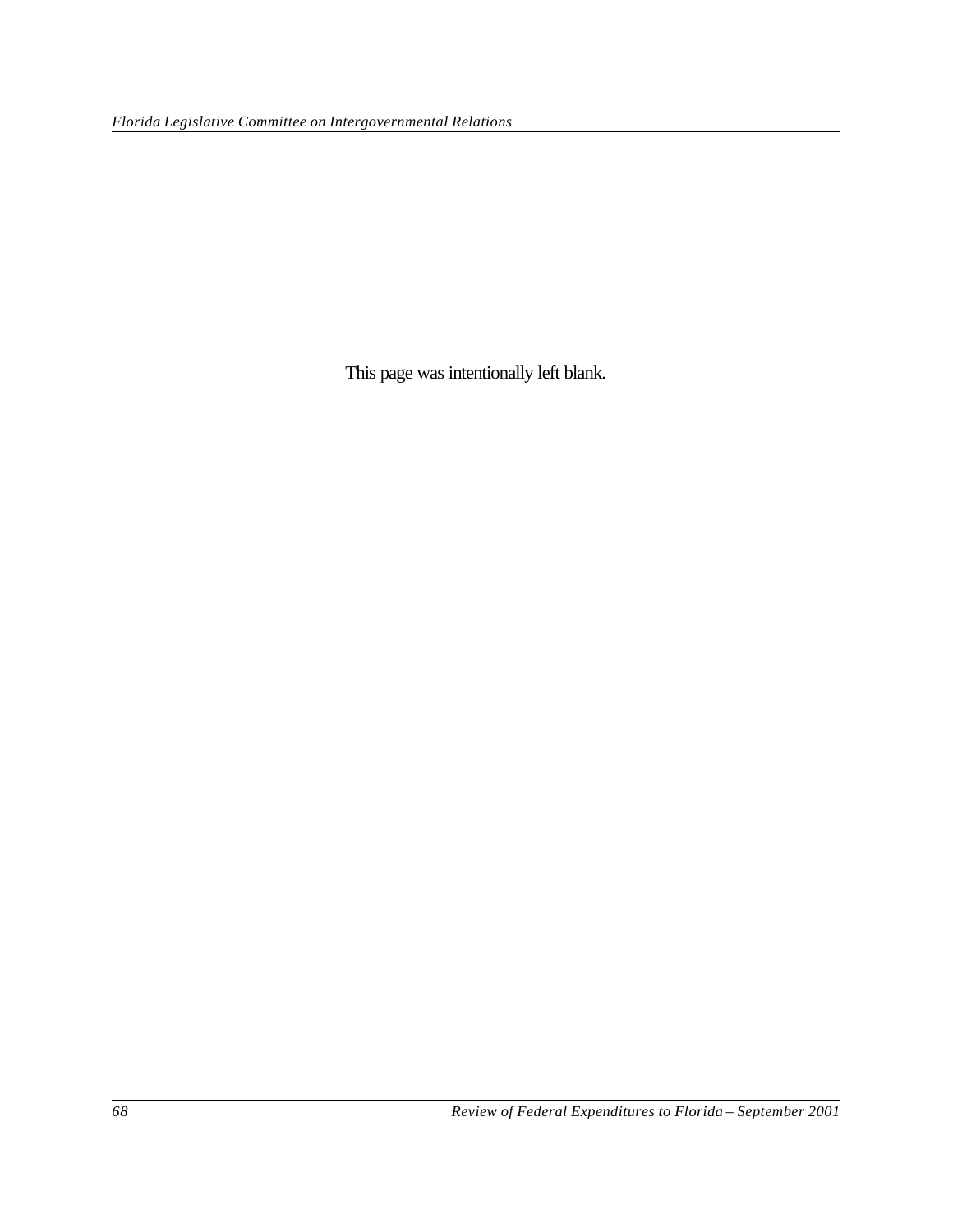### **Department of Agriculture www.usda.gov**

Agricultural Marketing Service www.ams.usda.gov Cooperative State Research, Education, and Extension Service www.reeusda.gov Farm Service Agency and the state of the state www.fsa.usda.gov Food Safety and Inspection Service www.usda.gov/fsis Food and Nutrition Service www.fns.usda.gov/fns Forest Service www.fs.fed.us Natural Resources Conservation Service www.nrcs.usda.gov Rural Development Activities www.rurdev.usda.gov

### **Appalachian Regional Commission www.arc.gov**

### **Department of Commerce www.doc.gov**

Economic Development Administration www.doc.gov/eda National Oceanic and Atmospheric Administration www.noaa.gov National Telecommunications and Information Administration www.ntia.doc.gov

### **Corporation for Public Broadcasting www.cpb.org**

### **Corporation for National and Community Service www.cns.gov**

### **Department of Defense** www.defenselink.mil

U.S. Army Corps of Engineers www.usace.army.mil U.S. Army National Guard www.armyguard.com

### **Department of Education www.edgov**

Bilingual Education & Minority Language Affairs www.ed.gov/offices/OBEMLA Educational Research and Improvement www.ed.gov/offices/OERI Special Education and Rehabilitative Services www.ed.gov/offices/OSERS Vocational and Adult Education www.ed.gov/offices/OVAE Elementary and Secondary Education www.ed.gov/offices/OESE Post Secondary Education www.ed.gov/offices/OPE

### **Department of Energy www.energy.gov**

**Environmental Protection Agency www.epa.gov**

### **Equal Employment Opportunity Commission www.eeoc.gov**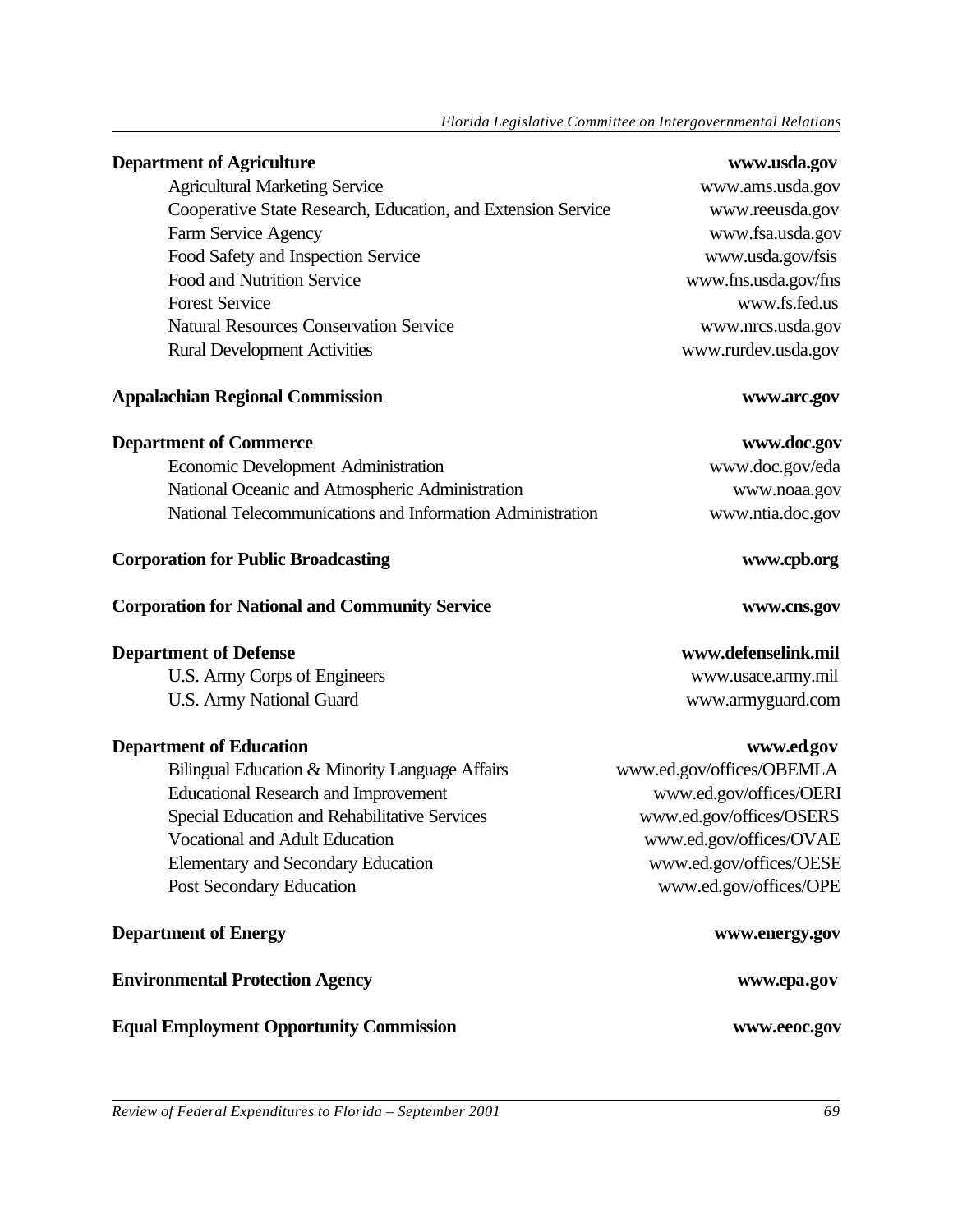### **Federal Emergency Management Agency www.fema.gov**

### **Department of Health and Human Services www.hhs.gov**

Administration for Children & Families www.acf.dhhs.gov Administration on Aging www.aoa.dhhs.gov Center for Disease Control and Prevention www.cdc.gov Health Care Financing Administration www.hcfa.gov Health Resources and Services Administration www.hrsa.dhhs.gov Substance Abuse and Mental Health Administration www.samhsa.gov

### **Department of Housing and Urban Development WWW.hud.gov**

Office of Fair Housing and Equal Opportunity www.hud.gov/fhe Office of Community Planning and Development www.hud.gov/offices/cpd Federal Housing Administration www.hud.gov/offices/hsg/index.cfm

### **Institute for Museum and Library Services www.imls.gov**

### **Department of the Interior www.doi.gov**

Bureau of Indian Affairs www.doi.gov/bureau-indian-affairs.html Bureau of Land Management www.blm.gov Bureau of Reclamation www.usbr.gov U.S. Fish and Wildlife Service www.fws.gov Minerals Management Service www.minerals.usgs.gov National Park Service www.nps.gov Office of Surface Mining, Reclamation, & Enforcement www.osmre.gov Office of Insular Affairs www.doi.gov/oia

### **Department of Justice www.usdoj.gov**

Office of Justice Programs www.ojp.usdoj.gov

### **Department of Labor www.dol.gov**

Employment and Training Administration www.doleta.gov Mine Safety and Health Administration www.msha.gov Occupational Health and Safety Administration www.osha.gov

### **National Foundation on the Arts and Humanities (no home page available)**

National Endowment for the Arts www.arts.endow.gov National Endowment for the Humanities www.neh.fed.us